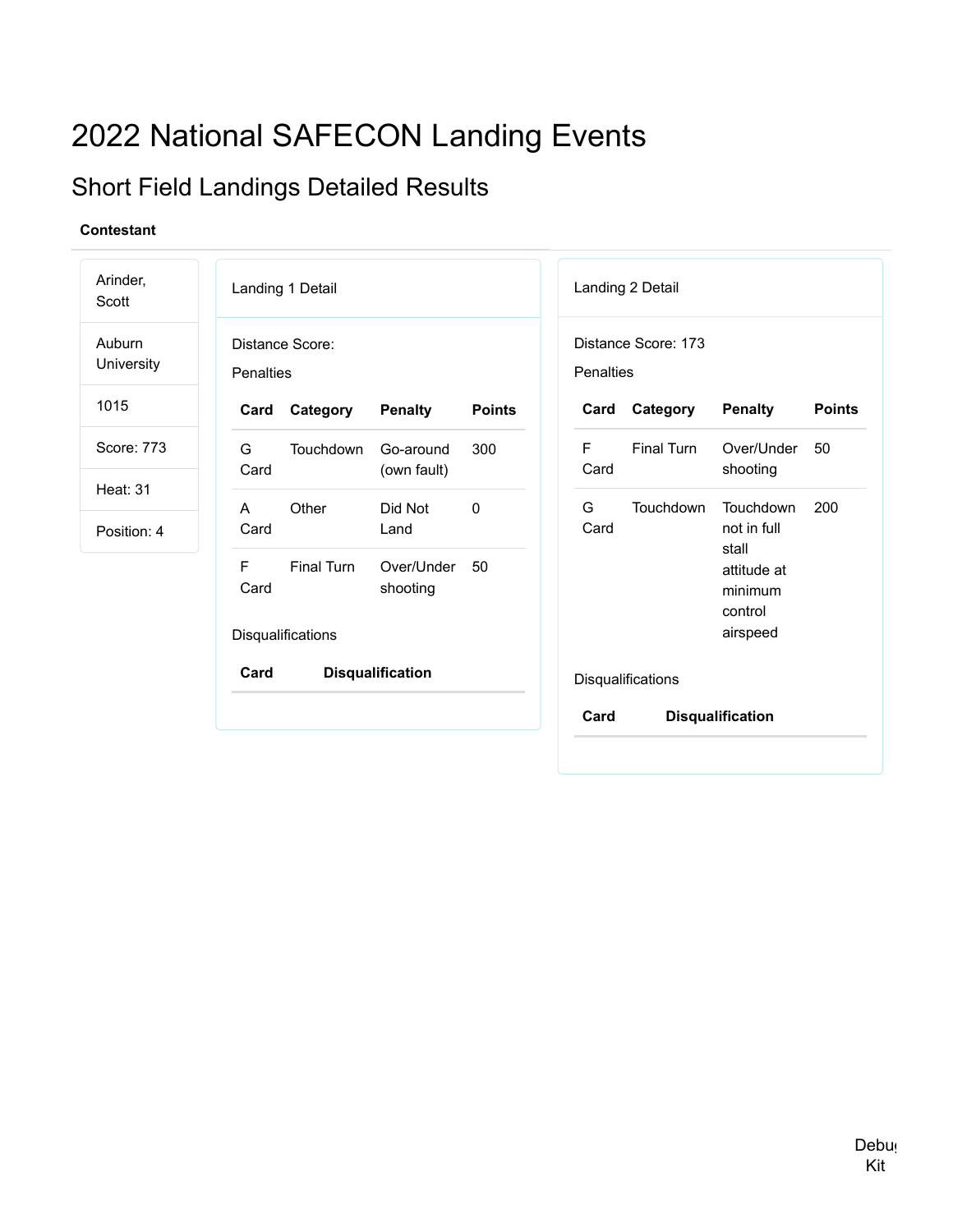| Tivy, Eric           | Landing 1 Detail                                          | Landing 2 Detail                                                 |
|----------------------|-----------------------------------------------------------|------------------------------------------------------------------|
| Auburn<br>University | Distance Score:                                           | Distance Score: 195                                              |
| 1020                 | <b>Penalties</b>                                          | <b>Penalties</b>                                                 |
| Score: 695           | <b>Points</b><br>Card<br>Category<br><b>Penalty</b>       | <b>Points</b><br>Category<br><b>Penalty</b><br>Card              |
| <b>Heat: 17</b>      | $\mathbf{0}$<br>Other<br>Did Not<br>A<br>Card<br>Land     | G<br><b>Touchdown</b><br>Touchdown<br>200<br>Card<br>not in full |
| Position: 1          | G<br>Touchdown<br>Go-around<br>300<br>Card<br>(own fault) | stall<br>attitude at<br>minimum                                  |
|                      | Disqualifications                                         | control<br>airspeed                                              |
|                      | Card<br><b>Disqualification</b>                           | Disqualifications                                                |
|                      |                                                           | Card<br><b>Disqualification</b>                                  |

| Bingham,<br>Thomas   |                              | Landing 1 Detail         |                         |               |
|----------------------|------------------------------|--------------------------|-------------------------|---------------|
| Auburn<br>University | Distance Score:<br>Penalties |                          |                         |               |
| 1021                 | Card                         | Category                 | <b>Penalty</b>          | <b>Points</b> |
| Score: 463           | A                            | Other                    | Out of                  | 400           |
| Heat: 3              | Card                         |                          | <b>Target Box</b>       |               |
| Position: 3          |                              | <b>Disqualifications</b> |                         |               |
|                      | Card                         |                          | <b>Disqualification</b> |               |

| Landing 2 Detail  |                    |                         |               |
|-------------------|--------------------|-------------------------|---------------|
| Penalties         | Distance Score: 63 |                         |               |
|                   |                    |                         |               |
|                   |                    |                         |               |
| Card              | Category           | Penalty                 | <b>Points</b> |
| Disqualifications |                    |                         |               |
| Card              |                    | <b>Disqualification</b> |               |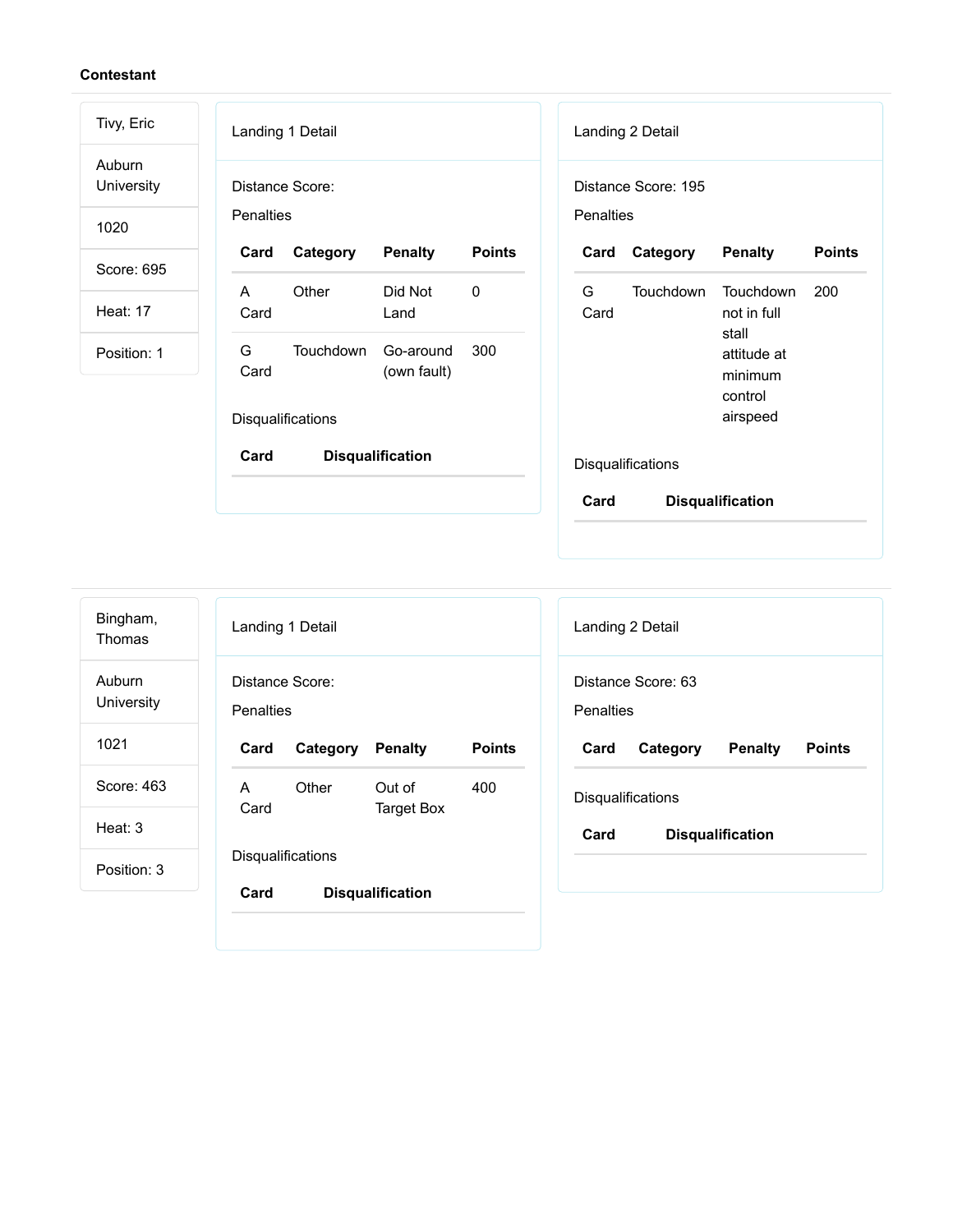| Hopkins,<br>Christopher | Landing 1 Detail<br>Landing 2 Detail                                                                       |
|-------------------------|------------------------------------------------------------------------------------------------------------|
| Auburn<br>University    | Distance Score: 92<br>Distance Score: 85<br><b>Penalties</b><br>Penalties                                  |
| 1022                    | <b>Points</b><br><b>Points</b><br>Card<br><b>Penalty</b><br>Card<br><b>Penalty</b><br>Category<br>Category |
| Score: 227              | C<br>E<br>25<br>25<br>Climbout<br>Poor<br>Base Leg<br>Irregular<br>Card<br>Card<br>tracking                |
| <b>Heat: 24</b>         | pattern                                                                                                    |
| Position: 2             | <b>Disqualifications</b><br><b>Disqualifications</b>                                                       |
|                         | Card<br>Card<br><b>Disqualification</b><br><b>Disqualification</b>                                         |
|                         |                                                                                                            |

Russo, Luke

Auburn University

1025

Score: 382

Heat: 10

Position: 4

|                                  | Landing 1 Detail  |                                                                                    |               |  |  |  |
|----------------------------------|-------------------|------------------------------------------------------------------------------------|---------------|--|--|--|
| Distance Score: 118<br>Penalties |                   |                                                                                    |               |  |  |  |
| Card                             | Category          | <b>Penalty</b>                                                                     | <b>Points</b> |  |  |  |
| G<br>Card                        | Touchdown         | Touchdown<br>not in full<br>stall<br>attitude at<br>minimum<br>control<br>airspeed | 200           |  |  |  |
|                                  | Disqualifications |                                                                                    |               |  |  |  |

**Card Disqualification**

Landing 2 Detail Distance Score: 64 **Penalties Card Category Penalty Points Disqualifications Card Disqualification**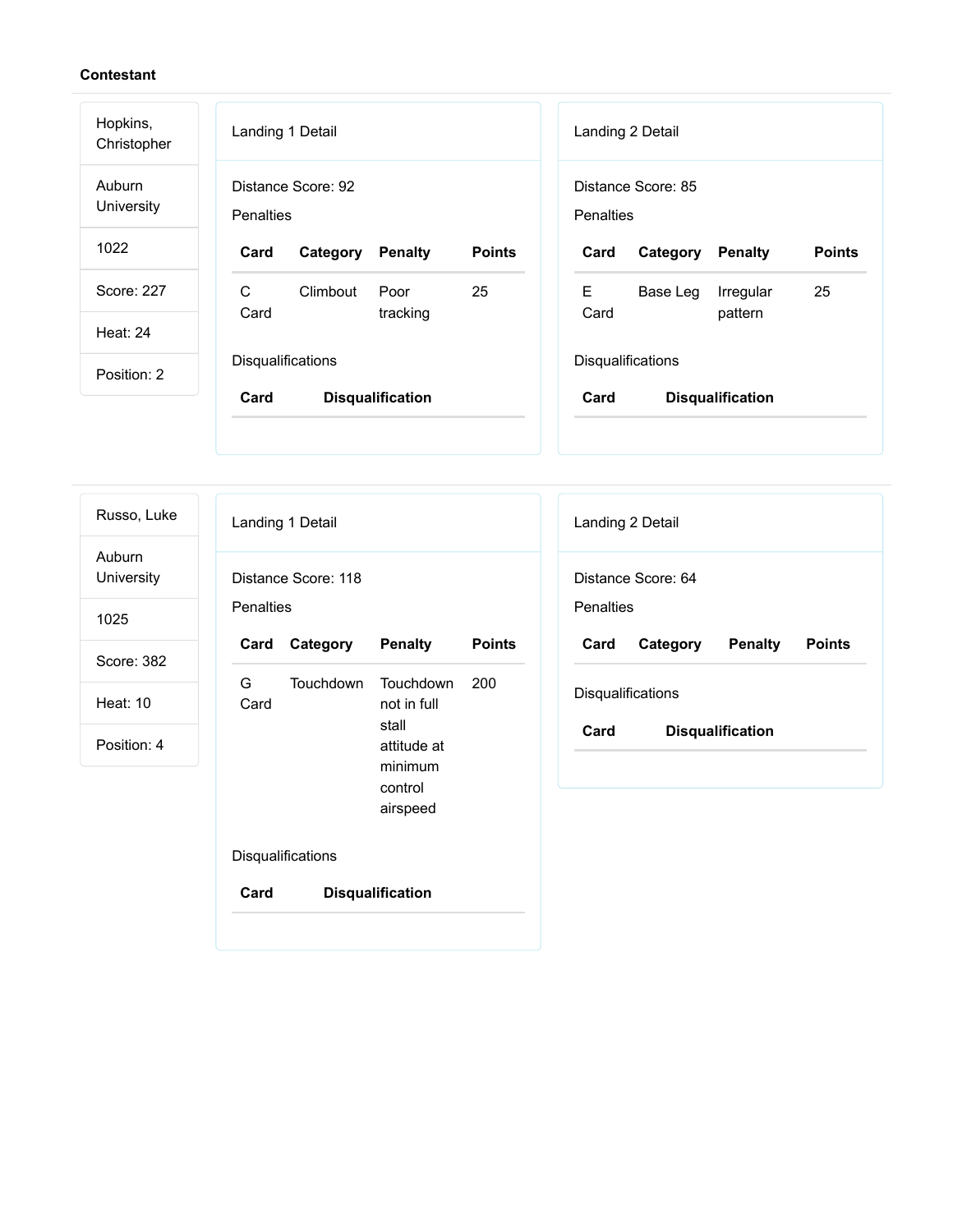Carreiro,

Jarid Bridgewater State **University** 

1111

Score: 1650

Heat: 22

Position: 2

| <b>Penalties</b> | Distance Score:                            |                                                                                    |               |
|------------------|--------------------------------------------|------------------------------------------------------------------------------------|---------------|
| Card             | Category                                   | <b>Penalty</b>                                                                     | <b>Points</b> |
| F<br>Card        | Final<br>Approach<br>to 100'<br><b>AGL</b> | Addition of<br>power after<br>reduction                                            | 200           |
| G<br>Card        | Final<br>Approach<br>below 100'<br>AGL     | Addition of<br>power after<br>reduction                                            | 200           |
| G<br>Card        | <b>Touchdown</b>                           | Touchdown<br>not in full<br>stall<br>attitude at<br>minimum<br>control<br>airspeed | 200           |
| А<br>Card        | Other                                      | Out of<br><b>Target Box</b>                                                        | 400           |
| D<br>Card        | Downwind                                   | Wide<br>downwind                                                                   | 200           |
|                  | Disqualifications                          |                                                                                    |               |
| Card             |                                            | <b>Disqualification</b>                                                            |               |

## Landing 2 Detail Distance Score: **Penalties Card Category Penalty Points** A Card Other Out of Target Box 400 G Card Touchdown Touchdown not in full stall attitude at minimum control airspeed 200 D Card Downwind Wide downwind 200 **Disqualifications Card Disqualification**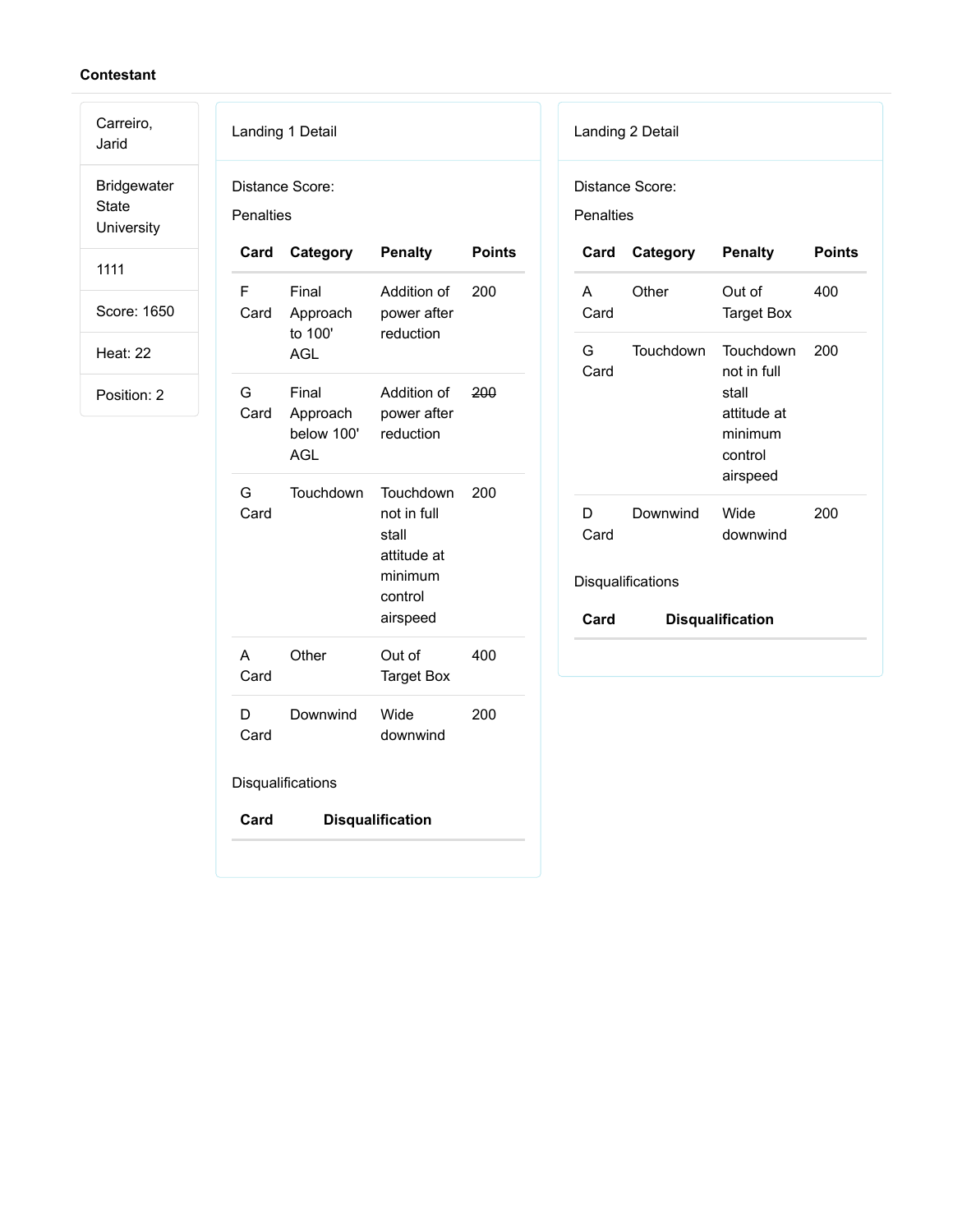Bridgewater State University

Davis, Joey

1112

Score: 1150

Heat: 1

Position: 3

|                                     | Landing 1 Detail  |                          |               |  |  |
|-------------------------------------|-------------------|--------------------------|---------------|--|--|
| Distance Score:<br><b>Penalties</b> |                   |                          |               |  |  |
| Card                                | Category          | <b>Penalty</b>           | <b>Points</b> |  |  |
| F<br>Card                           | <b>Einal Turn</b> | Over/Under<br>shooting   | - 50          |  |  |
| A<br>Card                           | Other             | Did Not<br>Land          | O             |  |  |
| G<br>Card                           | Touchdown         | Go-around<br>(own fault) | 300           |  |  |
| D<br>Card                           | Downwind          | Wide<br>downwind         | 200           |  |  |
|                                     | Disqualifications |                          |               |  |  |
| Card                                |                   | <b>Disqualification</b>  |               |  |  |

|                   | Landing 2 Detail |                         |               |  |  |
|-------------------|------------------|-------------------------|---------------|--|--|
| Penalties         | Distance Score:  |                         |               |  |  |
| Card              | Category Penalty |                         | <b>Points</b> |  |  |
| A<br>Card         | Other            | Out of<br>Target Box    | 400           |  |  |
| D<br>Card         | Downwind         | Wide<br>downwind        | 200           |  |  |
| Disqualifications |                  |                         |               |  |  |
| Card              |                  | <b>Disqualification</b> |               |  |  |

Parker, Evan Bridgewater State University

1113

Score: 535

Heat: 29

Position: 2

| Penalties         | Distance Score: 23 |                  |        |
|-------------------|--------------------|------------------|--------|
| Card              | Category Penalty   |                  | Points |
| C.<br>Card        | Climbout           | Poor<br>tracking | 25     |
| D<br>Card         | Downwind           | Wide<br>downwind | 200    |
| Disqualifications |                    |                  |        |

| Landing 2 Detail                |                          |                         |        |  |  |  |
|---------------------------------|--------------------------|-------------------------|--------|--|--|--|
| Distance Score: 87<br>Penalties |                          |                         |        |  |  |  |
| Card                            | Category Penalty         |                         | Points |  |  |  |
| D.<br>Card                      | Downwind                 | Wide<br>downwind        | 200    |  |  |  |
|                                 | <b>Disqualifications</b> |                         |        |  |  |  |
| Card                            |                          | <b>Disqualification</b> |        |  |  |  |
|                                 |                          |                         |        |  |  |  |

Landing 1 Detail

**Card Disqualification**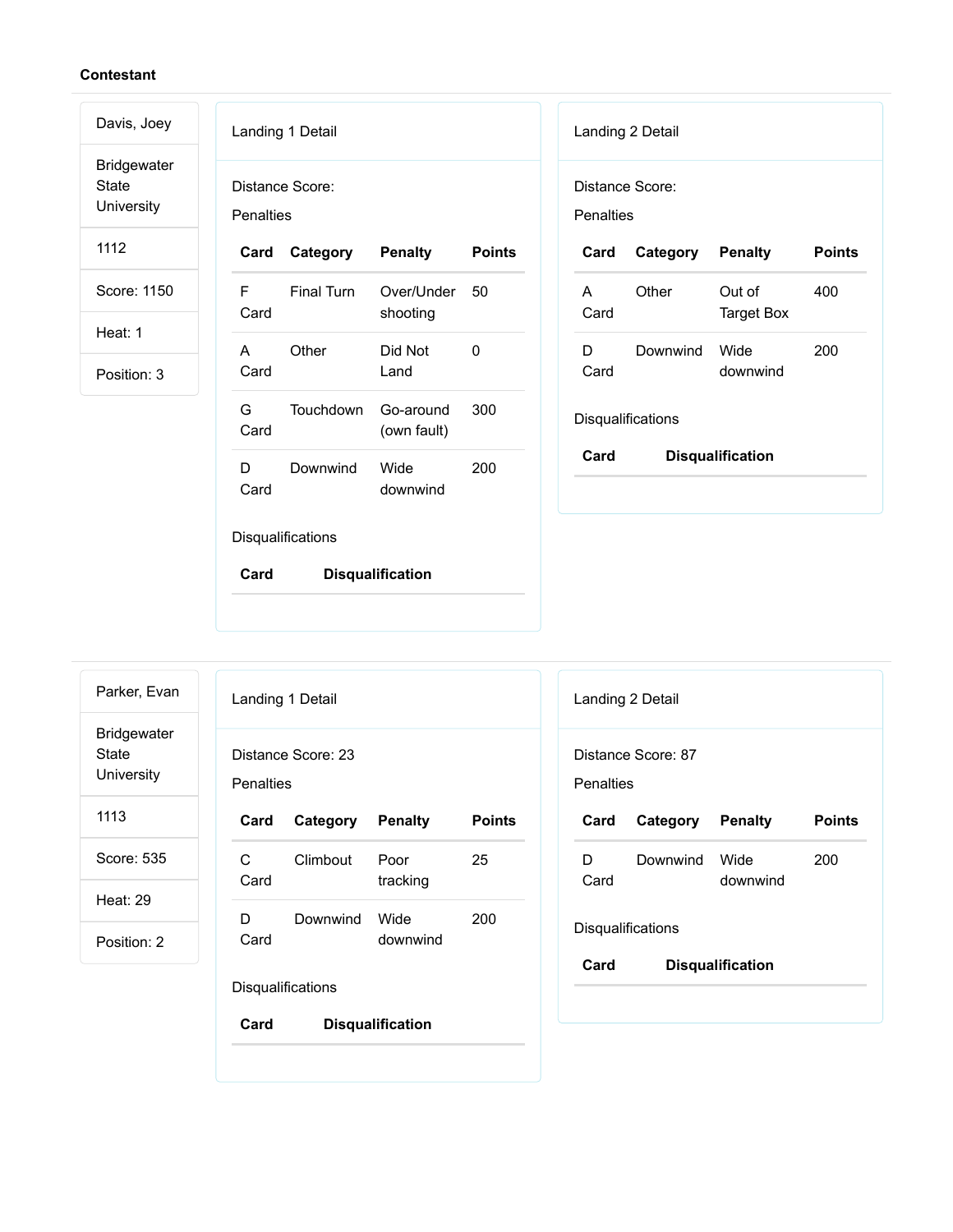Bridgewater State University

Conolly, Joe

1117

Score: 1285

Heat: 8

Position: 4

|                   | Landing 1 Detail      |                                     |               |  |  |
|-------------------|-----------------------|-------------------------------------|---------------|--|--|
| Penalties         | Distance Score: 52    |                                     |               |  |  |
|                   | Card Category Penalty |                                     | <b>Points</b> |  |  |
| F<br>Card         | <b>Einal Turn</b>     | Over/Under 50<br>shooting           |               |  |  |
| G<br>Card         | Touchdown             | Landing off<br>runway<br>centerline | 100           |  |  |
| С<br>Card         | Climbout              | Poor<br>tracking                    | 25            |  |  |
| D.<br>Card        | Downwind              | Wide<br>downwind                    | 200           |  |  |
| Disqualifications |                       |                                     |               |  |  |
| Card              |                       | <b>Disqualification</b>             |               |  |  |
|                   |                       |                                     |               |  |  |

## Landing 2 Detail

Distance Score: 158

Penalties

| Card      | Category                                      | <b>Penalty</b>                                                                     | Points |
|-----------|-----------------------------------------------|------------------------------------------------------------------------------------|--------|
| С<br>Card | Climbout                                      | Poor<br>tracking                                                                   | 25     |
| в<br>Card | Takeoff<br>Roll                               | Centerline<br>Deviation                                                            | 25     |
| F<br>Card | <b>Final Turn</b>                             | Over/Under<br>shooting                                                             | 50     |
| F<br>Card | Final<br>Approach<br>to 100'<br><b>AGL</b>    | Addition of<br>power after<br>reduction                                            | 200    |
| G<br>Card | Final<br>Approach<br>below 100'<br><b>AGL</b> | Addition of<br>power after<br>reduction                                            | 200    |
| G<br>Card | Touchdown                                     | Touchdown<br>not in full<br>stall<br>attitude at<br>minimum<br>control<br>airspeed | 200    |
| D<br>Card | Downwind                                      | Wide<br>downwind                                                                   | 200    |
|           | Disqualifications                             |                                                                                    |        |
| Card      |                                               | <b>Disqualification</b>                                                            |        |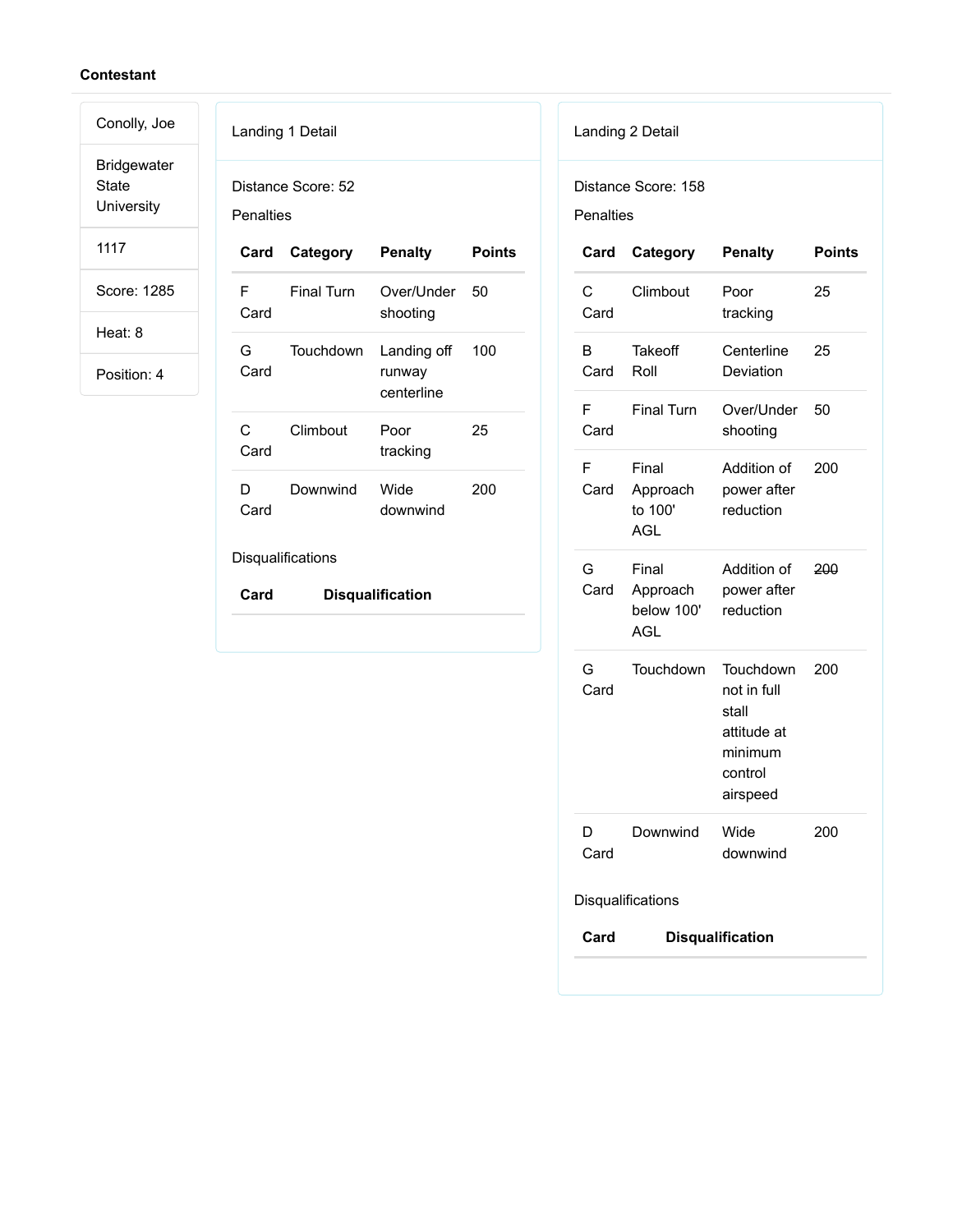DaCorte, Jack

Bridgewater State University

1119

Score: DQ

Heat: 15

|           | Landing 1 Detail  |                                                                                    |               |
|-----------|-------------------|------------------------------------------------------------------------------------|---------------|
| Penalties | Distance Score:   |                                                                                    |               |
| Card      | Category          | <b>Penalty</b>                                                                     | <b>Points</b> |
| F<br>Card | <b>Final Turn</b> | Over/Under<br>shooting                                                             | 50            |
| А<br>Card | Other             | Out of<br><b>Target Box</b>                                                        | 400           |
| G<br>Card | Touchdown         | Three-point<br>touchdown<br>(tricycle<br>gear<br>aircraft<br>ONLY)                 | 400           |
| G<br>Card | Touchdown         | Touchdown<br>not in full<br>stall<br>attitude at<br>minimum<br>control<br>airspeed | 200           |
| B<br>Card | Landing<br>Roll   | Centerline<br>Deviation                                                            | 25            |
|           | Disqualifications |                                                                                    |               |
| Card      |                   | <b>Disqualification</b>                                                            |               |
| G Card    |                   | Porpoising                                                                         |               |

| Landing 2 Detail |                                         |                                                                                    |               |  |  |
|------------------|-----------------------------------------|------------------------------------------------------------------------------------|---------------|--|--|
|                  | Distance Score: 122<br><b>Penalties</b> |                                                                                    |               |  |  |
| Card             | Category                                | <b>Penalty</b>                                                                     | <b>Points</b> |  |  |
| B<br>Card        | Takeoff<br>Roll                         | Centerline<br>Deviation                                                            | 25            |  |  |
| В.<br>Card       | Rotation &<br>Liftoff                   | Erratic<br>Takeoff                                                                 | 25            |  |  |
| F<br>Card        | <b>Final Turn</b>                       | Over/Under<br>shooting                                                             | 50            |  |  |
| G –<br>Card      | Touchdown                               | Touchdown<br>not in full<br>stall<br>attitude at<br>minimum<br>control<br>airspeed | 200           |  |  |
| D<br>Card        | Downwind                                | Wide<br>downwind                                                                   | 200           |  |  |
|                  | Disqualifications                       |                                                                                    |               |  |  |
| Card             |                                         | <b>Disqualification</b>                                                            |               |  |  |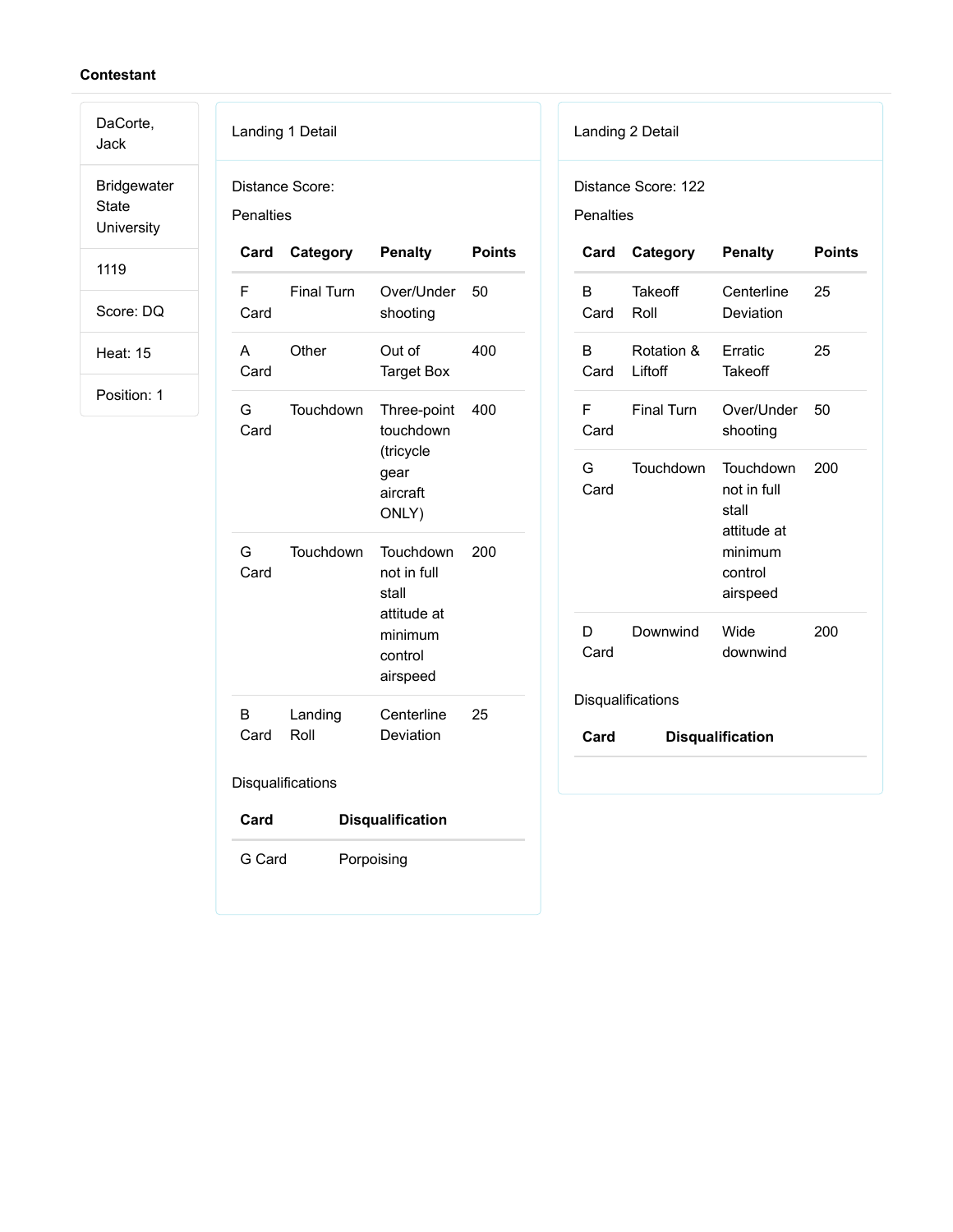Waldman,

Matthew California Aeronautical **University** 

1213

Score: 558

Heat: 2

Position: 2

|                        | Landing 1 Detail         |                        |               |  |
|------------------------|--------------------------|------------------------|---------------|--|
| <b>Penalties</b>       | Distance Score:          |                        |               |  |
| Card                   | <b>Category Penalty</b>  |                        | <b>Points</b> |  |
| F<br>Card Turn         | Final                    | Over/Under<br>shooting | 50            |  |
| $\overline{A}$<br>Card | Other                    | Out of<br>Target Box   | 400           |  |
|                        | <b>Disqualifications</b> |                        |               |  |
| Card                   | Disqualification         |                        |               |  |

|           | Landing 2 Detail         |                         |               |  |  |
|-----------|--------------------------|-------------------------|---------------|--|--|
| Penalties | Distance Score: 58       |                         |               |  |  |
| Card      | Category Penalty         |                         | <b>Points</b> |  |  |
| F<br>Card | Final<br>Turn            | Over/Under<br>shooting  | 50            |  |  |
|           | <b>Disqualifications</b> |                         |               |  |  |
| Card      |                          | <b>Disqualification</b> |               |  |  |
|           |                          |                         |               |  |  |

Landing 1 Detail Distance Score: 41 **Penalties Card Category Penalty Points** F Card Final Turn Over/Under shooting 50 **Disqualifications Card Disqualification** Landing 2 Detail Distance Score: 144 **Penalties Card Category Penalty Points** G Card Touchdown Touchdown not in full stall attitude at minimum control airspeed 200 Johnston, Nathan California Aeronautical **University** 1214 Score: 435 Heat: 9 Position: 1

**Disqualifications** 

**Card Disqualification**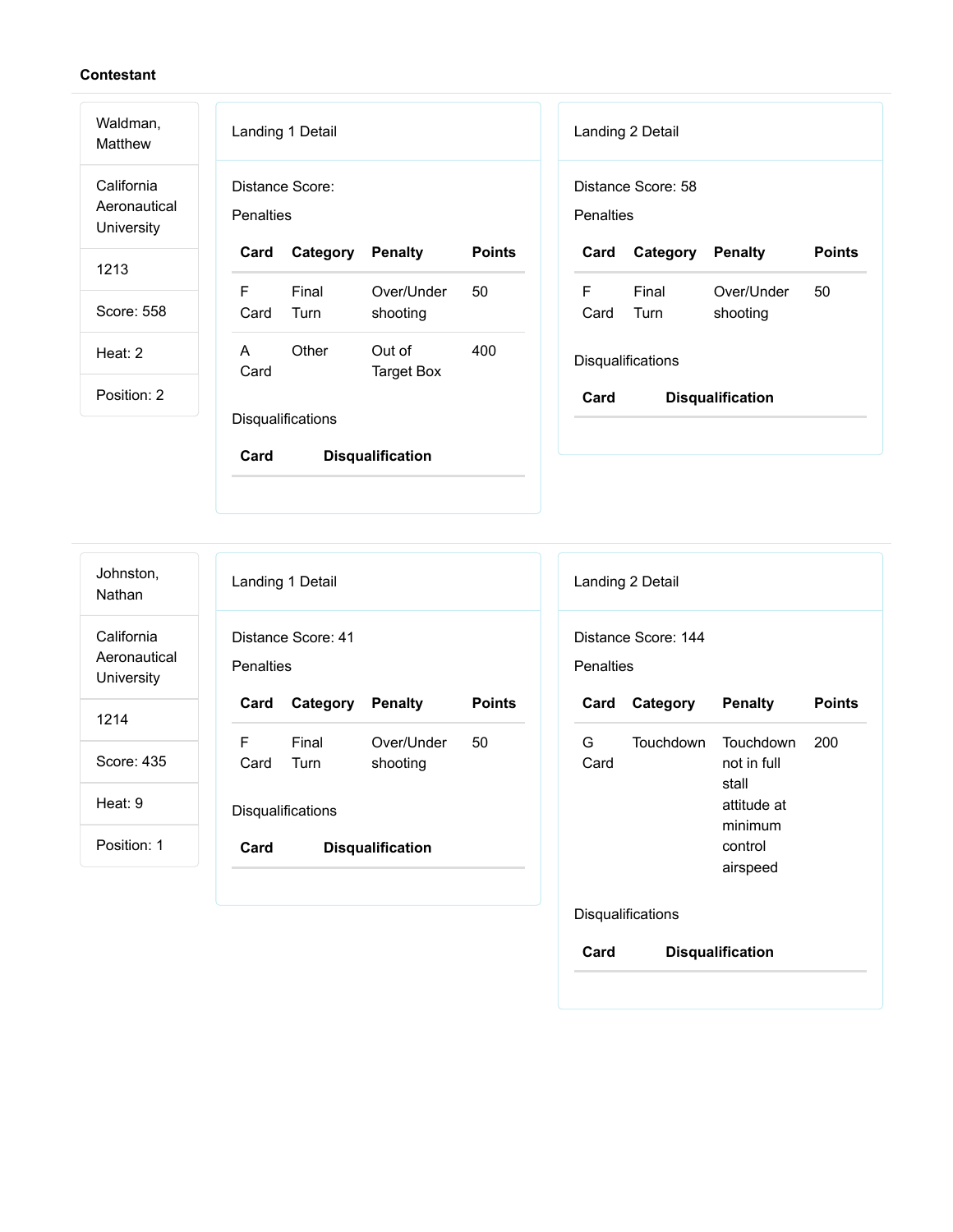| Wilkin,<br>Camille                       | Landing 1 Detail             |                             |               |                      | Landing 2 Detail  |                             |               |
|------------------------------------------|------------------------------|-----------------------------|---------------|----------------------|-------------------|-----------------------------|---------------|
| California<br>Aeronautical<br>University | Distance Score:<br>Penalties |                             |               | Penalties            | Distance Score:   |                             |               |
| 1215                                     | Card<br>Category             | <b>Penalty</b>              | <b>Points</b> | Card                 | Category          | <b>Penalty</b>              | <b>Points</b> |
|                                          | F<br>Final                   | Over/Under                  | 50            | F                    | Final             | Over/Under                  | 50            |
| Score: 900                               | Turn<br>Card                 | shooting                    |               | Card                 | Turn              | shooting                    |               |
| <b>Heat: 16</b>                          | Other<br>A<br>Card           | Out of<br><b>Target Box</b> | 400           | $\mathsf{A}$<br>Card | Other             | Out of<br><b>Target Box</b> | 400           |
| Position: 4                              |                              |                             |               |                      |                   |                             |               |
|                                          | Disqualifications            |                             |               |                      | Disqualifications |                             |               |
|                                          | Card                         | <b>Disqualification</b>     |               | Card                 |                   | <b>Disqualification</b>     |               |

| Branger,<br>Jack                         | Landing 1 Detail                        |                          |                        |               |
|------------------------------------------|-----------------------------------------|--------------------------|------------------------|---------------|
| California<br>Aeronautical<br>University | Distance Score: 192<br><b>Penalties</b> |                          |                        |               |
| 1220                                     | Card                                    | Category                 | <b>Penalty</b>         | <b>Points</b> |
| Score: 742                               | F                                       | Final<br>Card Turn       | Over/Under<br>shooting | 50            |
| <b>Heat: 30</b>                          |                                         | <b>Disqualifications</b> |                        |               |
| Position: 3                              | Card<br><b>Disqualification</b>         |                          |                        |               |
|                                          |                                         |                          |                        |               |

|                   | Landing 2 Detail |                             |               |
|-------------------|------------------|-----------------------------|---------------|
| Distance Score:   |                  |                             |               |
| Penalties         |                  |                             |               |
| Card              | Category         | <b>Penalty</b>              | <b>Points</b> |
| A<br>Card         | Other            | Out of<br><b>Target Box</b> | 400           |
| G.<br>Card        | Touchdown        | Landing in<br>a crab        | 100           |
| Disqualifications |                  |                             |               |
| Card              |                  | <b>Disqualification</b>     |               |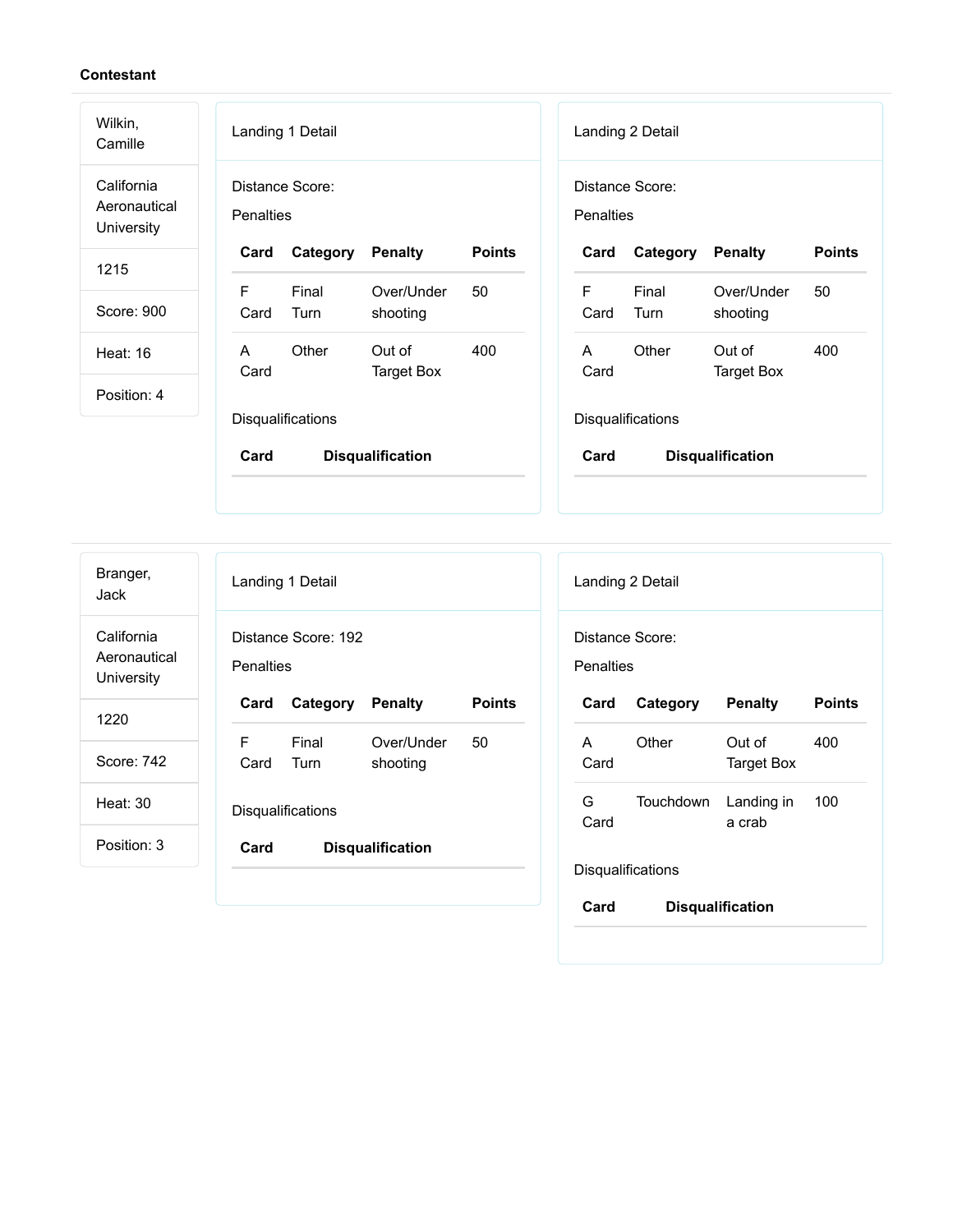Pitaev, Michael

California Aeronautical **University** 

1222

Score: 420

Heat: 23

|             | Landing 1 Detail         |                          |               |
|-------------|--------------------------|--------------------------|---------------|
| Penalties   | Distance Score:          |                          |               |
| Card        | Category                 | <b>Penalty</b>           | <b>Points</b> |
| G –<br>Card | Touchdown                | Go-around<br>(own fault) | 300           |
| Card        | F Final Turn             | Over/Under<br>shooting   | 50            |
| A<br>Card   | Other                    | Did Not<br>Land          | 0             |
|             | <b>Disqualifications</b> |                          |               |
| Card        |                          | <b>Disqualification</b>  |               |

|           | Landing 2 Detail         |                         |               |
|-----------|--------------------------|-------------------------|---------------|
|           | Distance Score: 20       |                         |               |
| Penalties |                          |                         |               |
| Card      | Category Penalty         |                         | <b>Points</b> |
| F.        | Final                    | Over/Under              | 50            |
| Card      | Turn                     | shooting                |               |
|           | <b>Disqualifications</b> |                         |               |
| Card      |                          | <b>Disqualification</b> |               |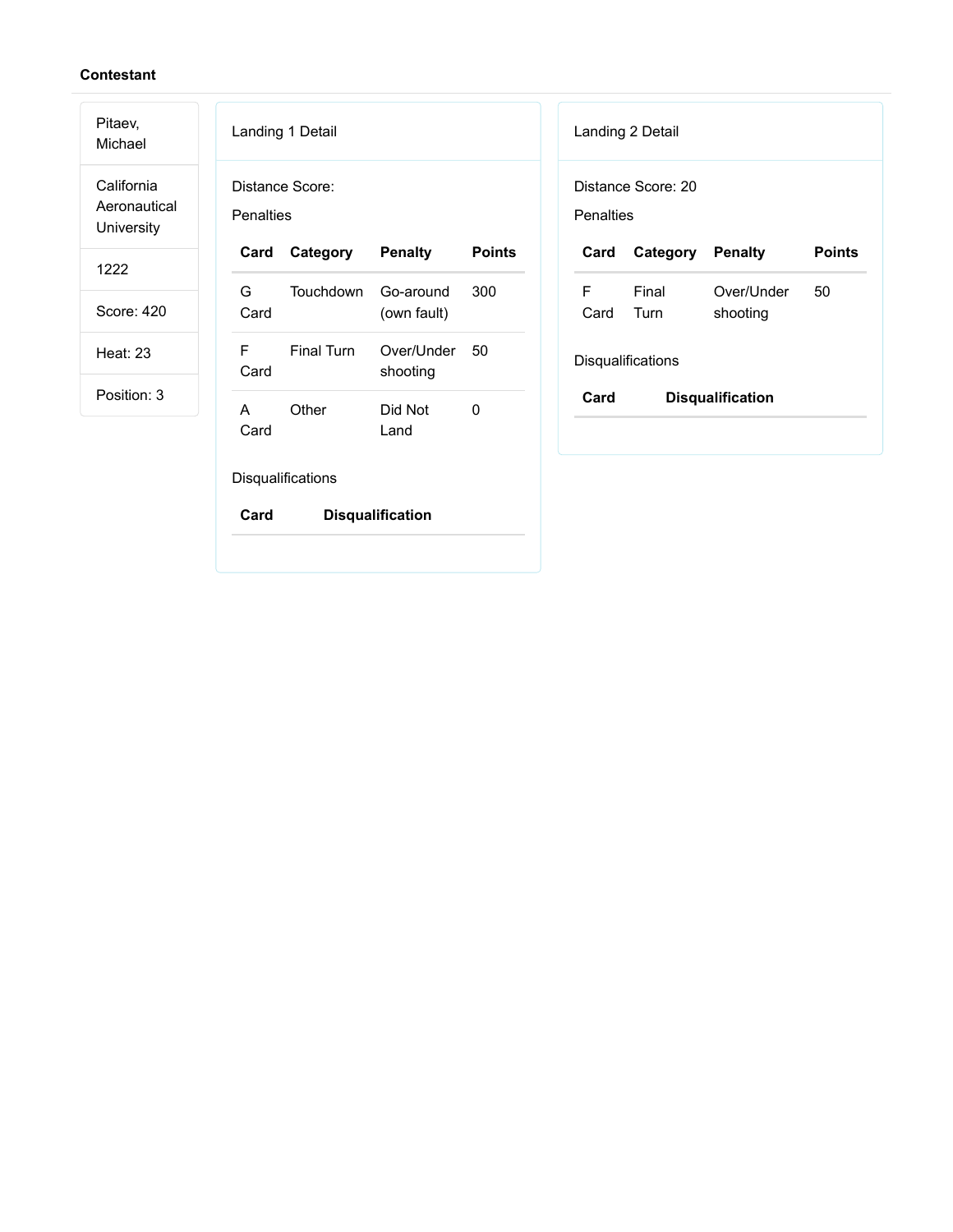| Edwards,<br>Spencer                          | Landing 1 Detail                                          | Landing 2 Detail                                                                                        |  |  |
|----------------------------------------------|-----------------------------------------------------------|---------------------------------------------------------------------------------------------------------|--|--|
| Elizabeth<br><b>City State</b><br>University | Distance Score:<br><b>Penalties</b>                       | Distance Score:<br><b>Penalties</b>                                                                     |  |  |
| 1311                                         | Card<br>Category<br><b>Penalty</b><br><b>Points</b>       | <b>Points</b><br>Category<br><b>Penalty</b><br>Card                                                     |  |  |
| Score: DQ                                    | Other<br>Out of<br>400<br>A<br>Card<br><b>Target Box</b>  | G<br>Touchdown<br>Three-point<br>400<br>touchdown<br>Card                                               |  |  |
| <b>Heat: 27</b>                              | Touchdown<br>Touchdown<br>200<br>G<br>Card<br>not in full | (tricycle<br>gear<br>aircraft                                                                           |  |  |
| Position: 1                                  | stall<br>attitude at                                      | ONLY)                                                                                                   |  |  |
|                                              | minimum<br>control<br>airspeed<br>Disqualifications       | G<br>Touchdown<br>Touchdown<br>200<br>Card<br>not in full<br>stall<br>attitude at<br>minimum<br>control |  |  |
|                                              | Card<br><b>Disqualification</b>                           | airspeed                                                                                                |  |  |
|                                              |                                                           | Other<br>Out of<br>400<br>A<br>Card<br><b>Target Box</b>                                                |  |  |

## Disqualifications

| Card   | <b>Disqualification</b> |
|--------|-------------------------|
| G Card | Wheelbarrow             |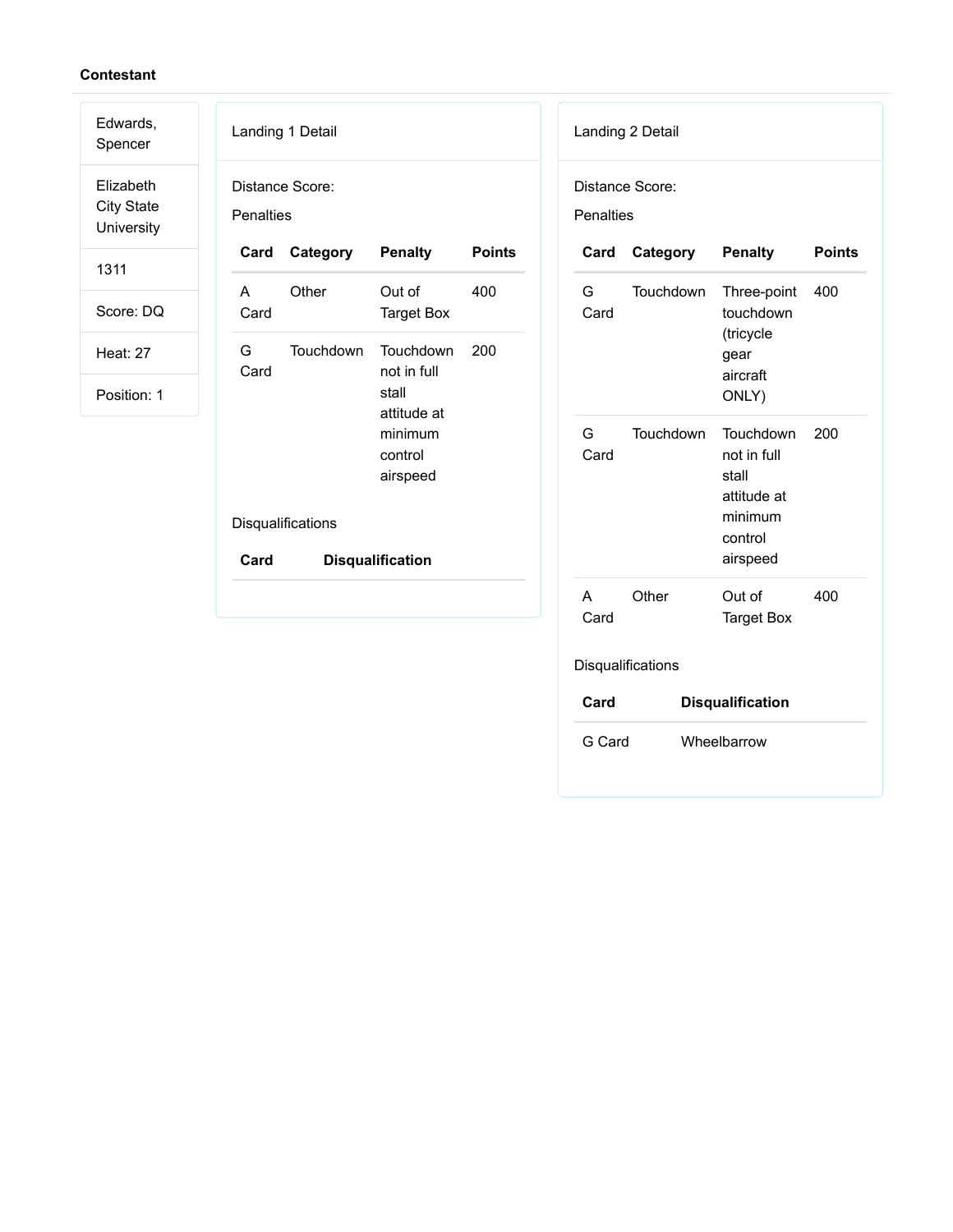Missey,

Martin Elizabeth City State University

1312

Score: DQ

Heat: 20

Position: 2

| Landing 1 Detail     |                              |                                                                                    |               |  |
|----------------------|------------------------------|------------------------------------------------------------------------------------|---------------|--|
|                      | Distance Score:<br>Penalties |                                                                                    |               |  |
| Card                 | Category                     | <b>Penalty</b>                                                                     | <b>Points</b> |  |
| G<br>Card            | Touchdown                    | Three-point 400<br>touchdown<br>(tricycle<br>gear<br>aircraft<br>ONLY)             |               |  |
| G<br>Card            | Touchdown                    | Touchdown<br>not in full<br>stall<br>attitude at<br>minimum<br>control<br>airspeed | 200           |  |
| A<br>Card            | Other                        | Out of<br><b>Target Box</b>                                                        | 400           |  |
| F<br>Card            | <b>Final Turn</b>            | Over/Under<br>shooting                                                             | 50            |  |
| D<br>Card            | Downwind                     | Wide<br>downwind                                                                   | 200           |  |
| Disqualifications    |                              |                                                                                    |               |  |
| Card                 | <b>Disqualification</b>      |                                                                                    |               |  |
| G Card<br>Porpoising |                              |                                                                                    |               |  |

| Landing 2 Detail |  |
|------------------|--|
|                  |  |

Distance Score:

Penalties

| Card              | Category        | <b>Penalty</b>                                                                     | <b>Points</b> |
|-------------------|-----------------|------------------------------------------------------------------------------------|---------------|
| G<br>Card         | Touchdown       | Touchdown<br>not in full<br>stall<br>attitude at<br>minimum<br>control<br>airspeed | 200           |
| в<br>Card         | Landing<br>Roll | Centerline<br>Deviation                                                            | 25            |
| A<br>Card         | Other           | Out of<br>Target Box                                                               | 400           |
| D<br>Card         | Downwind        | Wide<br>downwind                                                                   | 200           |
| Disqualifications |                 |                                                                                    |               |

| Card   | <b>Disqualification</b> |
|--------|-------------------------|
| G Card | Wheelbarrow             |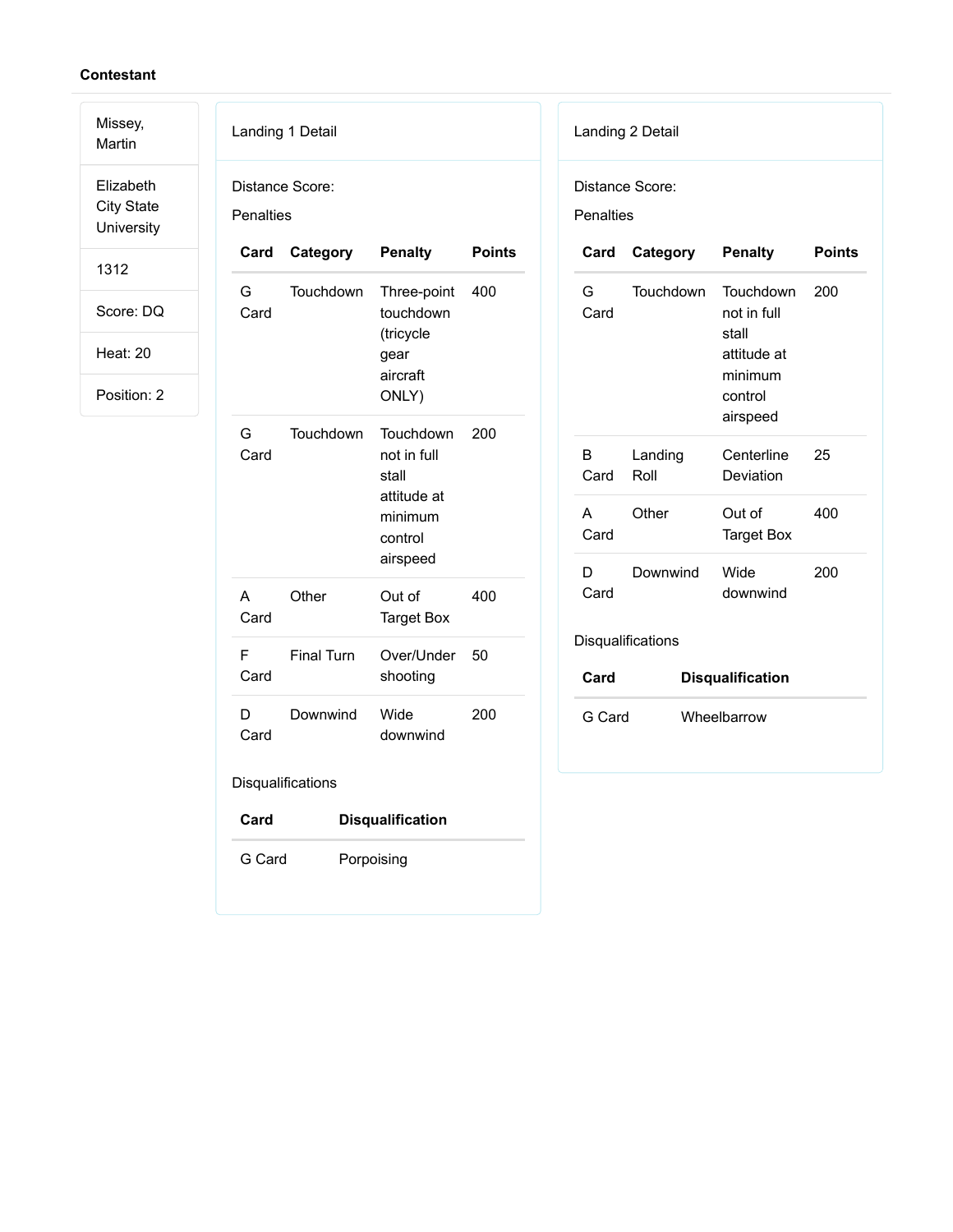Elizabeth City State University

Zima, Will

1318

Score: 904

Heat: 6

| Distance Score: 108<br><b>Penalties</b> |                      |                                                                                    |               |
|-----------------------------------------|----------------------|------------------------------------------------------------------------------------|---------------|
|                                         | <b>Card Category</b> | <b>Penalty</b>                                                                     | <b>Points</b> |
| G –<br>Card                             | Touchdown            | Touchdown<br>not in full<br>stall<br>attitude at<br>minimum<br>control<br>airspeed | 200           |
| F<br>Card                               | <b>Einal Turn</b>    | Over/Under<br>shooting                                                             | 50            |
| D<br>Card                               | Downwind             | Wide<br>downwind                                                                   | 200           |
| Disqualifications                       |                      |                                                                                    |               |
| Card                                    |                      | <b>Disqualification</b>                                                            |               |

| Landing 2 Detail                 |                         |                  |               |
|----------------------------------|-------------------------|------------------|---------------|
| Distance Score: 146<br>Penalties |                         |                  |               |
| Card                             | <b>Category Penalty</b> |                  | <b>Points</b> |
| D.<br>Card                       | Downwind                | Wide<br>downwind | 200           |
| <b>Disqualifications</b>         |                         |                  |               |
| Card<br><b>Disqualification</b>  |                         |                  |               |
|                                  |                         |                  |               |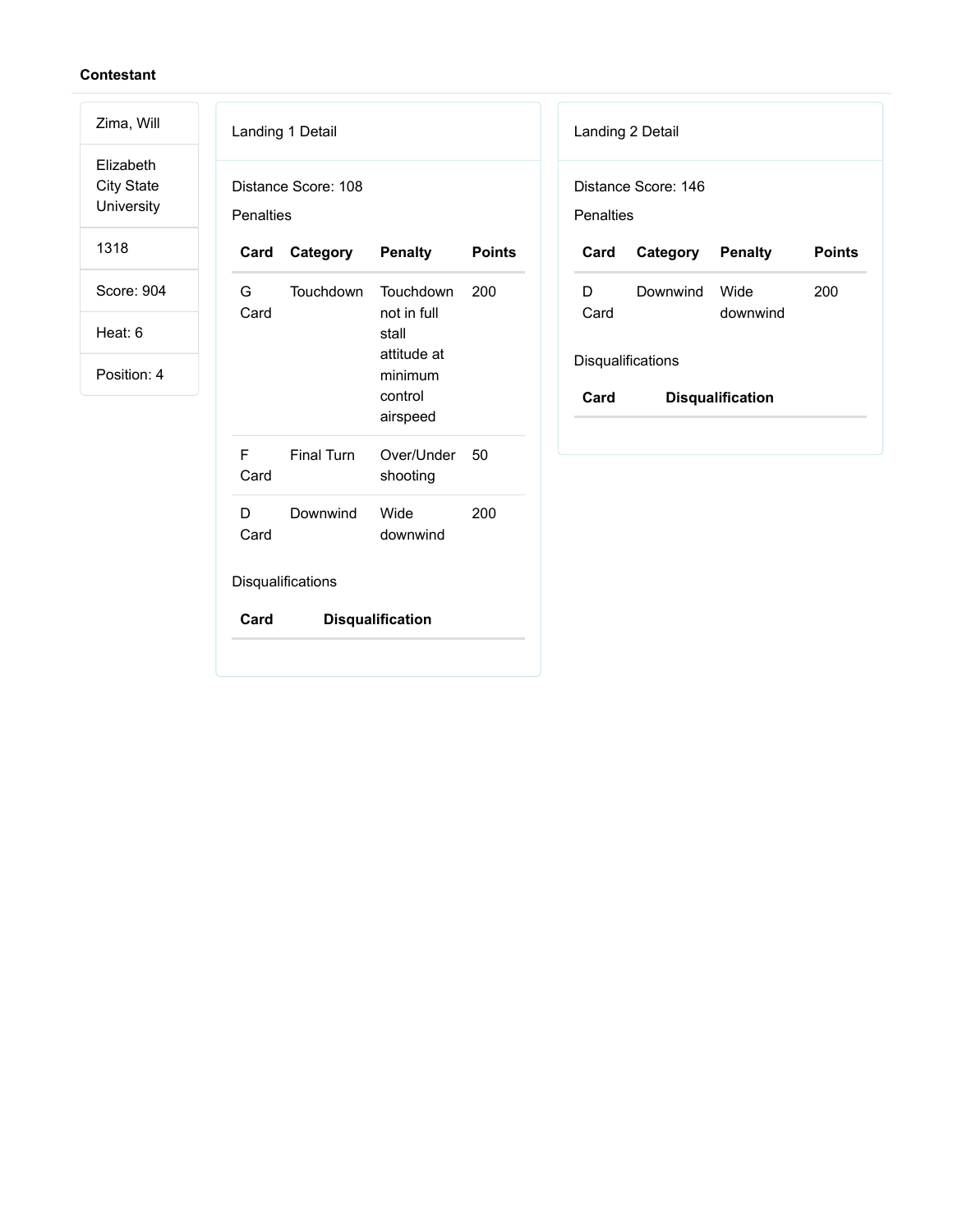Petteway, Brandyn

Elizabeth City State University

1321

Score: DQ

Heat: 13

Position: 3

| Landing 1 Detail             |           |                                                                                    |               |
|------------------------------|-----------|------------------------------------------------------------------------------------|---------------|
| Distance Score:<br>Penalties |           |                                                                                    |               |
| Card                         | Category  | <b>Penalty</b>                                                                     | <b>Points</b> |
| A<br>Card                    | Other     | Out of<br><b>Target Box</b>                                                        | 400           |
| G<br>Card                    | Touchdown | Touchdown<br>not in full<br>stall<br>attitude at<br>minimum<br>control<br>airspeed | 200           |
| G.<br>Card                   | Touchdown | Three-point<br>touchdown<br>(tricycle<br>gear<br>aircraft<br>ONLY)                 | 400           |
| Disqualifications            |           |                                                                                    |               |
| Card                         |           | <b>Disqualification</b>                                                            |               |
| G Card                       |           | Wheelbarrow                                                                        |               |

| Landing 2 Detail |  |
|------------------|--|
|------------------|--|

Distance Score: 145

Penalties

| Card                            | Category Penalty |                                   | Points |
|---------------------------------|------------------|-----------------------------------|--------|
| F<br>Card                       |                  | Final Turn Over/Under<br>shooting | 50     |
| D<br>Card                       | Downwind         | <b>Wide</b><br>downwind           | 200    |
| <b>Disqualifications</b>        |                  |                                   |        |
| Card<br><b>Disqualification</b> |                  |                                   |        |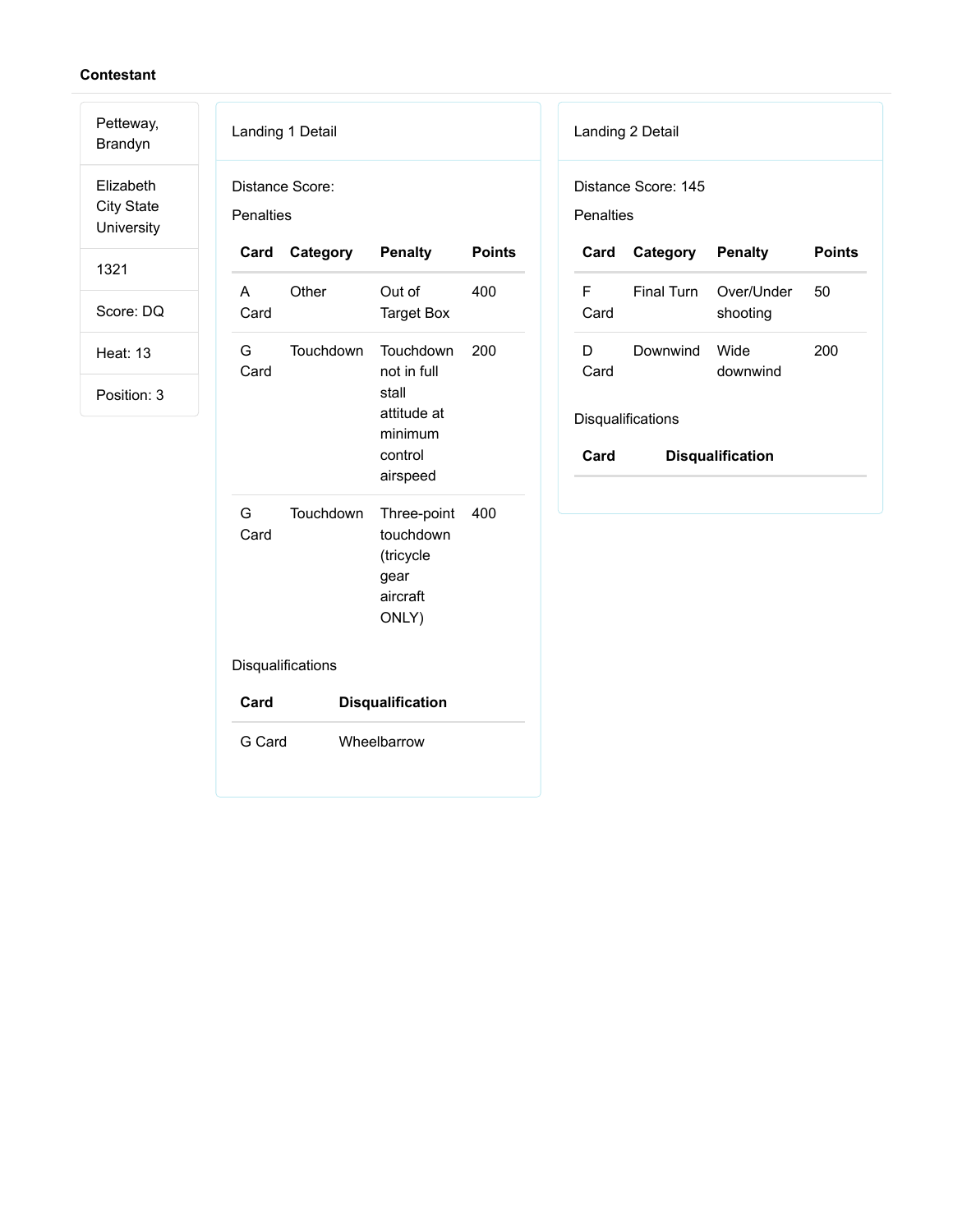| Hanover,<br>James                           | Landing 1 Detail                                                                              | Landing 2 Detail                                                                       |
|---------------------------------------------|-----------------------------------------------------------------------------------------------|----------------------------------------------------------------------------------------|
| Embry<br>Riddle Aero.<br>Univ. -<br>Daytona | Distance Score: 12<br><b>Penalties</b><br>Card<br>Category<br><b>Penalty</b><br><b>Points</b> | Distance Score: 30<br>Penalties<br>Card<br><b>Penalty</b><br><b>Points</b><br>Category |
| 1411                                        | Disqualifications                                                                             | Disqualifications                                                                      |
| Score: 42                                   | Card<br><b>Disqualification</b>                                                               | Card<br><b>Disqualification</b>                                                        |
| Heat: 2                                     |                                                                                               |                                                                                        |
| Position: 1                                 |                                                                                               |                                                                                        |

| Lange,<br>Steven                            | Landing 1 Detail                                                                              | Landing 2 Detail                                                                              |
|---------------------------------------------|-----------------------------------------------------------------------------------------------|-----------------------------------------------------------------------------------------------|
| Embry<br>Riddle Aero.<br>Univ. -<br>Daytona | Distance Score: 45<br><b>Penalties</b><br><b>Penalty</b><br><b>Points</b><br>Card<br>Category | Distance Score: 35<br><b>Penalties</b><br><b>Penalty</b><br><b>Points</b><br>Card<br>Category |
| 1413                                        | Disqualifications                                                                             | Disqualifications                                                                             |
| Score: 80                                   | Card<br><b>Disqualification</b>                                                               | Card<br><b>Disqualification</b>                                                               |
| <b>Heat: 23</b>                             |                                                                                               |                                                                                               |
| Position: 4                                 |                                                                                               |                                                                                               |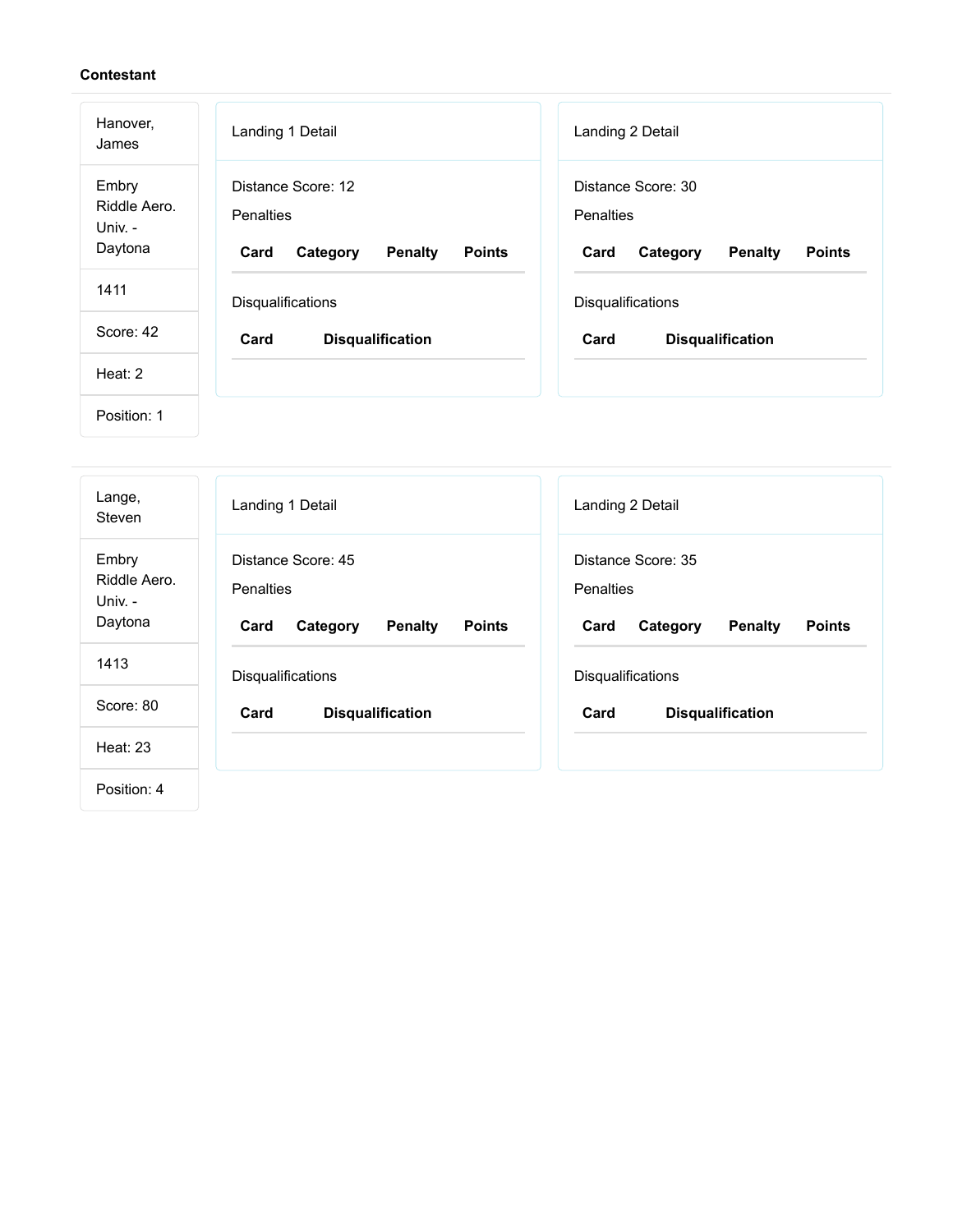| Shields,<br>Christopher                     | Landing 1 Detail                                                                       | Landing 2 Detail                                                                              |
|---------------------------------------------|----------------------------------------------------------------------------------------|-----------------------------------------------------------------------------------------------|
| Embry<br>Riddle Aero.<br>Univ. -<br>Daytona | Distance Score: 25<br>Penalties<br><b>Penalty</b><br><b>Points</b><br>Card<br>Category | Distance Score: 77<br><b>Penalties</b><br><b>Penalty</b><br><b>Points</b><br>Card<br>Category |
| 1419                                        | Disqualifications                                                                      | Disqualifications                                                                             |
| Score: 102                                  | Card<br><b>Disqualification</b>                                                        | Card<br><b>Disqualification</b>                                                               |
| Heat: 30                                    |                                                                                        |                                                                                               |
| Position: 2                                 |                                                                                        |                                                                                               |

| Stoltz, Sean                                | Landing 1 Detail                                    | Landing 2 Detail                                    |
|---------------------------------------------|-----------------------------------------------------|-----------------------------------------------------|
| Embry<br>Riddle Aero.<br>Univ. -<br>Daytona | Distance Score: 35<br><b>Penalties</b>              | Distance Score: 1<br><b>Penalties</b>               |
| 1425                                        | <b>Penalty</b><br><b>Points</b><br>Card<br>Category | Card<br><b>Penalty</b><br><b>Points</b><br>Category |
| Score: 36                                   | <b>Disqualifications</b>                            | Disqualifications                                   |
| <b>Heat: 16</b>                             | <b>Disqualification</b><br>Card                     | Card<br><b>Disqualification</b>                     |
| Position: 3                                 |                                                     |                                                     |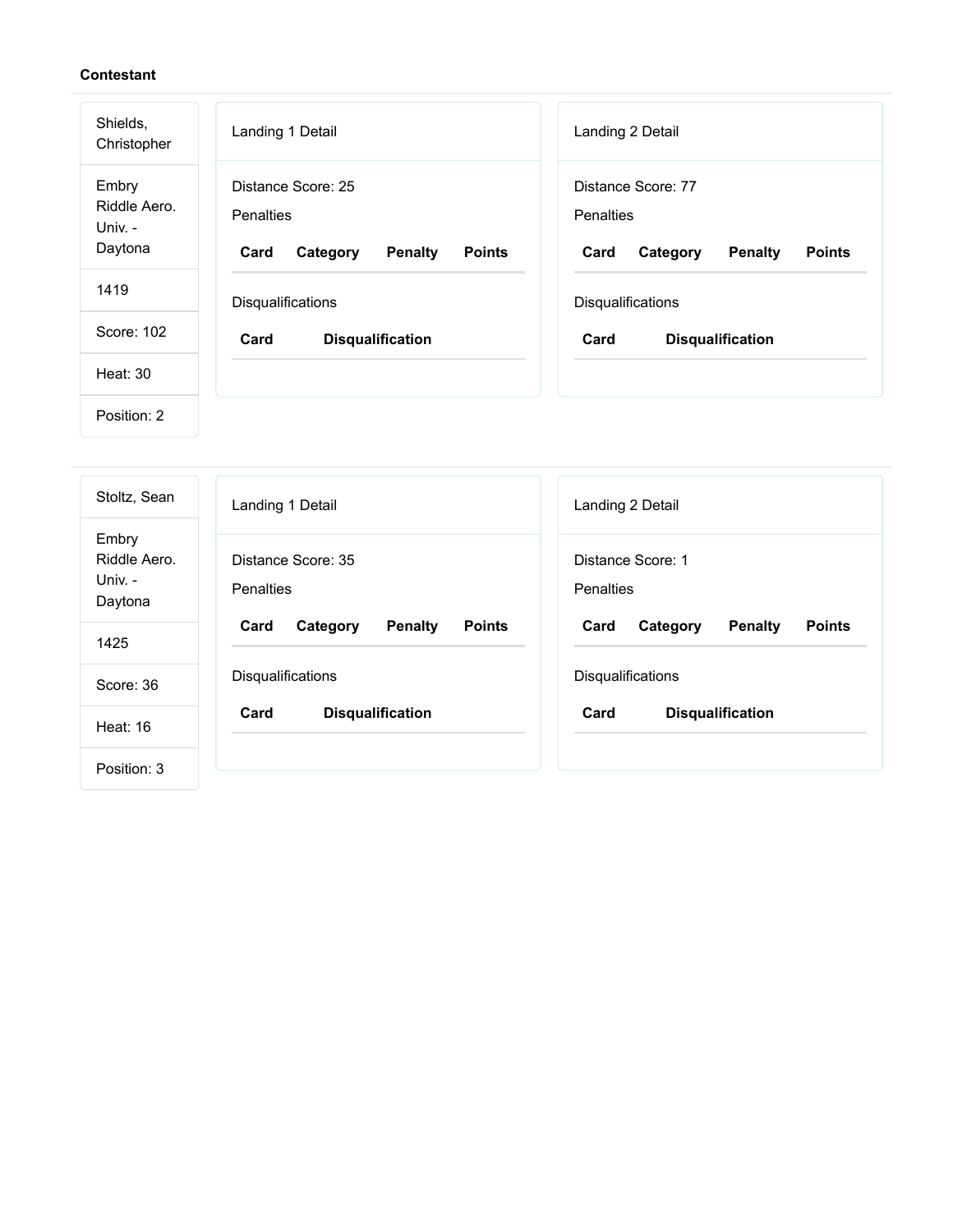| Peay,<br>Connor                             | Landing 1 Detail                                                                       | Landing 2 Detail                                                                              |
|---------------------------------------------|----------------------------------------------------------------------------------------|-----------------------------------------------------------------------------------------------|
| Embry<br>Riddle Aero.<br>Univ. -<br>Daytona | Distance Score: 20<br>Penalties<br><b>Points</b><br>Category<br><b>Penalty</b><br>Card | Distance Score: 18<br><b>Penalties</b><br><b>Points</b><br>Category<br><b>Penalty</b><br>Card |
| 1428                                        | F<br>Final<br>Over/Under<br>50                                                         | F<br>Final<br>Over/Under<br>50                                                                |
| Score: 138                                  | Card<br>Turn<br>shooting                                                               | Card<br>Turn<br>shooting                                                                      |
| Heat: 9                                     | Disqualifications                                                                      | Disqualifications                                                                             |
| Position: 2                                 | Card<br><b>Disqualification</b>                                                        | Card<br><b>Disqualification</b>                                                               |
|                                             |                                                                                        |                                                                                               |

| Vail, Kenrick                               | Landing 1 Detail                                    | Landing 2 Detail                                    |
|---------------------------------------------|-----------------------------------------------------|-----------------------------------------------------|
| Embry<br>Riddle Aero<br>Univ. -<br>Prescott | Distance Score: 48<br>Penalties                     | Distance Score: 23<br><b>Penalties</b>              |
| 1514                                        | Card<br><b>Penalty</b><br><b>Points</b><br>Category | Card<br><b>Penalty</b><br><b>Points</b><br>Category |
| Score: 71                                   | Disqualifications                                   | Disqualifications                                   |
| Heat: 22                                    | Card<br><b>Disqualification</b>                     | Card<br><b>Disqualification</b>                     |
| Position: 1                                 |                                                     |                                                     |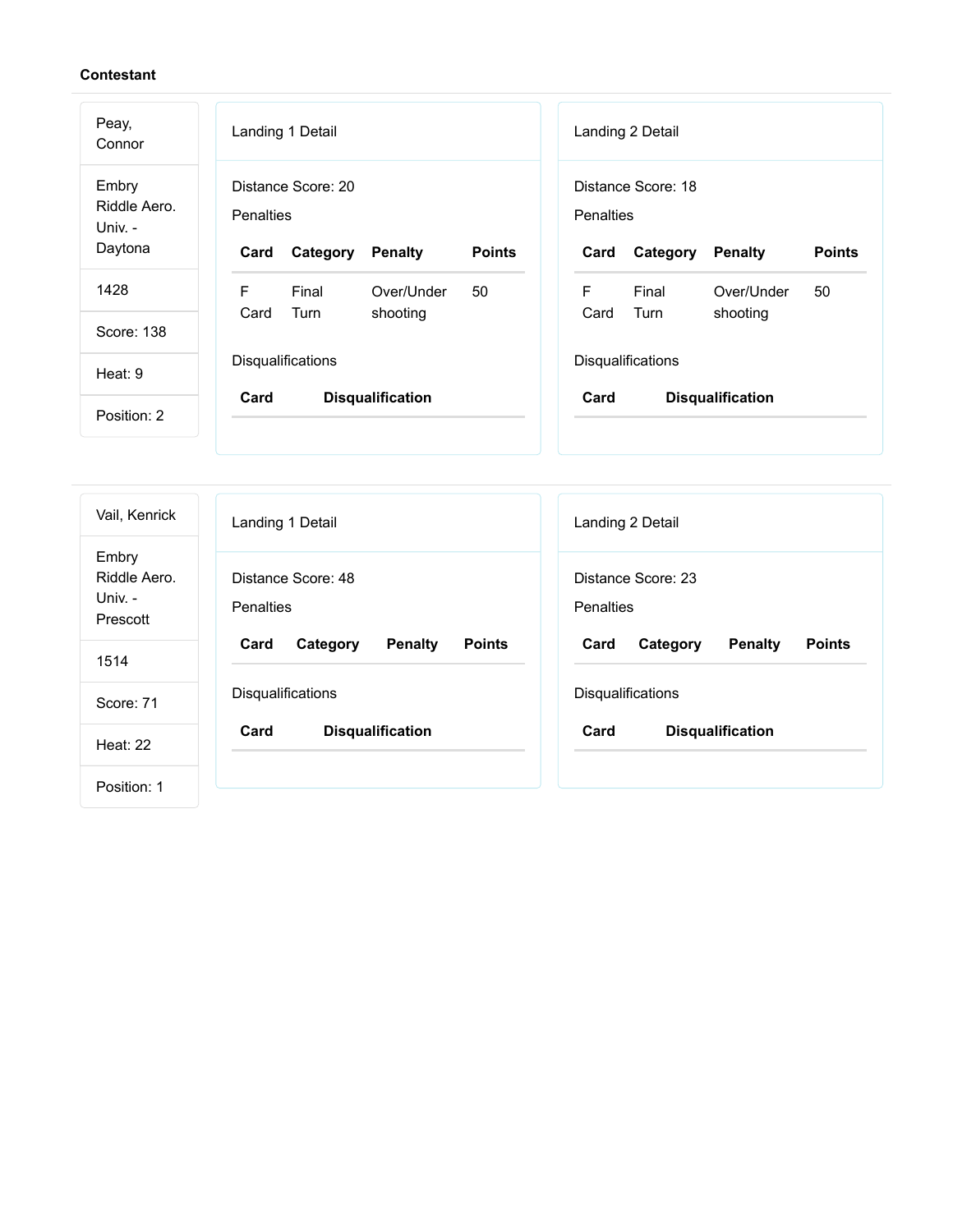| Morse,<br>Hayden                             | Landing 1 Detail                                                                             | Landing 2 Detail                                                                             |
|----------------------------------------------|----------------------------------------------------------------------------------------------|----------------------------------------------------------------------------------------------|
| Embry<br>Riddle Aero.<br>Univ. -<br>Prescott | Distance Score: 6<br><b>Penalties</b><br><b>Penalty</b><br><b>Points</b><br>Card<br>Category | Distance Score: 7<br><b>Penalties</b><br><b>Penalty</b><br><b>Points</b><br>Card<br>Category |
| 1523                                         | Disqualifications                                                                            | Disqualifications                                                                            |
| Score: 13                                    | Card<br><b>Disqualification</b>                                                              | Card<br><b>Disqualification</b>                                                              |
| <b>Heat: 15</b>                              |                                                                                              |                                                                                              |
| Position: 2                                  |                                                                                              |                                                                                              |

| Fiscu,<br>George                             | Landing 1 Detail                                                                              | Landing 2 Detail                                                                              |
|----------------------------------------------|-----------------------------------------------------------------------------------------------|-----------------------------------------------------------------------------------------------|
| Embry<br>Riddle Aero.<br>Univ. -<br>Prescott | Distance Score: 40<br><b>Penalties</b><br><b>Penalty</b><br><b>Points</b><br>Card<br>Category | Distance Score: 12<br><b>Penalties</b><br><b>Penalty</b><br><b>Points</b><br>Card<br>Category |
| 1526                                         | Disqualifications                                                                             | <b>Disqualifications</b>                                                                      |
| Score: 52                                    | <b>Disqualification</b><br>Card                                                               | Card<br><b>Disqualification</b>                                                               |
| Heat: 1                                      |                                                                                               |                                                                                               |
| Position: 4                                  |                                                                                               |                                                                                               |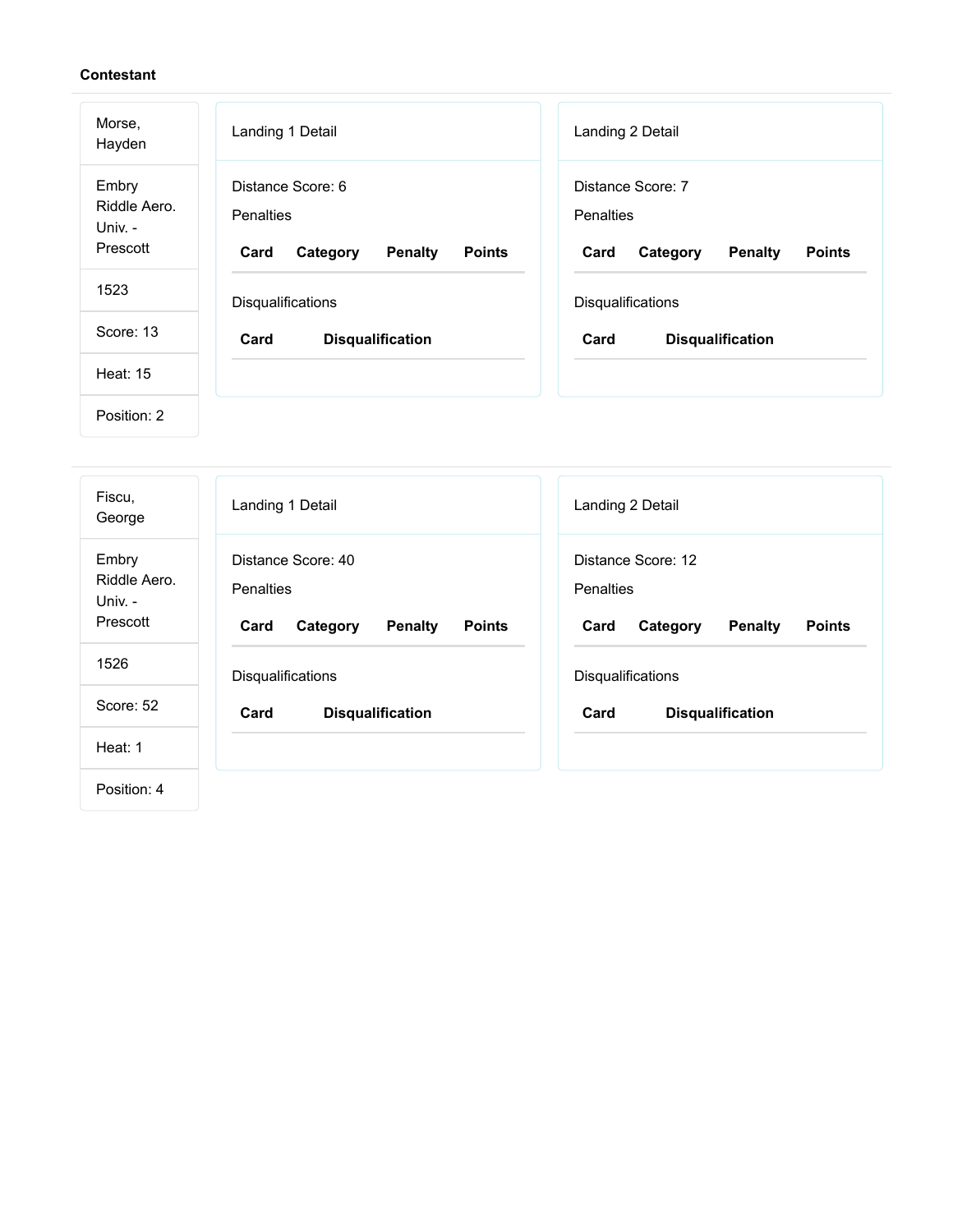| Niemela,<br>Douglas                          | Landing 1 Detail                                                                              | Landing 2 Detail                                                                              |
|----------------------------------------------|-----------------------------------------------------------------------------------------------|-----------------------------------------------------------------------------------------------|
| Embry<br>Riddle Aero.<br>Univ. -<br>Prescott | Distance Score: 40<br><b>Penalties</b><br><b>Penalty</b><br>Category<br><b>Points</b><br>Card | Distance Score: 16<br><b>Penalties</b><br>Card<br>Category<br><b>Penalty</b><br><b>Points</b> |
| 1527                                         | Disqualifications                                                                             | Disqualifications                                                                             |
| Score: 56                                    | Card<br><b>Disqualification</b>                                                               | Card<br><b>Disqualification</b>                                                               |
| Heat: 8                                      |                                                                                               |                                                                                               |
| Position: 3                                  |                                                                                               |                                                                                               |

| Miller, Luke                                 | Landing 1 Detail                                    | Landing 2 Detail                                    |
|----------------------------------------------|-----------------------------------------------------|-----------------------------------------------------|
| Embry<br>Riddle Aero.<br>Univ. -<br>Prescott | Distance Score: 19<br><b>Penalties</b>              | Distance Score: 14<br><b>Penalties</b>              |
| 1528                                         | <b>Penalty</b><br><b>Points</b><br>Card<br>Category | <b>Penalty</b><br><b>Points</b><br>Card<br>Category |
| Score: 33                                    | <b>Disqualifications</b>                            | <b>Disqualifications</b>                            |
| Heat: 29                                     | <b>Disqualification</b><br>Card                     | Card<br><b>Disqualification</b>                     |
| Position: 3                                  |                                                     |                                                     |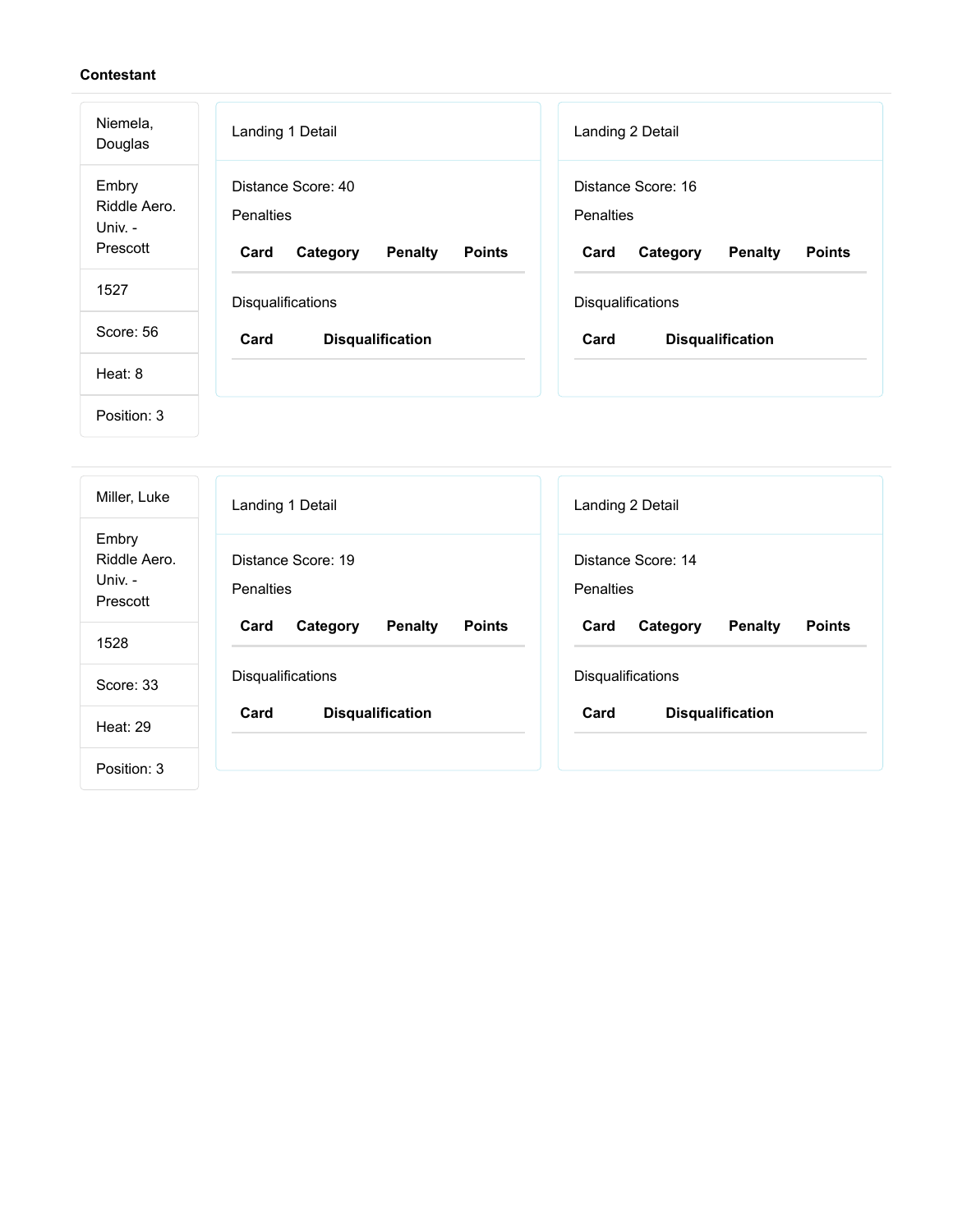Jacksonville **University** 

Ector, Dallas

1610

Score: 1639

Heat: 29

Position: 4

|            | Landing 1 Detail      |                                   |        |
|------------|-----------------------|-----------------------------------|--------|
| Penalties  | Distance Score: 139   |                                   |        |
|            | Card Category Penalty |                                   | Points |
| F.<br>Card |                       | Final Turn Over/Under<br>shooting | 50     |
| D.<br>Card | Downwind Wide         | downwind                          | 200    |
|            | Disqualifications     |                                   |        |

**Card Disqualification**

| Penalties | Distance Score:   |                                                                                    |               |
|-----------|-------------------|------------------------------------------------------------------------------------|---------------|
| Card      | Category          | <b>Penalty</b>                                                                     | <b>Points</b> |
| F<br>Card | <b>Final Turn</b> | Over/Under<br>shooting                                                             | 50            |
| A<br>Card | Other             | Out of<br><b>Target Box</b>                                                        | 400           |
| G<br>Card | Touchdown         | Three-point<br>touchdown<br>(tricycle<br>gear<br>aircraft<br>ONLY)                 | 400           |
| G<br>Card | Touchdown         | Touchdown<br>not in full<br>stall<br>attitude at<br>minimum<br>control<br>airspeed | 200           |
| D<br>Card | Downwind          | Wide<br>downwind                                                                   | 200           |
|           | Disqualifications |                                                                                    |               |
| Card      |                   | <b>Disqualification</b>                                                            |               |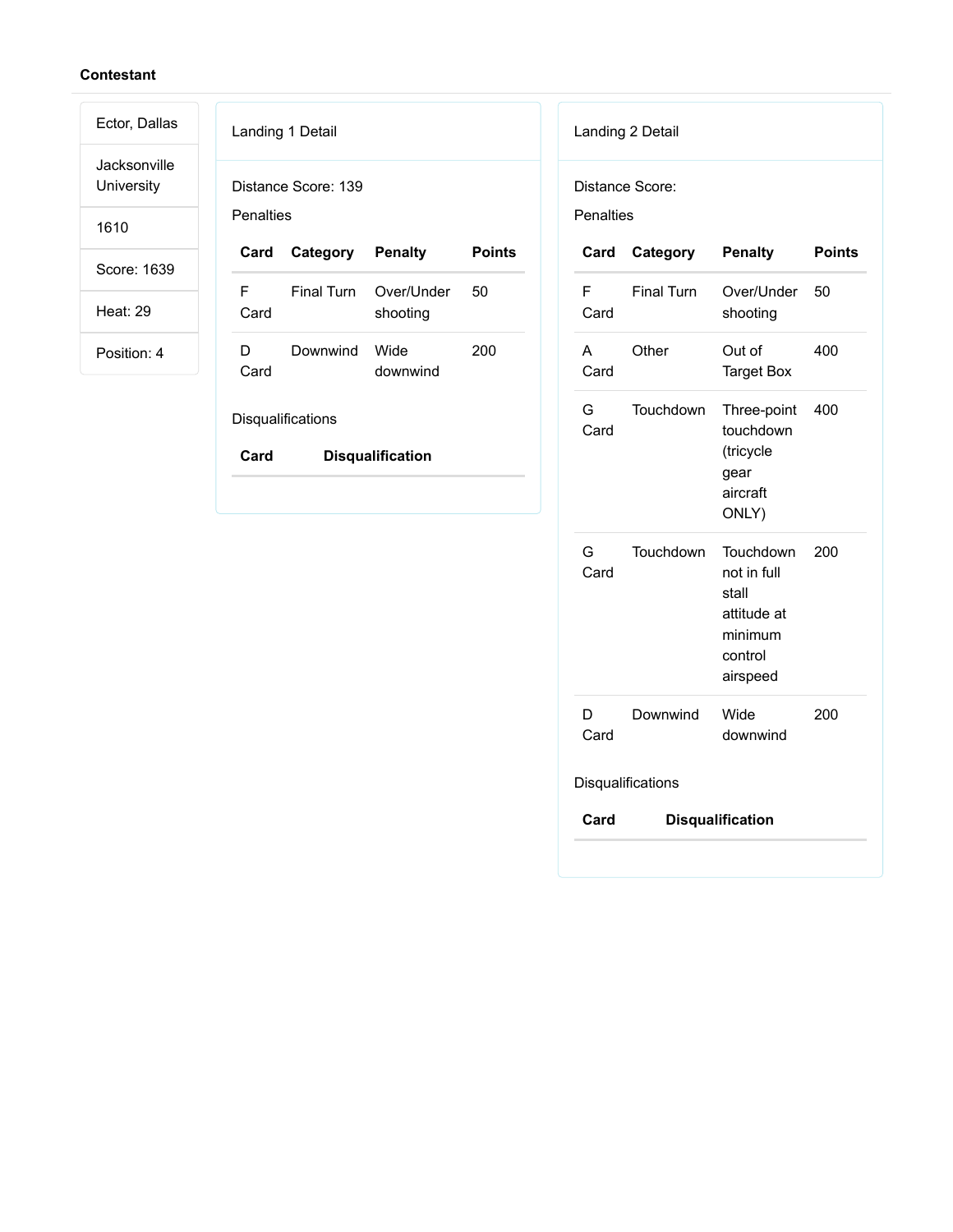Oberholtzer, Ryan

Jacksonville University

1612

Score: DQ

Heat: 15

|                  | Landing 1 Detail        |                                                                                           |               |
|------------------|-------------------------|-------------------------------------------------------------------------------------------|---------------|
| <b>Penalties</b> | Distance Score: 160     |                                                                                           |               |
| Card             | Category                | <b>Penalty</b>                                                                            | <b>Points</b> |
| G<br>Card        | Touchdown               | <b>Touchdown</b><br>not in full<br>stall<br>attitude at<br>minimum<br>control<br>airspeed | 200           |
| F<br>Card        | <b>Final Turn</b>       | Over/Under<br>shooting                                                                    | 50            |
| D.<br>Card       | Downwind                | Wide<br>downwind                                                                          | 200           |
|                  | Disqualifications       |                                                                                           |               |
| Card             | <b>Disqualification</b> |                                                                                           |               |
| F<br>Card        | approach                | Excessively slow, fast, or long                                                           |               |

|                  | Landing 2 Detail  |                                                                                    |        |
|------------------|-------------------|------------------------------------------------------------------------------------|--------|
| <b>Penalties</b> | Distance Score:   |                                                                                    |        |
| Card             | Category          | <b>Penalty</b>                                                                     | Points |
| A<br>Card        | Other             | Out of<br><b>Target Box</b>                                                        | 400    |
| F<br>Card        | <b>Final Turn</b> | Over/Under<br>shooting                                                             | 50     |
| G<br>Card        | Touchdown         | Three-point<br>touchdown<br>(tricycle<br>gear<br>aircraft<br>ONLY)                 | 400    |
| G<br>Card        | Touchdown         | Touchdown<br>not in full<br>stall<br>attitude at<br>minimum<br>control<br>airspeed | 200    |
| В<br>Card        | Landing<br>Roll   | Centerline<br>Deviation                                                            | 25     |
| С<br>Card        | Climbout          | Poor<br>tracking                                                                   | 25     |
| D<br>Card        | Downwind          | Wide<br>downwind                                                                   | 200    |
|                  | Disqualifications |                                                                                    |        |
| Card             |                   | <b>Disqualification</b>                                                            |        |
| G Card           |                   | Porpoising                                                                         |        |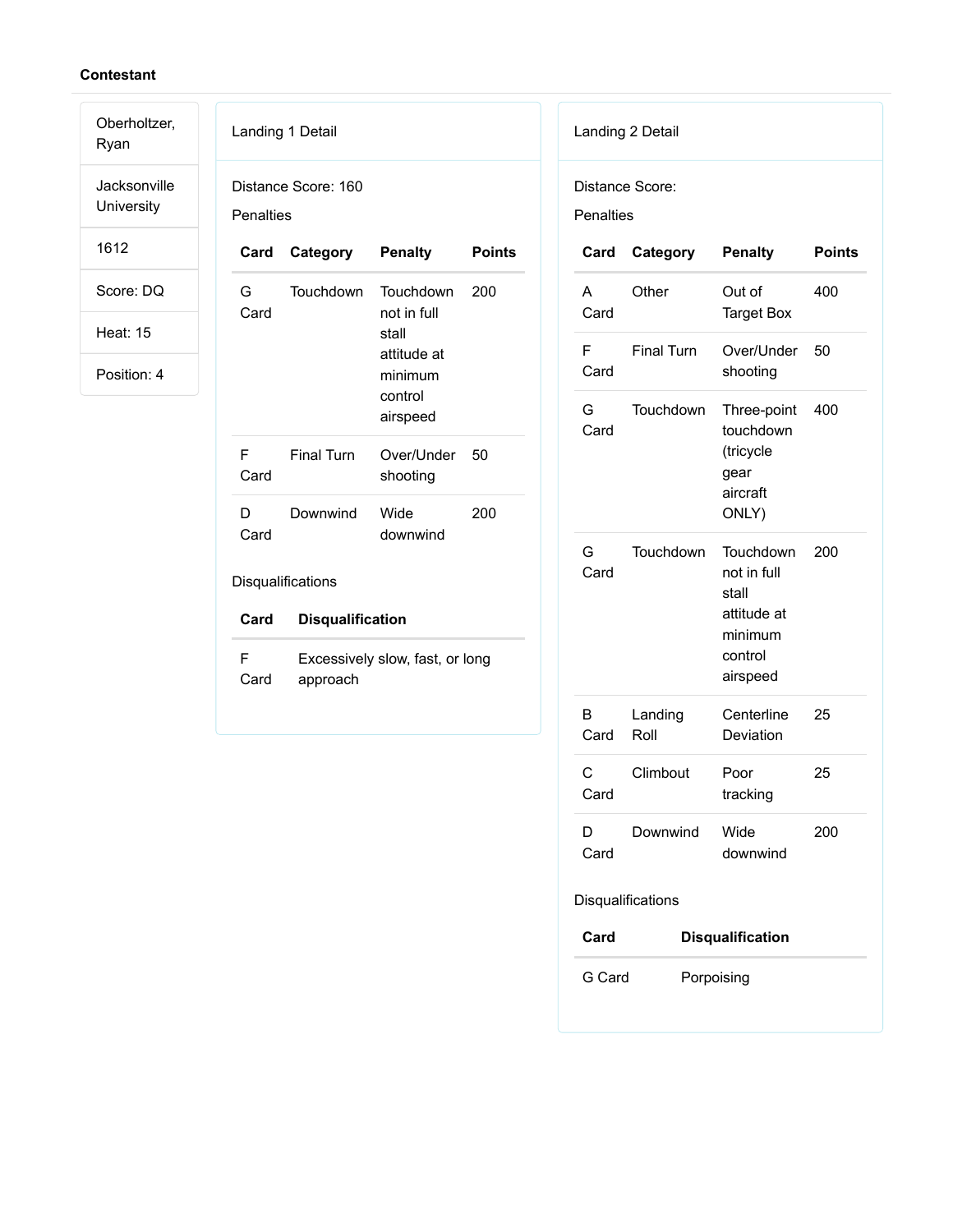Holmes, Dobbin

Jacksonville University

1613

Score: 1185

Heat: 8

Position: 1

| Landing 1 Detail |                    |                  |        |
|------------------|--------------------|------------------|--------|
| Penalties        | Distance Score: 35 |                  |        |
| Card             | Category Penalty   |                  | Points |
|                  |                    |                  |        |
| C<br>Card        | Climbout           | Poor<br>tracking | 25     |

Disqualifications

**Card Disqualification**

| Landing 2 Detail |                    |                                                                                    |               |  |
|------------------|--------------------|------------------------------------------------------------------------------------|---------------|--|
| <b>Penalties</b> | Distance Score:    |                                                                                    |               |  |
| Card             | Category           | <b>Penalty</b>                                                                     | <b>Points</b> |  |
| G<br>Card        | Touchdown          | Touchdown<br>not in full<br>stall<br>attitude at<br>minimum<br>control<br>airspeed | 200           |  |
| A<br>Card        | Other              | Out of<br><b>Target Box</b>                                                        | 400           |  |
| C.<br>Card       | Climbout           | Poor<br>tracking                                                                   | 25            |  |
| D<br>Card        | Power<br>Reduction | Late power<br>reduction                                                            | 100           |  |
| D.<br>Card       | Downwind           | Wide<br>downwind                                                                   | 200           |  |
|                  | Disqualifications  |                                                                                    |               |  |
| Card             |                    | <b>Disqualification</b>                                                            |               |  |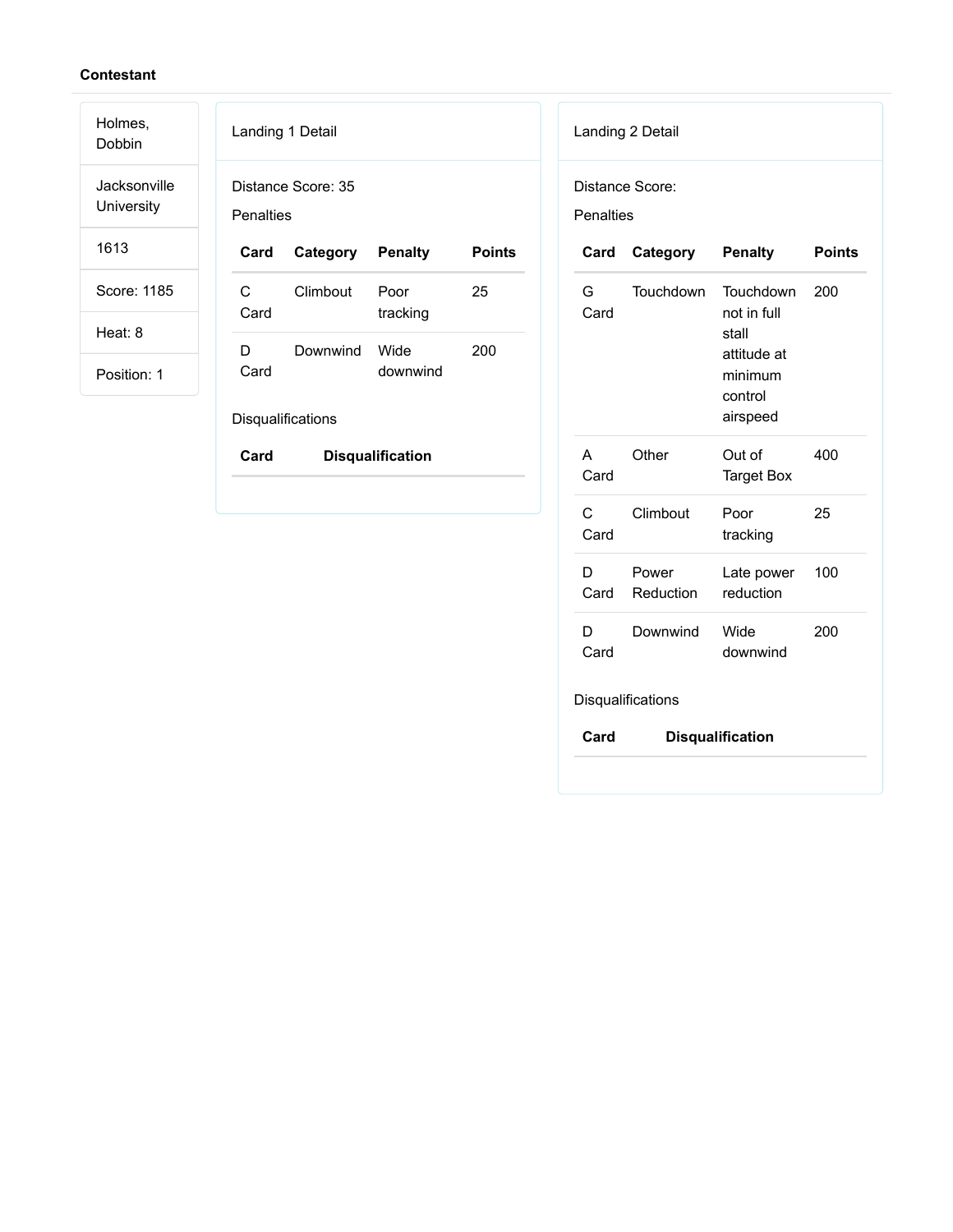| Muise,<br>Jeremy           |                                                           | Landing 1 Detail   |                                                        |               |           | Landing 2 Detail    |                         |               |
|----------------------------|-----------------------------------------------------------|--------------------|--------------------------------------------------------|---------------|-----------|---------------------|-------------------------|---------------|
| Jacksonville<br>University | Penalties                                                 | Distance Score: 69 |                                                        |               | Penalties | Distance Score: 155 |                         |               |
| 1615                       | Card                                                      | Category           | <b>Penalty</b>                                         | <b>Points</b> | Card      | Category            | <b>Penalty</b>          | <b>Points</b> |
| Score: 524                 | F<br>Card                                                 | Final Turn         | Over/Under<br>shooting                                 | 50            | F<br>Card | Final<br>Turn       | Over/Under<br>shooting  | 50            |
| <b>Heat: 22</b>            |                                                           |                    |                                                        |               |           |                     |                         |               |
| Position: 3                | G<br>Touchdown<br>Touchdown<br>200<br>not in full<br>Card |                    | Disqualifications                                      |               |           |                     |                         |               |
|                            |                                                           |                    | stall<br>attitude at<br>minimum<br>control<br>airspeed |               | Card      |                     | <b>Disqualification</b> |               |
|                            |                                                           | Disqualifications  |                                                        |               |           |                     |                         |               |
|                            | Card                                                      |                    | <b>Disqualification</b>                                |               |           |                     |                         |               |

| Zmarlicki,<br>Nathalan     |                  | Landing 1 Detail    |                         |               | La       |
|----------------------------|------------------|---------------------|-------------------------|---------------|----------|
| Jacksonville<br>University | <b>Penalties</b> | Distance Score: 111 |                         |               | Di<br>Pe |
| 1616                       | Card             | Category            | <b>Penalty</b>          | <b>Points</b> | C        |
| Score: 986                 | F<br>Card        | Final Turn          | Over/Under<br>shooting  | 50            | A<br>C   |
| Heat: 1<br>Position: 2     | C<br>Card        | Climbout            | Poor<br>tracking        | 25            | Е<br>C   |
|                            | D<br>Card        | Downwind            | Wide<br>downwind        | 200           | Di.      |
|                            |                  | Disqualifications   |                         |               | C        |
|                            | Card             |                     | <b>Disqualification</b> |               |          |

|           | Distance Score:   |                         |               |
|-----------|-------------------|-------------------------|---------------|
| Penalties |                   |                         |               |
| Card      | Category Penalty  |                         | <b>Points</b> |
| A<br>Card | Other             | Out of<br>Target Box    | 400           |
| D<br>Card | Downwind          | Wide<br>downwind        | 200           |
|           | Disqualifications |                         |               |
| Card      |                   | <b>Disqualification</b> |               |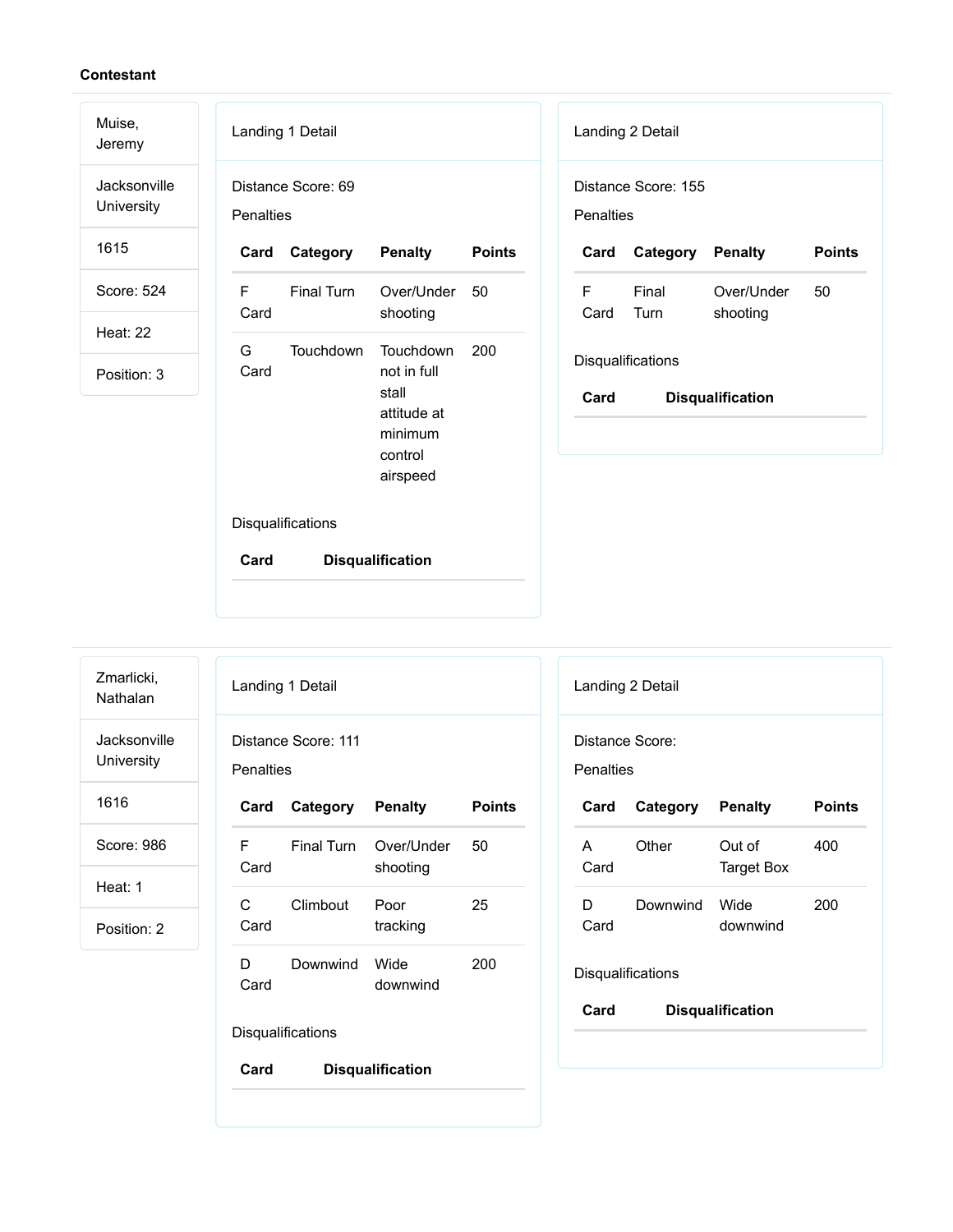Landing 1 Detail Distance Score: 195 **Penalties Card Category Penalty Points** F Card Final Turn Over/Under shooting 50 **Disqualifications Card Disqualification** Landing 2 Detail Distance Score: 111 **Penalties Card Category Penalty Points** F Card Final Turn Over/Under shooting 50 **Disqualifications Card Disqualification** Gabriel, Josh Kansas State **University** Polytechnic 1712 Score: 406 Heat: 7 Position: 3

Murdock, Josh

Kansas State **University** Polytechnic

1713

Score: 590

Heat: 14

| Landing 1 Detail                       |                   |                                                                                    |               |  |
|----------------------------------------|-------------------|------------------------------------------------------------------------------------|---------------|--|
| Distance Score: 53<br><b>Penalties</b> |                   |                                                                                    |               |  |
| Card                                   | Category          | <b>Penalty</b>                                                                     | <b>Points</b> |  |
| F<br>Card                              | <b>Final Turn</b> | Over/Under 50<br>shooting                                                          |               |  |
| G.<br>Card                             | Touchdown         | Touchdown<br>not in full<br>stall<br>attitude at<br>minimum<br>control<br>airspeed | 200           |  |
| Disqualifications                      |                   |                                                                                    |               |  |
| Card                                   |                   | <b>Disqualification</b>                                                            |               |  |

| Penalties         | Distance Score: 37 |                                                                                    |               |
|-------------------|--------------------|------------------------------------------------------------------------------------|---------------|
|                   | Card Category      | <b>Penalty</b>                                                                     | <b>Points</b> |
| F<br>Card         | <b>Final Turn</b>  | Over/Under<br>shooting                                                             | 50            |
| G<br>Card         | Touchdown          | Touchdown<br>not in full<br>stall<br>attitude at<br>minimum<br>control<br>airspeed | 200           |
| Disqualifications |                    |                                                                                    |               |
| Card              |                    | <b>Disqualification</b>                                                            |               |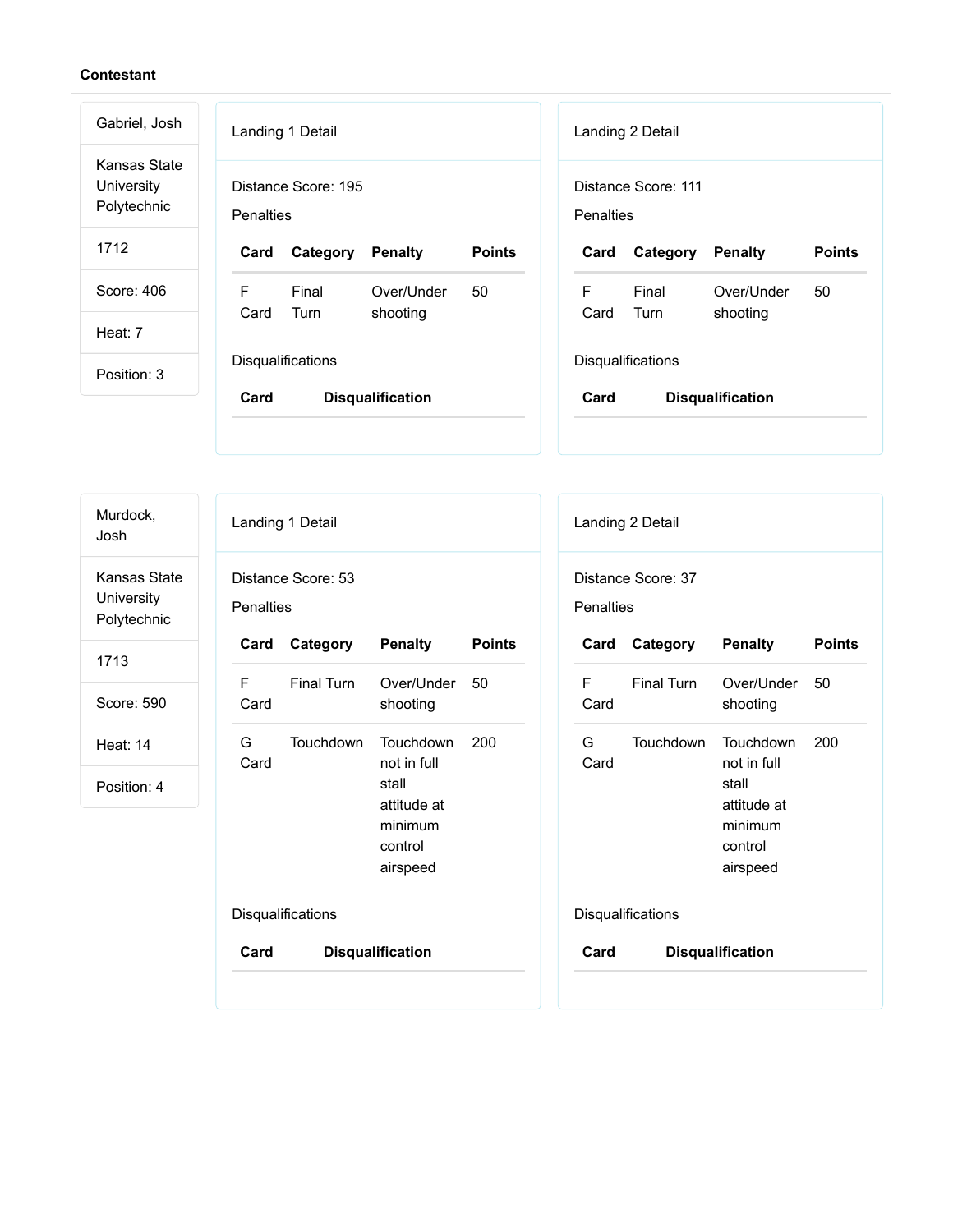| Wrecke,<br>Robert                         | Landing 1 Detail                                    | Landing 2 Detail                                           |
|-------------------------------------------|-----------------------------------------------------|------------------------------------------------------------|
| Kansas State<br>University<br>Polytechnic | Distance Score: 86<br><b>Penalties</b>              | Distance Score: 145<br>Penalties                           |
| 1716                                      | Card<br><b>Penalty</b><br><b>Points</b><br>Category | <b>Points</b><br>Penalty<br>Card<br>Category               |
| Score: 281                                | Disqualifications                                   | F<br>Final<br>Over/Under<br>50<br>Card<br>Turn<br>shooting |
| <b>Heat: 28</b>                           | Card<br><b>Disqualification</b>                     | <b>Disqualifications</b>                                   |
| Position: 2                               |                                                     | Card<br><b>Disqualification</b>                            |
|                                           |                                                     |                                                            |

| Denning,<br>John                          | Landing 1 Detail                                    |
|-------------------------------------------|-----------------------------------------------------|
| Kansas State<br>University<br>Polytechnic | Distance Score: 65<br><b>Penalties</b>              |
| 1717                                      | Card<br>Category<br><b>Penalty</b><br><b>Points</b> |
| Score: 665                                | <b>Disqualifications</b>                            |
| <b>Heat: 21</b>                           | Card<br><b>Disqualification</b>                     |
| Position: 1                               |                                                     |

| Distance Score:   |                   |                                                                                    |               |
|-------------------|-------------------|------------------------------------------------------------------------------------|---------------|
| Penalties<br>Card | Category          | <b>Penalty</b>                                                                     | <b>Points</b> |
| A<br>Card         | Other             | Out of<br><b>Target Box</b>                                                        | 400           |
| G.<br>Card        | Touchdown         | Touchdown<br>not in full<br>stall<br>attitude at<br>minimum<br>control<br>airspeed | 200           |
|                   | Disqualifications |                                                                                    |               |
| Card              |                   | <b>Disqualification</b>                                                            |               |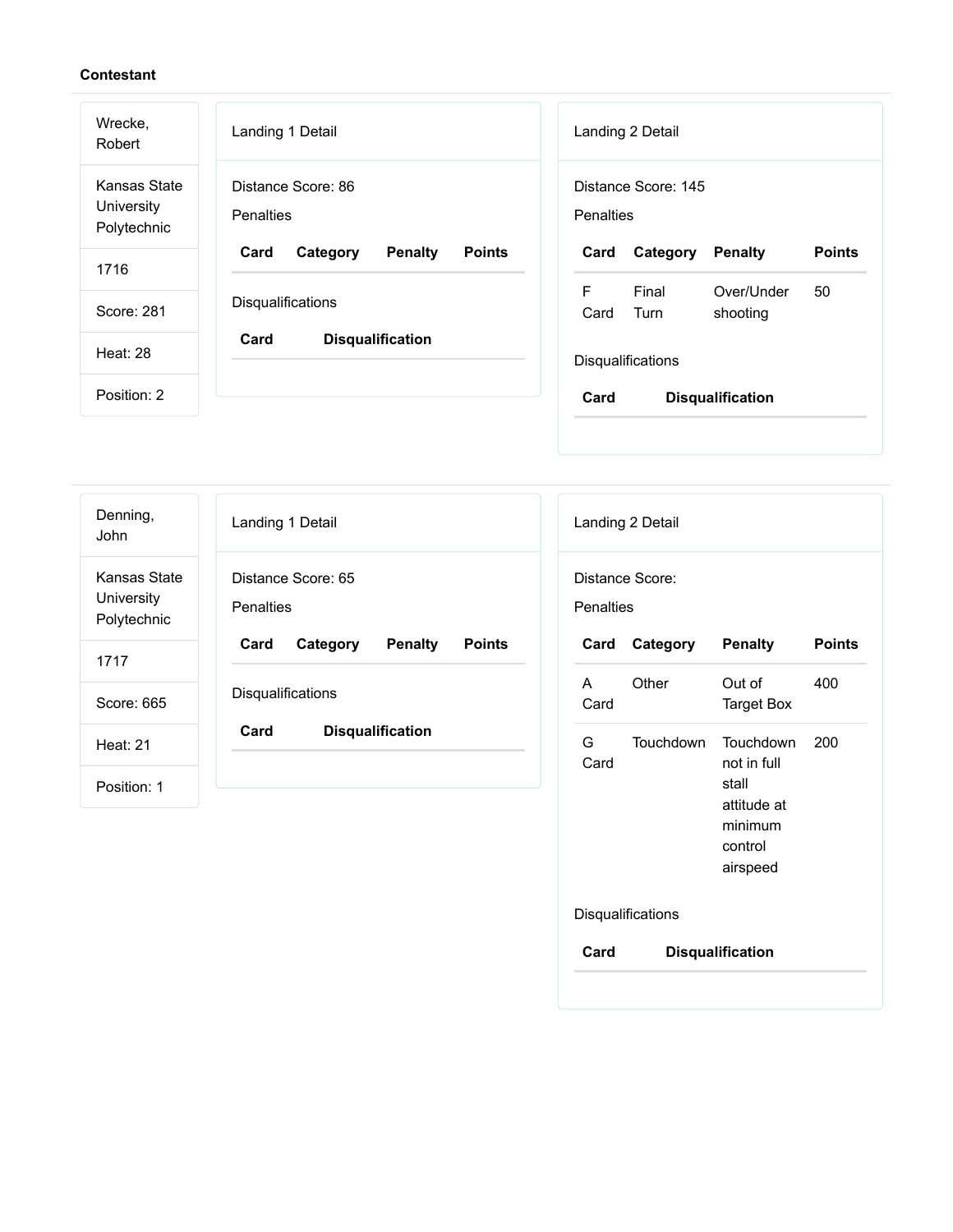| Wood,<br>Zachary                          | Landing 1 Detail                                           | Landing 2 Detail                                                    |
|-------------------------------------------|------------------------------------------------------------|---------------------------------------------------------------------|
| Kansas State<br>University<br>Polytechnic | Distance Score: 15<br><b>Penalties</b>                     | Distance Score:<br><b>Penalties</b>                                 |
| 1720                                      | <b>Points</b><br>Category<br><b>Penalty</b><br>Card        | <b>Points</b><br>Category<br><b>Penalty</b><br>Card                 |
| Score: 465                                | F<br>Final<br>Over/Under<br>50<br>Card<br>Turn<br>shooting | Other<br>Out of<br>400<br>$\mathsf{A}$<br>Card<br><b>Target Box</b> |
| <b>Heat: 35</b>                           | Disqualifications                                          | Disqualifications                                                   |
| Position: 3                               | Card<br><b>Disqualification</b>                            | Card<br><b>Disqualification</b>                                     |
|                                           |                                                            |                                                                     |
| Conrad, joe                               | Landing 1 Detail                                           | Landing 2 Detail                                                    |

| Conrad, joe                     | Landing 1 Detail                                    | Landing 2 Detail                                    |
|---------------------------------|-----------------------------------------------------|-----------------------------------------------------|
| <b>Kent State</b><br>University | Distance Score: 78                                  | Distance Score: 35                                  |
| 1811                            | Penalties                                           | Penalties                                           |
| Score: 113                      | <b>Points</b><br>Card<br>Category<br><b>Penalty</b> | <b>Points</b><br>Card<br>Category<br><b>Penalty</b> |
| Heat: 6                         | Disqualifications                                   | <b>Disqualifications</b>                            |
| Position: 2                     | Card<br><b>Disqualification</b>                     | Card<br><b>Disqualification</b>                     |
|                                 |                                                     |                                                     |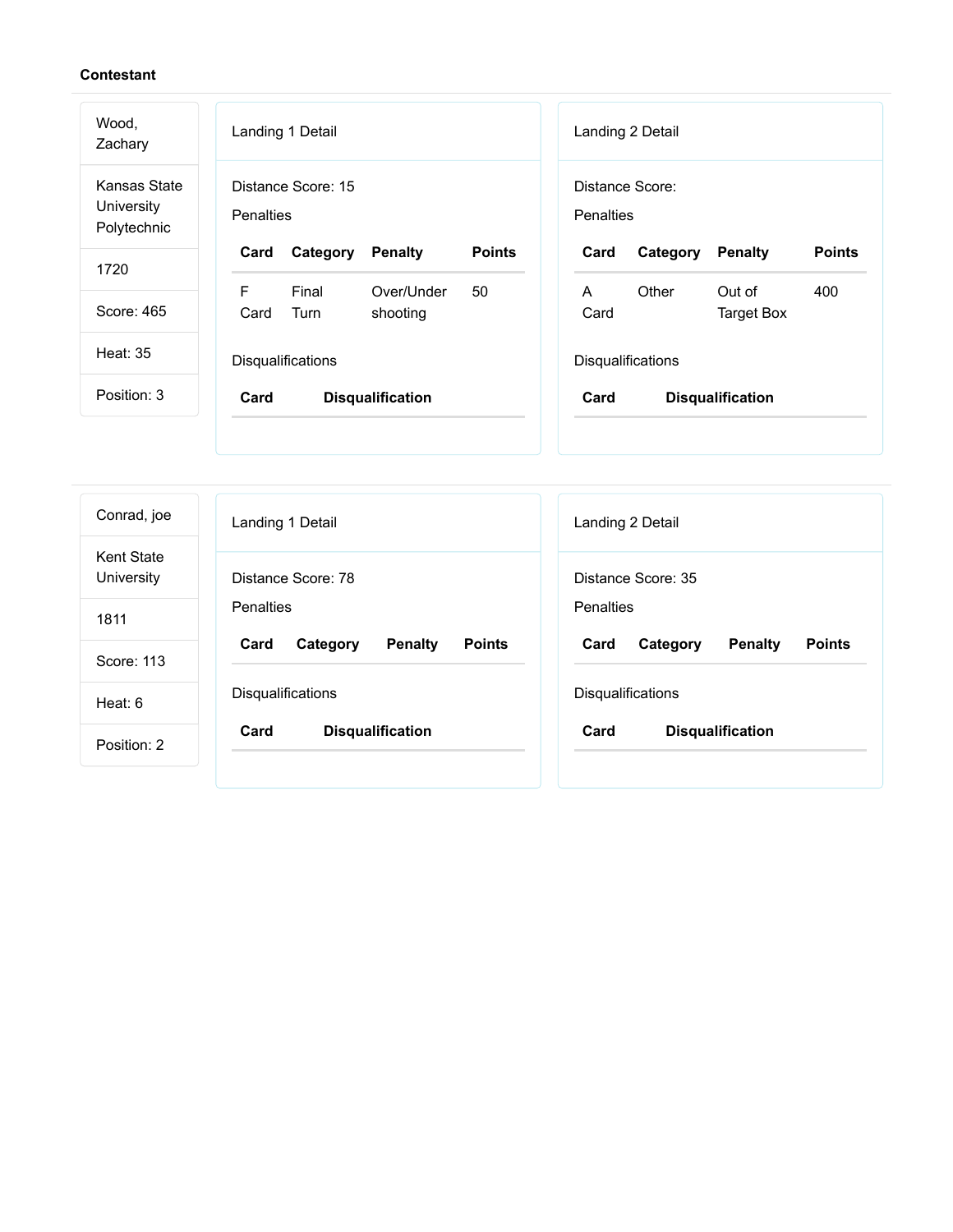| Hagler, Grant                   | Landing 1 Detail<br>Landing 2 Detail                                                                                                                          |
|---------------------------------|---------------------------------------------------------------------------------------------------------------------------------------------------------------|
| <b>Kent State</b><br>University | Distance Score:<br>Distance Score: 80                                                                                                                         |
| 1813                            | <b>Penalties</b><br><b>Penalties</b>                                                                                                                          |
| Score: 780                      | Category<br><b>Points</b><br>Category<br><b>Points</b><br>Card<br><b>Penalty</b><br>Card<br><b>Penalty</b>                                                    |
| <b>Heat: 27</b>                 | Final<br>Over/Under<br>50<br>F<br>F<br>Final<br>Addition of<br>200<br>Card<br>Turn<br>Card<br>shooting<br>Approach<br>power after                             |
| Position: 3                     | to 100'<br>reduction<br>Other<br>400<br>$\mathsf{A}$<br>Out of<br><b>AGL</b><br>Card<br><b>Target Box</b>                                                     |
|                                 | G<br>Final<br>200<br>Addition of<br>Card<br>Approach<br>power after<br>Disqualifications<br>below<br>reduction<br>100' AGL<br>Card<br><b>Disqualification</b> |
|                                 | F.<br><b>Final Turn</b><br>Over/Under<br>50<br>Card<br>shooting                                                                                               |
|                                 | Disqualifications                                                                                                                                             |
|                                 | Card<br><b>Disqualification</b>                                                                                                                               |

| Legarth,<br>Samuel       | Landing 1 Detail                             | Landing 2 Detail                                    |
|--------------------------|----------------------------------------------|-----------------------------------------------------|
| Kent State<br>University | Distance Score: 3<br><b>Penalties</b>        | Distance Score: 32<br>Penalties                     |
| 1814                     | Penalty<br><b>Points</b><br>Card<br>Category | <b>Penalty</b><br><b>Points</b><br>Card<br>Category |
| Score: 35                | <b>Disqualifications</b>                     | Disqualifications                                   |
| Heat: 13                 | <b>Disqualification</b><br>Card              | Card<br><b>Disqualification</b>                     |
| Position: 1              |                                              |                                                     |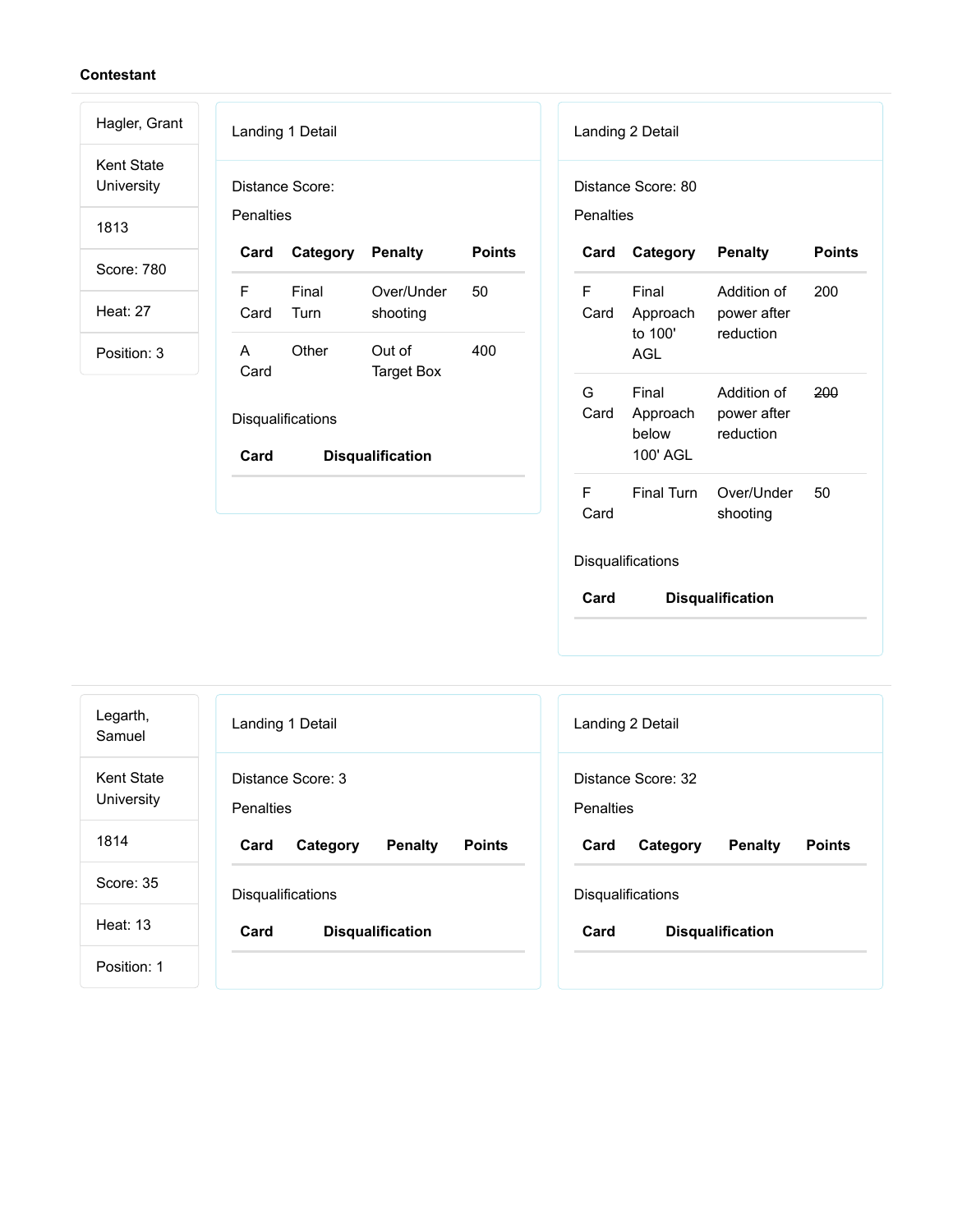| Distance Score: 86                                   |  |
|------------------------------------------------------|--|
| <b>Points</b><br><b>Penalty</b><br>Category          |  |
| 25<br>Landing<br>Centerline<br>Roll<br>Deviation     |  |
|                                                      |  |
| Disqualifications<br>Card<br><b>Disqualification</b> |  |
|                                                      |  |

| Distance Score:<br>Penalties                             |
|----------------------------------------------------------|
|                                                          |
| <b>Points</b><br>Card<br><b>Penalty</b><br>Category      |
| 400<br>Other<br>Out of<br>A<br>Card<br><b>Target Box</b> |
|                                                          |
| Disqualifications                                        |
|                                                          |
|                                                          |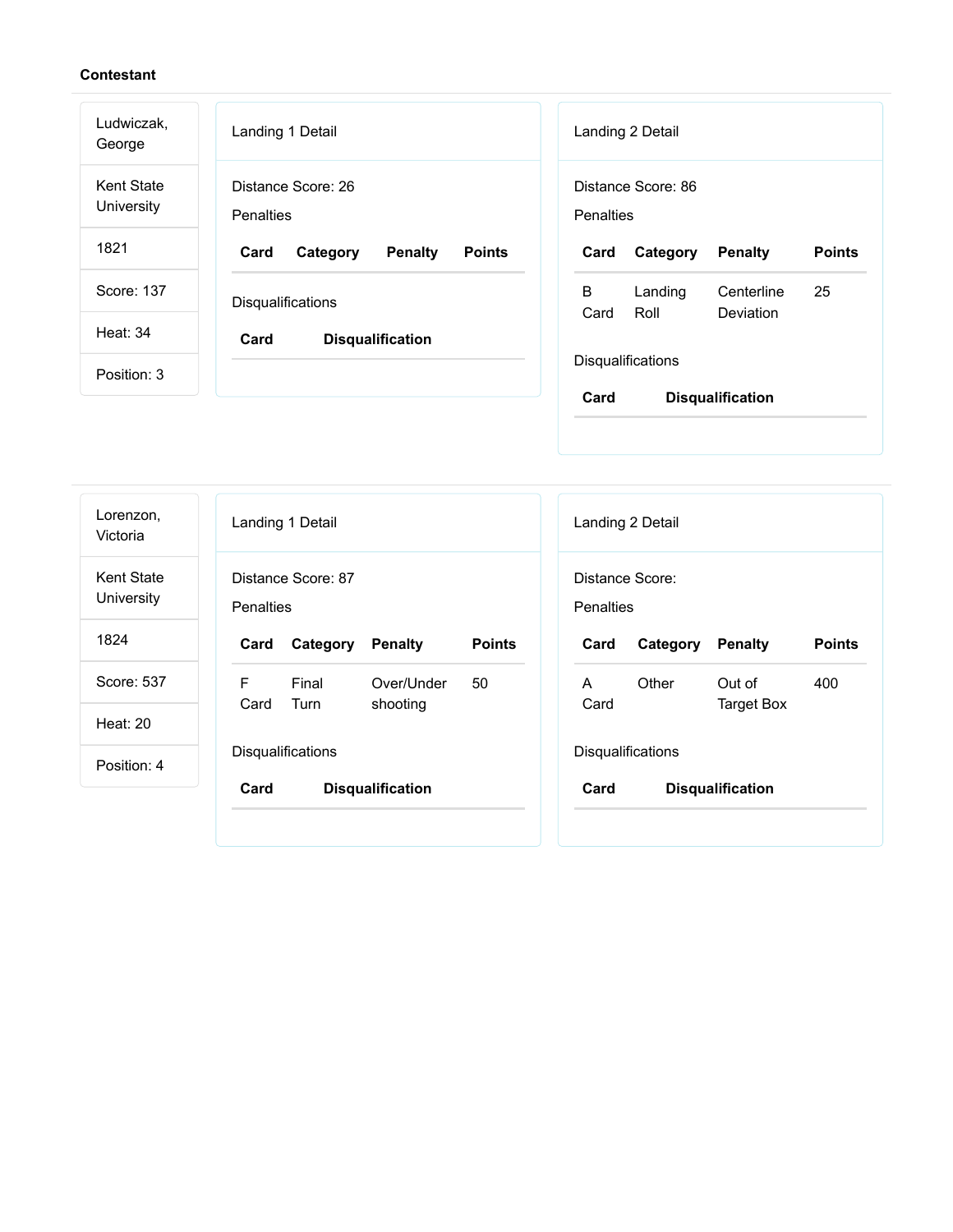| Moore,<br>Daylon                       | Landing 1 Detail                                                    | Landing 2 Detail                                    |  |
|----------------------------------------|---------------------------------------------------------------------|-----------------------------------------------------|--|
| LeTourneau<br>University -<br>Longview | Distance Score:<br>Penalties                                        | Distance Score: 1<br>Penalties                      |  |
| 1910                                   | <b>Points</b><br>Category<br><b>Penalty</b><br>Card                 | <b>Points</b><br>Category<br><b>Penalty</b><br>Card |  |
| Score: 401                             | Other<br>400<br>Out of<br>$\mathsf{A}$<br>Card<br><b>Target Box</b> | Disqualifications                                   |  |
| Heat: 5                                | Disqualifications                                                   | Card<br><b>Disqualification</b>                     |  |
| Position: 4                            | Card<br><b>Disqualification</b>                                     |                                                     |  |
| Turner,<br>Joseph                      | Landing 1 Detail                                                    | Landing 2 Detail                                    |  |
| LeTourneau<br>University -             | Distance Score: 3<br>Penalties                                      | Distance Score: 21<br>Penalties                     |  |
| Longview                               |                                                                     |                                                     |  |

Disqualifications

**Card Disqualification**

Score: 24

Disqualifications

**Card Disqualification**

Heat: 33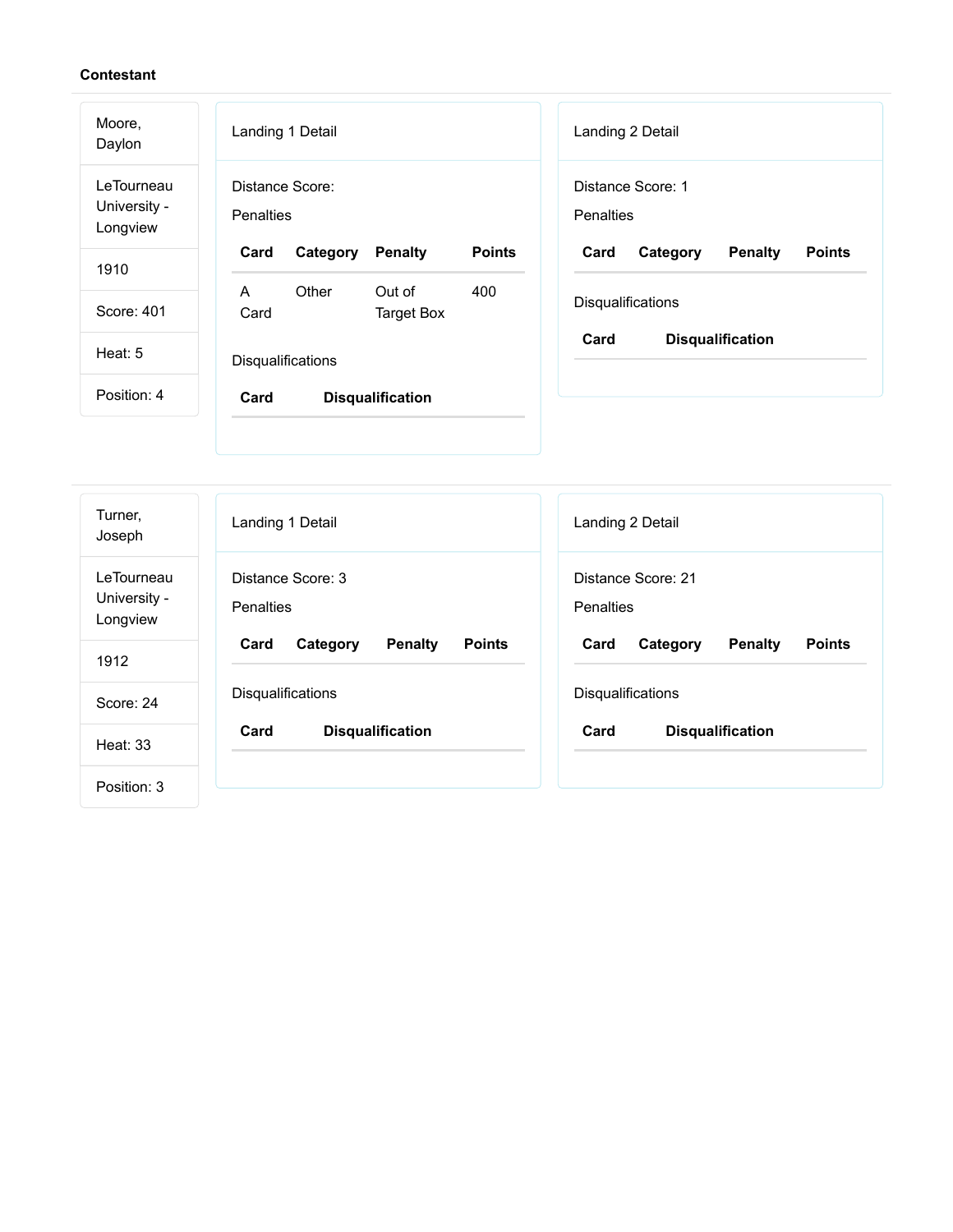$\overline{a}$ 

| Awcock,<br>Simon                       | Landing 1 Detail<br>Landing 2 Detail                                                                       |
|----------------------------------------|------------------------------------------------------------------------------------------------------------|
| LeTourneau<br>University -<br>Longview | Distance Score: 15<br>Distance Score: 123<br><b>Penalties</b><br><b>Penalties</b>                          |
| 1914                                   | <b>Points</b><br>Card<br>Category<br><b>Penalty</b><br>Card<br>Category<br><b>Penalty</b><br><b>Points</b> |
|                                        | F<br>Final<br>50<br>Over/Under                                                                             |
| Score: 188                             | Disqualifications<br>Card<br>Turn<br>shooting                                                              |
| <b>Heat: 19</b>                        | Card<br><b>Disqualification</b><br>Disqualifications                                                       |
| Position: 2                            | Card<br><b>Disqualification</b>                                                                            |
|                                        |                                                                                                            |
|                                        |                                                                                                            |
|                                        |                                                                                                            |

| Yannibelli,<br>Keenan                  | Landing 1 Detail                                    | Landing 2 Detail                                           |
|----------------------------------------|-----------------------------------------------------|------------------------------------------------------------|
| LeTourneau<br>University -<br>Longview | Distance Score: 45<br><b>Penalties</b>              | Distance Score: 76<br>Penalties                            |
| 1916                                   | <b>Penalty</b><br><b>Points</b><br>Card<br>Category | <b>Points</b><br>Penalty<br>Card<br>Category               |
| Score: 171                             | <b>Disqualifications</b>                            | F<br>Final<br>Over/Under<br>50<br>Card<br>Turn<br>shooting |
| Heat: 12                               | Card<br><b>Disqualification</b>                     | Disqualifications                                          |
| Position: 3                            |                                                     | Card<br><b>Disqualification</b>                            |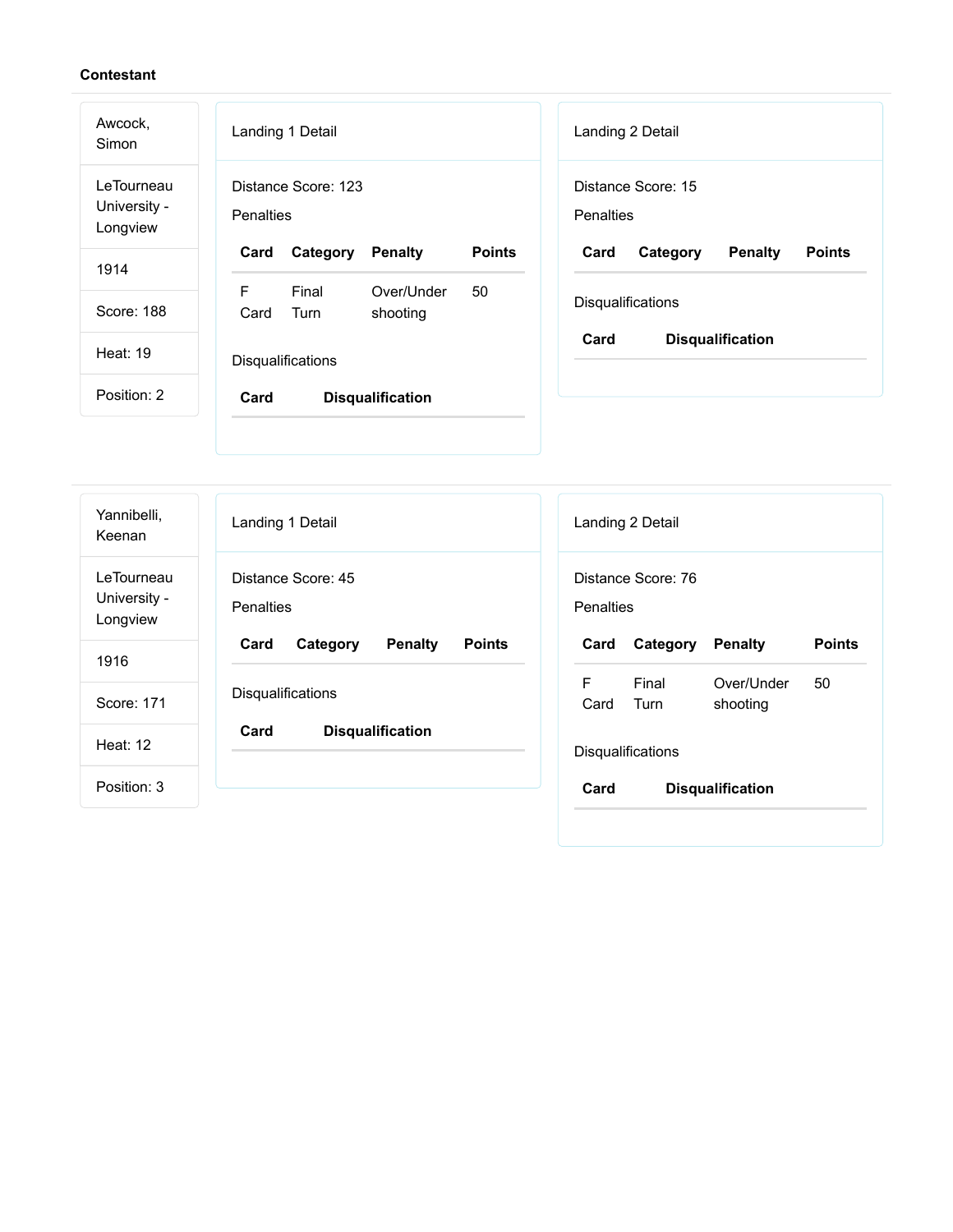| Petry,<br><b>Brendan</b>               | Landing 1 Detail<br>Landing 2 Detail                                          |                                                                                                        |
|----------------------------------------|-------------------------------------------------------------------------------|--------------------------------------------------------------------------------------------------------|
| LeTourneau<br>University -<br>Longview | Distance Score: 66<br>Distance Score: 6<br>Penalties<br>Penalties             |                                                                                                        |
| 1920                                   | <b>Points</b><br><b>Penalty</b><br>Category<br>Card<br>Card                   | Category<br><b>Penalty</b><br><b>Points</b>                                                            |
| Score: 872                             | G<br>Touchdown<br>Touchdown<br>200<br>G<br>Card<br>not in full<br>Card        | Touchdown<br>Three-point<br>400<br>touchdown                                                           |
| <b>Heat: 26</b>                        | stall<br>attitude at                                                          | (tricycle<br>gear                                                                                      |
| Position: 1                            | minimum<br>control                                                            | aircraft<br>ONLY)                                                                                      |
|                                        | airspeed<br>G<br>Card<br>Disqualifications<br>Card<br><b>Disqualification</b> | Touchdown<br>Touchdown<br>200<br>not in full<br>stall<br>attitude at<br>minimum<br>control<br>airspeed |
|                                        | Disqualifications                                                             |                                                                                                        |

**Card Disqualification**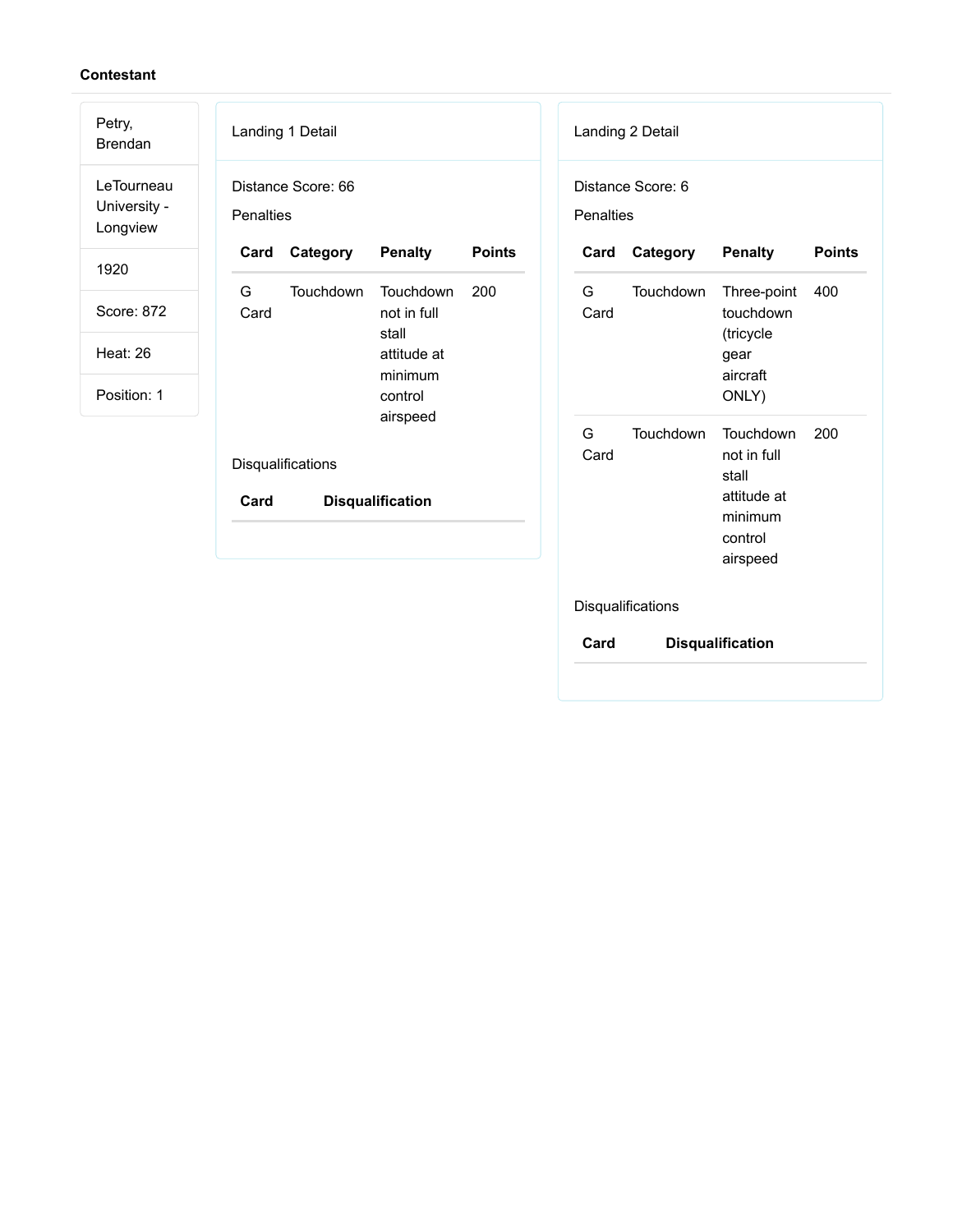Schwark, Makaylah

Lewis University

2011

Score: DQ

Heat: 7

|                  | Landing 1 Detail                                             |                                                             |               | Lar        |        |
|------------------|--------------------------------------------------------------|-------------------------------------------------------------|---------------|------------|--------|
| <b>Penalties</b> | Distance Score: 80                                           |                                                             |               | Dis<br>Per |        |
| Card             | Category                                                     | <b>Penalty</b>                                              | <b>Points</b> |            | C      |
| F<br>Card        | <b>Final Turn</b>                                            | Over/Under<br>shooting                                      | - 50          |            | B<br>С |
| B<br>Card        | Landing<br>Roll                                              | Centerline<br>Deviation                                     | 25            |            | G<br>Ċ |
| G<br>Card        | Touchdown                                                    | Touchdown<br>not in full<br>stall<br>attitude at<br>minimum | 200           |            |        |
|                  |                                                              | control<br>airspeed                                         |               |            | C<br>C |
|                  | Disqualifications                                            |                                                             |               |            | F<br>С |
| Card             | <b>Disqualification</b>                                      |                                                             |               |            |        |
| F<br>Card        | Descent to a dangerously low<br>altitude before adding power |                                                             | Dis           | C          |        |

|                                  | Landing 2 Detail       |                                                                                    |               |  |
|----------------------------------|------------------------|------------------------------------------------------------------------------------|---------------|--|
| Distance Score: 190<br>Penalties |                        |                                                                                    |               |  |
| Card                             | Category               | <b>Penalty</b>                                                                     | <b>Points</b> |  |
| B<br>Card                        | <b>Takeoff</b><br>Roll | Centerline<br>Deviation                                                            | 25            |  |
| G –<br>Card                      | Touchdown              | Touchdown<br>not in full<br>stall<br>attitude at<br>minimum<br>control<br>airspeed | 200           |  |
| C<br>Card                        | Climbout               | Poor<br>tracking                                                                   | 25            |  |
| F.<br>Card                       | <b>Final Turn</b>      | Over/Under<br>shooting                                                             | 50            |  |
|                                  | Disqualifications      |                                                                                    |               |  |
| Card                             |                        | <b>Disqualification</b>                                                            |               |  |
|                                  |                        |                                                                                    |               |  |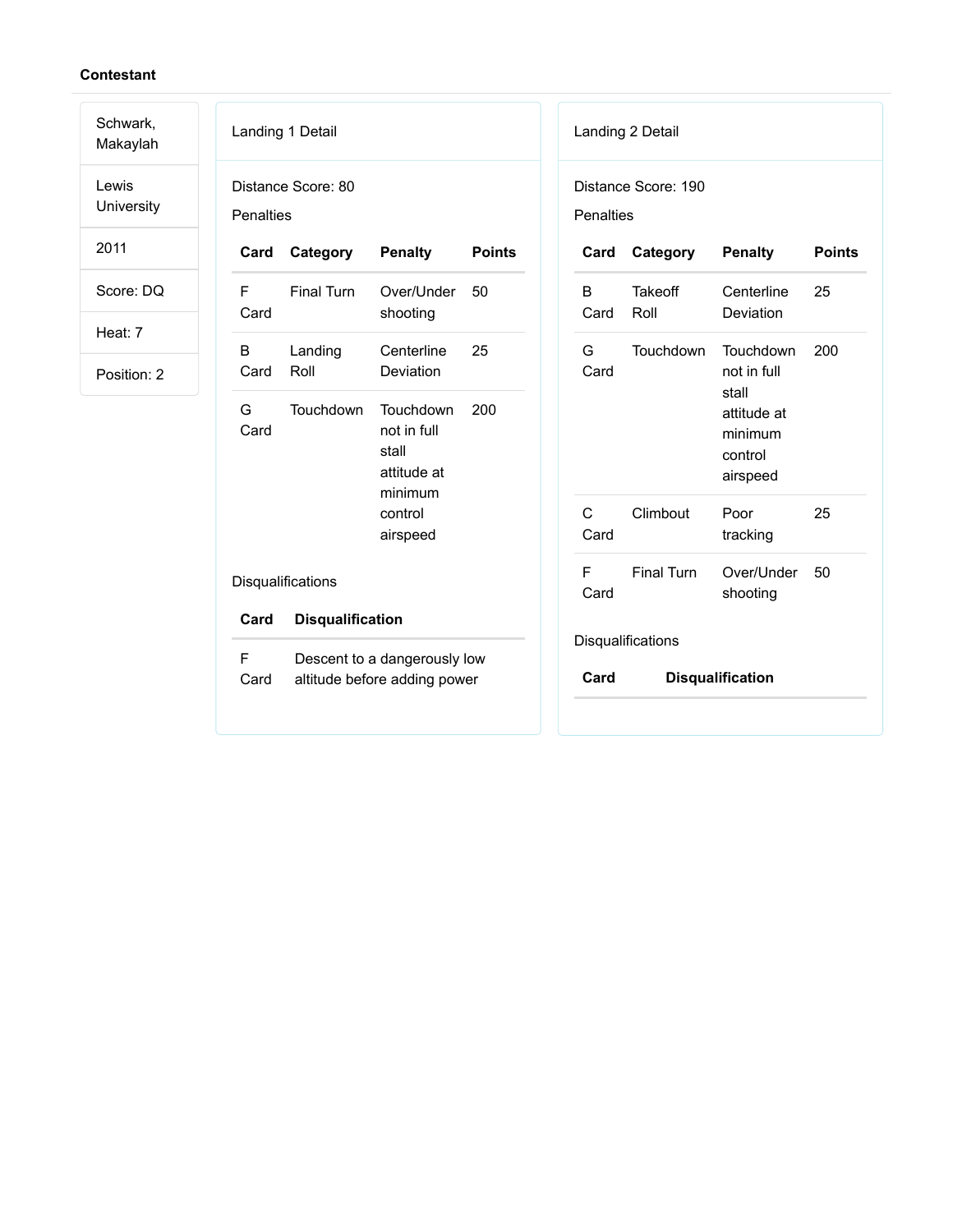| Mueller,<br>steven  | Landing 1 Detail                                                    | Landing 2 Detail                                         |
|---------------------|---------------------------------------------------------------------|----------------------------------------------------------|
| Lewis<br>University | Distance Score:<br>Penalties                                        | Distance Score:<br><b>Penalties</b>                      |
| 2014                | <b>Points</b><br>Card<br>Category<br><b>Penalty</b>                 | Category<br><b>Penalty</b><br><b>Points</b><br>Card      |
| Score: 825          | $\mathsf{A}$<br>Other<br>Out of<br>400<br>Card<br><b>Target Box</b> | Other<br>Out of<br>400<br>A<br>Card<br><b>Target Box</b> |
| <b>Heat: 28</b>     |                                                                     |                                                          |
| Position: 3         | Disqualifications                                                   | C<br>25<br>Climbout<br>Poor<br>Card<br>tracking          |
|                     | Card<br><b>Disqualification</b>                                     | Disqualifications<br>Card<br><b>Disqualification</b>     |

Landing 1 Detail Distance Score: 78 **Penalties Card Category Penalty Points Disqualifications Card Disqualification** Landing 2 Detail Distance Score: 67 **Penalties Card Category Penalty Points** G Card Touchdown Touchdown not in full stall attitude at minimum control 200 Kellly, Alex Lewis University 2015 Score: 345 Heat: 21 Position: 4

airspeed **Disqualifications Card Disqualification**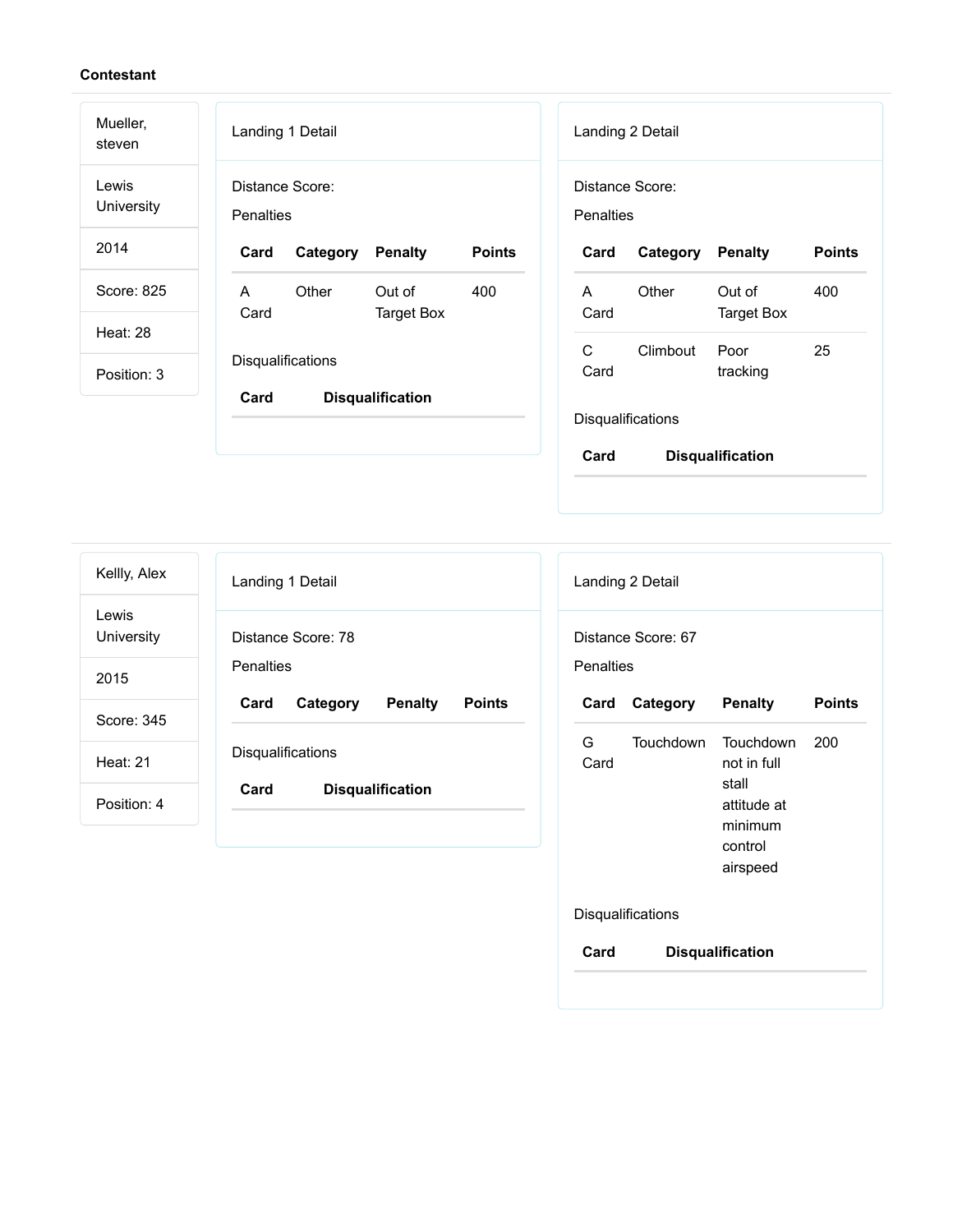| Stange,<br>Sebastian | Landing 1 Detail                                    | Landing 2 Detail                                                        |
|----------------------|-----------------------------------------------------|-------------------------------------------------------------------------|
| Lewis<br>University  | Distance Score: 98<br><b>Penalties</b>              | Distance Score: 180<br>Penalties                                        |
| 2020                 | <b>Points</b><br>Card<br>Category<br><b>Penalty</b> | <b>Points</b><br>Category<br><b>Penalty</b><br>Card                     |
| Score: 478           | Disqualifications                                   | G<br><b>Touchdown</b><br><b>Touchdown</b><br>200<br>not in full<br>Card |
| <b>Heat: 35</b>      | Card<br><b>Disqualification</b>                     | stall<br>attitude at                                                    |
| Position: 1          |                                                     | minimum<br>control                                                      |
|                      |                                                     | airspeed                                                                |

## Disqualifications

**Card Disqualification**

Ernsting, Matthew

Lewis University

2021

Score: DQ

Heat: 14

Position: 1

|           | Landing 1 Detail  |                            |               |
|-----------|-------------------|----------------------------|---------------|
| Penalties | Distance Score:   |                            |               |
| Card      | Category          | <b>Penalty</b>             | <b>Points</b> |
| A<br>Card | Other             | Out of<br>Target Box       | 400           |
| F<br>Card | Final<br>Approach | Addition of<br>power after | 200           |

## Disqualifications

| Card<br><b>Disqualification</b> |  |
|---------------------------------|--|
|---------------------------------|--|

F Card Descent to a dangerously low altitude before adding power

|           | Landing 2 Detail        |               |
|-----------|-------------------------|---------------|
| Penalties | Distance Score: 62      |               |
|           |                         |               |
| Card      | <b>Category Penalty</b> | <b>Points</b> |

### Disqualifications

| Card<br><b>Disqualification</b> |  |
|---------------------------------|--|
|---------------------------------|--|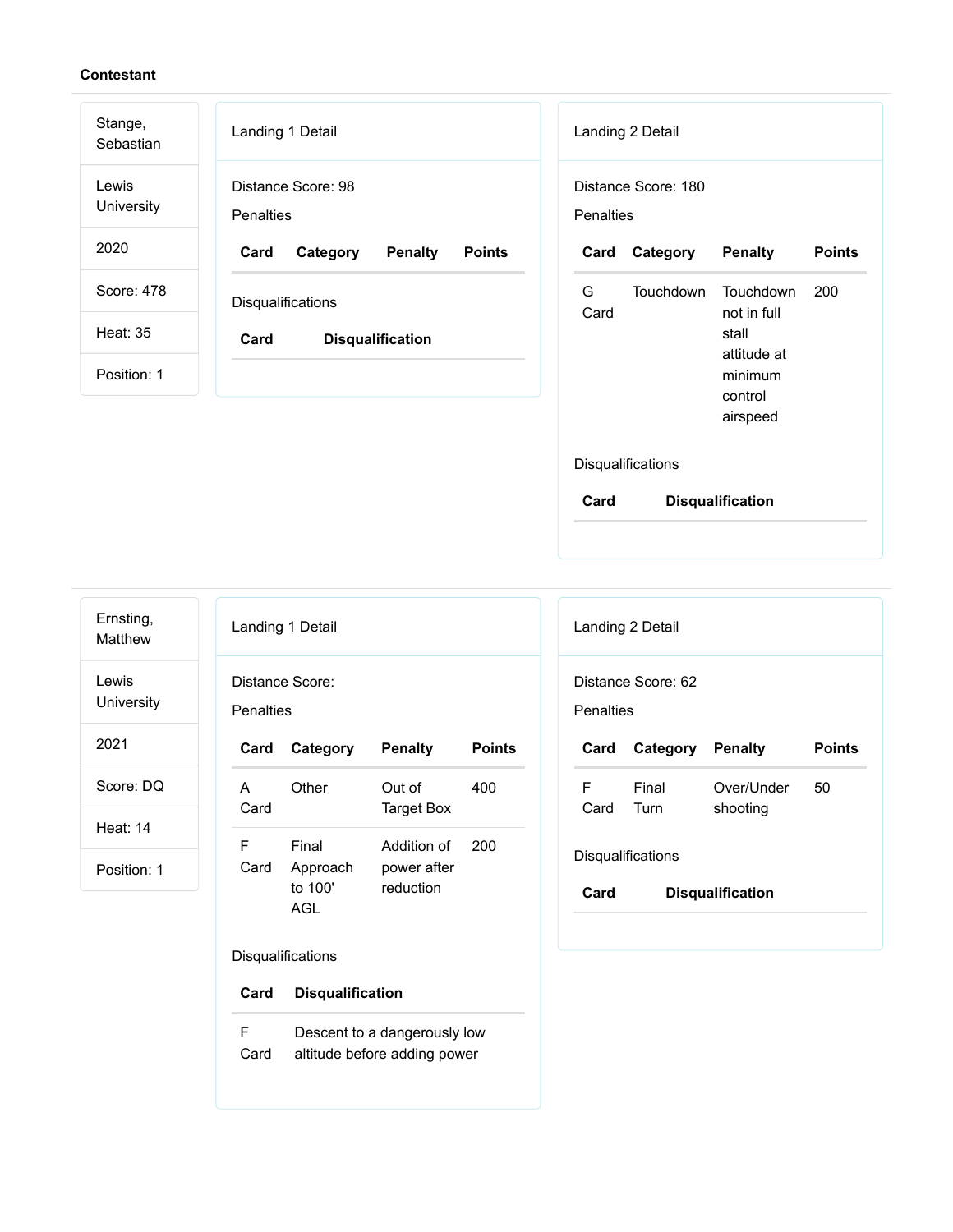Bae, Taegoon

Liberty University

2113

Score: 1218

Heat: 10

|                              | Landing 1 Detail  |                                                                                    |               |  |
|------------------------------|-------------------|------------------------------------------------------------------------------------|---------------|--|
| Distance Score:<br>Penalties |                   |                                                                                    |               |  |
| Card                         | Category          | <b>Penalty</b>                                                                     | <b>Points</b> |  |
| F<br>Card                    | <b>Final Turn</b> | Over/Under<br>shooting                                                             | 50            |  |
| A<br>Card                    | Other             | Out of<br><b>Target Box</b>                                                        | 400           |  |
| G<br>Card                    | Touchdown         | Touchdown<br>not in full<br>stall<br>attitude at<br>minimum<br>control<br>airspeed | 200           |  |
| D<br>Card                    | Downwind          | Wide<br>downwind                                                                   | 200           |  |
|                              | Disqualifications |                                                                                    |               |  |
| Card                         |                   | <b>Disqualification</b>                                                            |               |  |

| Penalties   | Distance Score: 168 |                                                                                    |               |
|-------------|---------------------|------------------------------------------------------------------------------------|---------------|
| Card        | Category            | <b>Penalty</b>                                                                     | <b>Points</b> |
| G a<br>Card | Touchdown           | Touchdown<br>not in full<br>stall<br>attitude at<br>minimum<br>control<br>airspeed | 200           |
|             | Disqualifications   |                                                                                    |               |
| Card        |                     | <b>Disqualification</b>                                                            |               |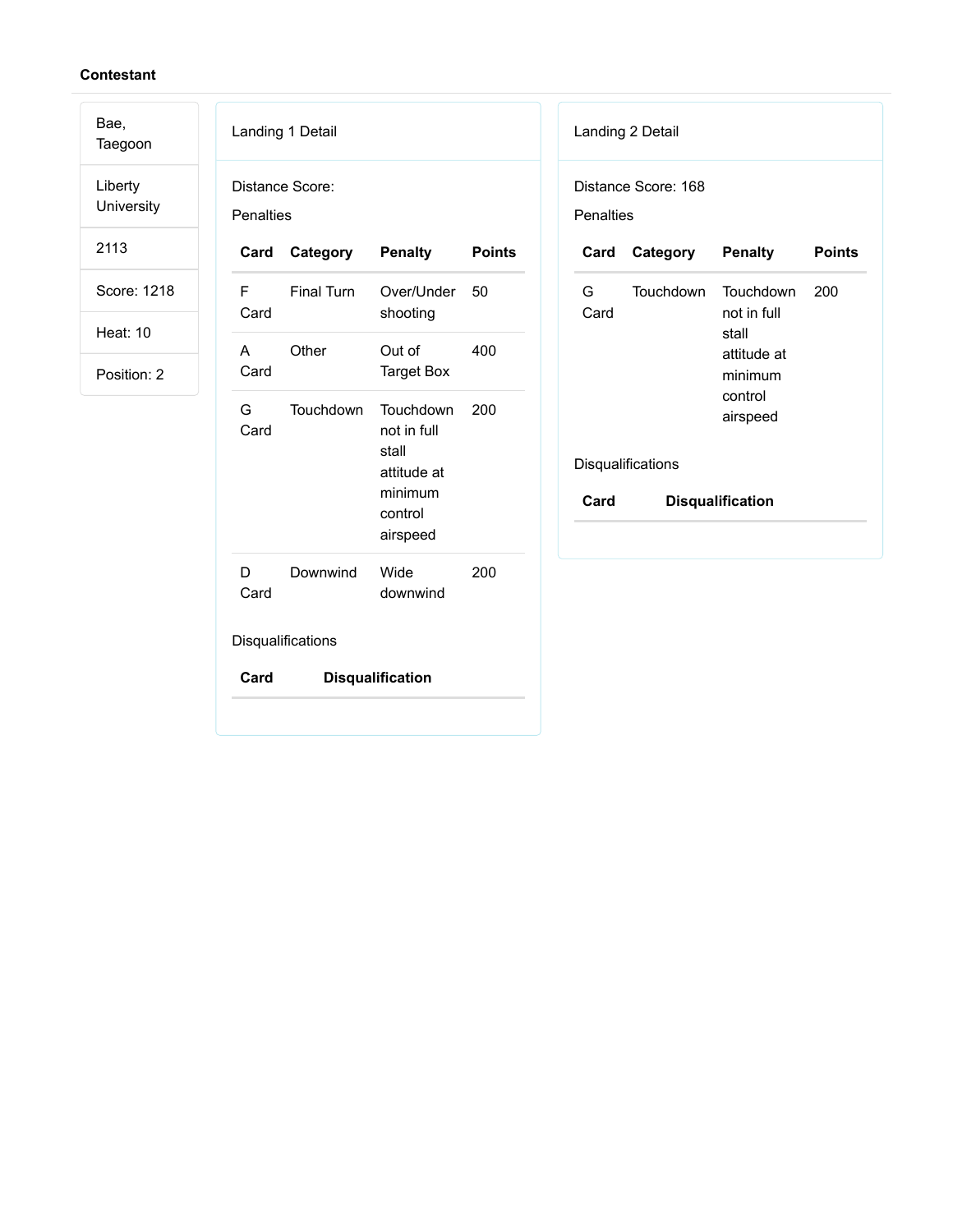| Hollo,<br>Matthew     | Landing 1 Detail                                           | Landing 2 Detail                                                              |
|-----------------------|------------------------------------------------------------|-------------------------------------------------------------------------------|
| Liberty<br>University | Distance Score: 35<br>Penalties                            | Distance Score: 152<br><b>Penalties</b>                                       |
| 2114                  | <b>Points</b><br>Card<br>Category<br><b>Penalty</b>        | <b>Points</b><br>Category<br><b>Penalty</b><br>Card                           |
| Score: 687            | F<br>Final<br>Over/Under<br>50<br>Card<br>Turn<br>shooting | F<br>Final Turn<br>Over/Under<br>50<br>Card<br>shooting                       |
| <b>Heat: 17</b>       | Disqualifications                                          | G<br><b>Touchdown</b><br>Touchdown<br>200                                     |
| Position: 3           | Card<br><b>Disqualification</b>                            | not in full<br>Card<br>stall<br>attitude at<br>minimum<br>control<br>airspeed |
|                       |                                                            | 200<br>D<br>Wide<br>Downwind                                                  |

Card

Disqualifications

**Card Disqualification**

| Sanchez,<br>James     |                  | Landing 1 Detail   |                         |               | Landing 2                       |   |
|-----------------------|------------------|--------------------|-------------------------|---------------|---------------------------------|---|
| Liberty<br>University | <b>Penalties</b> | Distance Score: 12 |                         |               | Distance \$<br><b>Penalties</b> |   |
| 2117                  | Card             | Category           | <b>Penalty</b>          | <b>Points</b> | Card                            | C |
| Score: 543            | F.<br>Card       | Final Turn         | Over/Under<br>shooting  | 50            | F<br>Card                       | F |
| <b>Heat: 24</b>       |                  |                    |                         |               |                                 |   |
| Position: 4           | D<br>Card        | Downwind           | Wide<br>downwind        | 200           | D<br>Card                       | D |
|                       |                  | Disqualifications  |                         |               | Disqualific                     |   |
|                       | Card             |                    | <b>Disqualification</b> |               | Card                            |   |
|                       |                  |                    |                         |               |                                 |   |

|                                 | Landing 2 Detail         |                        |               |  |
|---------------------------------|--------------------------|------------------------|---------------|--|
| Penalties                       | Distance Score: 31       |                        |               |  |
| Card                            | Category Penalty         |                        | <b>Points</b> |  |
| F.<br>Card                      | Final Turn               | Over/Under<br>shooting | 50            |  |
| D<br>Card                       | Downwind                 | Wide<br>downwind       | 200           |  |
|                                 | <b>Disqualifications</b> |                        |               |  |
| Card<br><b>Disqualification</b> |                          |                        |               |  |

downwind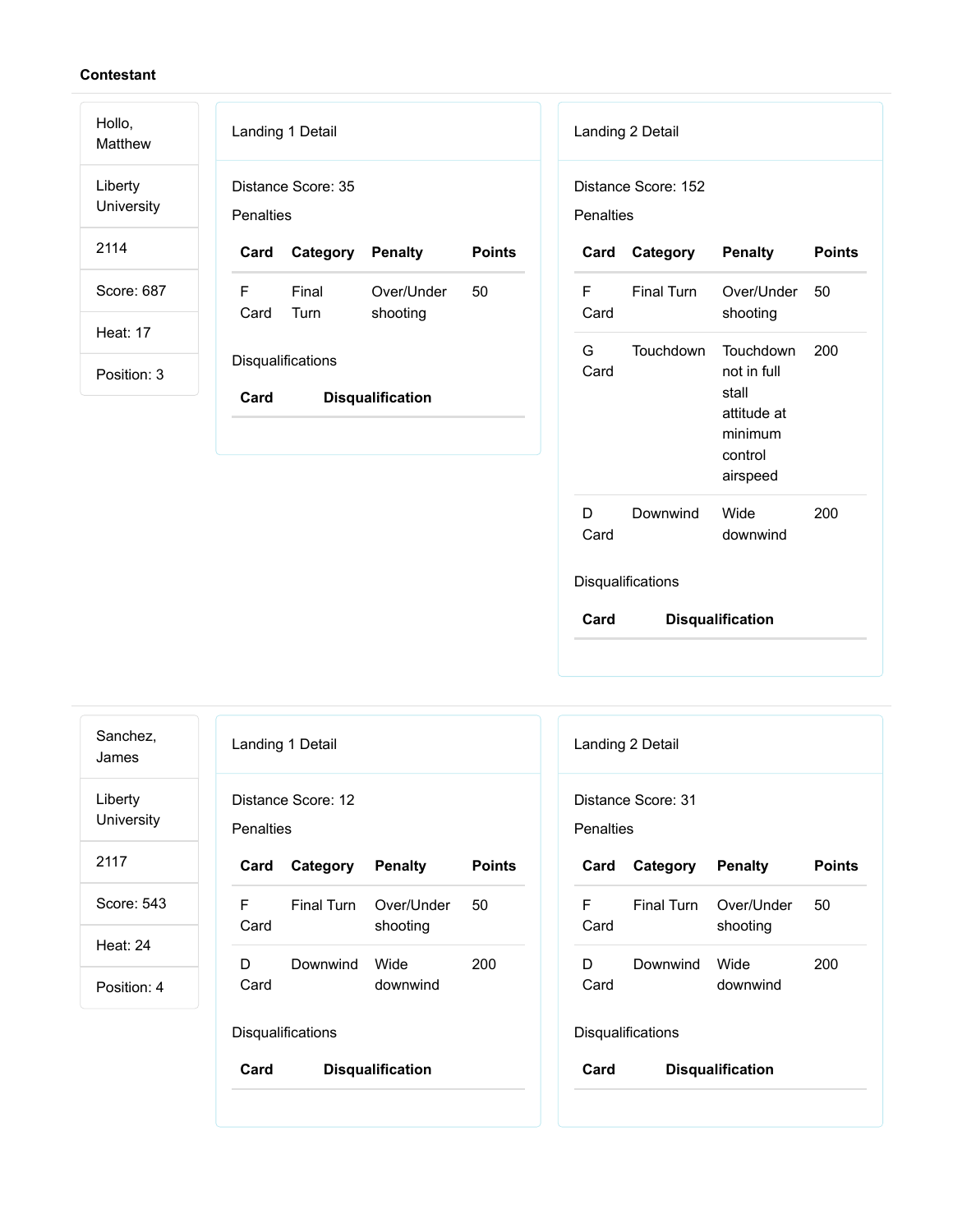| Coldren,<br>Alex      |                  | Landing 1 Detail  |                         |               |   |                  | Landing 2 Detail   |                         |               |
|-----------------------|------------------|-------------------|-------------------------|---------------|---|------------------|--------------------|-------------------------|---------------|
| Liberty<br>University | <b>Penalties</b> | Distance Score:   |                         |               |   | <b>Penalties</b> | Distance Score: 38 |                         |               |
| 2118                  | Card             | Category          | <b>Penalty</b>          | <b>Points</b> |   | Card             | Category           | Penalty                 | <b>Points</b> |
| Score: 538            | F<br>Card        | Final<br>Turn     | Over/Under<br>shooting  | 50            | F | Card             | Final<br>Turn      | Over/Under<br>shooting  | 50            |
| Heat: 3               | A                | Other             | Out of                  | 400           |   |                  |                    |                         |               |
| Position: 1           | Card             |                   | <b>Target Box</b>       |               |   |                  | Disqualifications  |                         |               |
|                       |                  | Disqualifications |                         |               |   | Card             |                    | <b>Disqualification</b> |               |
|                       | Card             |                   | <b>Disqualification</b> |               |   |                  |                    |                         |               |
|                       |                  |                   |                         |               |   |                  |                    |                         |               |

Lynn, Matthew

Liberty University

2121

Score: DQ

Heat: 31

|           | Landing 1 Detail         |                        |               |  |  |
|-----------|--------------------------|------------------------|---------------|--|--|
| Penalties | Distance Score:          |                        |               |  |  |
| Card      | Category Penalty         |                        | <b>Points</b> |  |  |
| F<br>Card | Final<br>Turn            | Over/Under<br>shooting | 50            |  |  |
| A<br>Card | Other                    | Out of<br>Target Box   | 400           |  |  |
|           | <b>Disqualifications</b> |                        |               |  |  |
| Card      | <b>Disqualification</b>  |                        |               |  |  |

| F    | Descent to a dangerously low |
|------|------------------------------|
| Card | altitude before adding power |
| G    | Descent to a dangerously low |
| Card | altitude before adding power |

|                   | Landing 2 Detail      |                                                                                    |               |  |
|-------------------|-----------------------|------------------------------------------------------------------------------------|---------------|--|
| Penalties         | Distance Score: 172   |                                                                                    |               |  |
|                   | Card Category Penalty |                                                                                    | <b>Points</b> |  |
| G.<br>Card        | Touchdown             | Touchdown<br>not in full<br>stall<br>attitude at<br>minimum<br>control<br>airspeed | 200           |  |
| F.<br>Card        | <b>Final Turn</b>     | Over/Under 50<br>shooting                                                          |               |  |
| Disqualifications |                       |                                                                                    |               |  |
| Card              |                       | <b>Disqualification</b>                                                            |               |  |
|                   |                       |                                                                                    |               |  |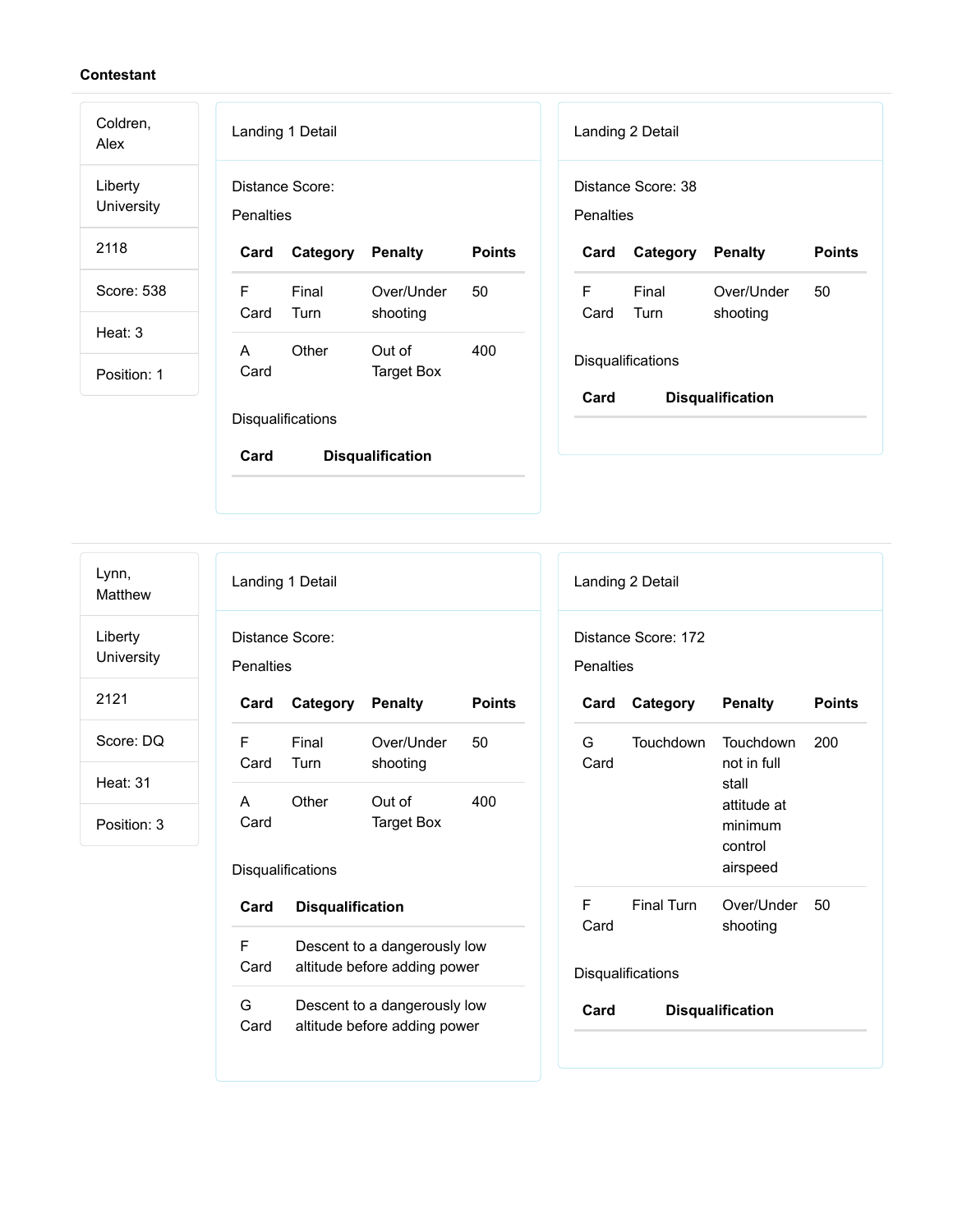| Madoerin,<br>Raegan            | Landing 1 Detail<br>Landing 2 Detail                                                                       |
|--------------------------------|------------------------------------------------------------------------------------------------------------|
| Lousiana<br>Tech<br>University | Distance Score: 62<br>Distance Score: 195<br><b>Penalties</b><br>Penalties                                 |
| 2210                           | <b>Points</b><br><b>Points</b><br>Category<br><b>Penalty</b><br>Category<br><b>Penalty</b><br>Card<br>Card |
|                                | F<br>Final<br>G<br><b>Touchdown</b><br>200<br>Over/Under<br>50<br><b>Touchdown</b>                         |
| Score: 532                     | Turn<br>shooting<br>Card<br>not in full<br>Card<br>stall                                                   |
| Heat: 7                        | attitude at<br>Disqualifications<br>minimum                                                                |
| Position: 1                    | control<br>Card<br><b>Disqualification</b>                                                                 |
|                                | airspeed                                                                                                   |
|                                | B<br>25<br>Takeoff<br>Centerline                                                                           |

Disqualifications

Card Roll

**Card Disqualification**

Deviation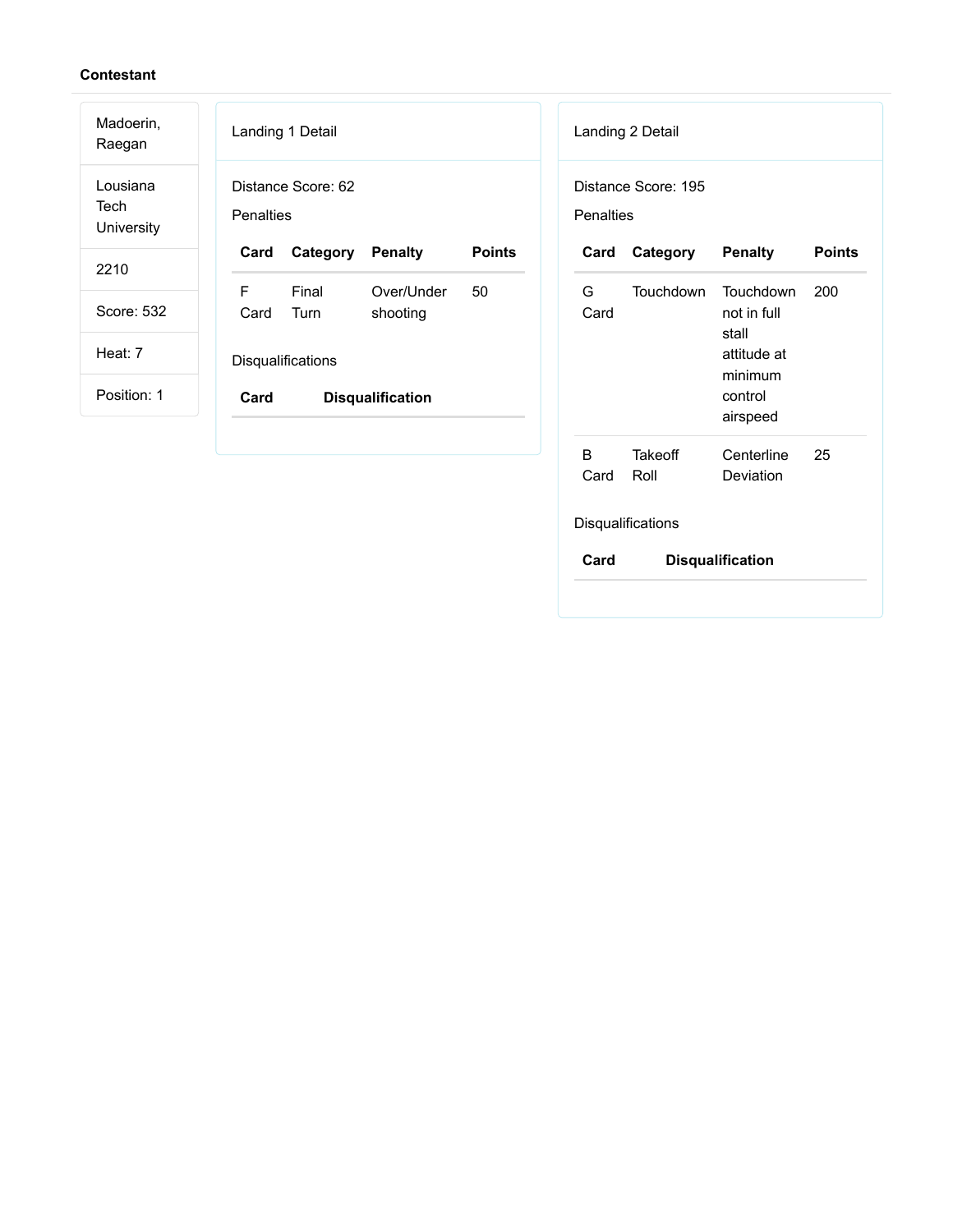Lousiana Tech University

Asdel, Daniel

2211

Score: DQ

Heat: 28

| Penalties  | Distance Score:   |                          |               |
|------------|-------------------|--------------------------|---------------|
| Card       | Category          | <b>Penalty</b>           | <b>Points</b> |
| F<br>Card  | <b>Final Turn</b> | Over/Under<br>shooting   | 50            |
| A<br>Card  | Other             | Did Not<br>Land          | 0             |
| G<br>Card  | Touchdown         | Go-around<br>(own fault) | 300           |
| D.<br>Card | Downwind          | Wide<br>downwind         | 200           |
|            | Disqualifications |                          |               |
| Card       |                   | <b>Disqualification</b>  |               |

|                  | Landing 2 Detail        |                                                                                    |               |
|------------------|-------------------------|------------------------------------------------------------------------------------|---------------|
| <b>Penalties</b> | Distance Score: 44      |                                                                                    |               |
| Card             | Category                | <b>Penalty</b>                                                                     | <b>Points</b> |
| F<br>Card        | <b>Final Turn</b>       | Over/Under<br>shooting                                                             | 50            |
| G.<br>Card       | Touchdown               | Touchdown<br>not in full<br>stall<br>attitude at<br>minimum<br>control<br>airspeed | 200           |
| D<br>Card        | Downwind                | Wide<br>downwind                                                                   | 200           |
|                  | Disqualifications       |                                                                                    |               |
| Card             | <b>Disqualification</b> |                                                                                    |               |
| F<br>Card        | AGL                     | Completion of turn below 200'                                                      |               |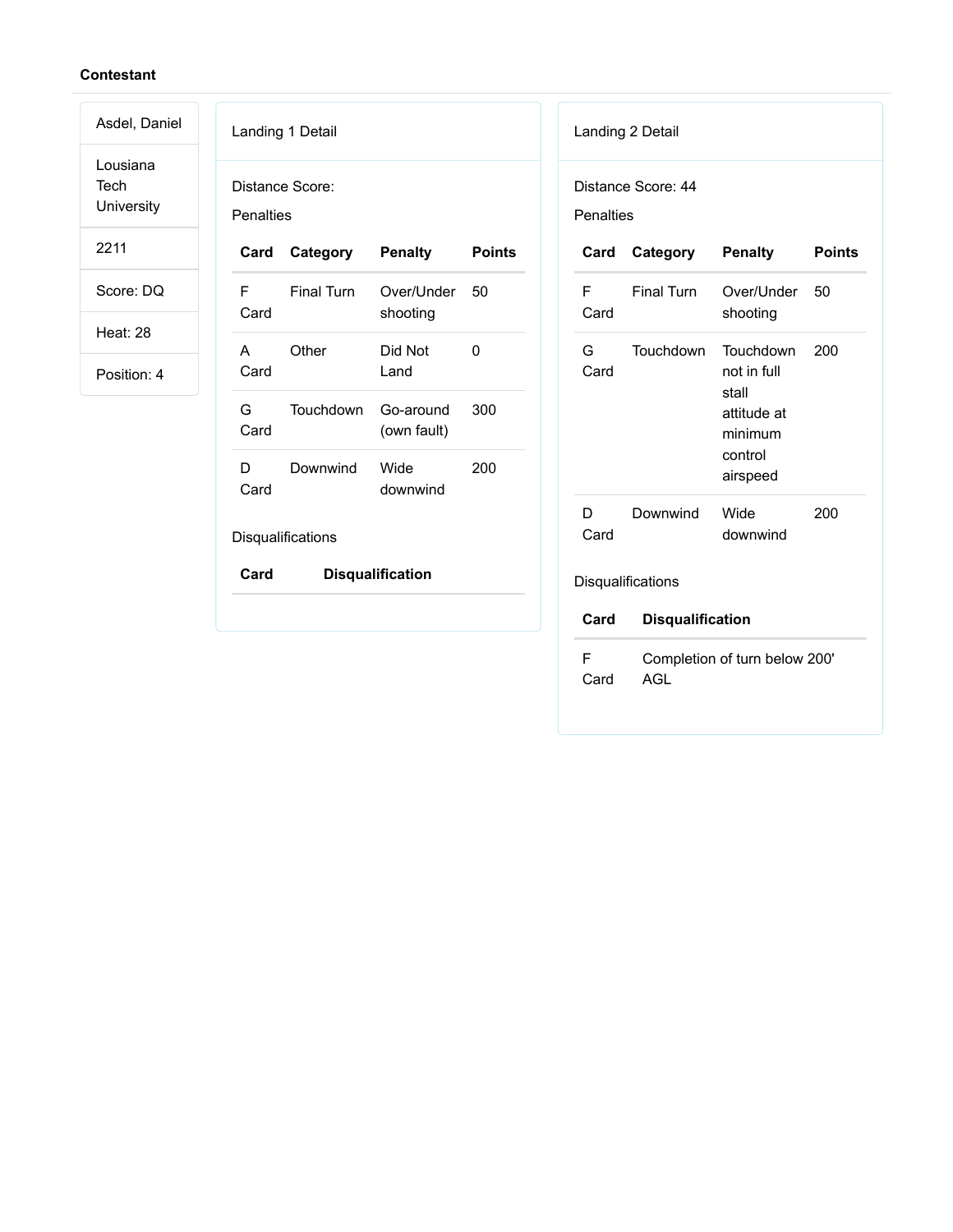Crews,

Caitlin Lousiana Tech **University** 

2216

Score: DQ

Heat: 35

|                              | Landing 1 Detail        |                               |               | L      |
|------------------------------|-------------------------|-------------------------------|---------------|--------|
| Distance Score:<br>Penalties |                         |                               |               | D<br>F |
| Card                         | Category                | <b>Penalty</b>                | <b>Points</b> |        |
| G<br>Card                    | Touchdown               | Go-around<br>(own fault)      | 300           |        |
| A<br>Card                    | Other                   | Did Not<br>Land               | 0             |        |
| D<br>Card                    | Downwind                | Wide<br>downwind              | 200           |        |
|                              | Disqualifications       |                               |               | Е      |
| Card                         | <b>Disqualification</b> |                               |               |        |
| F<br>Card                    | <b>AGL</b>              | Completion of turn below 200' |               |        |

|           | Landing 2 Detail                       |                                                              |               |  |  |  |
|-----------|----------------------------------------|--------------------------------------------------------------|---------------|--|--|--|
| Penalties | Distance Score:                        |                                                              |               |  |  |  |
| Card      | Category                               | <b>Penalty</b>                                               | <b>Points</b> |  |  |  |
| G<br>Card | Final<br>Approach<br>below 100'<br>AGL | Addition of<br>power<br>after<br>reduction                   | 200           |  |  |  |
| A<br>Card | Other                                  | Out of<br><b>Target Box</b>                                  | 400           |  |  |  |
|           | Disqualifications                      |                                                              |               |  |  |  |
| Card      | <b>Disqualification</b>                |                                                              |               |  |  |  |
| F<br>Card | Completion of turn below 200'<br>AGL   |                                                              |               |  |  |  |
| F<br>Card |                                        | Descent to a dangerously low<br>altitude before adding power |               |  |  |  |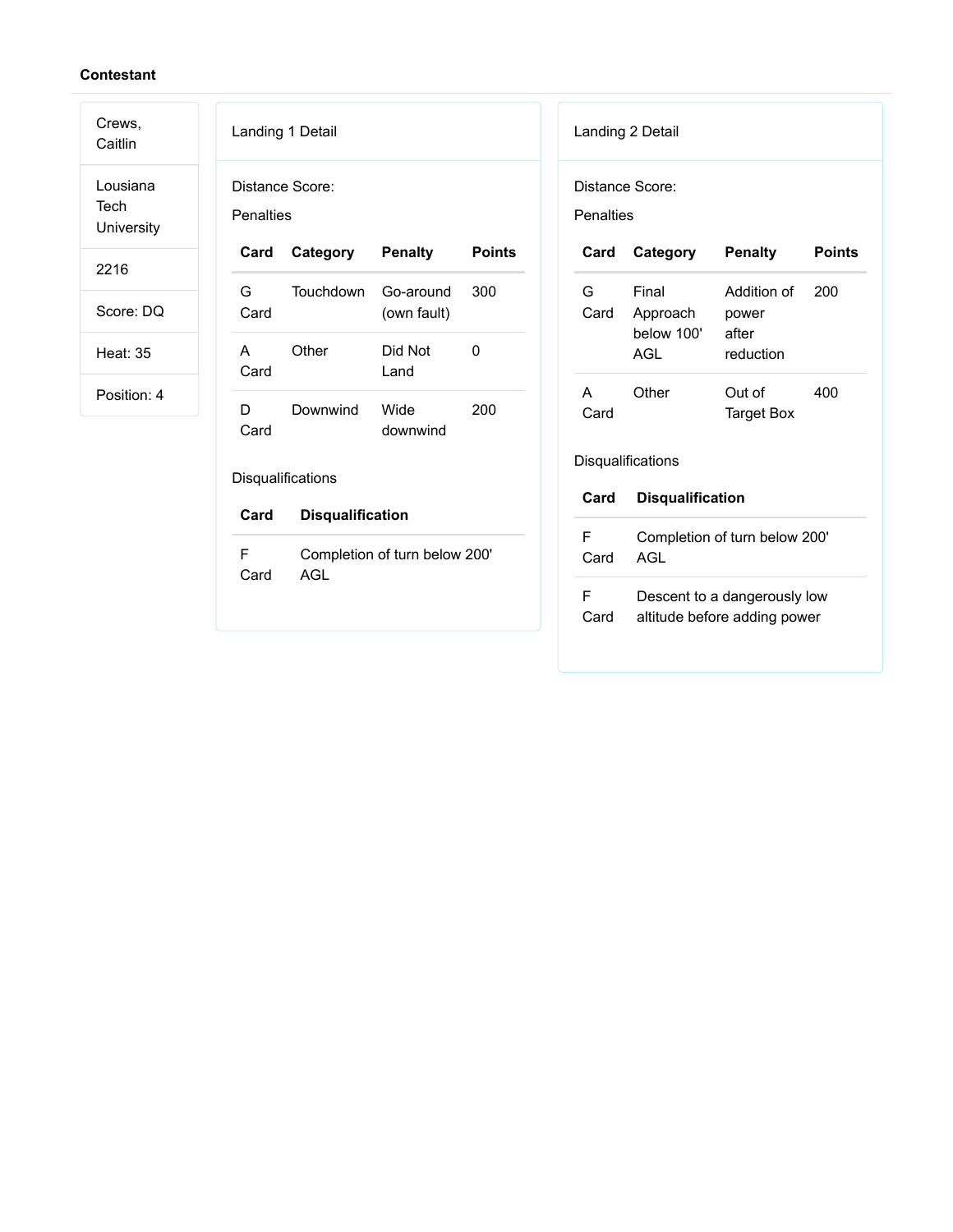| Prescott,<br>Lauren            | Landing 1 Detail                                                                                                | Landing 2 Detail                                                                                                    |
|--------------------------------|-----------------------------------------------------------------------------------------------------------------|---------------------------------------------------------------------------------------------------------------------|
| Lousiana<br>Tech<br>University | Distance Score: 32<br>Penalties                                                                                 | Distance Score:<br>Penalties                                                                                        |
| 2217                           | <b>Points</b><br><b>Penalty</b><br>Category<br>Card                                                             | <b>Penalty</b><br><b>Points</b><br>Category<br>Card                                                                 |
| Score: 1232                    | F<br>200<br>Final<br>Addition of<br>Card<br>Approach<br>power<br>to 100'<br>after                               | Other<br>A<br>Out of<br>400<br>Card<br><b>Target Box</b>                                                            |
| <b>Heat: 21</b>                | <b>AGL</b><br>reduction                                                                                         | G<br>Touchdown<br>Three-point<br>400<br>touchdown<br>Card                                                           |
| Position: 3                    | Final<br>G<br>Addition of<br>200<br>Card<br>Approach<br>power<br>below 100'<br>after<br><b>AGL</b><br>reduction | (tricycle<br>gear<br>aircraft<br>ONLY)                                                                              |
|                                | Disqualifications<br>Card<br><b>Disqualification</b>                                                            | G<br>Touchdown<br>Touchdown<br>200<br>Card<br>not in full<br>stall<br>attitude at<br>minimum<br>control<br>airspeed |

Disqualifications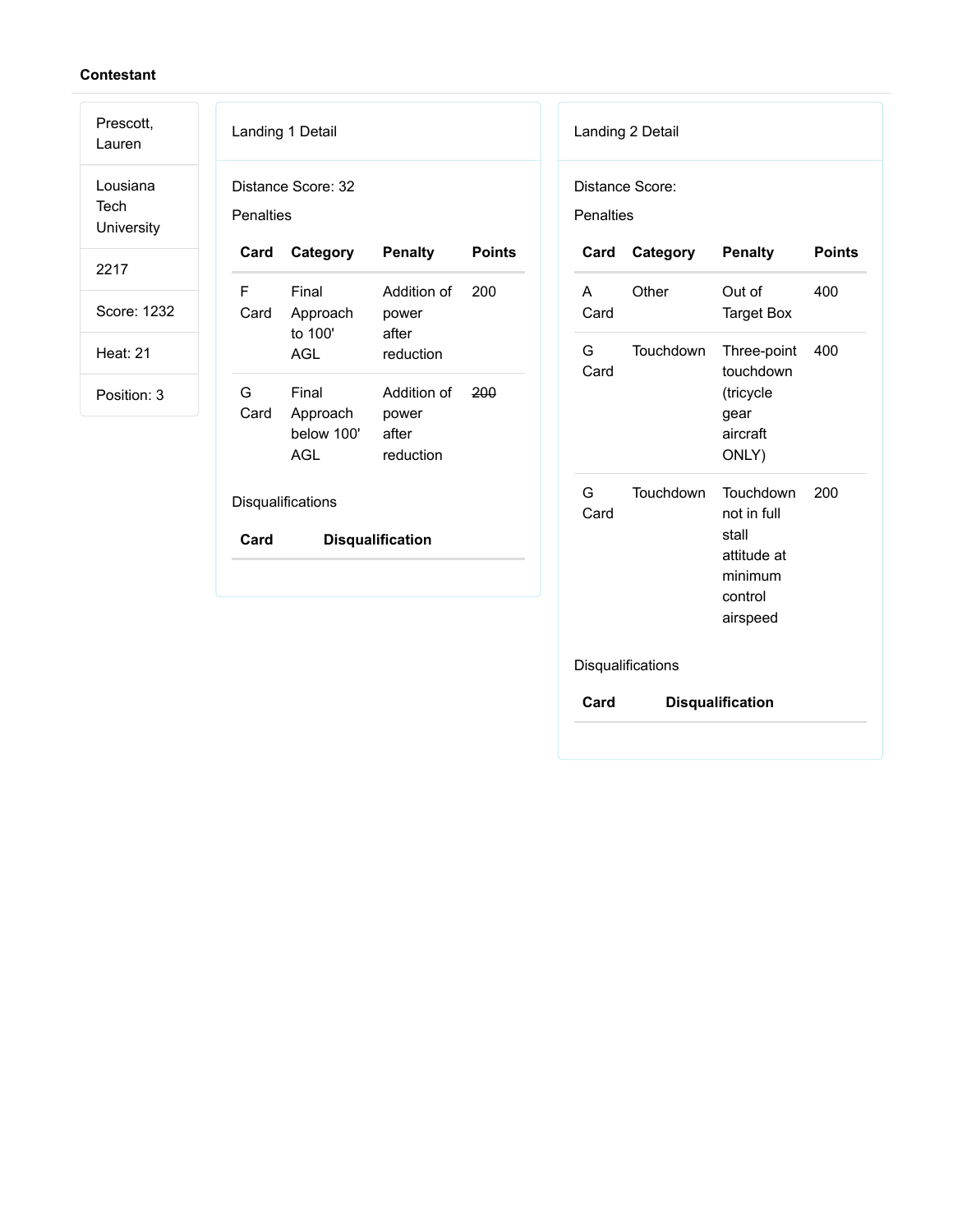Daniel,

Laura Lousiana Tech **University** 

2218

Score: 1842

Heat: 14

| Penalties | Distance Score: 142 |                                                                                    |               |
|-----------|---------------------|------------------------------------------------------------------------------------|---------------|
|           | Card Category       | <b>Penalty</b>                                                                     | <b>Points</b> |
| F<br>Card | <b>Final Turn</b>   | Over/Under<br>shooting                                                             | 50            |
| G<br>Card | Touchdown           | Touchdown<br>not in full<br>stall<br>attitude at<br>minimum<br>control<br>airspeed | 200           |
| D<br>Card | Downwind            | Wide<br>downwind                                                                   | 200           |

| Card      |                   | <b>Penalty</b>                                                                     | <b>Points</b> |
|-----------|-------------------|------------------------------------------------------------------------------------|---------------|
|           | Category          |                                                                                    |               |
| F<br>Card | <b>Final Turn</b> | Over/Under<br>shooting                                                             | 50            |
| A<br>Card | Other             | Out of<br><b>Target Box</b>                                                        | 400           |
| G<br>Card | Touchdown         | Three-point<br>touchdown<br>(tricycle<br>gear<br>aircraft<br>ONLY)                 | 400           |
| G<br>Card | Touchdown         | Touchdown<br>not in full<br>stall<br>attitude at<br>minimum<br>control<br>airspeed | 200           |
| D<br>Card | Downwind          | Wide<br>downwind                                                                   | 200           |
|           | Disqualifications |                                                                                    |               |
| Card      |                   | <b>Disqualification</b>                                                            |               |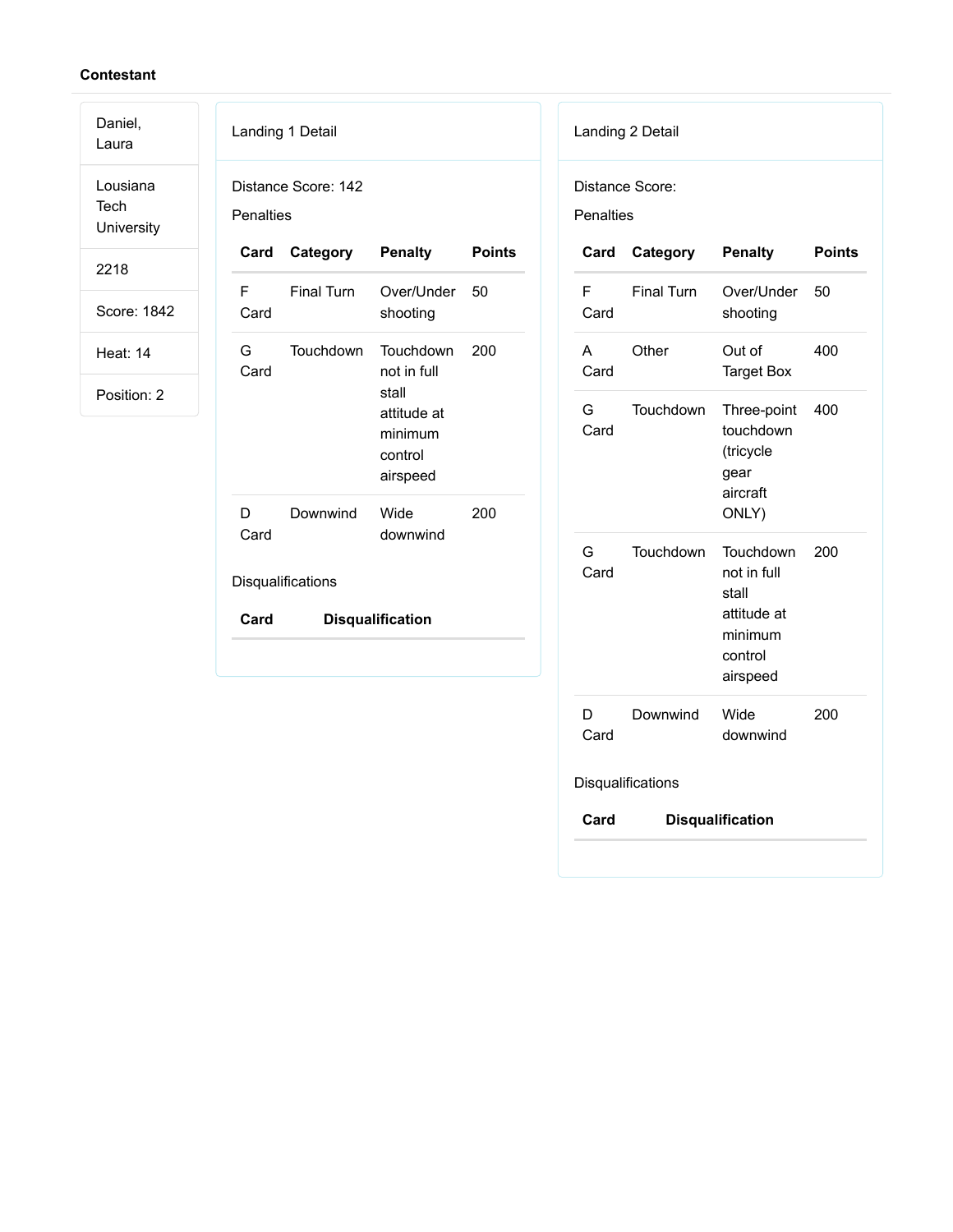| McMinn,<br>Michael                       |                                                         | Landing 1 Detail                       |                                         |               |                      | Landing 2 Detail       |                          |               |
|------------------------------------------|---------------------------------------------------------|----------------------------------------|-----------------------------------------|---------------|----------------------|------------------------|--------------------------|---------------|
| Metropolitan<br>State Univ. of<br>Denver | Penalties                                               | Distance Score: 38                     |                                         |               | Penalties            | Distance Score:        |                          |               |
| 2315                                     | Card                                                    | Category                               | <b>Penalty</b>                          | <b>Points</b> | Card                 | Category               | <b>Penalty</b>           | <b>Points</b> |
| Score: 663                               | F<br>Card                                               | Final Turn                             | Over/Under<br>shooting                  | 50            | $\mathsf{C}$<br>Card | Climbout               | Poor<br>tracking         | 25            |
| <b>Heat: 17</b>                          | Final<br>F<br>Card<br>Approach<br>to 100'<br><b>AGL</b> | Addition of<br>200<br>power after      |                                         | F<br>Card     | <b>Final Turn</b>    | Over/Under<br>shooting | 50                       |               |
| Position: 4                              |                                                         |                                        | reduction                               |               | $\mathsf{A}$<br>Card | Other                  | Did Not<br>Land          | $\mathbf{0}$  |
|                                          | G<br>Card                                               | Final<br>Approach<br>below<br>100' AGL | Addition of<br>power after<br>reduction | 200           | G<br>Card            | Touchdown              | Go-around<br>(own fault) | 300           |
|                                          |                                                         |                                        |                                         |               |                      | Disqualifications      |                          |               |
|                                          |                                                         | Disqualifications                      |                                         |               | Card                 |                        | <b>Disqualification</b>  |               |
|                                          | Card                                                    |                                        | <b>Disqualification</b>                 |               |                      |                        |                          |               |
|                                          |                                                         |                                        |                                         |               |                      |                        |                          |               |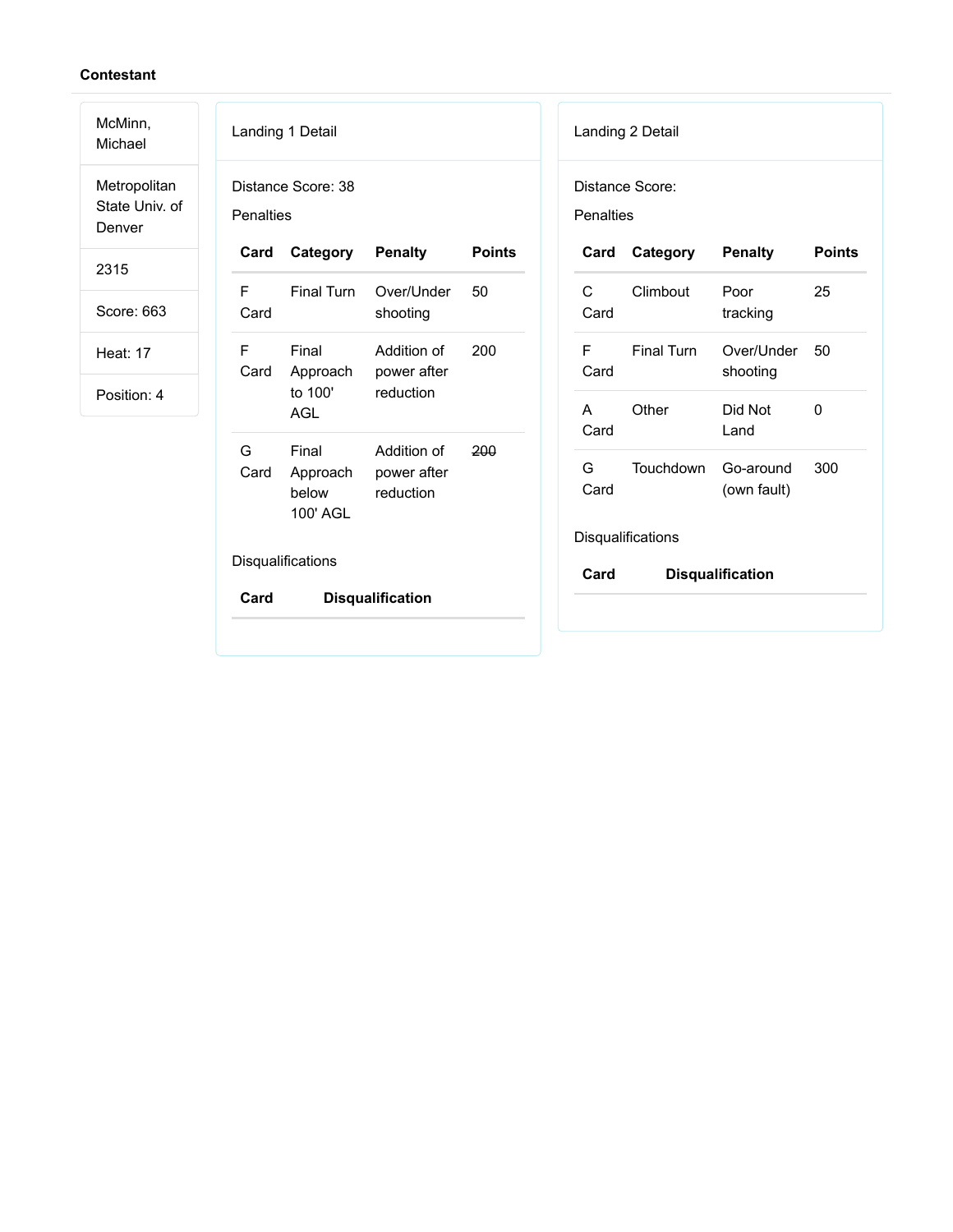Metropolitan State Univ. of Denver

Fozzard, Eli

2316

Score: 799

Heat: 10

Position: 1

|                 | Landing 1 Detail         |                                   |        |
|-----------------|--------------------------|-----------------------------------|--------|
| Penalties       | Distance Score: 149      |                                   |        |
| Card            | Category Penalty         |                                   | Points |
| F.<br>Card      |                          | Final Turn Over/Under<br>shooting | 50     |
| B.<br>Card Roll | Landing                  | Centerline<br>Deviation           | 25     |
|                 | <b>Disqualifications</b> |                                   |        |

| <b>Penalties</b> | Distance Score: 125  |                                                                                    |               |
|------------------|----------------------|------------------------------------------------------------------------------------|---------------|
|                  | <b>Card Category</b> | <b>Penalty</b>                                                                     | <b>Points</b> |
| F<br>Card        | <b>Final Turn</b>    | Over/Under<br>shooting                                                             | 50            |
| G –<br>Card      | Touchdown            | Touchdown<br>not in full<br>stall<br>attitude at<br>minimum<br>control<br>airspeed | 200           |
| D<br>Card        | Downwind             | Wide<br>downwind                                                                   | 200           |
|                  | Disqualifications    |                                                                                    |               |
| Card             |                      | <b>Disqualification</b>                                                            |               |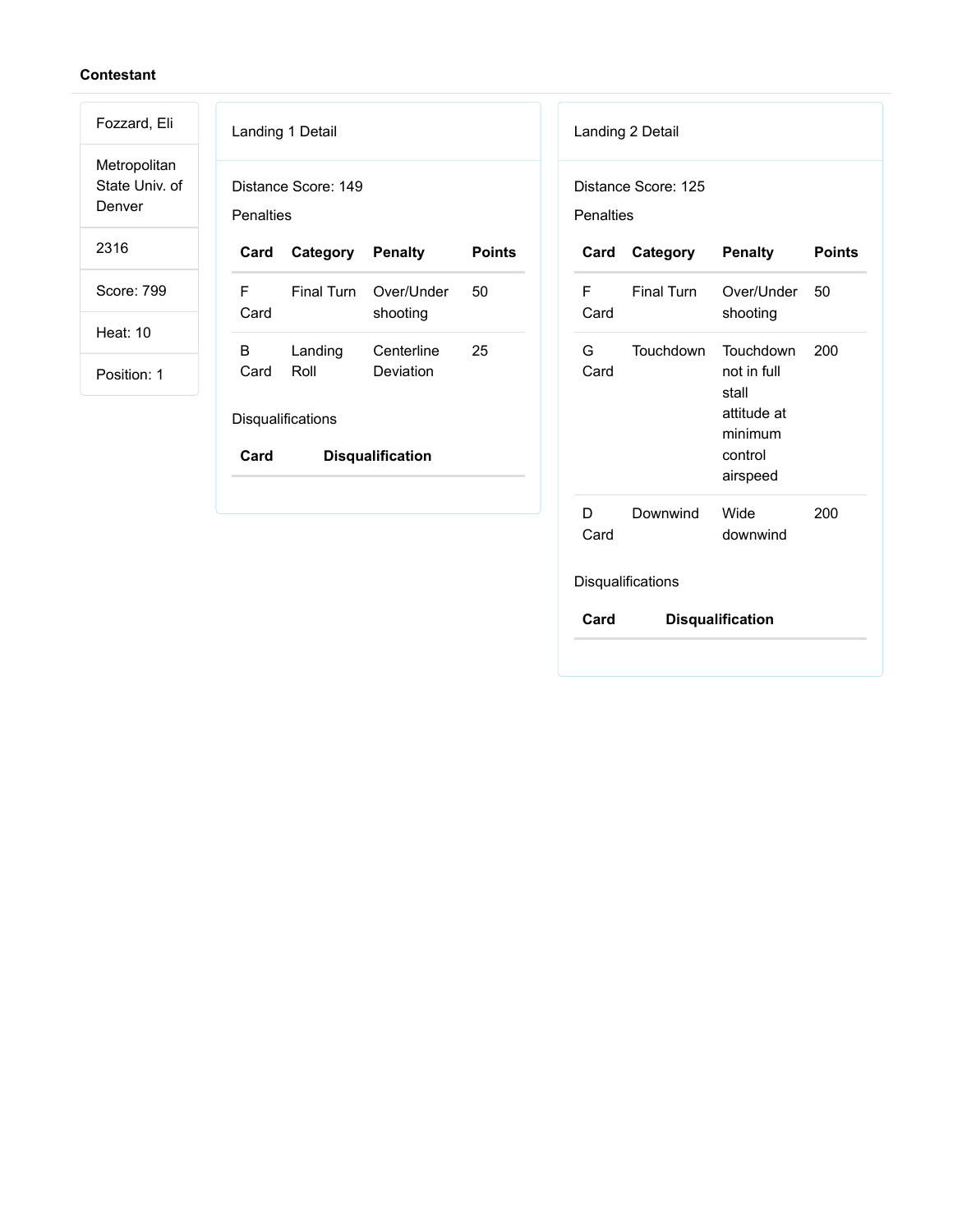| Walter,<br>Jason                         |           | Landing 1 Detail                           |                                   |               |            | Landing 2 Detail  |                             |               |
|------------------------------------------|-----------|--------------------------------------------|-----------------------------------|---------------|------------|-------------------|-----------------------------|---------------|
| Metropolitan<br>State Univ. of<br>Denver | Penalties | Distance Score: 25                         |                                   |               | Penalties  | Distance Score:   |                             |               |
| 2317                                     | Card      | Category                                   | <b>Penalty</b>                    | <b>Points</b> | Card       | Category          | <b>Penalty</b>              | <b>Points</b> |
| Score: 1025                              | F<br>Card | <b>Final Turn</b>                          | Over/Under<br>shooting            | 50            | F.<br>Card | <b>Final Turn</b> | Over/Under<br>shooting      | 50            |
| Heat: 3                                  | G<br>Card | Final<br>Approach                          | Addition of<br>200<br>power after |               | A<br>Card  | Other             | Out of<br><b>Target Box</b> | 400           |
| Position: 2                              |           | below<br>100' AGL                          | reduction                         |               | G<br>Card  | Final<br>Approach | Addition of<br>power after  | 200           |
|                                          | F<br>Card | Final<br>Approach<br>to 100'<br><b>AGL</b> | Insufficient<br>Flaps             | 100           |            | below<br>100' AGL | reduction                   |               |
|                                          |           |                                            |                                   |               |            | Disqualifications |                             |               |
|                                          |           | Disqualifications                          |                                   |               | Card       |                   | <b>Disqualification</b>     |               |
|                                          | Card      |                                            | <b>Disqualification</b>           |               |            |                   |                             |               |
|                                          |           |                                            |                                   |               |            |                   |                             |               |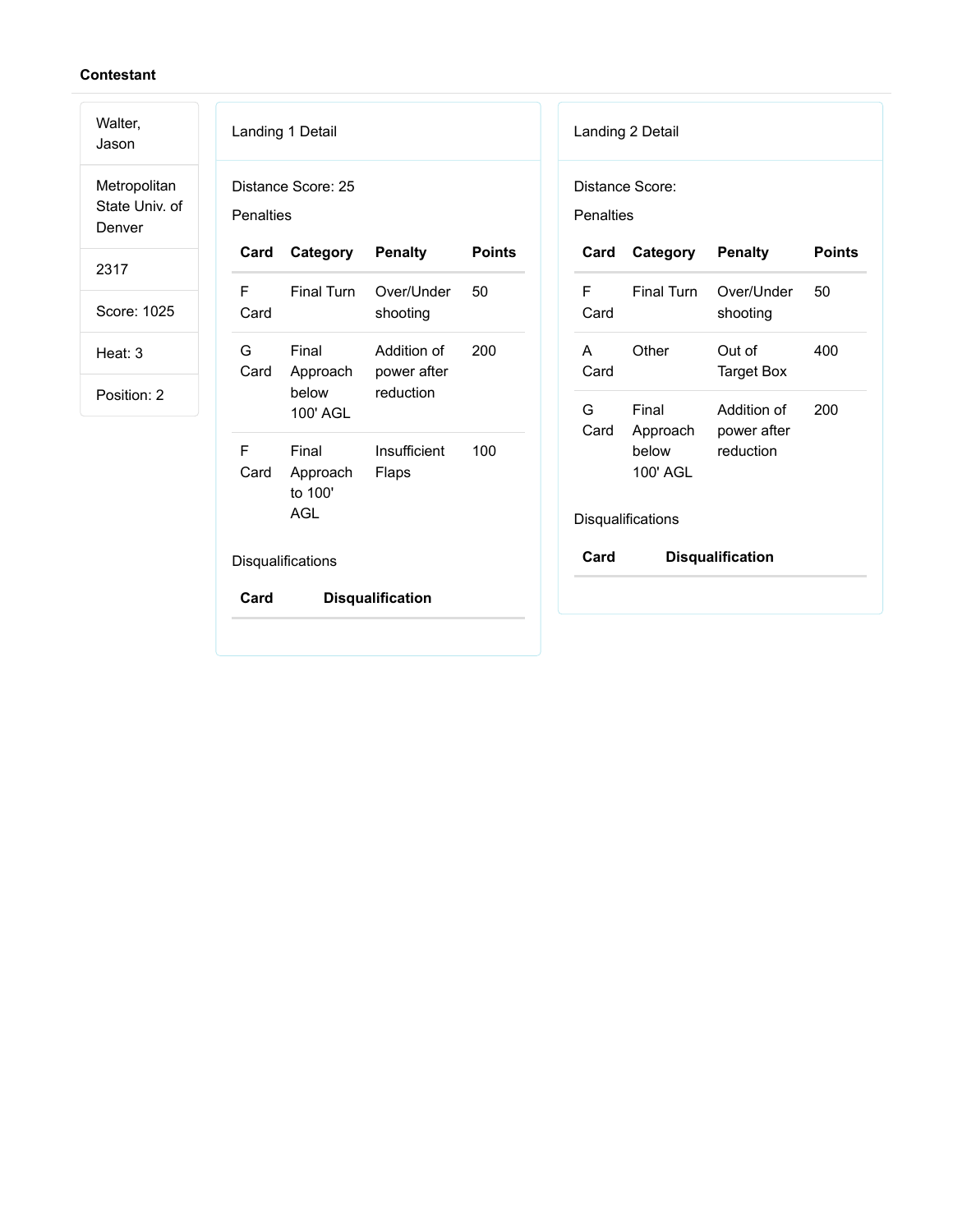Metropolitan State Univ. of Denver

Beal, Dylan

2319

Score: 1228

Heat: 24

|                  | Landing 1 Detail                           |                                         |               |
|------------------|--------------------------------------------|-----------------------------------------|---------------|
| <b>Penalties</b> | Distance Score:                            |                                         |               |
| Card             | Category                                   | <b>Penalty</b>                          | <b>Points</b> |
| F<br>Card        | <b>Final Turn</b>                          | Over/Under<br>shooting                  | 50            |
| F<br>Card        | Final<br>Approach<br>to 100'<br><b>AGL</b> | Addition of<br>power after<br>reduction | 200           |
| A<br>Card        | Other                                      | Out of<br><b>Target Box</b>             | 400           |
| G<br>Card        | Final<br>Approach<br>below<br>100' AGL     | Addition of<br>power after<br>reduction | 200           |
|                  | Disqualifications                          |                                         |               |
| Card             |                                            | <b>Disqualification</b>                 |               |
|                  |                                            |                                         |               |

| <b>Penalties</b> |                                               |                                                                                    |               |
|------------------|-----------------------------------------------|------------------------------------------------------------------------------------|---------------|
| Card             | Category                                      | <b>Penalty</b>                                                                     | <b>Points</b> |
| F<br>Card        | <b>Final Turn</b>                             | Over/Under<br>shooting                                                             | 50            |
| F<br>Card        | Final<br>Approach<br>to 100'<br>AGL           | Addition of<br>power after<br>reduction                                            | 200           |
| G<br>Card        | Final<br>Approach<br>below 100'<br><b>AGL</b> | Addition of<br>power after<br>reduction                                            | 200           |
| G<br>Card        | Touchdown                                     | Touchdown<br>not in full<br>stall<br>attitude at<br>minimum<br>control<br>airspeed | 200           |
|                  | Disqualifications                             |                                                                                    |               |
| Card             |                                               | <b>Disqualification</b>                                                            |               |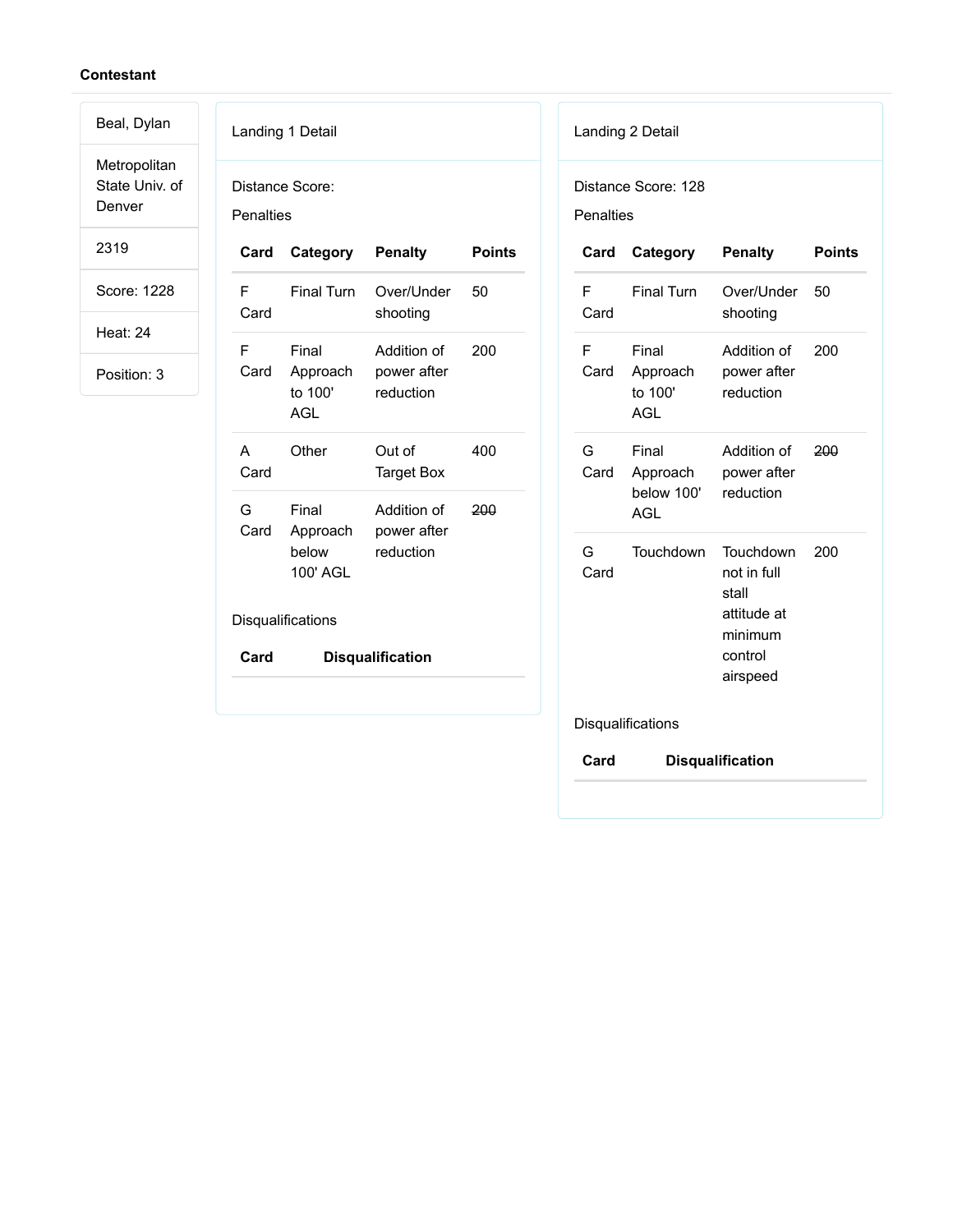Mitchell Metropolitan

Johnson,

State Univ. of Denver

2321

Score: 1400

Heat: 31

Position: 2

| Penalties         | Distance Score:   |                                                                                    |               |  |
|-------------------|-------------------|------------------------------------------------------------------------------------|---------------|--|
| Card              | Category          | <b>Penalty</b>                                                                     | <b>Points</b> |  |
| F<br>Card         | <b>Final Turn</b> | Over/Under<br>shooting                                                             | 50            |  |
| G<br>Card         | Touchdown         | Three-point<br>touchdown<br>(tricycle<br>gear<br>aircraft<br>ONLY)                 | 400           |  |
| G<br>Card         | Touchdown         | Touchdown<br>not in full<br>stall<br>attitude at<br>minimum<br>control<br>airspeed | 200           |  |
| A<br>Card         | Other             | Out of<br><b>Target Box</b>                                                        | 400           |  |
| Disqualifications |                   |                                                                                    |               |  |
| Card              |                   | <b>Disqualification</b>                                                            |               |  |

| Landing 2 Detail |  |  |
|------------------|--|--|
|------------------|--|--|

Distance Score:

Penalties

| Card       | Category            | <b>Penalty</b>         | <b>Points</b> |
|------------|---------------------|------------------------|---------------|
| G.<br>Card | Touchdown Go-around | (own fault)            | 300           |
| F<br>Card  | Final Turn          | Over/Under<br>shooting | -50           |
| А<br>Card  | Other               | Did Not<br>Land        | O             |
|            | Diegualificatione   |                        |               |

Disqualifications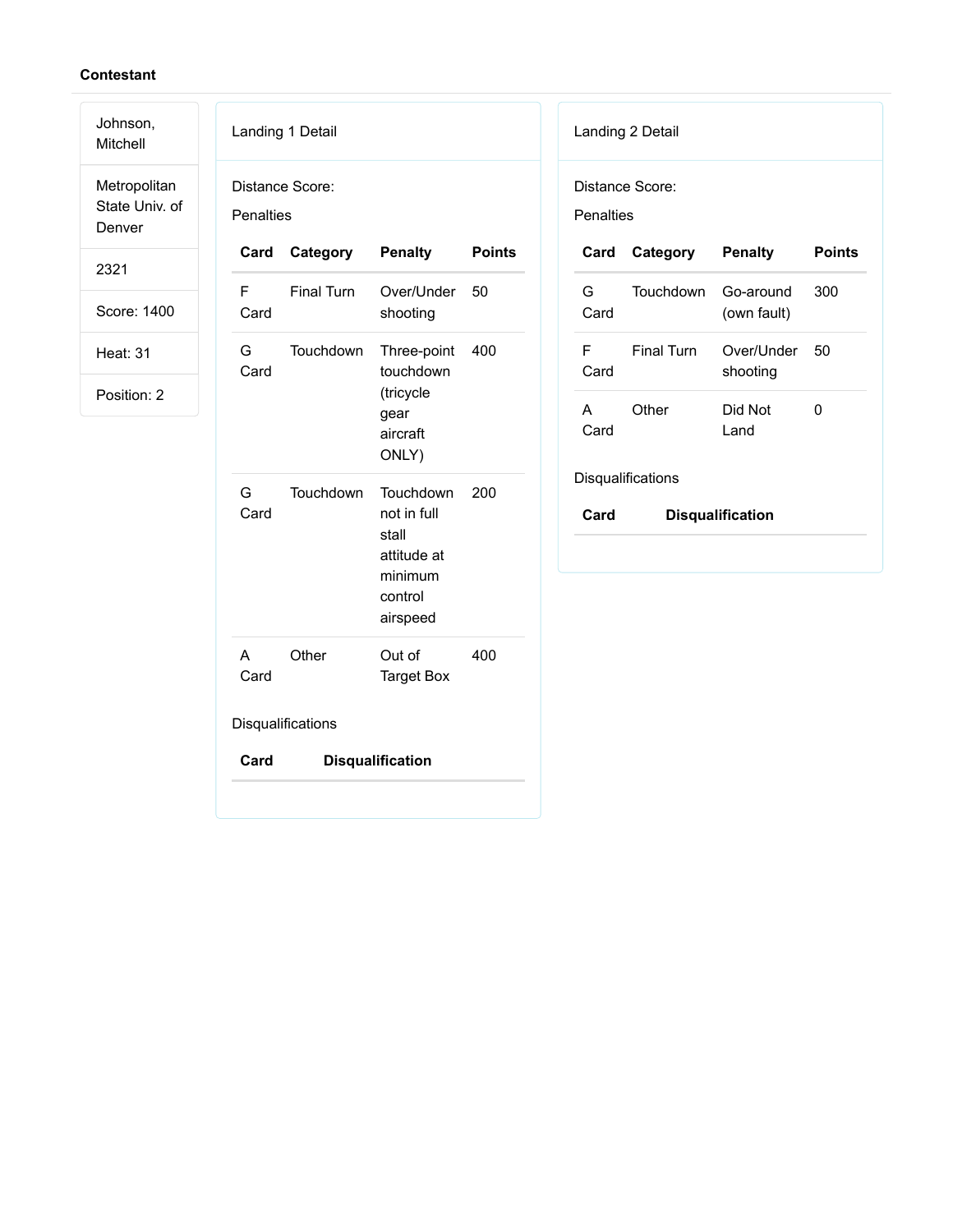Voit, Alyssa Minnesota State Univ. - Mankato 2412

Score: 1026

Heat: 35

Position: 2

| Distance Score:<br>Penalties |                                                                                    |               |            |            |                                                                                    |
|------------------------------|------------------------------------------------------------------------------------|---------------|------------|------------|------------------------------------------------------------------------------------|
| Category                     | <b>Penalty</b>                                                                     | <b>Points</b> | Card       | Category   | <b>Penalty</b>                                                                     |
| Final Turn                   | Over/Under<br>shooting                                                             | 50            | F.<br>Card | Final Turn | Over/Under<br>shooting                                                             |
| Touchdown                    | Touchdown<br>not in full<br>stall<br>attitude at<br>minimum<br>control<br>airspeed | 200           | G<br>Card  | Touchdown  | Touchdown<br>not in full<br>stall<br>attitude at<br>minimum<br>control<br>airspeed |
| Other                        | Out of<br><b>Target Box</b>                                                        | 400           |            |            |                                                                                    |
|                              |                                                                                    |               | Card       |            | <b>Disqualification</b>                                                            |
|                              |                                                                                    |               |            |            | Distance Score: 126<br>Penalties<br>Disqualifications                              |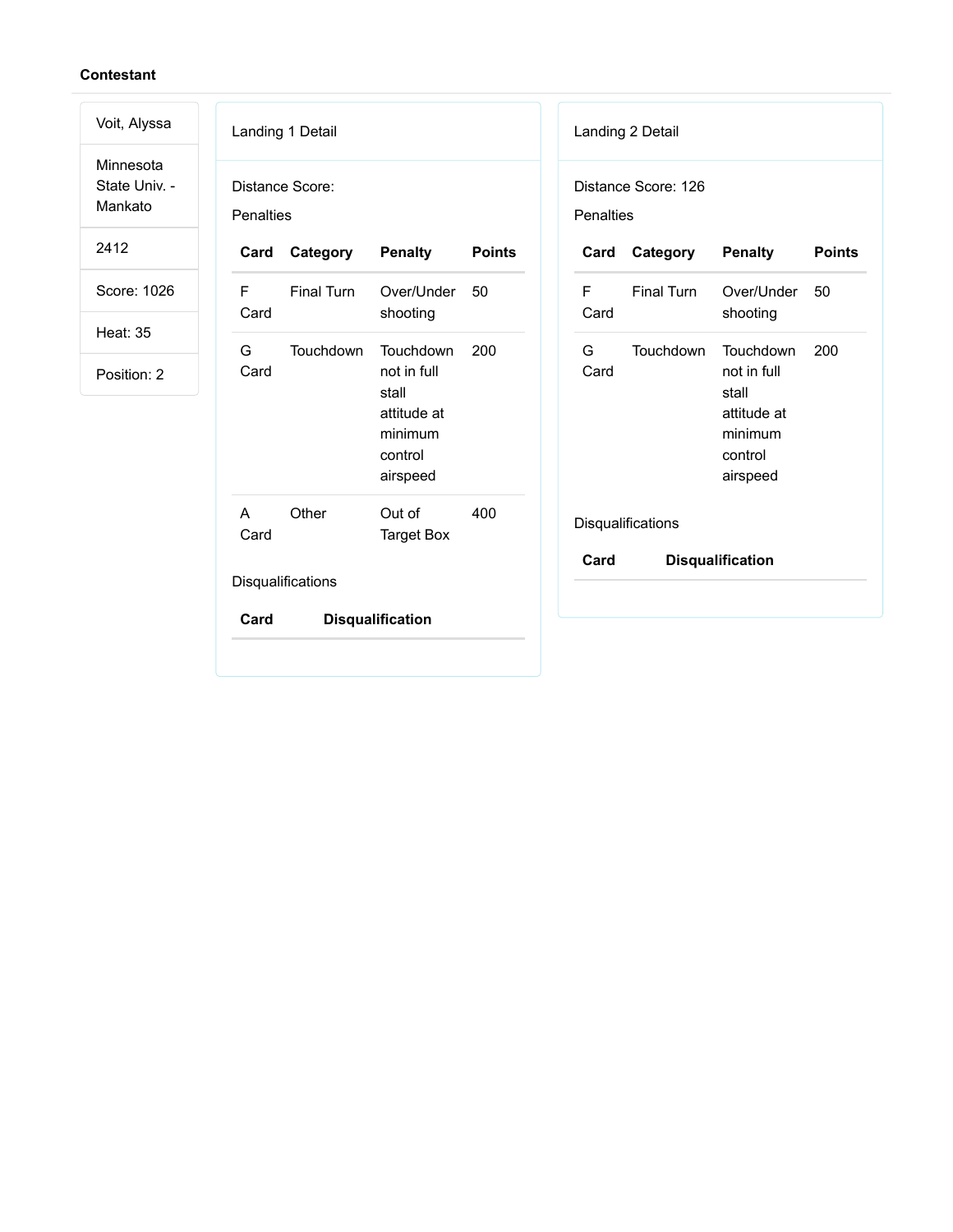| Voit, Andrew                          | Landing 1 Detail                                               | Landing 2 Detail                                          |
|---------------------------------------|----------------------------------------------------------------|-----------------------------------------------------------|
| Minnesota<br>State Univ. -<br>Mankato | Distance Score: 50<br>Penalties                                | Distance Score: 43<br>Penalties                           |
| 2417                                  | <b>Points</b><br>Category<br><b>Penalty</b><br>Card            | Category<br><b>Penalty</b><br><b>Points</b><br>Card       |
| Score: 543                            | Touchdown<br>Touchdown<br>G<br>200<br>not in full<br>Card      | G<br>Touchdown<br>Touchdown<br>200<br>Card<br>not in full |
| <b>Heat: 14</b>                       | stall<br>attitude at                                           | stall<br>attitude at                                      |
| Position: 3                           | minimum<br>control<br>airspeed                                 | minimum<br>control<br>airspeed                            |
|                                       | F<br><b>Final Turn</b><br>Over/Under<br>50<br>Card<br>shooting | Disqualifications                                         |
|                                       | Disqualifications                                              | Card<br><b>Disqualification</b>                           |
|                                       | Card<br><b>Disqualification</b>                                |                                                           |
|                                       |                                                                |                                                           |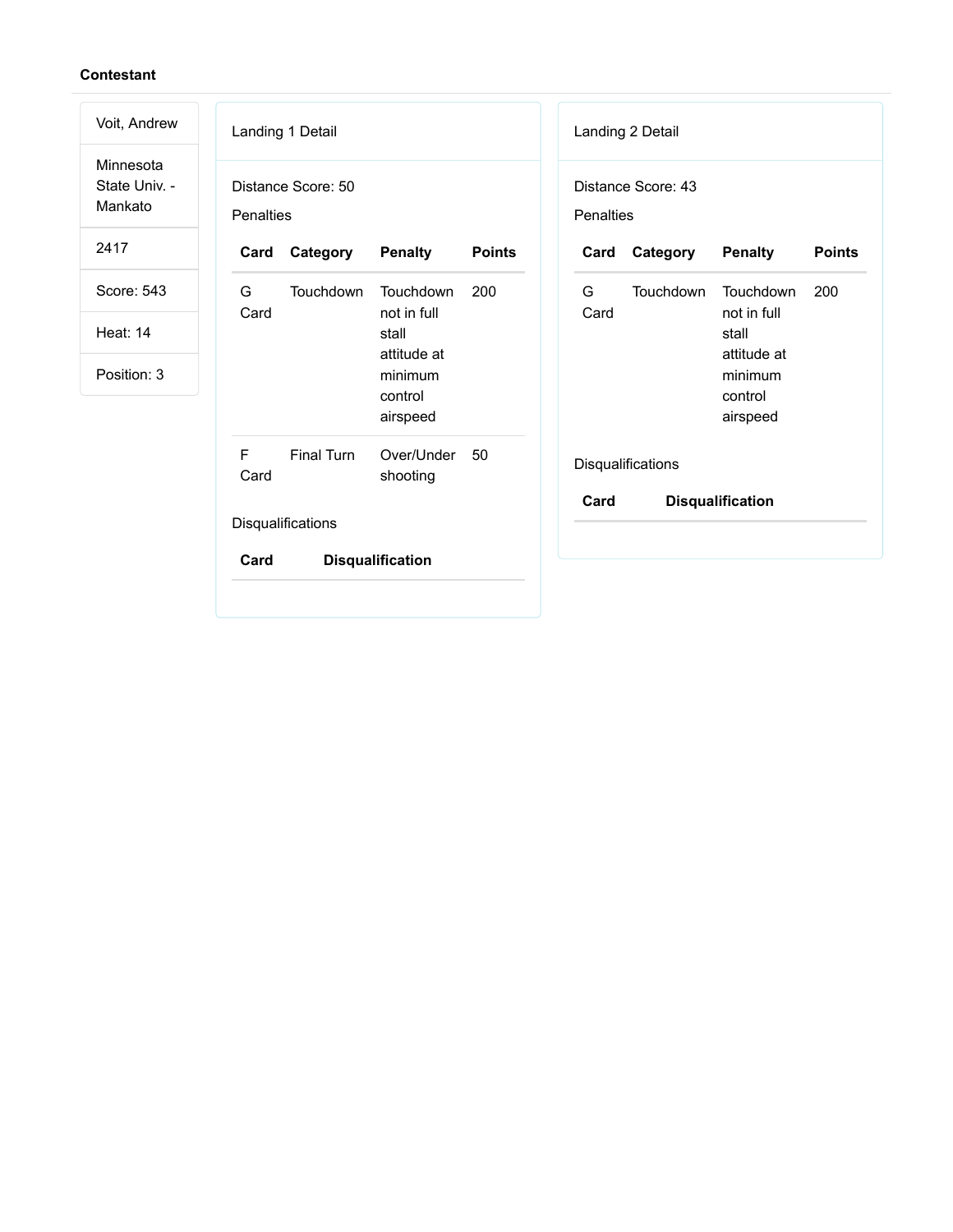| Anderson,<br>Aric                     | Landing 1 Detail<br>Landing 2 Detail                                                                                |
|---------------------------------------|---------------------------------------------------------------------------------------------------------------------|
| Minnesota<br>State Univ. -<br>Mankato | Distance Score: 99<br>Distance Score:<br>Penalties<br>Penalties                                                     |
| 2418                                  | <b>Penalty</b><br><b>Points</b><br>Category<br>Card<br>Category<br><b>Penalty</b><br><b>Points</b><br>Card          |
| Score: 949                            | G<br>Other<br>400<br>Touchdown<br>Landing in<br>100<br>Out of<br>A<br>Card<br>Card<br><b>Target Box</b><br>a crab   |
| <b>Heat: 28</b>                       | G<br>Touchdown<br>G<br>Touchdown<br>Touchdown<br>200<br>Landing off<br>100<br>Card<br>Card<br>not in full<br>runway |
| Position: 1                           | centerline<br>stall<br>attitude at                                                                                  |
|                                       | minimum<br>Disqualifications<br>control                                                                             |
|                                       | airspeed<br>Card<br><b>Disqualification</b>                                                                         |
|                                       | $\mathsf F$<br>Final Turn<br>Over/Under<br>50<br>Card<br>shooting                                                   |
|                                       | Disqualifications                                                                                                   |

| Klepinger,<br><b>Nicholas</b>         | Landing 1 Detail |                          |                         |               |  |
|---------------------------------------|------------------|--------------------------|-------------------------|---------------|--|
| Minnesota<br>State Univ. -<br>Mankato | <b>Penalties</b> | Distance Score:          |                         |               |  |
| 2420                                  | Card             | Category                 | <b>Penalty</b>          | <b>Points</b> |  |
| Score: 700                            | A<br>Card        | Other                    | Did Not<br>Land         | O             |  |
| <b>Heat: 21</b>                       | G                | Touchdown                | Go-around               | 300           |  |
| Position: 2                           | Card             |                          | (own fault)             |               |  |
|                                       |                  | <b>Disqualifications</b> |                         |               |  |
|                                       | Card             |                          | <b>Disqualification</b> |               |  |

| Landing 2 Detail             |                         |                         |               |
|------------------------------|-------------------------|-------------------------|---------------|
| Distance Score:<br>Penalties |                         |                         |               |
| Card                         | <b>Category Penalty</b> |                         | <b>Points</b> |
| A<br>Card                    | Other                   | Out of<br>Target Box    | 400           |
| Disqualifications            |                         |                         |               |
| Card                         |                         | <b>Disqualification</b> |               |
|                              |                         |                         |               |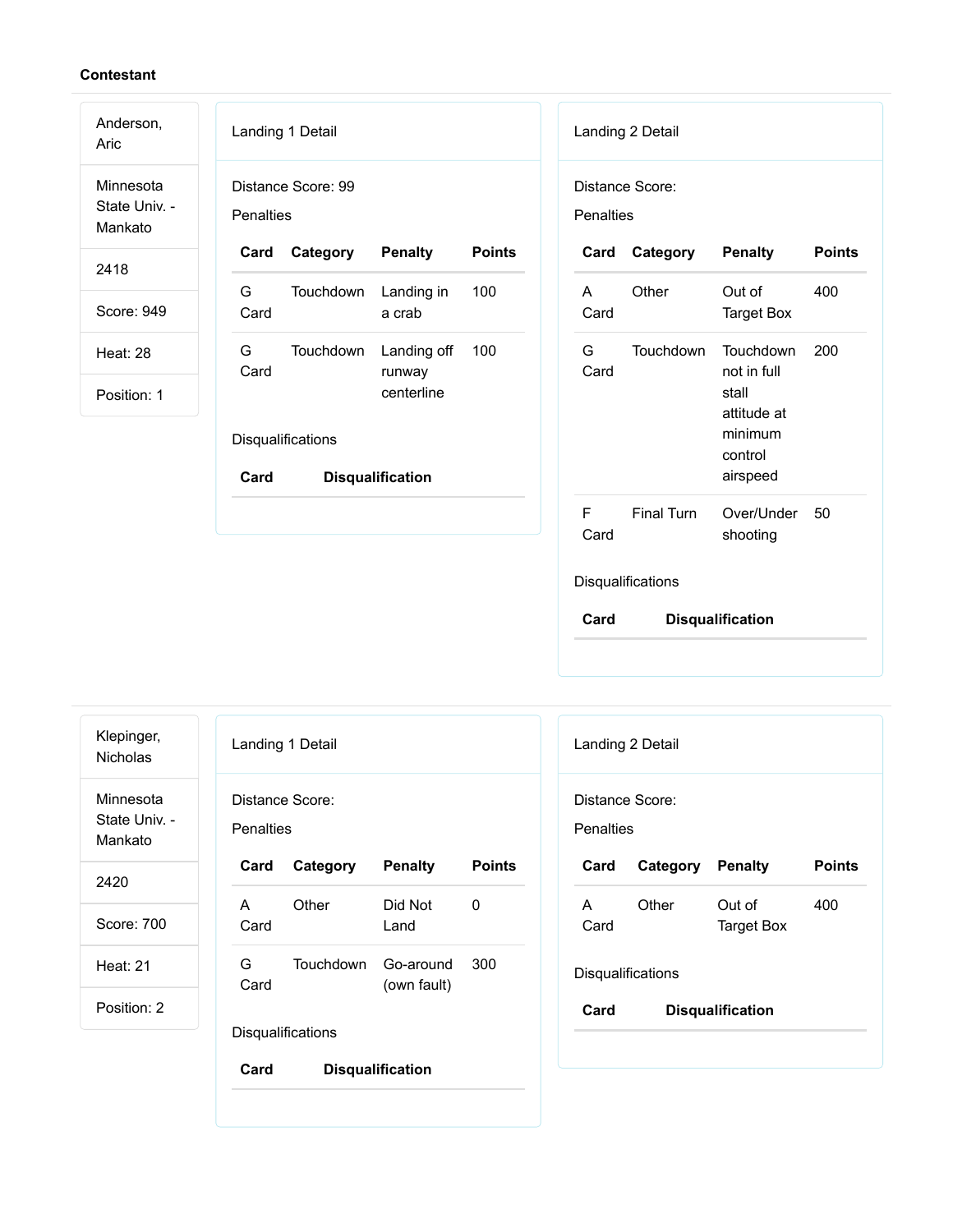| Hauck,<br><b>Nicholas</b>             | Landing 1 Detail<br>Landing 2 Detail                                                                       |
|---------------------------------------|------------------------------------------------------------------------------------------------------------|
| Minnesota<br>State Univ. -<br>Mankato | Distance Score: 77<br>Distance Score: 51<br>Penalties<br><b>Penalties</b>                                  |
| 2421                                  | <b>Points</b><br><b>Points</b><br>Card<br>Category<br><b>Penalty</b><br>Card<br>Category<br><b>Penalty</b> |
|                                       | F<br>F<br>Final<br>Over/Under<br>Over/Under<br>50<br>50<br>Final                                           |
| Score: 228                            | Turn<br>Card<br>shooting<br>Turn<br>shooting<br>Card                                                       |
| Heat: 7                               | Disqualifications<br><b>Disqualifications</b>                                                              |
| Position: 4                           | Card<br>Card<br><b>Disqualification</b><br><b>Disqualification</b>                                         |
|                                       |                                                                                                            |
|                                       |                                                                                                            |

| Sills, AJ                       | Landing 1 Detail                                    | Landing 2 Detail                       |
|---------------------------------|-----------------------------------------------------|----------------------------------------|
| Oklahoma<br>State<br>University | Distance Score: 69<br><b>Penalties</b>              | Distance Score: 35<br><b>Penalties</b> |
| 2510                            | Card<br>Category<br><b>Penalty</b><br><b>Points</b> | Category<br>Card                       |
| Score: 304                      | Disqualifications                                   | G<br>Touchdow<br>Card                  |
| <b>Heat: 19</b>                 | Card<br><b>Disqualification</b>                     |                                        |
| Position: 1                     |                                                     |                                        |
|                                 |                                                     |                                        |

|            | Landing 2 Detail   |                                                                                    |               |
|------------|--------------------|------------------------------------------------------------------------------------|---------------|
| Penalties  | Distance Score: 35 |                                                                                    |               |
| Card       | Category           | <b>Penalty</b>                                                                     | <b>Points</b> |
| G.<br>Card | Touchdown          | Touchdown<br>not in full<br>stall<br>attitude at<br>minimum<br>control<br>airspeed | 200           |
|            | Disqualifications  |                                                                                    |               |
| Card       |                    | <b>Disqualification</b>                                                            |               |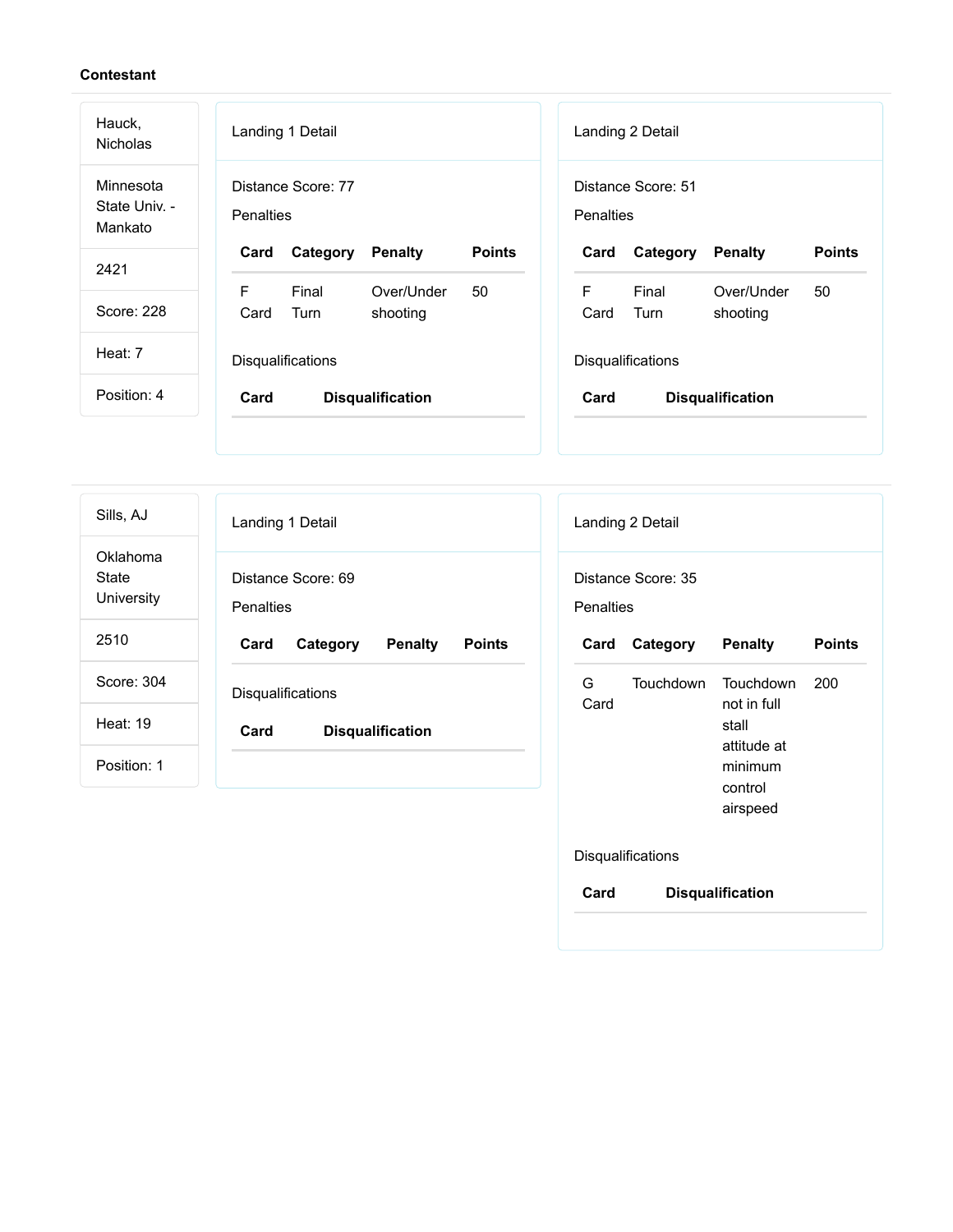| Robinson,<br>Evan                      | Landing 1 Detail<br>Landing 2 Detail                                                                               |
|----------------------------------------|--------------------------------------------------------------------------------------------------------------------|
| Oklahoma<br><b>State</b><br>University | Distance Score: 37<br>Distance Score: 60<br>Penalties<br>Penalties                                                 |
| 2511                                   | <b>Points</b><br>Category<br><b>Penalty</b><br>Category<br><b>Penalty</b><br><b>Points</b><br>Card<br>Card         |
| Score: 597                             | F<br>Final Turn<br>Final Turn<br>Over/Under<br>50<br>F<br>Over/Under<br>50<br>Card<br>Card<br>shooting<br>shooting |
| Heat: 5                                | Wide<br>200<br>G<br>Touchdown<br>200<br>D<br>Downwind<br>Touchdown<br>Card<br>Card<br>not in full<br>downwind      |
| Position: 3                            | stall<br>attitude at<br>Disqualifications<br>minimum<br>control<br>Card<br><b>Disqualification</b><br>airspeed     |
|                                        | Disqualifications                                                                                                  |
|                                        | Card<br><b>Disqualification</b>                                                                                    |

| Austin, Ryan                    |                  | Landing 1 Detail   |                         |               | Landing                    |
|---------------------------------|------------------|--------------------|-------------------------|---------------|----------------------------|
| Oklahoma<br>State<br>University | <b>Penalties</b> | Distance Score: 93 |                         |               | <b>Distanc</b><br>Penaltie |
| 2513                            | Card             | Category           | <b>Penalty</b>          | <b>Points</b> | Card                       |
| Score: 420                      | F.               | Final              | Over/Under              | 50            | C                          |
| <b>Heat: 12</b>                 | Card             | Turn               | shooting                |               | Card<br>F                  |
| Position: 4                     |                  | Disqualifications  |                         |               | Card                       |
|                                 | Card             |                    | <b>Disqualification</b> |               |                            |
|                                 |                  |                    |                         |               | <b>Dieauol</b>             |

|                   | Landing 2 Detail                    |                                         |               |  |
|-------------------|-------------------------------------|-----------------------------------------|---------------|--|
| Penalties         | Distance Score: 52                  |                                         |               |  |
| Card              | Category                            | <b>Penalty</b>                          | <b>Points</b> |  |
| C.<br>Card        | Climbout                            | Poor<br>tracking                        | 25            |  |
| F<br>Card         | Final<br>Approach<br>to 100'<br>AGL | Addition of<br>power after<br>reduction | 200           |  |
| Disqualifications |                                     |                                         |               |  |
| Card              |                                     | <b>Disqualification</b>                 |               |  |
|                   |                                     |                                         |               |  |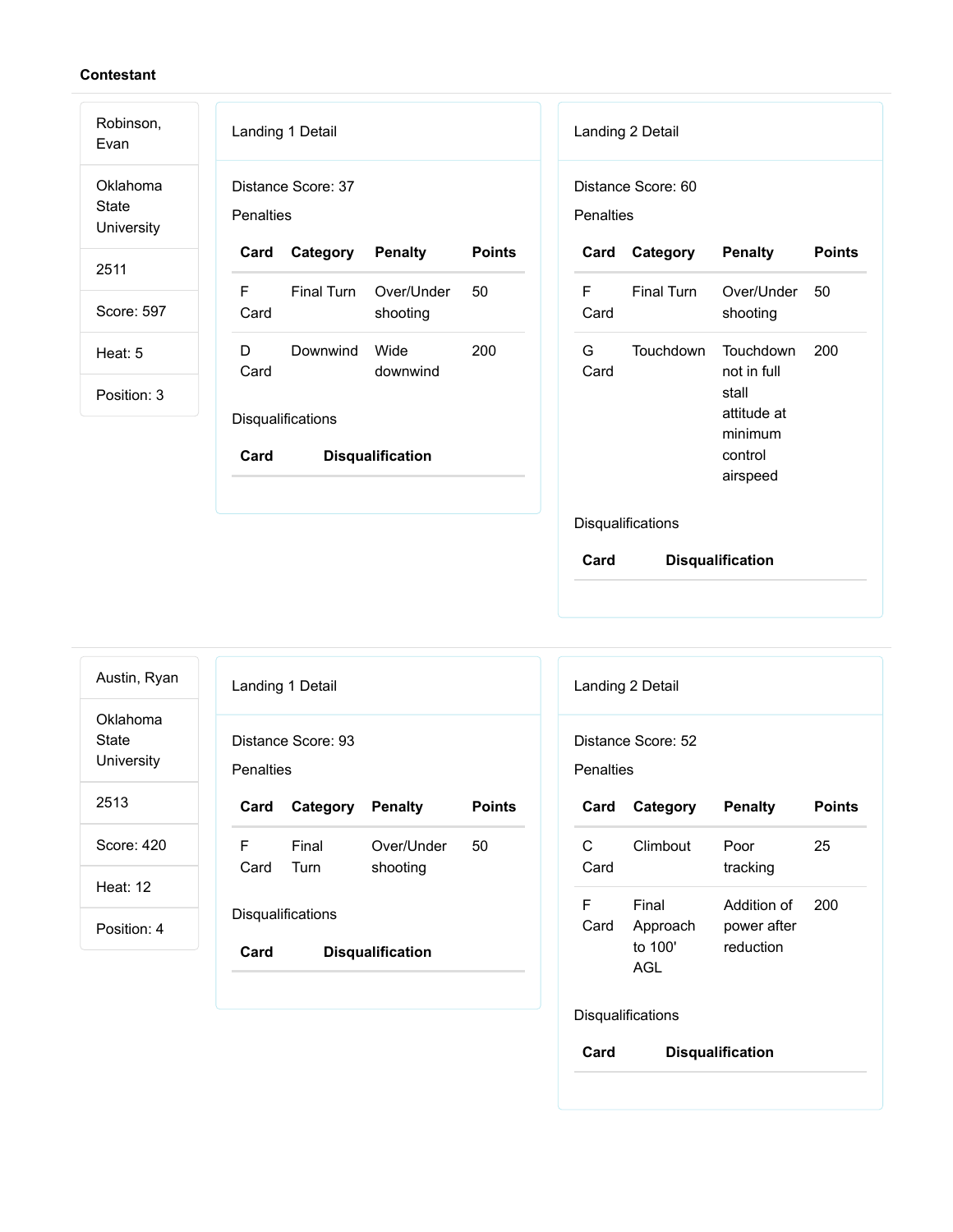| Adams,<br><b>Branden</b>        | Landing 1 Detail<br>Landing 2 Detail                                                                       |
|---------------------------------|------------------------------------------------------------------------------------------------------------|
| Oklahoma<br>State<br>University | Distance Score: 48<br>Distance Score: 78<br>Penalties<br>Penalties                                         |
| 2516                            | <b>Points</b><br>Card<br>Card<br><b>Penalty</b><br><b>Points</b><br>Category<br><b>Penalty</b><br>Category |
| Score: 176                      | F<br>Final<br>Over/Under<br>50<br>Disqualifications<br>Turn<br>Card<br>shooting                            |
| <b>Heat: 26</b>                 | Card<br><b>Disqualification</b><br>Disqualifications                                                       |
| Position: 2                     | Card<br><b>Disqualification</b>                                                                            |
|                                 |                                                                                                            |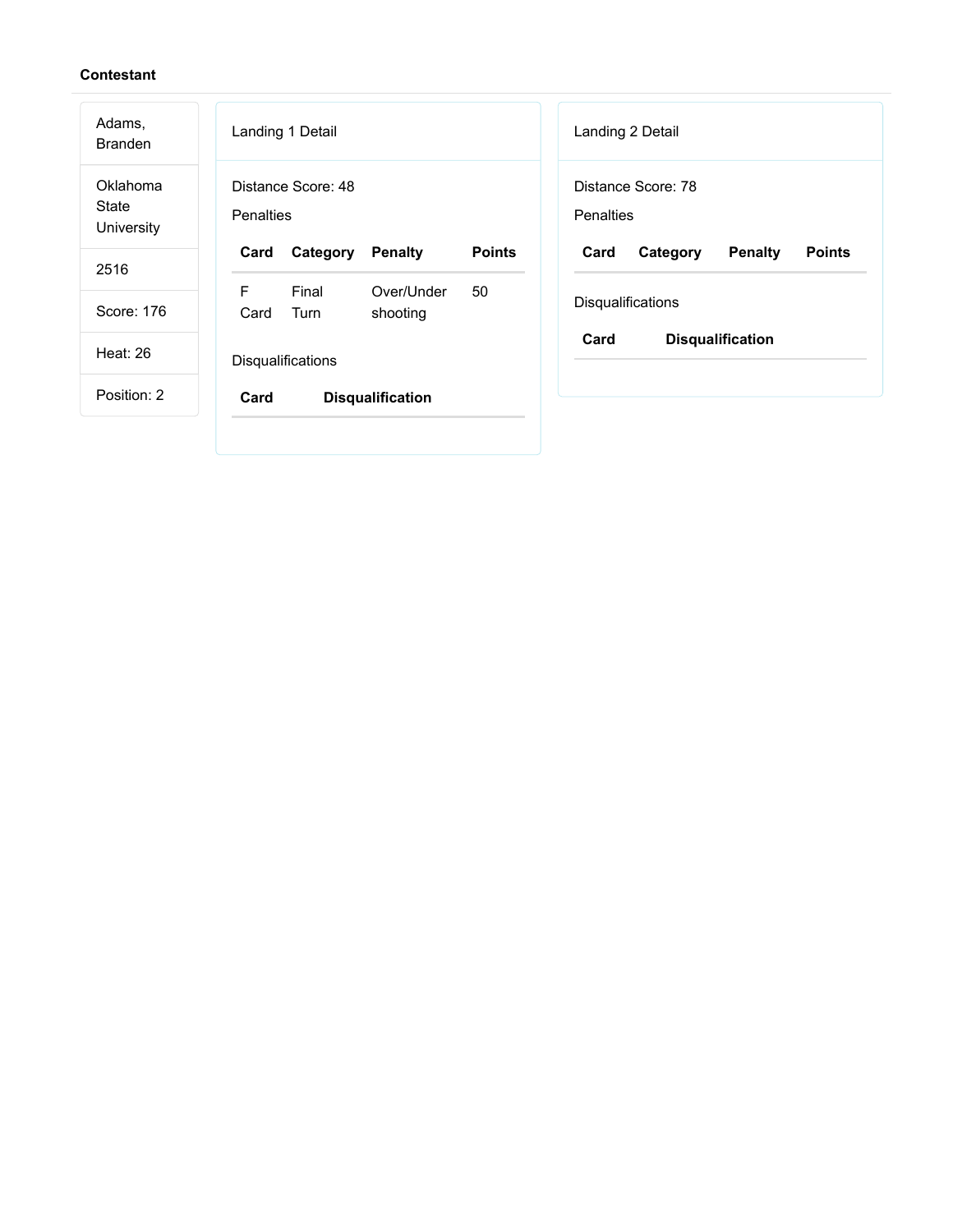| Nelson,<br>Pearse                      | Landing 1 Detail  |                    |                                               |               |                  | Landing 2 Detail  |                                   |               |
|----------------------------------------|-------------------|--------------------|-----------------------------------------------|---------------|------------------|-------------------|-----------------------------------|---------------|
| Oklahoma<br><b>State</b><br>University | <b>Penalties</b>  | Distance Score: 13 |                                               |               | <b>Penalties</b> | Distance Score: 5 |                                   |               |
| 2522                                   | Card              | Category           | <b>Penalty</b>                                | <b>Points</b> | Card             | Category          | <b>Penalty</b>                    | <b>Points</b> |
| Score: 918                             | G<br>Card         | Touchdown          | Three-point<br>touchdown                      | 400           | G<br>Card        | Touchdown         | Touchdown<br>not in full<br>stall | 200           |
| <b>Heat: 33</b>                        |                   |                    | (tricycle<br>gear<br>aircraft                 |               |                  |                   | attitude at<br>minimum            |               |
| Position: 2                            |                   |                    | ONLY)                                         |               |                  |                   | control<br>airspeed               |               |
|                                        | G<br>Card         | Touchdown          | Touchdown<br>not in full<br>stall             | 200           |                  | Disqualifications |                                   |               |
|                                        |                   |                    | attitude at<br>minimum<br>control<br>airspeed |               | Card             |                   | <b>Disqualification</b>           |               |
|                                        | D<br>Card         | Power<br>Reduction | Late power<br>reduction                       | 100           |                  |                   |                                   |               |
|                                        | Disqualifications |                    |                                               |               |                  |                   |                                   |               |
|                                        | Card              |                    | <b>Disqualification</b>                       |               |                  |                   |                                   |               |
|                                        |                   |                    |                                               |               |                  |                   |                                   |               |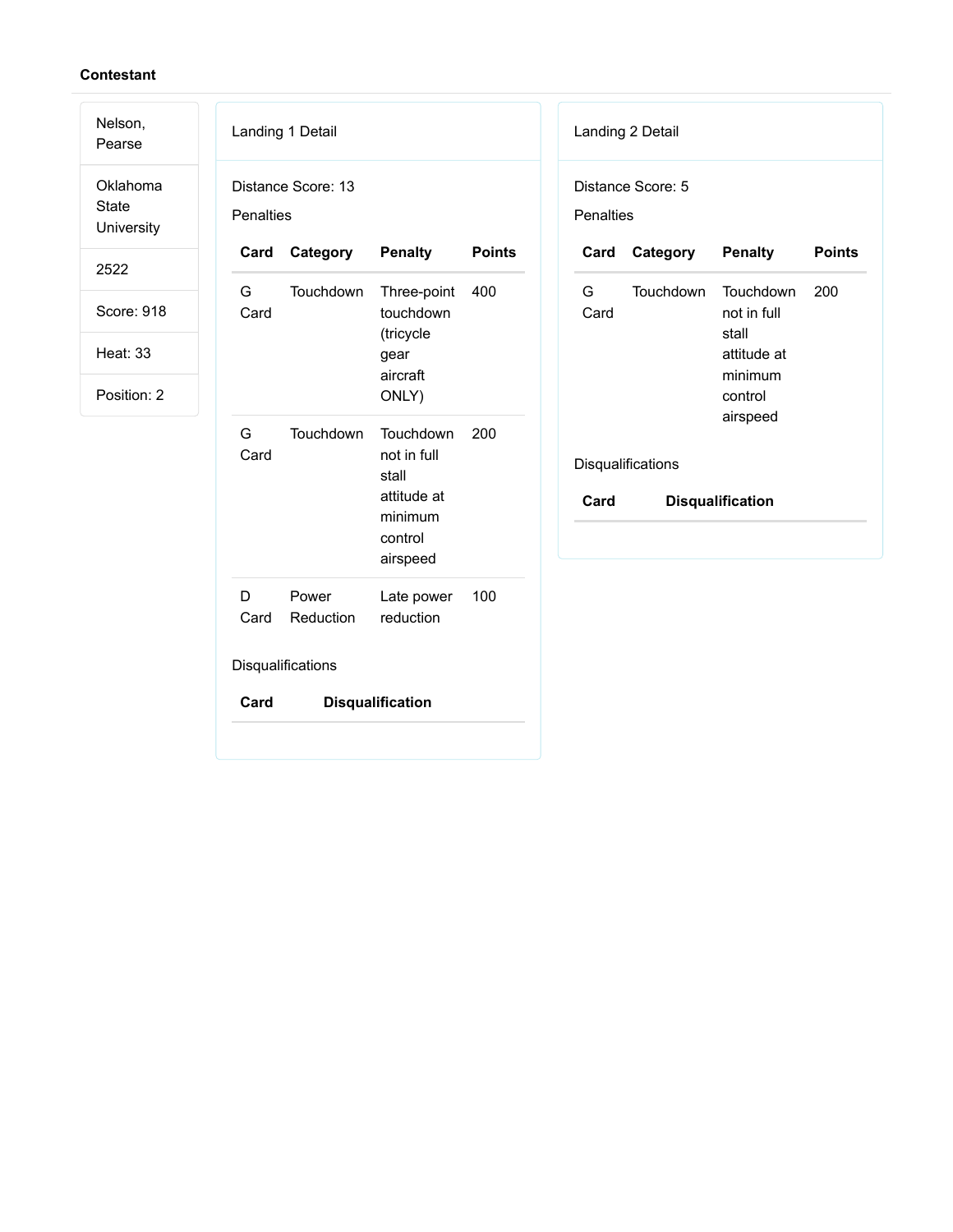Pavlik,

Michael Polk State College

2614

Score: 1300

Heat: 11

|            | Distance Score:   |                          |               |
|------------|-------------------|--------------------------|---------------|
| Penalties  |                   |                          |               |
| Card       | Category          | <b>Penalty</b>           | <b>Points</b> |
| A<br>Card  | Other             | Did Not<br>Land          | O             |
| G.<br>Card | Touchdown         | Go-around<br>(own fault) | 300           |
| D<br>Card  | Downwind          | Wide<br>downwind         | 200           |
|            | Disqualifications |                          |               |
| Card       |                   | <b>Disqualification</b>  |               |

| Penalties  | Distance Score:   |                                                                                    |               |
|------------|-------------------|------------------------------------------------------------------------------------|---------------|
| Card       | Category          | <b>Penalty</b>                                                                     | <b>Points</b> |
| А<br>Card  | Other             | Out of<br><b>Target Box</b>                                                        | 400           |
| G.<br>Card | Touchdown         | Touchdown<br>not in full<br>stall<br>attitude at<br>minimum<br>control<br>airspeed | 200           |
| D<br>Card  | Downwind          | Wide<br>downwind                                                                   | 200           |
|            | Disqualifications |                                                                                    |               |
| Card       |                   | <b>Disqualification</b>                                                            |               |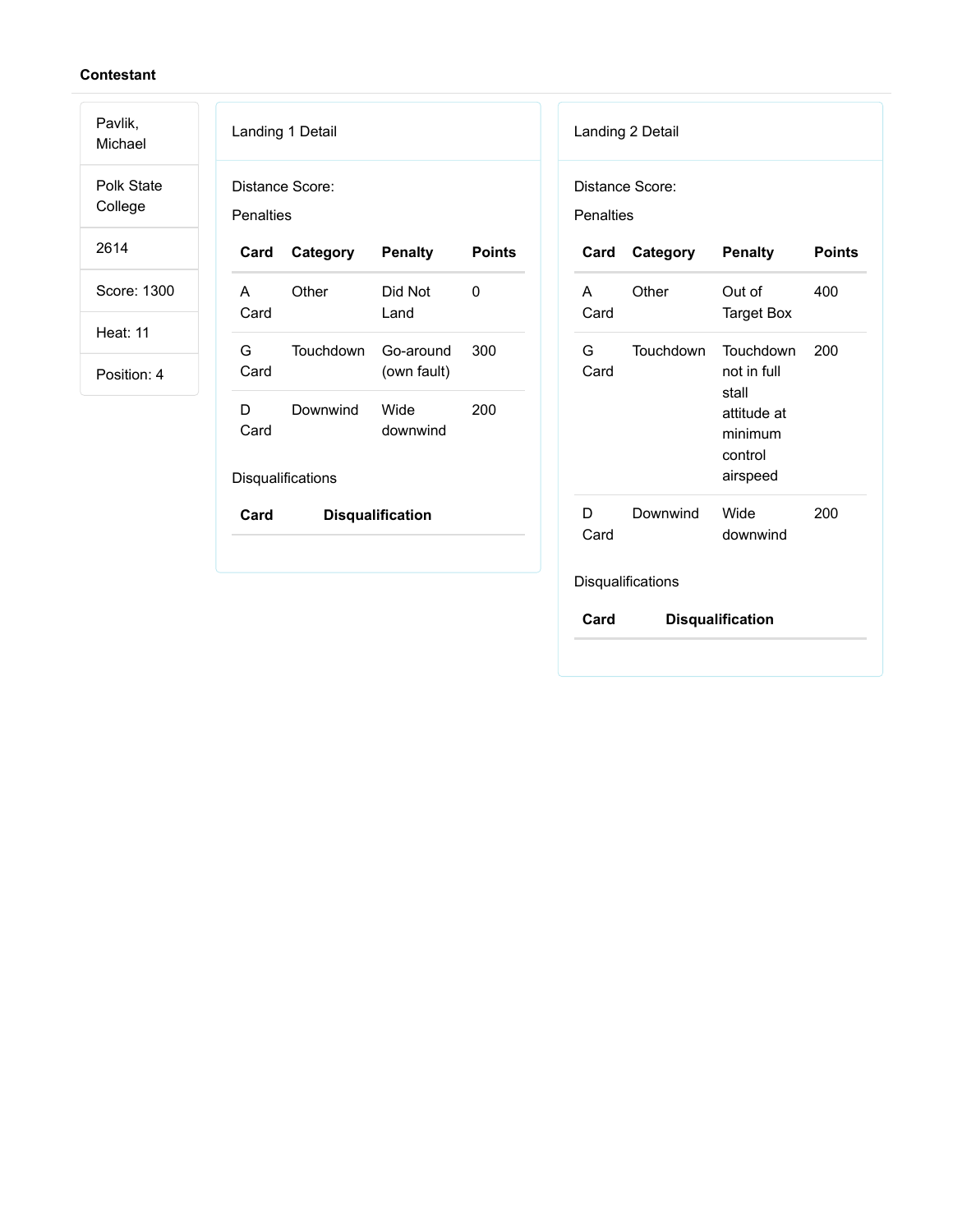| Quichocho,<br>Adrian  | Landing 1 Detail                                           | Landing 2 Detail                                                                                          |
|-----------------------|------------------------------------------------------------|-----------------------------------------------------------------------------------------------------------|
| Polk State<br>College | Distance Score: 127<br>Penalties                           | Distance Score: 79<br>Penalties                                                                           |
| 2616                  | <b>Points</b><br>Category<br><b>Penalty</b><br>Card        | <b>Points</b><br><b>Penalty</b><br>Category<br>Card                                                       |
| Score: 706            | F<br>Final<br>Over/Under<br>50<br>Turn<br>Card<br>shooting | $\mathsf F$<br><b>Final Turn</b><br>Over/Under<br>50<br>Card<br>shooting                                  |
| Heat: 4               |                                                            | G<br>Final<br>Addition of<br>200                                                                          |
| Position: 3           | Disqualifications<br>Card<br><b>Disqualification</b>       | Card<br>Approach<br>power after<br>below 100'<br>reduction<br><b>AGL</b>                                  |
|                       |                                                            | D<br>Downwind<br>Wide<br>200<br>Card<br>downwind                                                          |
|                       |                                                            | F<br>Final<br>200<br>Addition of<br>Card<br>Approach<br>power after<br>to 100'<br>reduction<br><b>AGL</b> |
|                       |                                                            | <b>Diequalifications</b>                                                                                  |

Disqualifications

| Hart, Joshua         | Landing 1 Detail                                    | Landing 2 Detail                                    |
|----------------------|-----------------------------------------------------|-----------------------------------------------------|
| Purdue<br>University | Distance Score: 26                                  | Distance Score: 7                                   |
| 2710                 | <b>Penalties</b>                                    | Penalties                                           |
| Score: 33            | Card<br><b>Penalty</b><br><b>Points</b><br>Category | <b>Penalty</b><br><b>Points</b><br>Card<br>Category |
| Heat: $26$           | <b>Disqualifications</b>                            | <b>Disqualifications</b>                            |
| Position: 3          | Card<br><b>Disqualification</b>                     | Card<br><b>Disqualification</b>                     |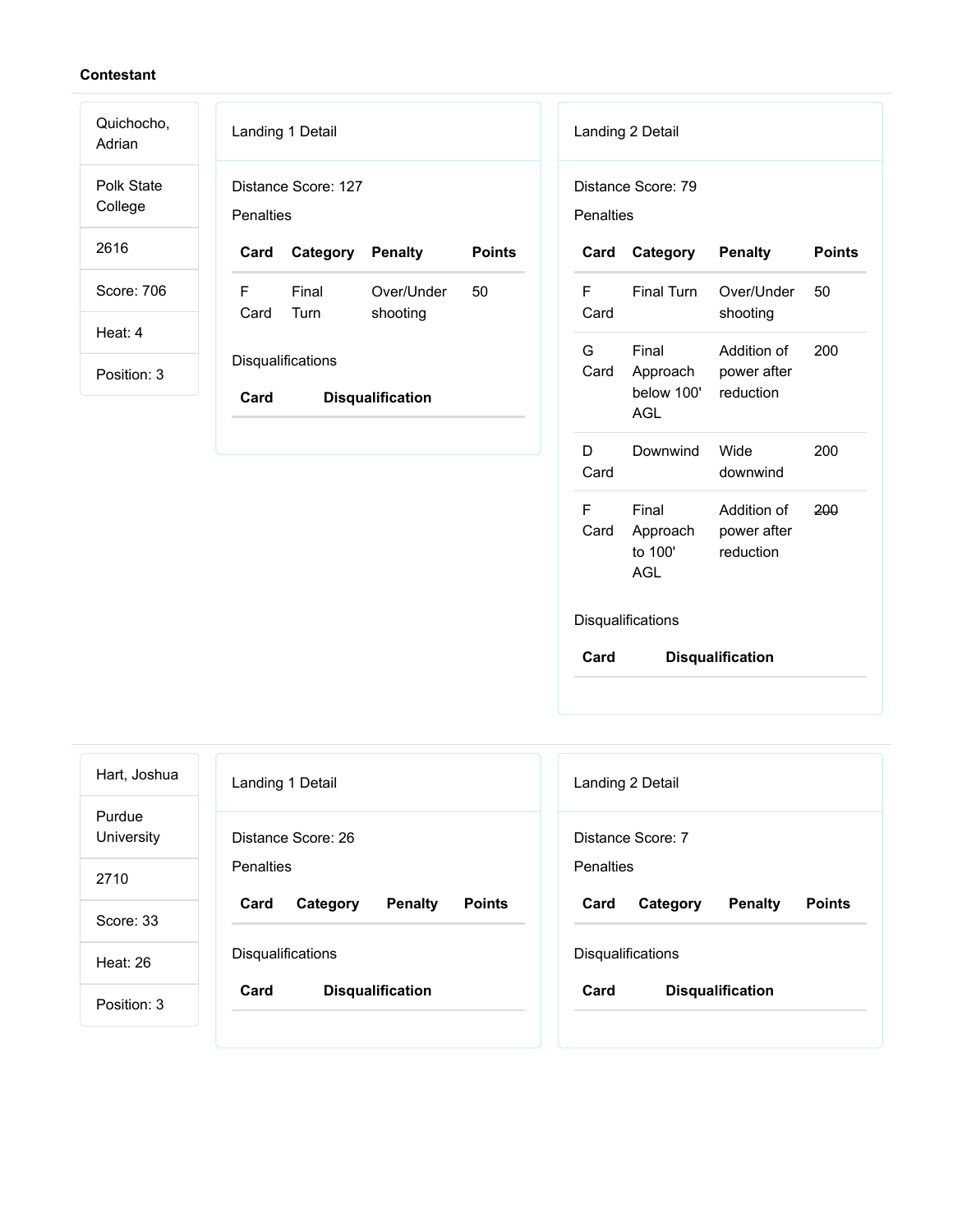| Tang, David          | Landing 1 Detail                                    | Landing 2 Detail                                    |  |
|----------------------|-----------------------------------------------------|-----------------------------------------------------|--|
| Purdue<br>University | Distance Score: 94                                  | Distance Score: 92                                  |  |
| 2711                 | Penalties                                           | Penalties                                           |  |
| Score: 186           | <b>Penalty</b><br><b>Points</b><br>Card<br>Category | <b>Penalty</b><br><b>Points</b><br>Card<br>Category |  |
| Heat: $12$           | <b>Disqualifications</b>                            | <b>Disqualifications</b>                            |  |
| Position: 1          | Card<br><b>Disqualification</b>                     | Card<br><b>Disqualification</b>                     |  |

| Doyle,<br>Nathan     | Landing 1 Detail                                                         | Landing 2 Detail                                         |
|----------------------|--------------------------------------------------------------------------|----------------------------------------------------------|
| Purdue<br>University | Distance Score: 65<br>Penalties                                          | Distance Score:<br>Penalties                             |
| 2714                 | Category<br><b>Penalty</b><br><b>Points</b><br>Card                      | Category<br><b>Penalty</b><br><b>Points</b><br>Card      |
| Score: 615           | D<br>100<br>Late power<br>Power<br><b>Reduction</b><br>reduction<br>Card | Other<br>Out of<br>400<br>A<br>Card<br><b>Target Box</b> |
| Heat: 19             |                                                                          | F<br>Final<br>Over/Under<br>50                           |
| Position: 4          | Disqualifications<br>Card<br><b>Disqualification</b>                     | Turn<br>Card<br>shooting                                 |
|                      |                                                                          | Disqualifications                                        |
|                      |                                                                          | Card<br><b>Disqualification</b>                          |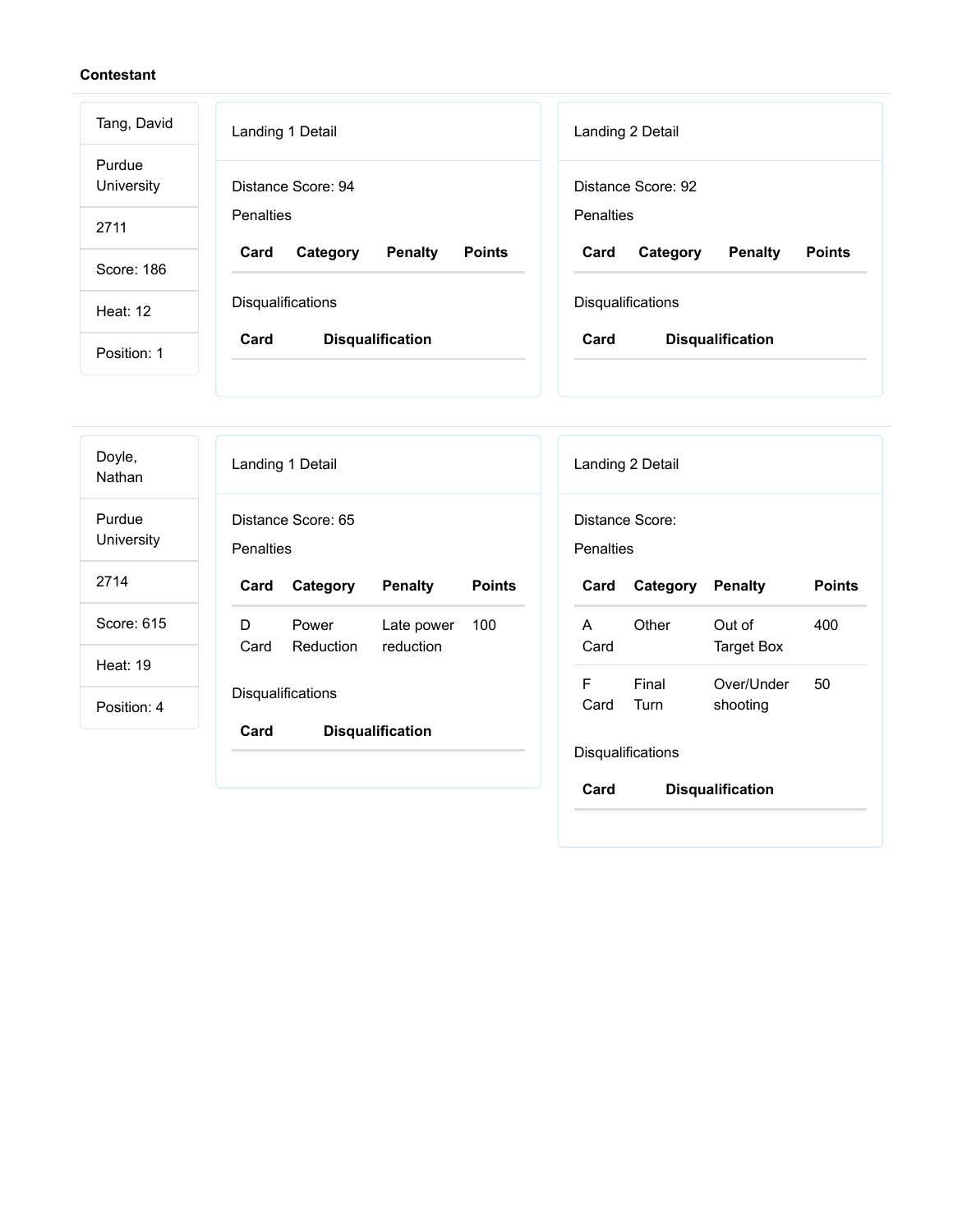Krippel,

Keagan Purdue University

2716

Score: 686

Heat: 5

Position: 2

| Landing 1 Detail |                          |                             |        |  |  |
|------------------|--------------------------|-----------------------------|--------|--|--|
| Penalties        | Distance Score: 65       |                             |        |  |  |
| Card             | Category                 | <b>Penalty</b>              | Points |  |  |
| D                | Power<br>Card Reduction  | Late power 100<br>reduction |        |  |  |
| D<br>Card        | Downwind                 | Wide<br>downwind            | 200    |  |  |
|                  | <b>Disqualifications</b> |                             |        |  |  |

| Category<br>Final                             | <b>Penalty</b><br>Addition of       | <b>Points</b> |
|-----------------------------------------------|-------------------------------------|---------------|
|                                               |                                     |               |
| Card Approach to power<br>100' AGL            | after<br>reduction                  | 200           |
| Final<br>Approach<br>below 100'<br><b>AGL</b> | power<br>after<br>reduction         | 200           |
| Touchdown                                     | Landing<br>off runway<br>centerline | 100           |
|                                               |                                     | Addition of   |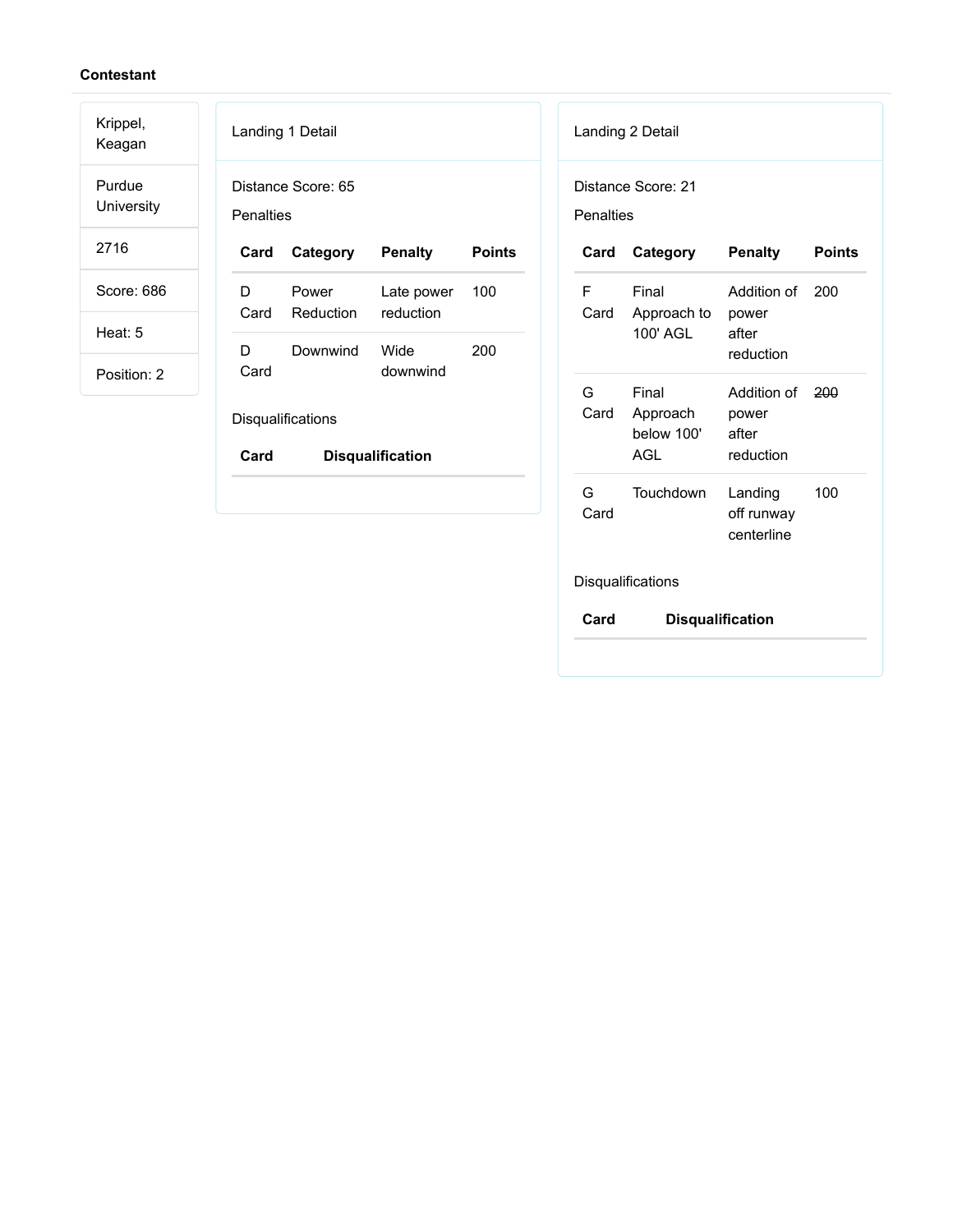| Akarte,<br>Akshay               | Landing 1 Detail<br>Landing 2 Detail                                                                       |
|---------------------------------|------------------------------------------------------------------------------------------------------------|
| San Jose<br>State<br>University | Distance Score: 11<br>Distance Score: 48<br>Penalties<br>Penalties                                         |
| 2811                            | <b>Penalty</b><br><b>Points</b><br><b>Points</b><br>Category<br>Category<br><b>Penalty</b><br>Card<br>Card |
|                                 | G<br>F<br>Touchdown<br>200<br>Final<br>Over/Under<br>50<br><b>Touchdown</b>                                |
| Score: 309                      | Card<br>not in full<br>Turn<br>Card<br>shooting<br>stall                                                   |
| <b>Heat: 34</b>                 | attitude at<br>Disqualifications<br>minimum                                                                |
| Position: 1                     | control<br>Card<br><b>Disqualification</b><br>airspeed                                                     |
|                                 | Disqualifications<br>Card<br><b>Disqualification</b>                                                       |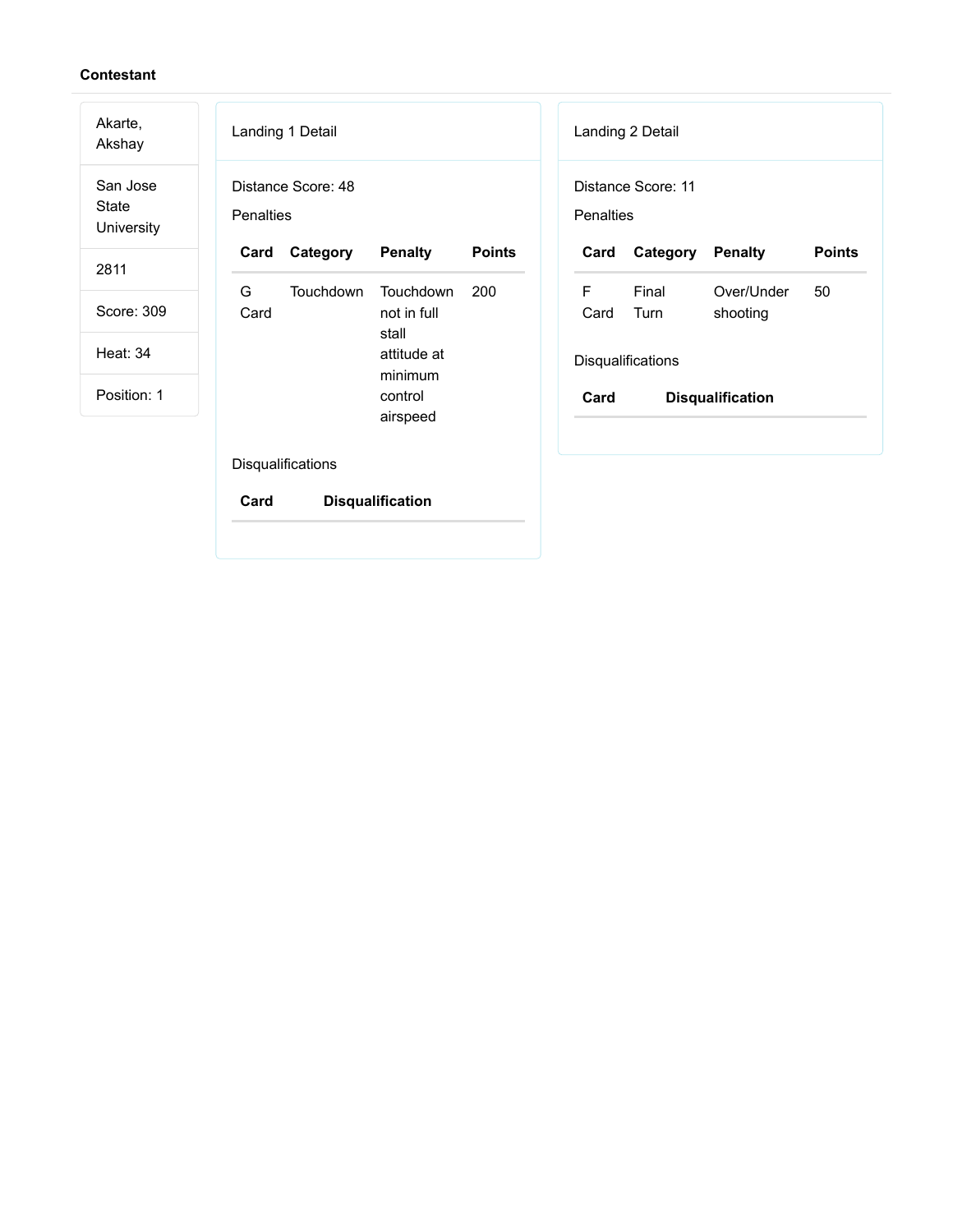Abrams,

Reese San Jose State **University** 

2814

Score: DQ

Heat: 27

|            | Landing 1 Detail    |                                                                                    |               |
|------------|---------------------|------------------------------------------------------------------------------------|---------------|
| Penalties  | Distance Score: 181 |                                                                                    |               |
| Card       | Category            | <b>Penalty</b>                                                                     | <b>Points</b> |
| G<br>Card  | Touchdown           | Three-point<br>touchdown<br>(tricycle<br>gear<br>aircraft<br>ONLY)                 | 400           |
| G.<br>Card | Touchdown           | Touchdown<br>not in full<br>stall<br>attitude at<br>minimum<br>control<br>airspeed | 200           |
| F<br>Card  | <b>Final Turn</b>   | Over/Under<br>shooting                                                             | 50            |
|            | Disqualifications   |                                                                                    |               |
| Card       |                     | <b>Disqualification</b>                                                            |               |
| F Card     |                     | Slips to lose altitude                                                             |               |

| Landing 2 Detail                 |                         |                        |               |  |  |
|----------------------------------|-------------------------|------------------------|---------------|--|--|
| Distance Score: 61<br>Penalties  |                         |                        |               |  |  |
| Card                             | <b>Category Penalty</b> |                        | <b>Points</b> |  |  |
| F<br>Card                        | Final<br>Turn           | Over/Under<br>shooting | 50            |  |  |
|                                  | Disqualifications       |                        |               |  |  |
| Card                             | <b>Disqualification</b> |                        |               |  |  |
| F Card<br>Slips to lose altitude |                         |                        |               |  |  |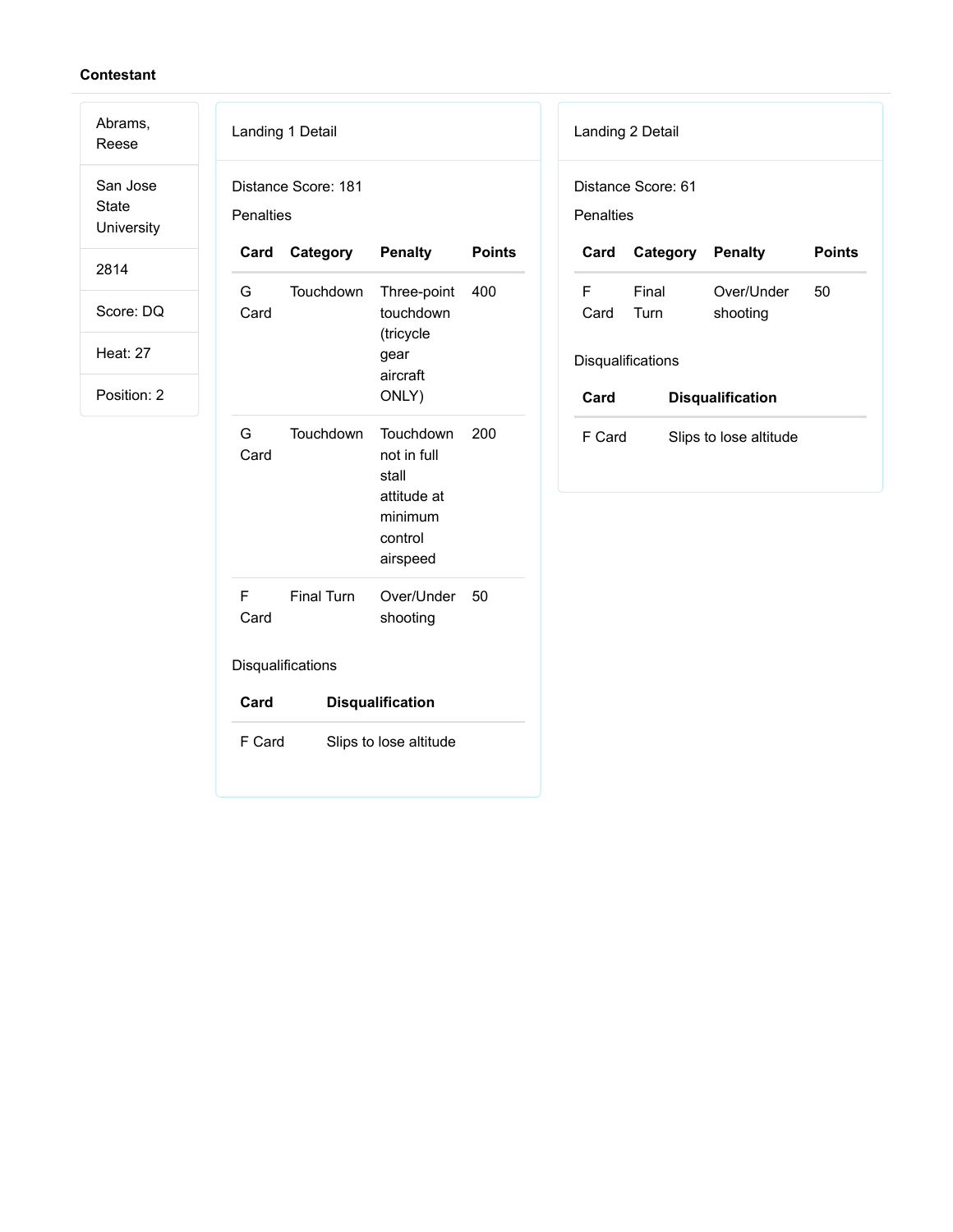| Landing 1 Detail                       |                        |                         |           |            |                                                                                 |                         |
|----------------------------------------|------------------------|-------------------------|-----------|------------|---------------------------------------------------------------------------------|-------------------------|
| Distance Score: 88<br><b>Penalties</b> |                        |                         |           |            |                                                                                 |                         |
| Card<br>Category                       | <b>Penalty</b>         | <b>Points</b>           | Card      | Category   | <b>Penalty</b>                                                                  | <b>Points</b>           |
| F<br>Final Turn<br>Card                | Over/Under<br>shooting | 50                      | F<br>Card | Final Turn | Over/Under<br>shooting                                                          | 50                      |
| D<br>Downwind                          | Wide                   | 200                     | D         | Downwind   | Wide                                                                            | 200                     |
| Card                                   | downwind               |                         | Card      |            | downwind                                                                        |                         |
| Disqualifications<br>Card              |                        |                         | Card      |            |                                                                                 |                         |
|                                        |                        | <b>Disqualification</b> |           |            | Landing 2 Detail<br>Distance Score: 87<br><b>Penalties</b><br>Disqualifications | <b>Disqualification</b> |

Simbirsky, Boris

San Jose State University

2819

Score: 841

Heat: 20

Position: 1

| Landing 1 Detail                 |                   |                                                                                    |               |  |
|----------------------------------|-------------------|------------------------------------------------------------------------------------|---------------|--|
| Distance Score: 141<br>Penalties |                   |                                                                                    |               |  |
| Card                             | Category          | <b>Penalty</b>                                                                     | <b>Points</b> |  |
| F<br>Card                        | <b>Final Turn</b> | Over/Under 50<br>shooting                                                          |               |  |
| G<br>Card                        | Touchdown         | Touchdown<br>not in full<br>stall<br>attitude at<br>minimum<br>control<br>airspeed | 200           |  |
|                                  | Disqualifications |                                                                                    |               |  |

| Landing 2 Detail             |                         |                         |               |  |  |
|------------------------------|-------------------------|-------------------------|---------------|--|--|
| Distance Score:<br>Penalties |                         |                         |               |  |  |
| Card                         | <b>Category Penalty</b> |                         | <b>Points</b> |  |  |
| A<br>Card                    | Other                   | Out of<br>Target Box    | 400           |  |  |
| F<br>Card Turn               | Final                   | Over/Under<br>shooting  | 50            |  |  |
| Disqualifications            |                         |                         |               |  |  |
| Card                         |                         | <b>Disqualification</b> |               |  |  |
|                              |                         |                         |               |  |  |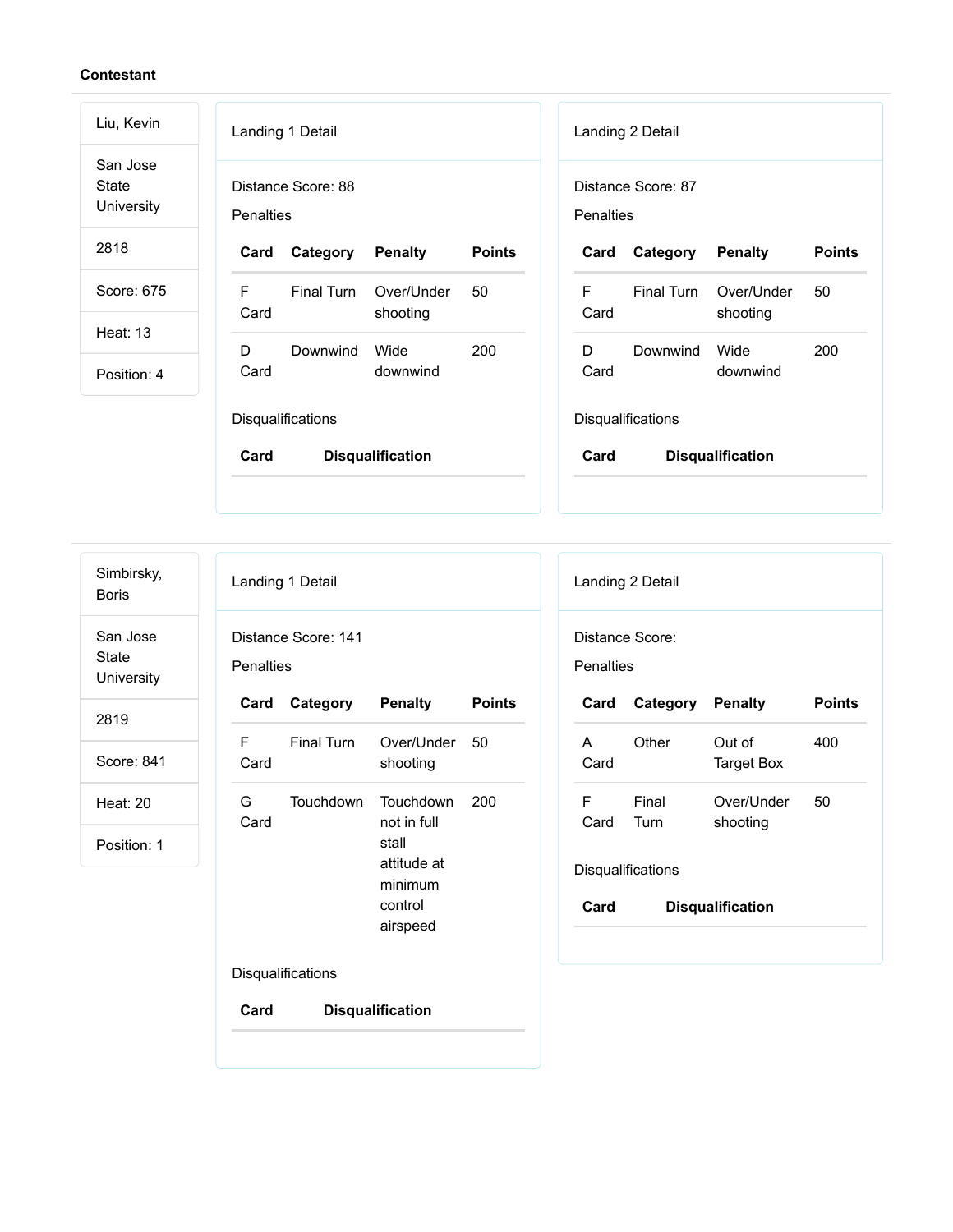| Scholz,<br>Richard | Landing 1 Detail                                               | Landing 2 Detail                                                   |  |  |
|--------------------|----------------------------------------------------------------|--------------------------------------------------------------------|--|--|
| (Sam)<br>San Jose  | Distance Score:                                                | Distance Score: 55                                                 |  |  |
| <b>State</b>       | <b>Penalties</b>                                               | Penalties                                                          |  |  |
| University         | <b>Penalty</b><br><b>Points</b><br>Category<br>Card            | <b>Points</b><br>Category<br><b>Penalty</b><br>Card                |  |  |
| 2822               | E<br><b>Final Turn</b><br>Over/Under<br>50<br>Card<br>shooting | <b>Final Turn</b><br>F<br>50<br>Over/Under<br>Card<br>shooting     |  |  |
| Score: DQ          |                                                                |                                                                    |  |  |
| Heat: 6            | G<br>Touchdown<br>300<br>Go-around<br>Card<br>(own fault)      | G<br>Touchdown<br>Touchdown<br>200<br>Card<br>not in full<br>stall |  |  |
| Position: 3        | Other<br>Did Not<br>0<br>A<br>Card<br>Land                     | attitude at<br>minimum<br>control                                  |  |  |
|                    | Disqualifications                                              | airspeed                                                           |  |  |
|                    | Card<br><b>Disqualification</b>                                | Wide<br>200<br>D<br>Downwind<br>Card<br>downwind                   |  |  |
|                    | E Card<br>Turning too soon                                     |                                                                    |  |  |
|                    |                                                                | Disqualifications                                                  |  |  |
|                    |                                                                | Card<br><b>Disqualification</b>                                    |  |  |

| Kraus,<br>Mackenzie                    |                                        | Landing 1 Detail        |                |               |  |  |
|----------------------------------------|----------------------------------------|-------------------------|----------------|---------------|--|--|
| Southeastern<br>Oklahoma<br>State Univ | Distance Score: 26<br><b>Penalties</b> |                         |                |               |  |  |
| 2910                                   | Card                                   | Category                | <b>Penalty</b> | <b>Points</b> |  |  |
|                                        | F                                      | Final                   | Over/Under     | 50            |  |  |
| Score: 84                              | Card                                   | Turn                    | shooting       |               |  |  |
| Heat: $16$                             | <b>Disqualifications</b>               |                         |                |               |  |  |
| Position: 1                            | Card                                   | <b>Disqualification</b> |                |               |  |  |
|                                        |                                        |                         |                |               |  |  |

| Landing 2 Detail                      |          |                         |               |  |  |
|---------------------------------------|----------|-------------------------|---------------|--|--|
| Distance Score: 8<br><b>Penalties</b> |          |                         |               |  |  |
| Card                                  | Category | <b>Penalty</b>          | <b>Points</b> |  |  |
| <b>Disqualifications</b>              |          |                         |               |  |  |
| Card                                  |          | <b>Disqualification</b> |               |  |  |
|                                       |          |                         |               |  |  |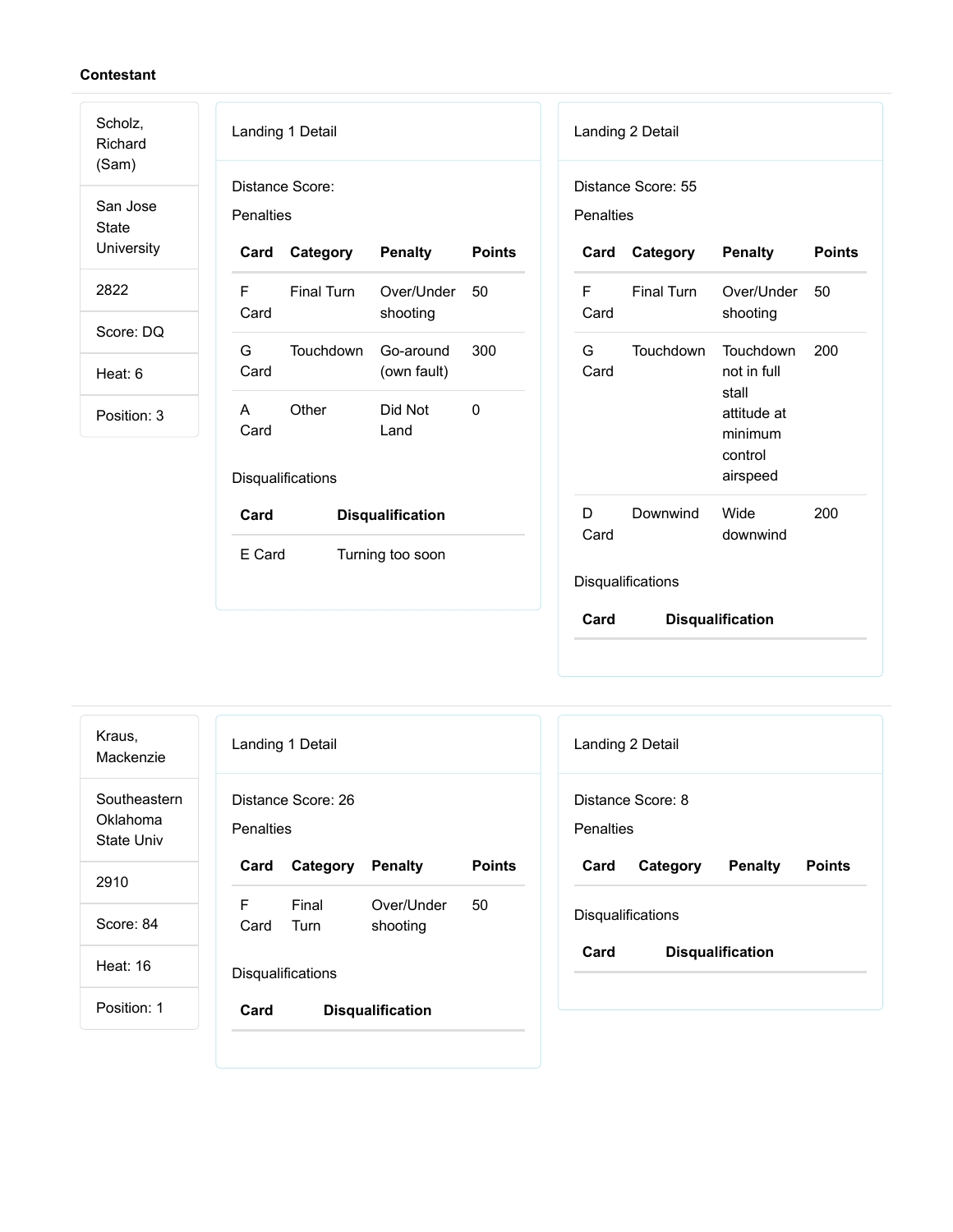| Roberts,<br>Joseph                            |           | Landing 1 Detail   |                                                                                    |               |                   | Landing 2 Detail    |  |
|-----------------------------------------------|-----------|--------------------|------------------------------------------------------------------------------------|---------------|-------------------|---------------------|--|
| Southeastern<br>Oklahoma<br><b>State Univ</b> | Penalties | Distance Score: 47 |                                                                                    |               | Penalties         | Distance Score: 161 |  |
| 2913                                          | Card      | Category           | <b>Penalty</b>                                                                     | <b>Points</b> | Card              | Category            |  |
| Score: 833                                    | G<br>Card | Touchdown          | Three-point<br>touchdown<br>(tricycle                                              | 400           | B<br>Card         | Landing<br>Roll     |  |
| <b>Heat: 30</b>                               |           |                    | gear                                                                               |               | Disqualifications |                     |  |
| Position: 1                                   |           |                    | aircraft<br>ONLY)                                                                  |               | Card              | <b>Disquali</b>     |  |
|                                               | G<br>Card | Touchdown          | Touchdown<br>not in full<br>stall<br>attitude at<br>minimum<br>control<br>airspeed | 200           |                   |                     |  |
|                                               |           | Disqualifications  |                                                                                    |               |                   |                     |  |
|                                               | Card      |                    | <b>Disqualification</b>                                                            |               |                   |                     |  |
|                                               |           |                    |                                                                                    |               |                   |                     |  |

| Landing 2 Detail                 |                 |                         |               |  |  |
|----------------------------------|-----------------|-------------------------|---------------|--|--|
| Distance Score: 161<br>Penalties |                 |                         |               |  |  |
| Card                             | Category        | <b>Penalty</b>          | <b>Points</b> |  |  |
| B.<br>Card                       | Landing<br>Roll | Centerline<br>Deviation | 25            |  |  |
| Disqualifications                |                 |                         |               |  |  |
| Card                             |                 | <b>Disqualification</b> |               |  |  |
|                                  |                 |                         |               |  |  |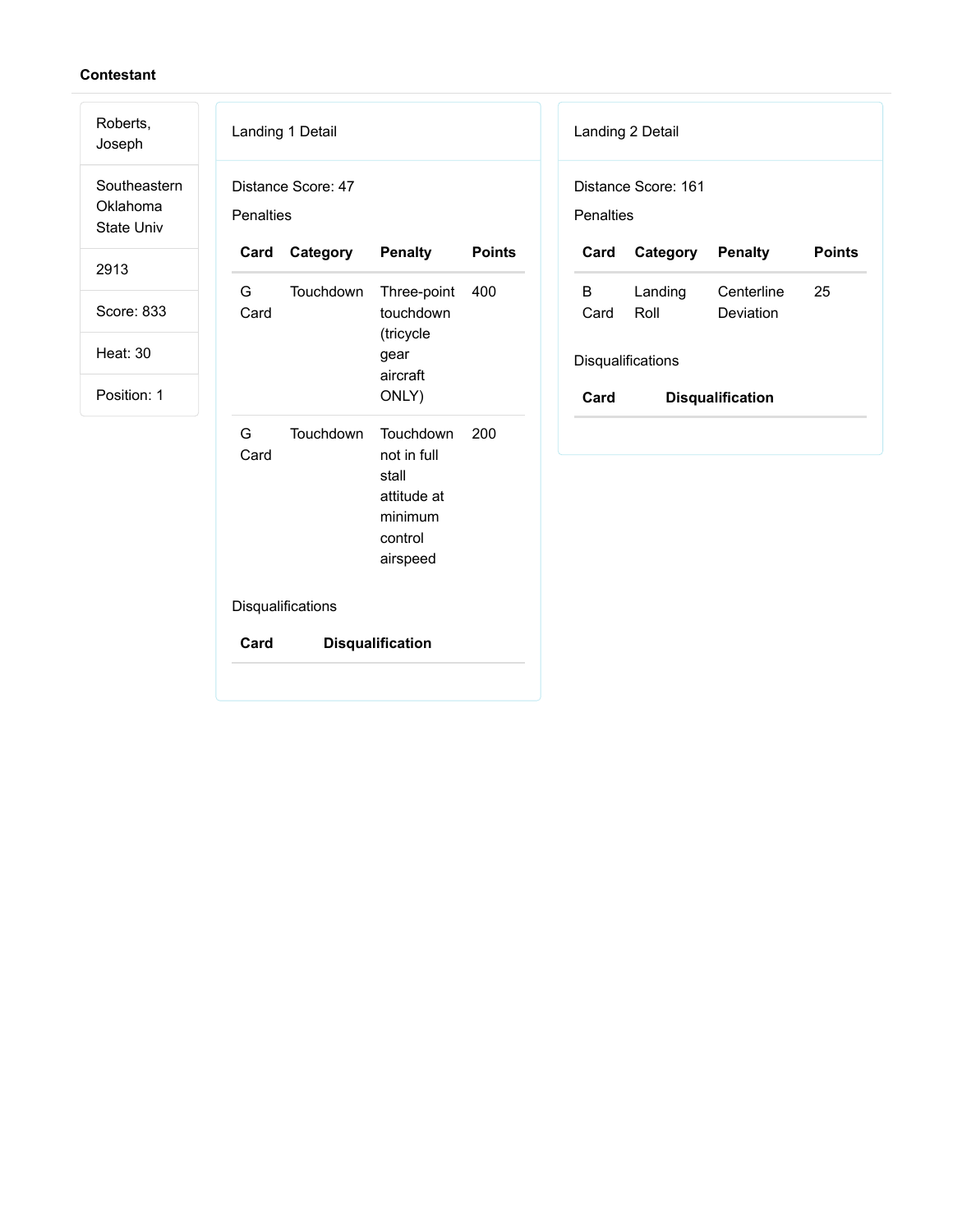| park,<br>Jinseong                      | Landing 1 Detail                       |          |                |               |  |
|----------------------------------------|----------------------------------------|----------|----------------|---------------|--|
| Southeastern<br>Oklahoma<br>State Univ | Distance Score: 90<br><b>Penalties</b> |          |                |               |  |
| 2915                                   | Card                                   | Category | <b>Penalty</b> | <b>Points</b> |  |
|                                        | F.                                     | Final    | Over/Under     | 50            |  |
| Score: DQ                              | Card                                   | Turn     | shooting       |               |  |
| Heat: 9                                | Disqualifications                      |          |                |               |  |
| Position: 4                            | Card<br><b>Disqualification</b>        |          |                |               |  |
|                                        |                                        |          |                |               |  |

|                                  | Landing 2 Detail |                                                                                    |               |  |
|----------------------------------|------------------|------------------------------------------------------------------------------------|---------------|--|
| Distance Score: 145<br>Penalties |                  |                                                                                    |               |  |
| Card                             | Category         | <b>Penalty</b>                                                                     | <b>Points</b> |  |
| G<br>Card                        | Touchdown        | Bouncing                                                                           | 100           |  |
| G.<br>Card                       | Touchdown        | Three-point<br>touchdown<br>(tricycle<br>gear<br>aircraft<br>ONLY)                 | 400           |  |
| G<br>Card                        | Touchdown        | Touchdown<br>not in full<br>stall<br>attitude at<br>minimum<br>control<br>airspeed | 200           |  |
| Disqualifications                |                  |                                                                                    |               |  |
| Card                             |                  | <b>Disqualification</b>                                                            |               |  |
| G Card                           |                  | Wheelbarrow                                                                        |               |  |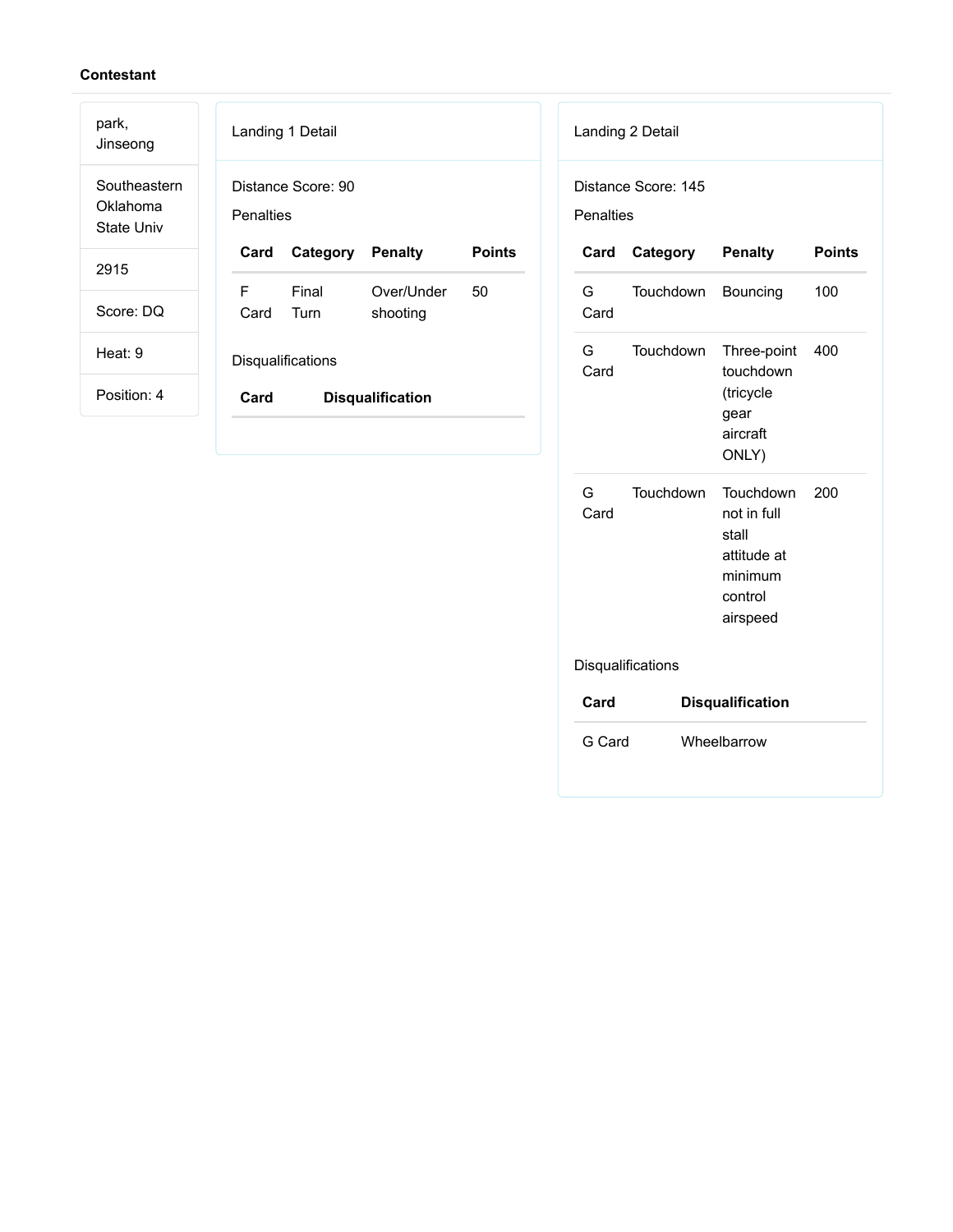Southeastern Oklahoma State Univ

Hair, Daniel

2918

Score: 1291

Heat: 23

| <b>Penalties</b>  | Distance Score: 130                        |                                                                                    |               |  |
|-------------------|--------------------------------------------|------------------------------------------------------------------------------------|---------------|--|
| Card              | Category                                   | <b>Penalty</b>                                                                     | <b>Points</b> |  |
| F<br>Card         | <b>Final Turn</b>                          | Over/Under<br>shooting                                                             | 50            |  |
| G<br>Card         | Touchdown                                  | Touchdown<br>not in full<br>stall<br>attitude at<br>minimum<br>control<br>airspeed | 200           |  |
| F<br>Card         | Final<br>Approach<br>to 100'<br><b>AGL</b> | Addition of<br>power after<br>reduction                                            | 200           |  |
| Disqualifications |                                            |                                                                                    |               |  |
| Card              |                                            | <b>Disqualification</b>                                                            |               |  |

| F<br><b>Final Turn</b>       |                                                                                    |     |
|------------------------------|------------------------------------------------------------------------------------|-----|
| Card                         | Over/Under<br>shooting                                                             | 50  |
| B<br>Landing<br>Card<br>Roll | Centerline<br>Deviation                                                            | 25  |
| Touchdown<br>G<br>Card       | Three-point<br>touchdown<br>(tricycle<br>gear<br>aircraft<br>ONLY)                 | 400 |
| G.<br>Touchdown<br>Card      | Touchdown<br>not in full<br>stall<br>attitude at<br>minimum<br>control<br>airspeed | 200 |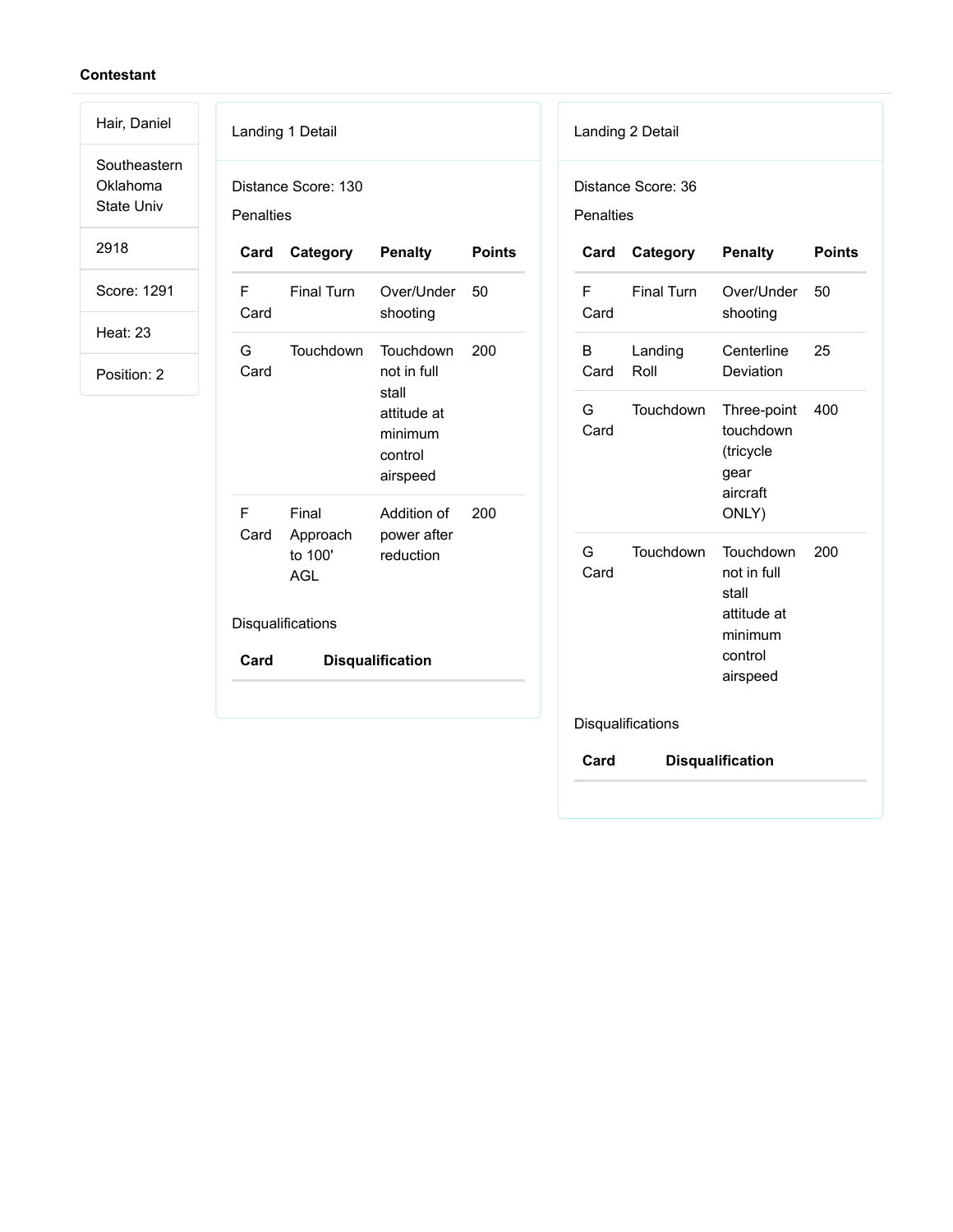| Nichols,<br>Justin                            | Landing 1 Detail<br>Landing 2 Detail                                                                       |
|-----------------------------------------------|------------------------------------------------------------------------------------------------------------|
| Southeastern<br>Oklahoma<br><b>State Univ</b> | Distance Score: 8<br>Distance Score: 47<br><b>Penalties</b><br>Penalties                                   |
| 2920                                          | <b>Points</b><br><b>Points</b><br>Category<br><b>Penalty</b><br><b>Penalty</b><br>Card<br>Card<br>Category |
|                                               | F<br>F.<br>Final<br>Final Turn<br>Over/Under<br>50<br>Over/Under<br>50                                     |
| Score: 355                                    | Turn<br>Card<br>Card<br>shooting<br>shooting                                                               |
| Heat: 2                                       | D<br>Wide<br>200<br>Downwind                                                                               |
|                                               | Disqualifications<br>Card<br>downwind                                                                      |
| Position: 3                                   | Card<br><b>Disqualification</b>                                                                            |
|                                               | Disqualifications                                                                                          |
|                                               | Card<br><b>Disqualification</b>                                                                            |

| Snodgrass,<br>Dayne                       | Landing 1 Detail                                    | Landing 2 Detail                                    |
|-------------------------------------------|-----------------------------------------------------|-----------------------------------------------------|
| Southern<br><b>Illinois</b><br>University | Distance Score: 62<br>Penalties                     | Distance Score: 55<br>Penalties                     |
| 3010                                      | Card<br>Category<br><b>Penalty</b><br><b>Points</b> | <b>Points</b><br>Card<br>Category<br><b>Penalty</b> |
|                                           |                                                     | F<br>Final<br>Addition of<br>200                    |
| Score: 317                                | Disqualifications                                   | Card<br>Approach<br>power                           |
| <b>Heat: 20</b>                           | <b>Disqualification</b><br>Card                     | to 100'<br>after                                    |
|                                           |                                                     | <b>AGL</b><br>reduction                             |
| Position: 3                               |                                                     | G<br>Final<br>Addition of<br>200                    |
|                                           |                                                     | Card<br>Approach<br>power                           |
|                                           |                                                     | below 100'<br>after                                 |

# Disqualifications

AGL

**Card Disqualification**

after reduction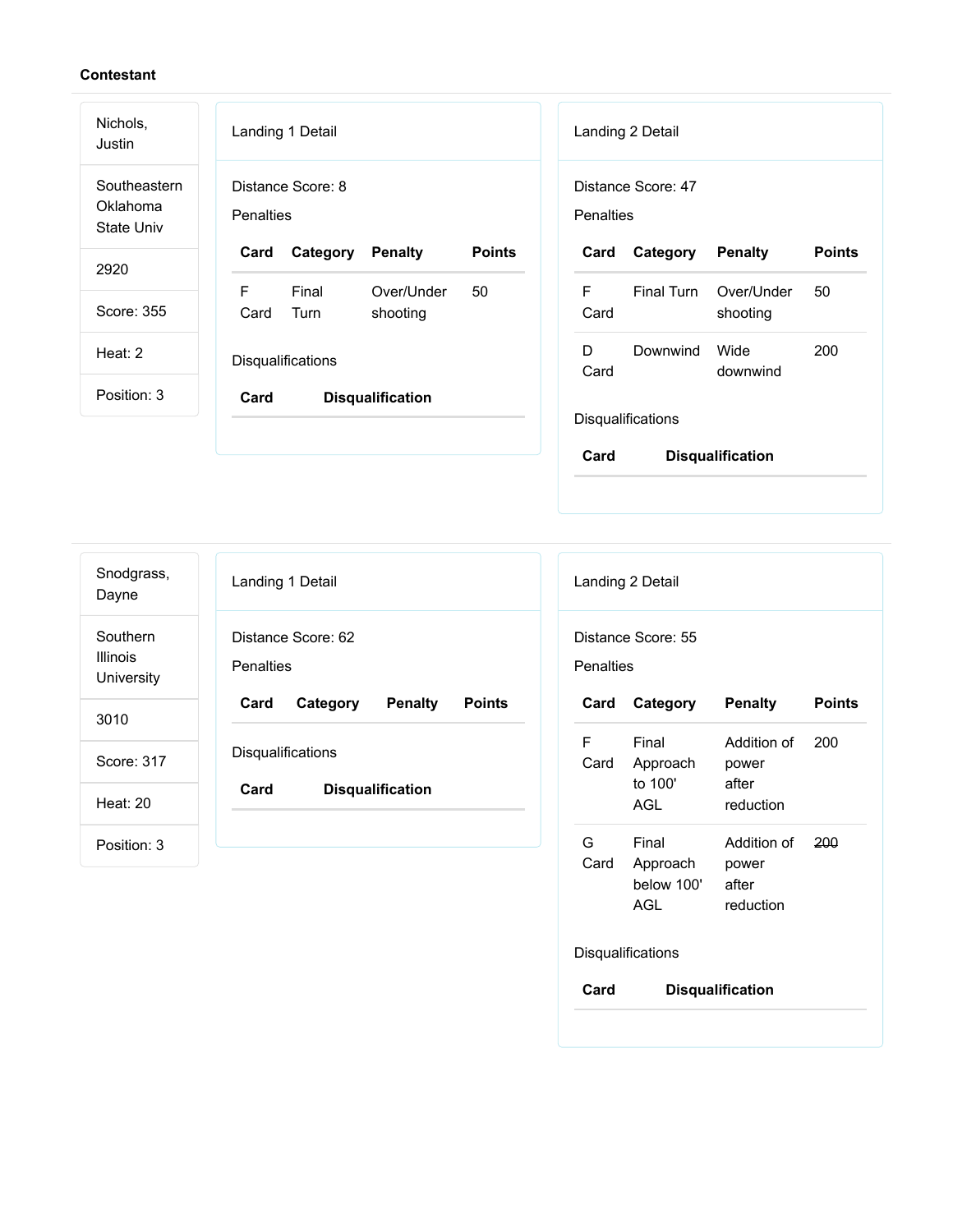| Morris,<br>Benjamin                       | Landing 1 Detail                                    | Landing 2 Detail                                    |
|-------------------------------------------|-----------------------------------------------------|-----------------------------------------------------|
| Southern<br><b>Illinois</b><br>University | Distance Score: 45<br>Penalties                     | Distance Score: 9<br><b>Penalties</b>               |
| 3012                                      | <b>Points</b><br>Card<br>Category<br><b>Penalty</b> | <b>Penalty</b><br><b>Points</b><br>Card<br>Category |
| Score: 54                                 | <b>Disqualifications</b>                            | <b>Disqualifications</b>                            |
| Heat: 13                                  | Card<br><b>Disqualification</b>                     | Card<br><b>Disqualification</b>                     |
| Position: 2                               |                                                     |                                                     |

| Crider,<br><b>Derrick</b>                 | Landing 1 Detail                         |                                      | Landing 2 Detail                                                    |
|-------------------------------------------|------------------------------------------|--------------------------------------|---------------------------------------------------------------------|
| Southern<br><b>Illinois</b><br>University | Distance Score:<br>Penalties             |                                      | Distance Score: 26<br>Penalties                                     |
| 3014                                      | Card<br>Category                         | <b>Penalty</b><br><b>Points</b>      | <b>Points</b><br>Card<br>Category<br><b>Penalty</b>                 |
| Score: 826                                | G<br>Final<br>Approach<br>Card           | Addition of<br>200<br>power          | F<br>Final<br>200<br>Addition of<br>Card<br>Approach<br>power after |
| <b>Heat: 34</b>                           | below 100'<br><b>AGL</b>                 | after<br>reduction                   | to 100'<br>reduction<br><b>AGL</b>                                  |
| Position: 2                               | Other<br>A<br>Card                       | Out of<br>400<br><b>Target Box</b>   | Disqualifications                                                   |
|                                           | $\mathsf F$<br>Final<br>Card<br>Approach | Addition of<br>200<br>power<br>after | <b>Disqualification</b><br>Card                                     |
|                                           | to 100'<br><b>AGL</b>                    | reduction                            |                                                                     |
|                                           | Disqualifications                        |                                      |                                                                     |
|                                           | Card                                     | <b>Disqualification</b>              |                                                                     |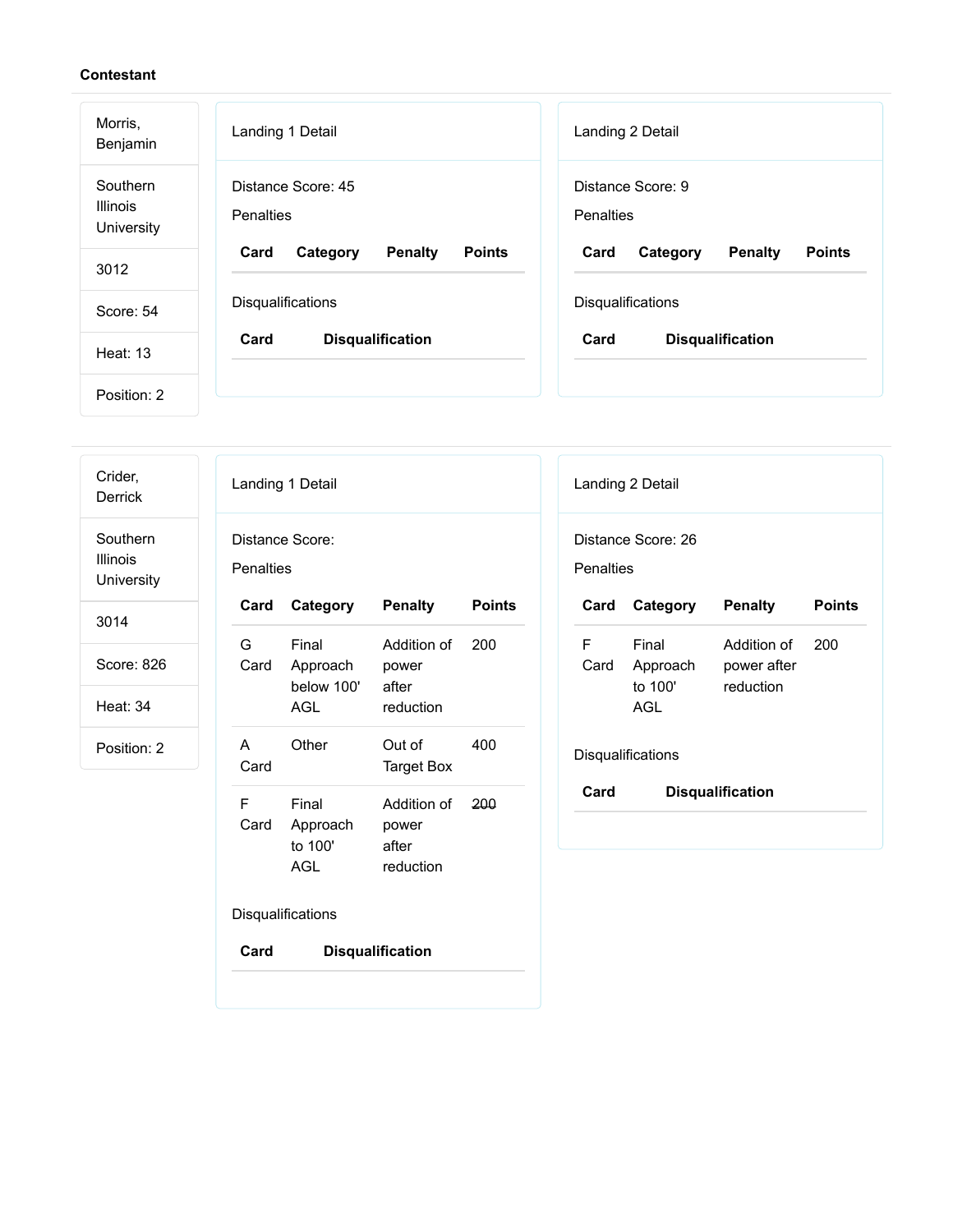| Edgar,<br>Thomas                          | Landing 1 Detail                                    | Landing 2 Detail                                    |
|-------------------------------------------|-----------------------------------------------------|-----------------------------------------------------|
| Southern<br><b>Illinois</b><br>University | Distance Score: 30<br>Penalties                     | Distance Score: 55<br><b>Penalties</b>              |
| 3015                                      | <b>Points</b><br>Card<br>Category<br><b>Penalty</b> | <b>Penalty</b><br><b>Points</b><br>Card<br>Category |
|                                           | Disqualifications                                   | Disqualifications                                   |
| Score: 85                                 |                                                     |                                                     |
| Heat: 6                                   | Card<br><b>Disqualification</b>                     | Card<br><b>Disqualification</b>                     |
| Position: 1                               |                                                     |                                                     |

| Weyers,<br>Joshua                         | Landing 1 Detail                                    | Landing 2 Detail                                    |
|-------------------------------------------|-----------------------------------------------------|-----------------------------------------------------|
| Southern<br><b>Illinois</b><br>University | Distance Score: 98<br><b>Penalties</b>              | Distance Score: 1<br>Penalties                      |
| 3016                                      | <b>Penalty</b><br><b>Points</b><br>Card<br>Category | <b>Points</b><br>Card<br><b>Penalty</b><br>Category |
|                                           |                                                     | F<br>Final<br>Over/Under<br>50                      |
| Score: 149                                | Disqualifications                                   | Card<br>Turn<br>shooting                            |
| <b>Heat: 27</b>                           | Card<br><b>Disqualification</b>                     | Disqualifications                                   |
| Position: 4                               |                                                     | Card<br><b>Disqualification</b>                     |
|                                           |                                                     |                                                     |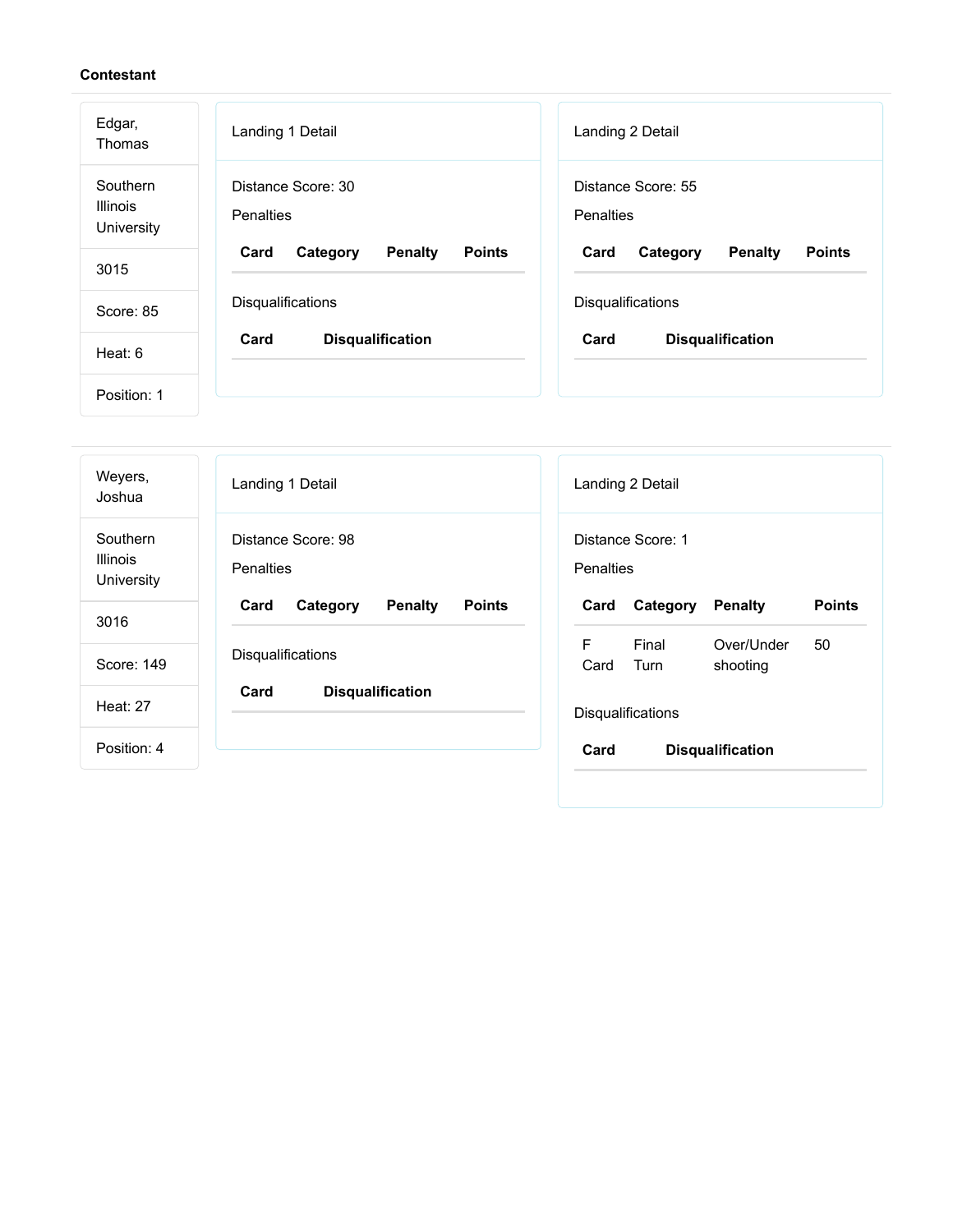| Mushkin,<br>Darren                    | Landing 1 Detail                                    | Landing 2 Detail                                                    |
|---------------------------------------|-----------------------------------------------------|---------------------------------------------------------------------|
| St. Louis<br>Univ. - Parks<br>College | Distance Score: 130<br>Penalties                    | Distance Score: 108<br><b>Penalties</b>                             |
| 3110                                  | <b>Points</b><br><b>Penalty</b><br>Card<br>Category | <b>Points</b><br>Category<br><b>Penalty</b><br>Card                 |
|                                       | F<br>Final<br>50<br>Over/Under                      | F<br>Final Turn<br>Over/Under<br>50                                 |
| Score: 538                            | Card<br>Turn<br>shooting                            | Card<br>shooting                                                    |
| Heat: 1                               | <b>Disqualifications</b>                            | F<br>Final<br>Addition of<br>200<br>Card<br>Approach<br>power after |
| Position: 1                           | <b>Disqualification</b><br>Card                     | to 100'<br>reduction<br>AGL                                         |
|                                       |                                                     | <b>Disqualifications</b>                                            |

| Card      |       | <b>Penalty</b>                                                                 | <b>Points</b>                                                   |
|-----------|-------|--------------------------------------------------------------------------------|-----------------------------------------------------------------|
| A<br>Card | Other | Out of                                                                         | 400                                                             |
|           |       |                                                                                | 50                                                              |
| Card      | Turn  | shooting                                                                       |                                                                 |
|           |       |                                                                                |                                                                 |
| Card      |       |                                                                                |                                                                 |
|           | F     | Landing 1 Detail<br>Distance Score:<br>Penalties<br>Final<br>Disqualifications | Category<br>Target Box<br>Over/Under<br><b>Disqualification</b> |

|           | Landing 2 Detail         |                         |               |
|-----------|--------------------------|-------------------------|---------------|
| Penalties | Distance Score:          |                         |               |
| Card      | <b>Category Penalty</b>  |                         | <b>Points</b> |
| F<br>Card | Final<br>Turn            | Over/Under<br>shooting  | 50            |
| А<br>Card | Other                    | Out of<br>Target Box    | 400           |
|           | <b>Disqualifications</b> |                         |               |
| Card      |                          | <b>Disqualification</b> |               |
|           |                          |                         |               |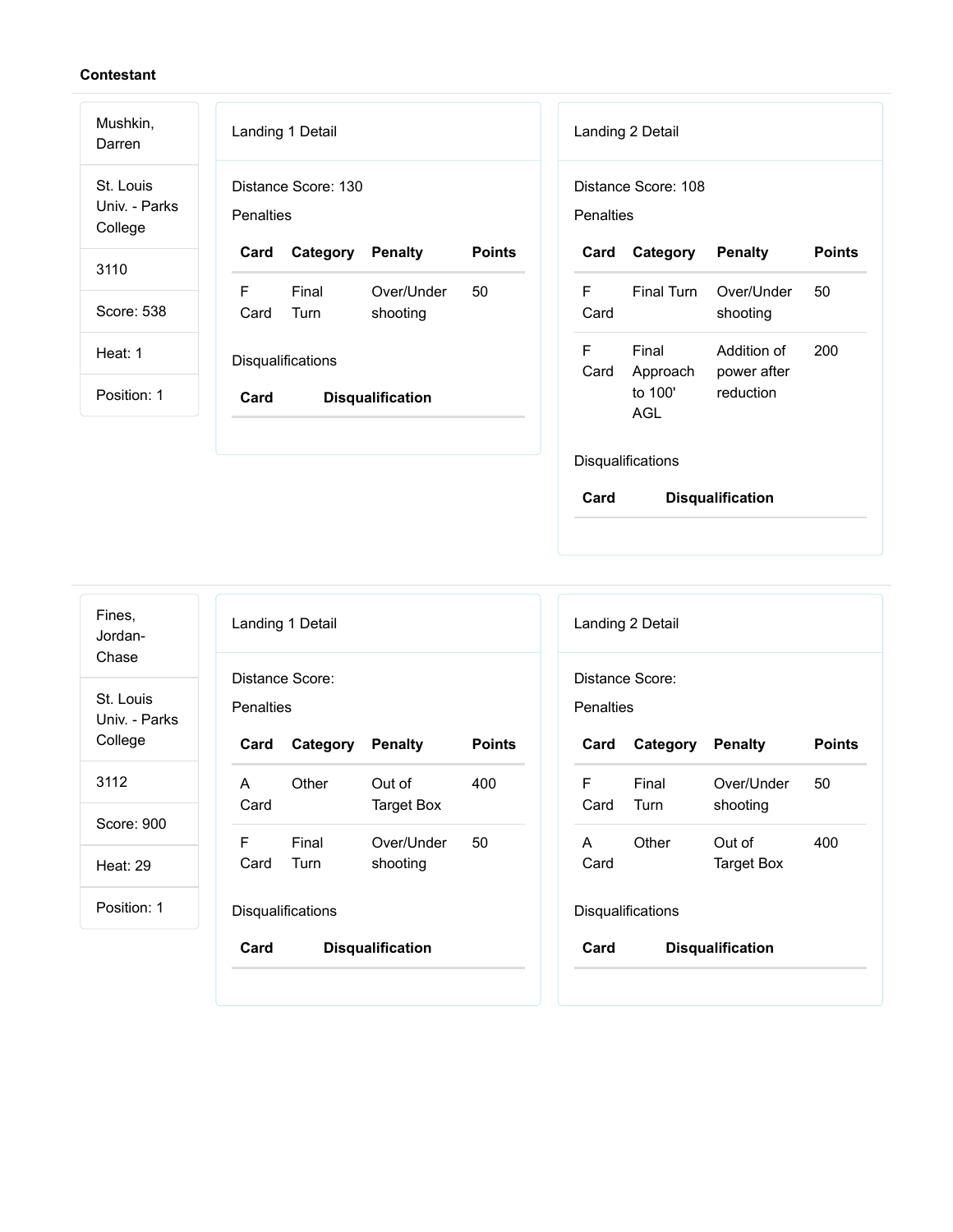| Pipal,<br>Timothy                     | Landing 1 Detail                                    | Landing 2 Detail                                    |
|---------------------------------------|-----------------------------------------------------|-----------------------------------------------------|
| St. Louis<br>Univ. - Parks<br>College | Distance Score:<br><b>Penalties</b>                 | Distance Score:<br>Penalties                        |
| 3115                                  | <b>Points</b><br>Card<br>Category<br><b>Penalty</b> | <b>Points</b><br>Card<br>Category<br><b>Penalty</b> |
|                                       | Other<br>Out of<br>A<br>400                         | Other<br>Out of<br>400<br>A                         |
| Score: 800                            | Card<br><b>Target Box</b>                           | Card<br><b>Target Box</b>                           |
| <b>Heat: 22</b>                       | Disqualifications                                   | Disqualifications                                   |
| Position: 4                           | Card<br><b>Disqualification</b>                     | Card<br><b>Disqualification</b>                     |
|                                       |                                                     |                                                     |

Mickan, Christian

St. Louis Univ. - Parks College

3117

Score: 796

Heat: 8

Position: 2

|                              | Landing 1 Detail |                        |        |  |
|------------------------------|------------------|------------------------|--------|--|
| Distance Score:<br>Penalties |                  |                        |        |  |
| Card                         | Category Penalty |                        | Points |  |
| A<br>Card                    | Other            | Out of<br>Target Box   | 400    |  |
| F<br>Card                    | Final Turn       | Over/Under<br>shooting | 50     |  |
| D<br>Card                    | Downwind         | Wide<br>downwind       | 200    |  |

Disqualifications

|           | Landing 2 Detail         |                         |               |
|-----------|--------------------------|-------------------------|---------------|
| Penalties | Distance Score: 96       |                         |               |
| Card      | <b>Category Penalty</b>  |                         | <b>Points</b> |
| F.        | Final                    | Over/Under              | 50            |
| Card Turn |                          | shooting                |               |
|           | <b>Disqualifications</b> |                         |               |
| Card      |                          | <b>Disqualification</b> |               |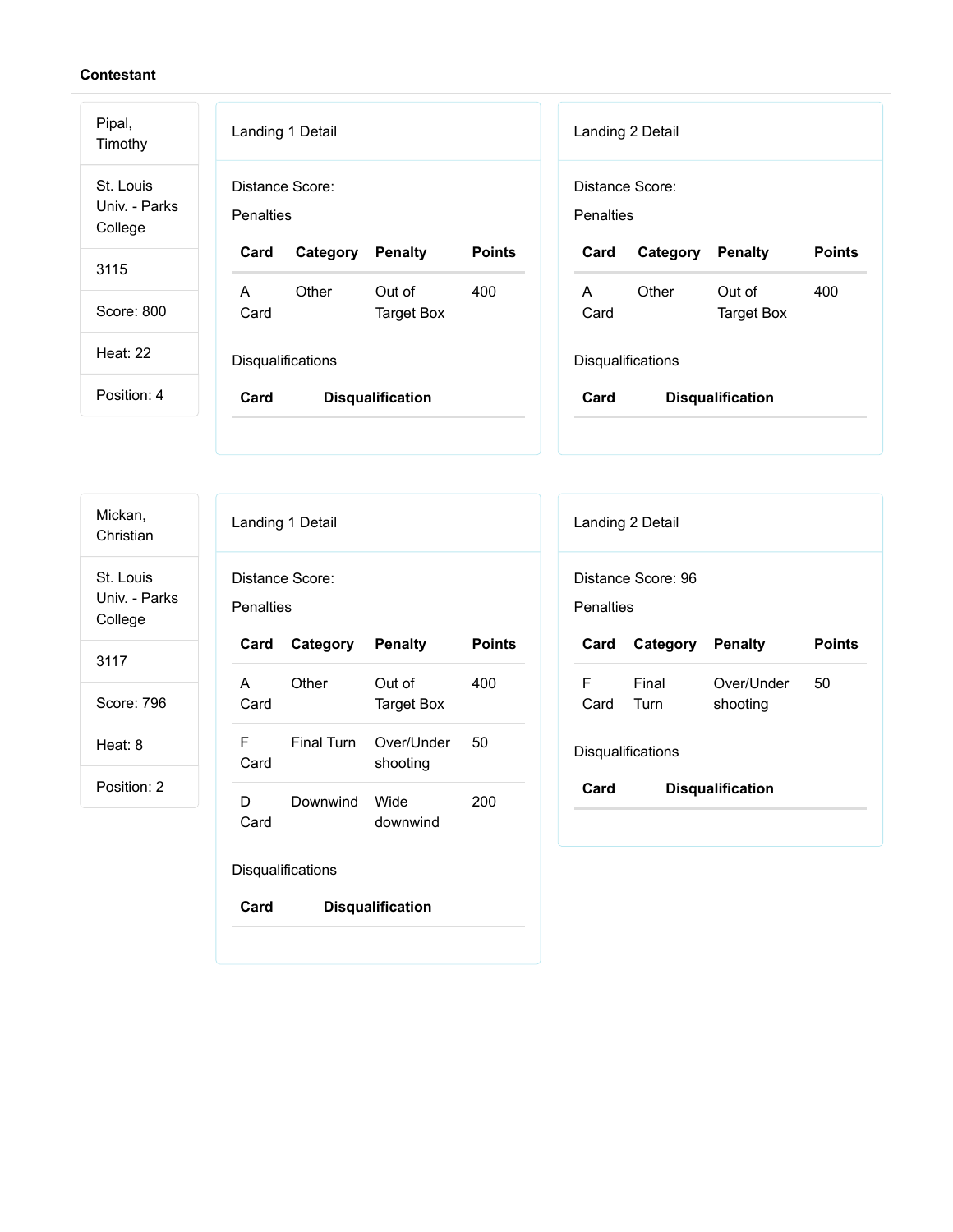| Seliner,<br>Nathaniel                 | Landing 1 Detail                                    | Landing 2 Detail                                    |
|---------------------------------------|-----------------------------------------------------|-----------------------------------------------------|
| St. Louis<br>Univ. - Parks<br>College | Distance Score: 152<br><b>Penalties</b>             | Distance Score:<br>Penalties                        |
| 3119                                  | Category<br><b>Penalty</b><br><b>Points</b><br>Card | <b>Points</b><br>Card<br>Category<br><b>Penalty</b> |
|                                       | G<br><b>Touchdown</b><br><b>Touchdown</b><br>200    | Other<br>Out of<br>400<br>A                         |
| Score: 952                            | Card<br>not in full<br>stall                        | <b>Target Box</b><br>Card                           |
| <b>Heat: 15</b>                       | attitude at                                         | 200<br>D<br>Downwind<br>Wide<br>Card<br>downwind    |
| Position: 3                           | minimum<br>control                                  |                                                     |
|                                       | airspeed                                            | Disqualifications                                   |
|                                       | Disqualifications                                   | Card<br><b>Disqualification</b>                     |
|                                       | <b>Disqualification</b><br>Card                     |                                                     |
|                                       |                                                     |                                                     |

| Parenti,<br>Dominic             |                  | Landing 1 Detail         |                         |               |
|---------------------------------|------------------|--------------------------|-------------------------|---------------|
| The Ohio<br>State<br>University | <b>Penalties</b> | Distance Score: 58       |                         |               |
| 3211                            | Card             | Category                 | <b>Penalty</b>          | <b>Points</b> |
|                                 | F                | Final                    | Over/Under              | 50            |
| Score: 192                      | Card             | Turn                     | shooting                |               |
| Heat: 2                         |                  | <b>Disqualifications</b> |                         |               |
| Position: 4                     | Card             |                          | <b>Disqualification</b> |               |

|                  | Landing 2 Detail         |                         |               |
|------------------|--------------------------|-------------------------|---------------|
|                  | Distance Score: 34       |                         |               |
| <b>Penalties</b> |                          |                         |               |
| Card             | Category Penalty         |                         | <b>Points</b> |
| F.<br>Card       | Final<br>Turn            | Over/Under<br>shooting  | 50            |
|                  | <b>Disqualifications</b> |                         |               |
| Card             |                          | <b>Disqualification</b> |               |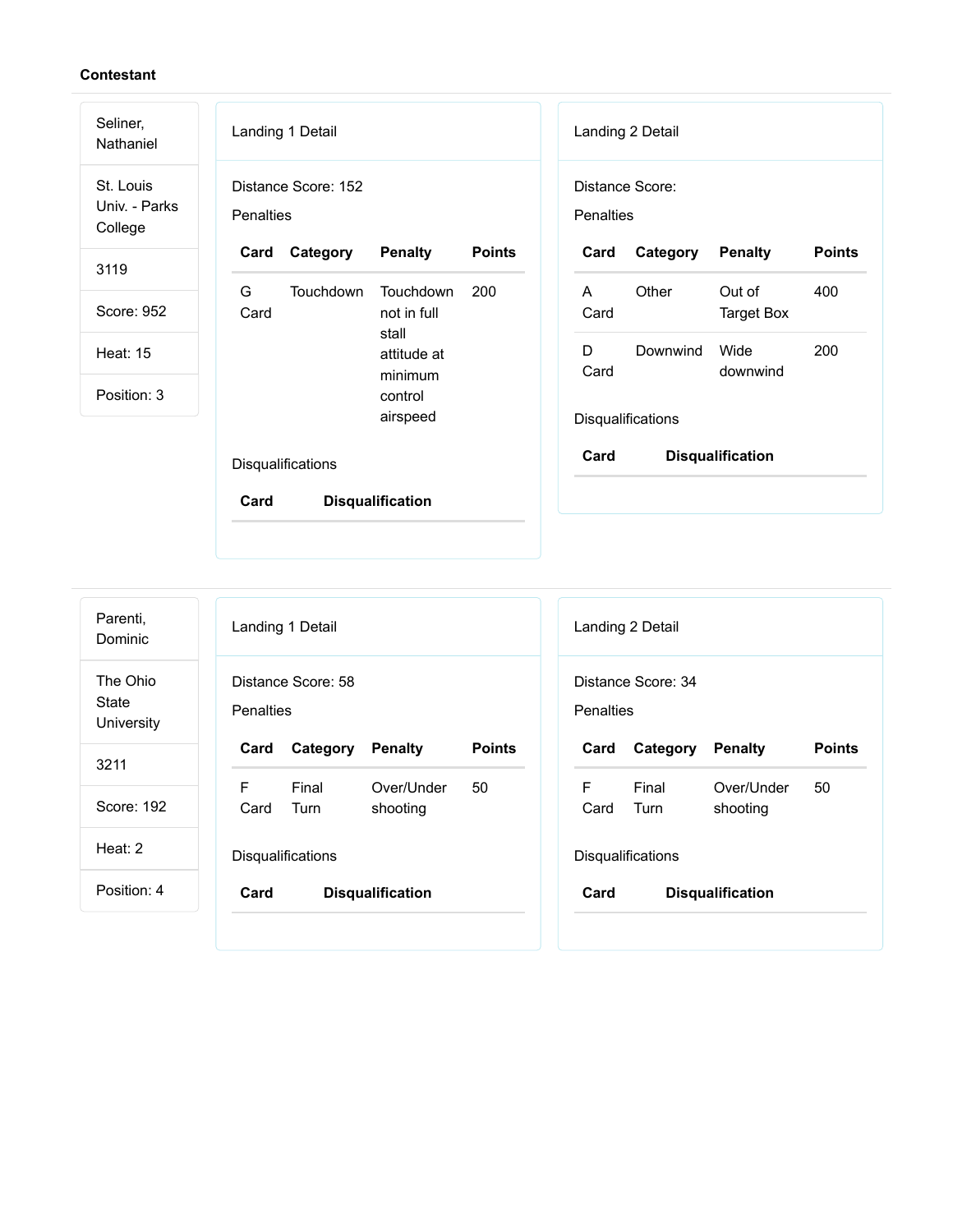| Clouse,<br>Mason                | Landing 1 Detail<br>Landing 2 Detail                                                                       |
|---------------------------------|------------------------------------------------------------------------------------------------------------|
| The Ohio<br>State<br>University | Distance Score: 26<br>Distance Score: 79<br>Penalties<br><b>Penalties</b>                                  |
| 3215                            | Card<br><b>Points</b><br><b>Penalty</b><br>Card<br><b>Penalty</b><br><b>Points</b><br>Category<br>Category |
| Score: 155                      | F<br>Final<br>Over/Under<br>50<br>Disqualifications<br>Card<br>Turn<br>shooting                            |
| Heat: 9                         | Card<br><b>Disqualification</b><br>Disqualifications                                                       |
| Position: 3                     | Card<br><b>Disqualification</b>                                                                            |
|                                 |                                                                                                            |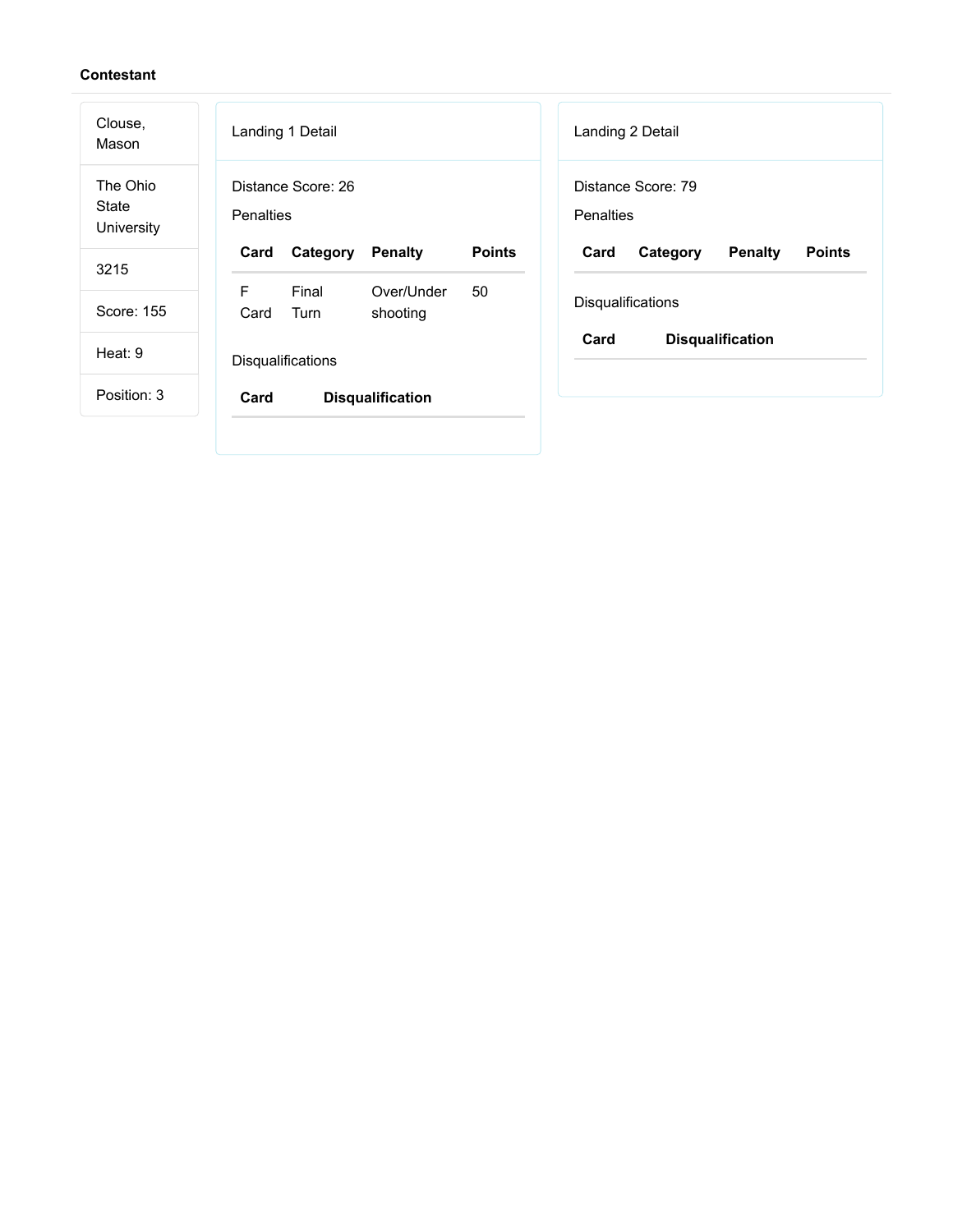Mike The Ohio State

Sterling,

**University** 

3216

Score: 1162

Heat: 16

| Penalties | Distance Score:   |                                                                                    |               |
|-----------|-------------------|------------------------------------------------------------------------------------|---------------|
| Card      | Category          | <b>Penalty</b>                                                                     | <b>Points</b> |
| A<br>Card | Other             | Out of<br><b>Target Box</b>                                                        | 400           |
| G<br>Card | Touchdown         | Landing off<br>runway<br>centerline                                                | 100           |
| G<br>Card | Touchdown         | Three-point<br>touchdown<br>(tricycle<br>gear<br>aircraft<br>ONLY)                 | 400           |
| G<br>Card | Touchdown         | Touchdown<br>not in full<br>stall<br>attitude at<br>minimum<br>control<br>airspeed | 200           |
|           | Disqualifications |                                                                                    |               |
| Card      |                   | <b>Disqualification</b>                                                            |               |

| Landing 2 Detail  |                    |         |               |
|-------------------|--------------------|---------|---------------|
|                   | Distance Score: 62 |         |               |
| Penalties         |                    |         |               |
| Card              | Category           | Penalty | <b>Points</b> |
|                   |                    |         |               |
| Disqualifications |                    |         |               |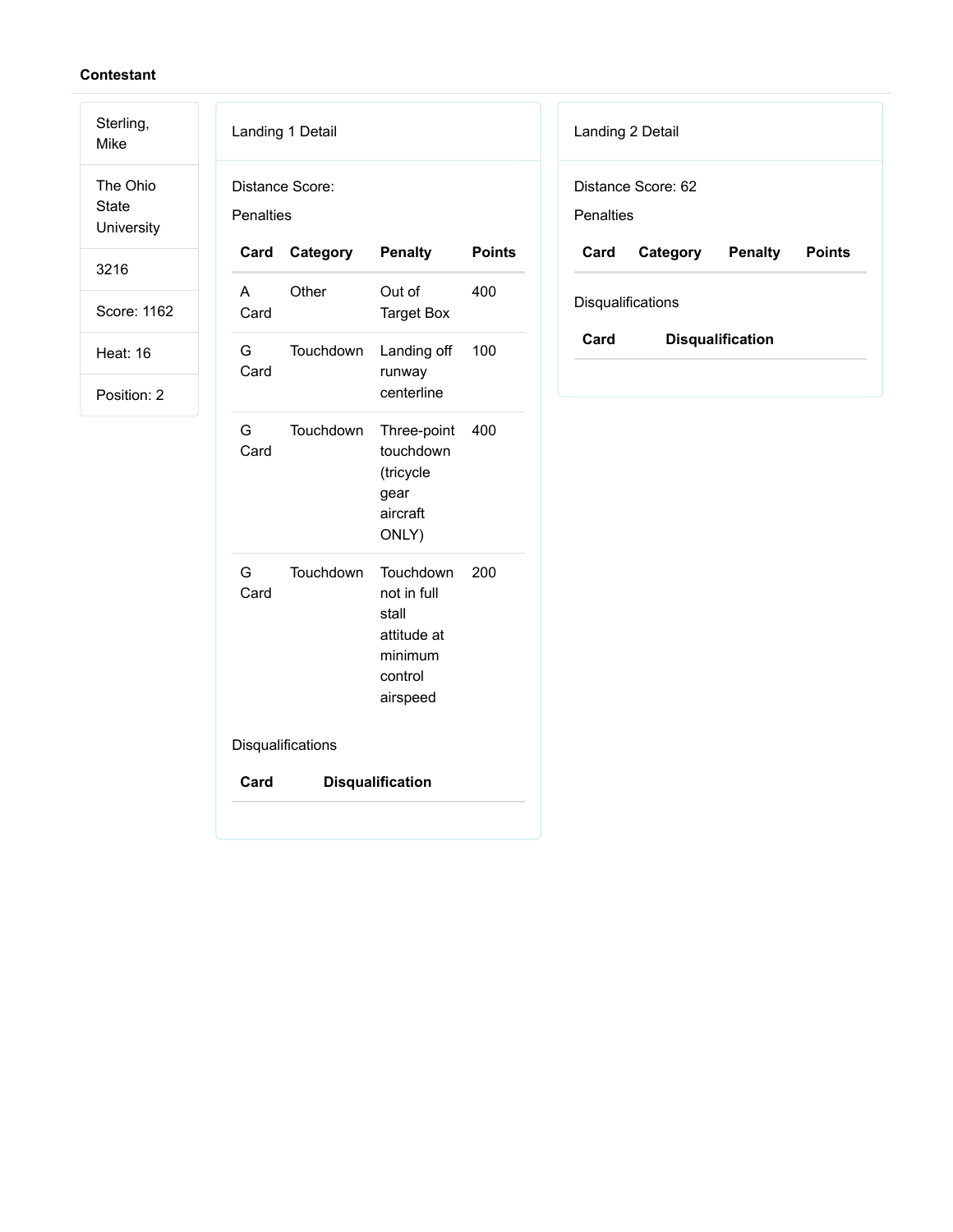| Brown,<br>Eleanor               | Landing 1 Detail                                    | Landing 2 Detail                                    |
|---------------------------------|-----------------------------------------------------|-----------------------------------------------------|
| The Ohio<br>State<br>University | Distance Score: 52<br>Penalties                     | Distance Score: 83<br>Penalties                     |
| 3220                            | Card<br><b>Penalty</b><br><b>Points</b><br>Category | <b>Points</b><br><b>Penalty</b><br>Card<br>Category |
|                                 |                                                     | F<br>Final<br>Over/Under<br>50                      |
| Score: 185                      | <b>Disqualifications</b>                            | Card<br>Turn<br>shooting                            |
| <b>Heat: 23</b>                 | Card<br><b>Disqualification</b>                     | Disqualifications                                   |
| Position: 1                     |                                                     | Card<br><b>Disqualification</b>                     |
|                                 |                                                     |                                                     |

| Du, Chris                       | Landing 1 Detail                                    |
|---------------------------------|-----------------------------------------------------|
| The Ohio<br>State<br>University | Distance Score: 44<br><b>Penalties</b>              |
| 3221                            | Card<br>Category<br><b>Penalty</b><br><b>Points</b> |
| Score: 296                      | Disqualifications                                   |
| Heat: 30                        | Card<br><b>Disqualification</b>                     |
| Position: 4                     |                                                     |

|           | Distance Score: 52                            |                                            |               |
|-----------|-----------------------------------------------|--------------------------------------------|---------------|
| Penalties |                                               |                                            |               |
| Card      | Category                                      | <b>Penalty</b>                             | <b>Points</b> |
| F<br>Card | Final<br>Approach<br>to 100'<br>AGL           | Addition of<br>power<br>after<br>reduction | 200           |
| G<br>Card | Final<br>Approach<br>below 100'<br><b>AGL</b> | Addition of<br>power<br>after<br>reduction | 200           |
|           | Disqualifications                             |                                            |               |
| Card      |                                               | <b>Disqualification</b>                    |               |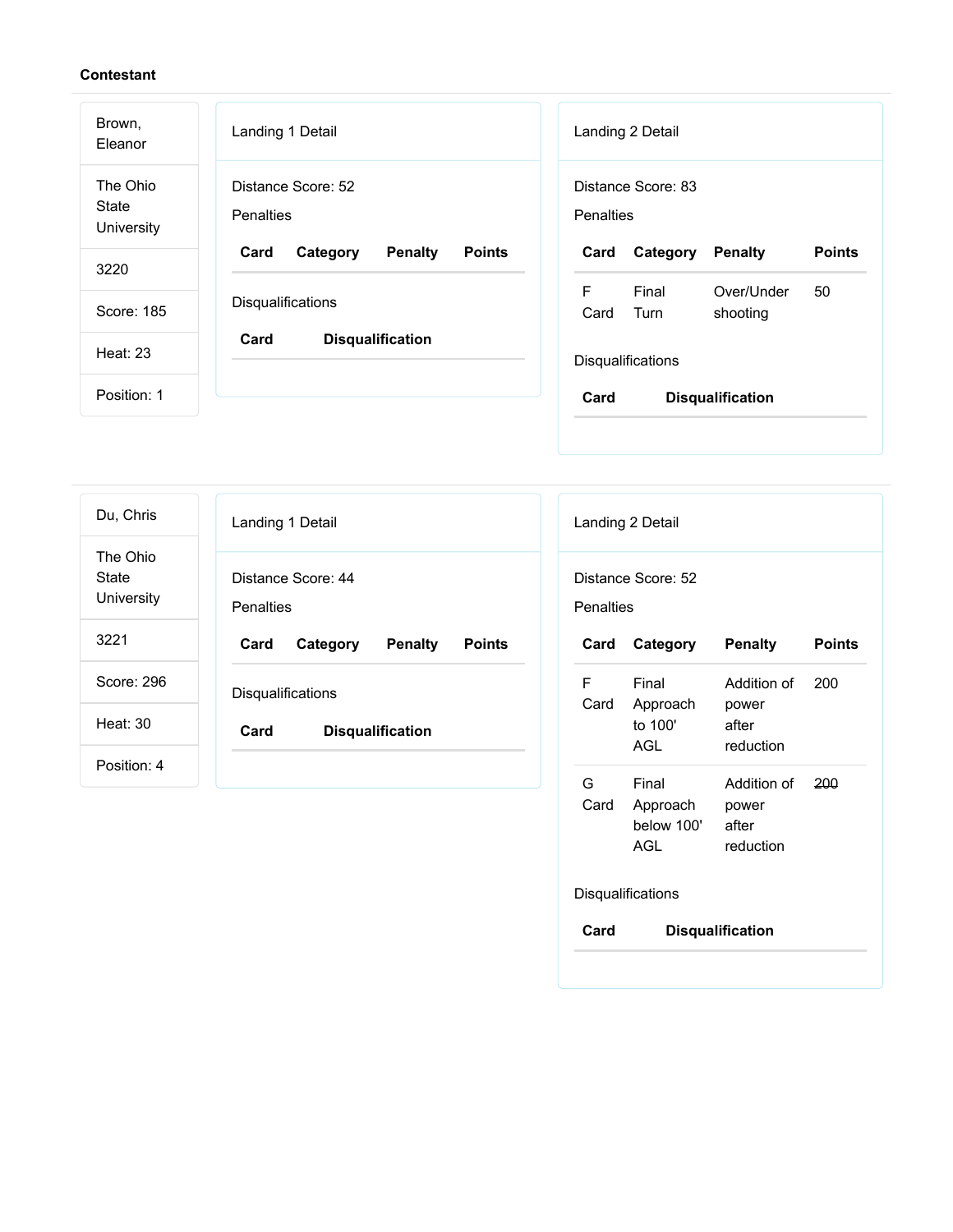| Stine, Caden                                    | Landing 1 Detail<br>Landing 2 Detail                                                                                     |
|-------------------------------------------------|--------------------------------------------------------------------------------------------------------------------------|
| United<br><b>States Air</b><br>Force<br>Academy | Distance Score: 9<br>Distance Score: 22<br><b>Penalties</b><br>Penalties                                                 |
| 3312                                            | <b>Points</b><br><b>Points</b><br>Card<br>Category<br><b>Penalty</b><br>Card<br>Category<br><b>Penalty</b>               |
| Score: 131                                      | F<br>Final<br>F<br>Over/Under<br>Final<br>Over/Under<br>50<br>50<br>Turn<br>Card<br>Turn<br>Card<br>shooting<br>shooting |
| <b>Heat: 18</b>                                 | <b>Disqualifications</b><br>Disqualifications                                                                            |
| Position: 1                                     | Card<br>Card<br><b>Disqualification</b><br><b>Disqualification</b>                                                       |
|                                                 |                                                                                                                          |

| Melton,<br>Claire                               | Landing 1 Detail<br>Landing 2 Detail                                                                                                                                             |
|-------------------------------------------------|----------------------------------------------------------------------------------------------------------------------------------------------------------------------------------|
| United<br><b>States Air</b><br>Force<br>Academy | Distance Score: 25<br>Distance Score: 56<br>Penalties<br>Penalties<br>Category<br><b>Penalty</b><br><b>Points</b><br><b>Penalty</b><br><b>Points</b><br>Card<br>Category<br>Card |
| 3315                                            | F<br>G<br>Final<br>Addition of<br>200<br>Final<br>Over/Under<br>50                                                                                                               |
| Score: 331                                      | Card<br>Approach<br>Card<br>Turn<br>shooting<br>power<br>below 100'<br>after                                                                                                     |
| <b>Heat: 25</b>                                 | <b>AGL</b><br>reduction<br>Disqualifications                                                                                                                                     |
| Position: 1                                     | Card<br><b>Disqualification</b><br>Disqualifications                                                                                                                             |
|                                                 | Card<br><b>Disqualification</b>                                                                                                                                                  |
|                                                 |                                                                                                                                                                                  |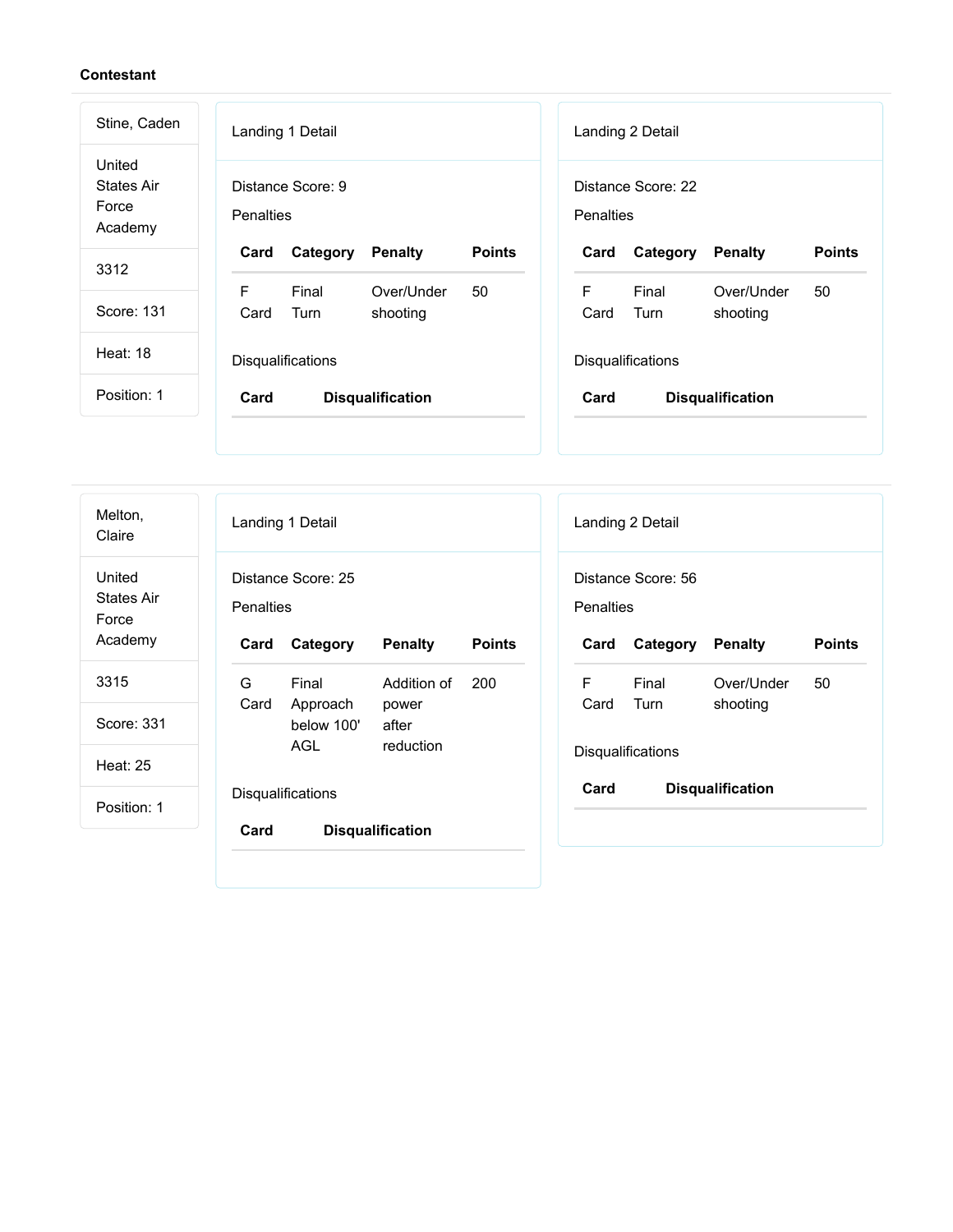| Stenslie,<br>Jacob                              | Landing 1 Detail                                                                       | Landing 2 Detail                                                                              |  |  |  |
|-------------------------------------------------|----------------------------------------------------------------------------------------|-----------------------------------------------------------------------------------------------|--|--|--|
| United<br><b>States Air</b><br>Force<br>Academy | Distance Score: 28<br>Penalties<br><b>Points</b><br>Category<br><b>Penalty</b><br>Card | Distance Score: 42<br><b>Penalties</b><br><b>Points</b><br><b>Penalty</b><br>Card<br>Category |  |  |  |
| 3319                                            | F<br>Final<br>Over/Under<br>50                                                         | F<br>Final<br>Over/Under<br>50                                                                |  |  |  |
| Score: 170                                      | Turn<br>Card<br>shooting                                                               | Card<br>Turn<br>shooting                                                                      |  |  |  |
| Heat: 4                                         | Disqualifications                                                                      | Disqualifications                                                                             |  |  |  |
| Position: 4                                     | Card<br><b>Disqualification</b>                                                        | Card<br><b>Disqualification</b>                                                               |  |  |  |

| Mucklestone,<br>Joseph                          | Landing 1 Detail                                                                       | Landing 2 Detail                                                                              |
|-------------------------------------------------|----------------------------------------------------------------------------------------|-----------------------------------------------------------------------------------------------|
| United<br><b>States Air</b><br>Force<br>Academy | Distance Score: 25<br>Penalties<br>Card<br><b>Penalty</b><br><b>Points</b><br>Category | Distance Score: 62<br><b>Penalties</b><br>Card<br><b>Penalty</b><br><b>Points</b><br>Category |
| 3321                                            | Disqualifications                                                                      | Disqualifications                                                                             |
| Score: 87                                       | Card<br><b>Disqualification</b>                                                        | Card<br><b>Disqualification</b>                                                               |
| <b>Heat: 34</b>                                 |                                                                                        |                                                                                               |
| Position: 4                                     |                                                                                        |                                                                                               |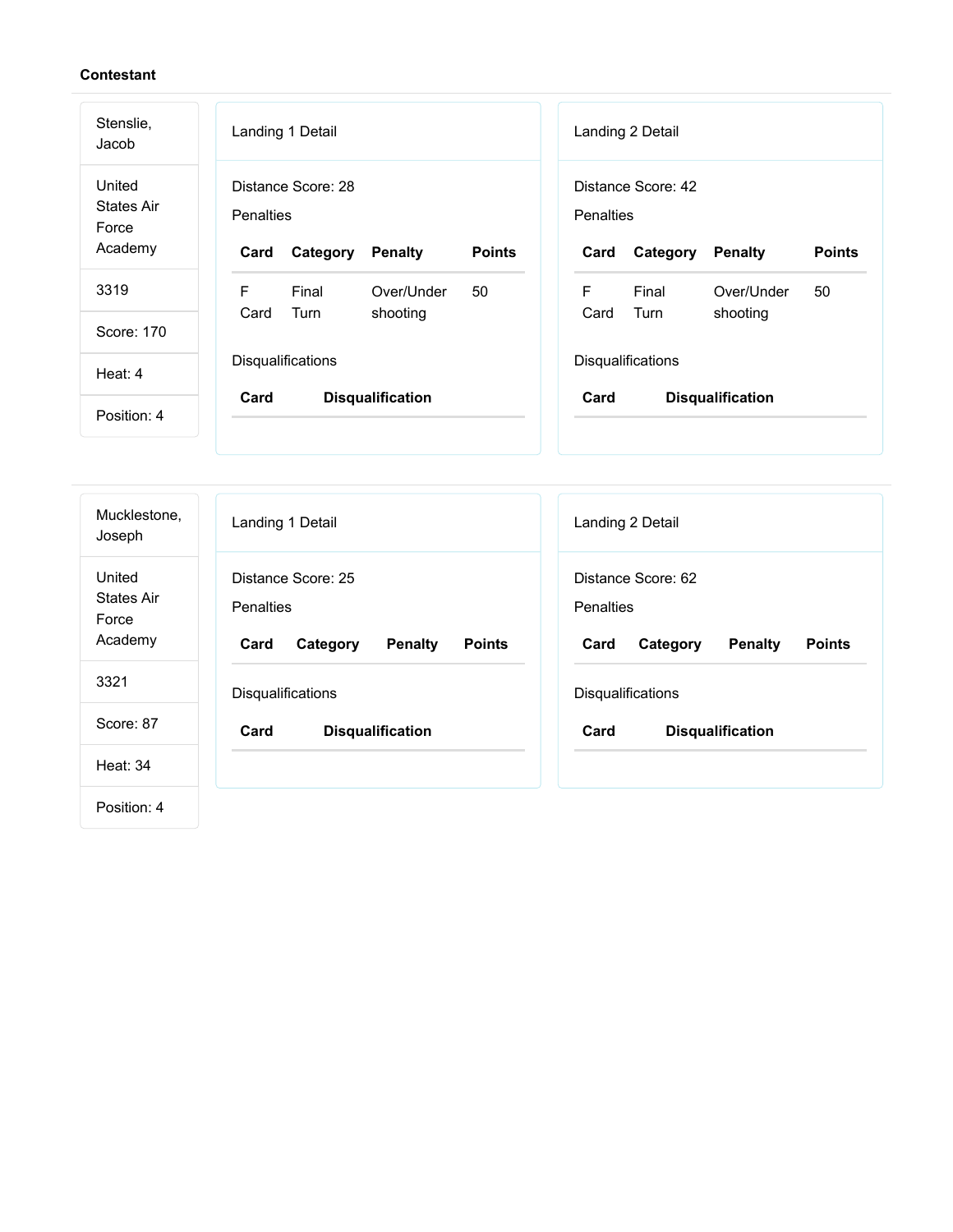| Giles Beebe,<br>Giles                           | Landing 1 Detail                                                                              | Landing 2 Detail                                                                              |
|-------------------------------------------------|-----------------------------------------------------------------------------------------------|-----------------------------------------------------------------------------------------------|
| United<br><b>States Air</b><br>Force<br>Academy | Distance Score: 14<br><b>Penalties</b><br><b>Penalty</b><br><b>Points</b><br>Card<br>Category | Distance Score: 40<br><b>Penalties</b><br><b>Penalty</b><br><b>Points</b><br>Card<br>Category |
| 3330                                            | Disqualifications                                                                             | Disqualifications                                                                             |
| Score: 54                                       | Card<br><b>Disqualification</b>                                                               | Card<br><b>Disqualification</b>                                                               |
| <b>Heat: 11</b>                                 |                                                                                               |                                                                                               |
| Position: 3                                     |                                                                                               |                                                                                               |

| Weston,<br>Tristan                   | Landing 1 Detail<br>Landing 2 Detail                                                                       |
|--------------------------------------|------------------------------------------------------------------------------------------------------------|
| University of<br>Nebraska -<br>Omaha | Distance Score: 44<br>Distance Score: 6<br><b>Penalties</b><br>Penalties                                   |
| 3410                                 | Category<br><b>Penalty</b><br><b>Points</b><br><b>Penalty</b><br>Card<br>Card<br>Category<br><b>Points</b> |
|                                      | F<br>Final Turn<br>Over/Under<br>50                                                                        |
| Score: 300                           | Disqualifications<br>shooting<br>Card                                                                      |
| <b>Heat: 17</b>                      | Card<br><b>Disqualification</b><br>Wide<br>200<br>D<br>Downwind<br>Card<br>downwind                        |
| Position: 2                          |                                                                                                            |
|                                      | Disqualifications                                                                                          |
|                                      | Card<br><b>Disqualification</b>                                                                            |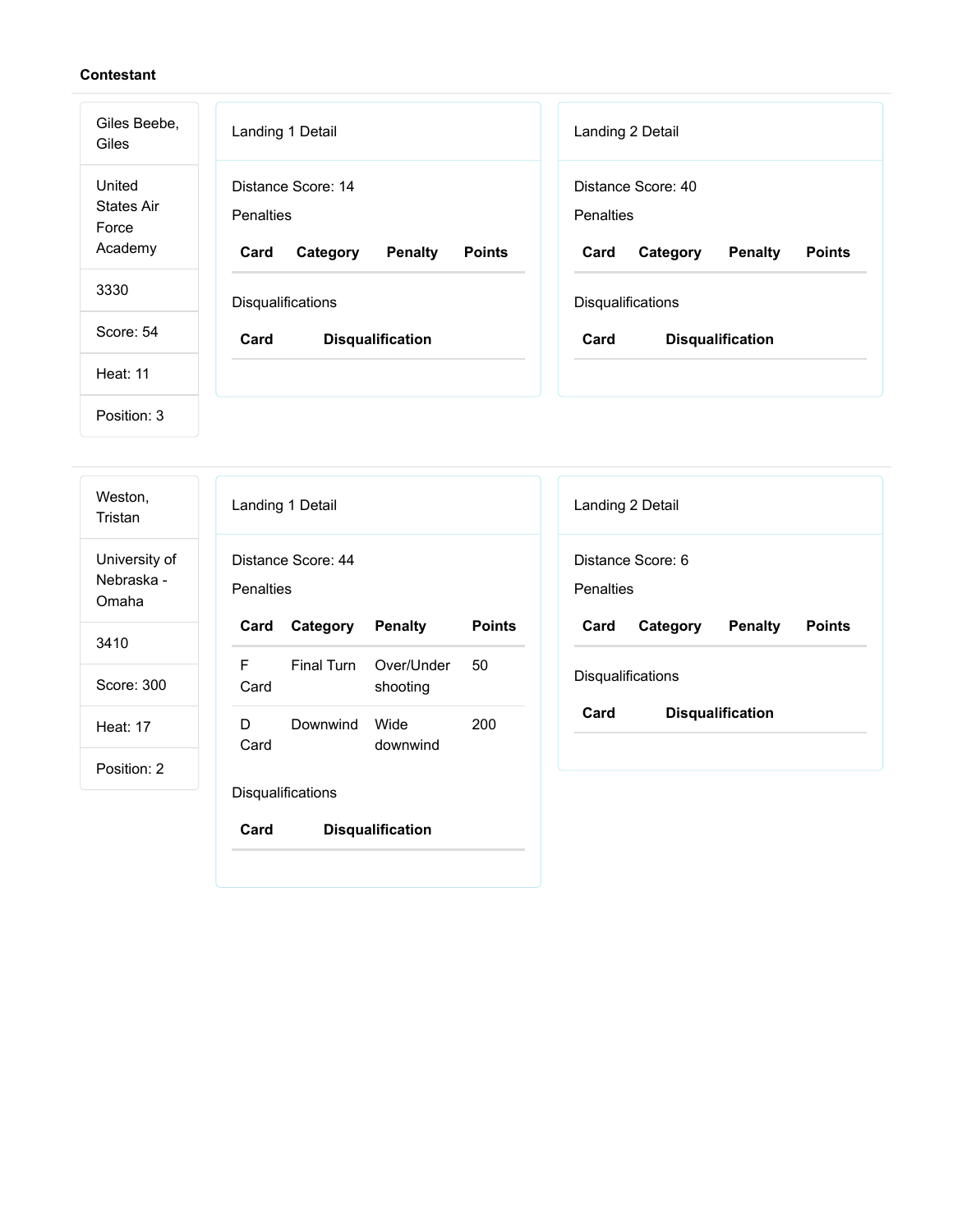| Pehrson,<br>Hunter                   |                                  | Landing 1 Detail  |                                                        |               |                                 | Landing 2 Detail  |                         |               |
|--------------------------------------|----------------------------------|-------------------|--------------------------------------------------------|---------------|---------------------------------|-------------------|-------------------------|---------------|
| University of<br>Nebraska -<br>Omaha | Distance Score: 152<br>Penalties |                   |                                                        |               | Distance Score: 48<br>Penalties |                   |                         |               |
| 3411                                 | Card                             | Category          | <b>Penalty</b>                                         | <b>Points</b> | Card                            | Category          | <b>Penalty</b>          | <b>Points</b> |
| Score: 500                           | F.<br>Card                       | <b>Final Turn</b> | Over/Under<br>shooting                                 | 50            | F<br>Card                       | Final<br>Turn     | Over/Under<br>shooting  | 50            |
| Heat: 24                             | G<br>Card                        | Touchdown         | Touchdown<br>not in full                               | 200           |                                 | Disqualifications |                         |               |
| Position: 1                          |                                  |                   | stall<br>attitude at<br>minimum<br>control<br>airspeed |               | Card                            |                   | <b>Disqualification</b> |               |
|                                      |                                  | Disqualifications |                                                        |               |                                 |                   |                         |               |
|                                      | Card                             |                   | <b>Disqualification</b>                                |               |                                 |                   |                         |               |
| Corey,                               |                                  |                   |                                                        |               |                                 |                   |                         |               |

University of Nebraska - Omaha

3413

Score: 127

Heat: 31

| Landing 1 Detail  |                   |                         |  |
|-------------------|-------------------|-------------------------|--|
| Penalties         | Distance Score: 4 |                         |  |
|                   | Card Category     | <b>Penalty Points</b>   |  |
| Disqualifications |                   |                         |  |
| Card              |                   | <b>Disqualification</b> |  |
|                   |                   |                         |  |
|                   |                   |                         |  |

|                   | Landing 2 Detail                  |                         |               |  |
|-------------------|-----------------------------------|-------------------------|---------------|--|
| Penalties         | Distance Score: 23                |                         |               |  |
| Card              | Category Penalty                  |                         | <b>Points</b> |  |
| D.                | Power<br>Card Reduction reduction | Late power 100          |               |  |
| Disqualifications |                                   |                         |               |  |
| Card              |                                   | <b>Disqualification</b> |               |  |
|                   |                                   |                         |               |  |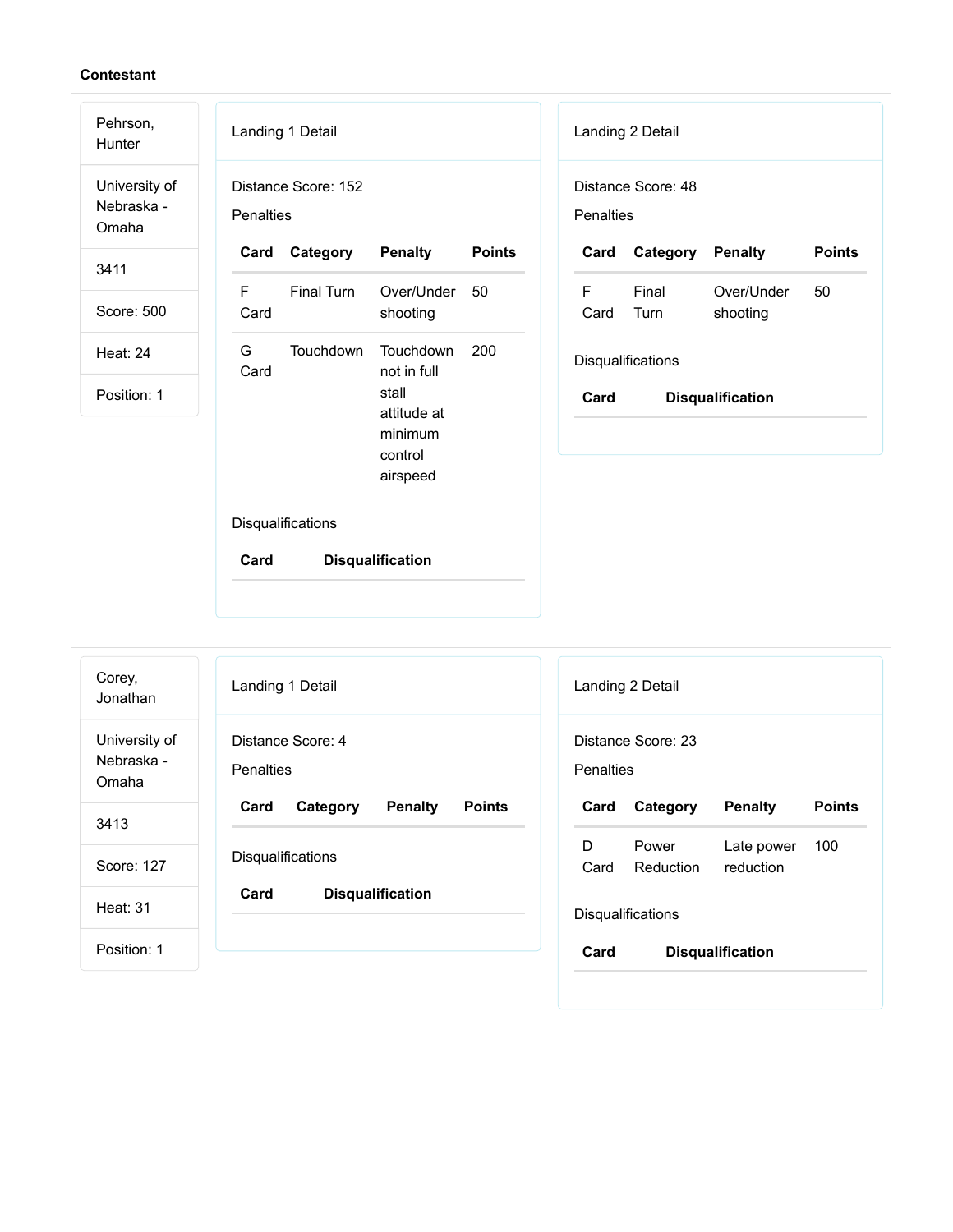| Ferguson,<br>Garrett                 | Landing 1 Detail                                    | Landing 2 Detail                                    |
|--------------------------------------|-----------------------------------------------------|-----------------------------------------------------|
| University of<br>Nebraska -<br>Omaha | Distance Score: 34<br><b>Penalties</b>              | Distance Score: 24<br><b>Penalties</b>              |
| 3414                                 | Category<br><b>Penalty</b><br><b>Points</b><br>Card | <b>Points</b><br>Category<br><b>Penalty</b><br>Card |
|                                      | G<br>Touchdown<br><b>Touchdown</b><br>200           | G<br>Touchdown<br>Touchdown<br>200                  |
| Score: 458                           | Card<br>not in full                                 | Card<br>not in full                                 |
| <b>Heat: 10</b>                      | stall                                               | stall                                               |
|                                      | attitude at<br>minimum                              | attitude at<br>minimum                              |
| Position: 3                          | control                                             | control                                             |
|                                      | airspeed                                            | airspeed                                            |
|                                      | Disqualifications                                   | Disqualifications                                   |
|                                      | Card<br><b>Disqualification</b>                     | Card<br><b>Disqualification</b>                     |
|                                      |                                                     |                                                     |

| Brennan,<br>Owen                     |                  | Landing 1 Detail         |                         |               |
|--------------------------------------|------------------|--------------------------|-------------------------|---------------|
| University of<br>Nebraska -<br>Omaha | <b>Penalties</b> | Distance Score: 43       |                         |               |
| 3417                                 | Card             | Category                 | <b>Penalty</b>          | <b>Points</b> |
| Score: 154                           | F.<br>Card       | Final<br>Turn            | Over/Under<br>shooting  | 50            |
| Heat: $3$                            |                  | <b>Disqualifications</b> |                         |               |
| Position: 4                          | Card             |                          | <b>Disqualification</b> |               |

| Landing 2 Detail                |                         |                         |               |  |
|---------------------------------|-------------------------|-------------------------|---------------|--|
| Distance Score: 11<br>Penalties |                         |                         |               |  |
| Card                            | <b>Category Penalty</b> |                         | <b>Points</b> |  |
|                                 |                         |                         |               |  |
| F.<br>Card Turn                 | Final                   | Over/Under<br>shooting  | 50            |  |
|                                 | Disqualifications       |                         |               |  |
| Card                            |                         | <b>Disqualification</b> |               |  |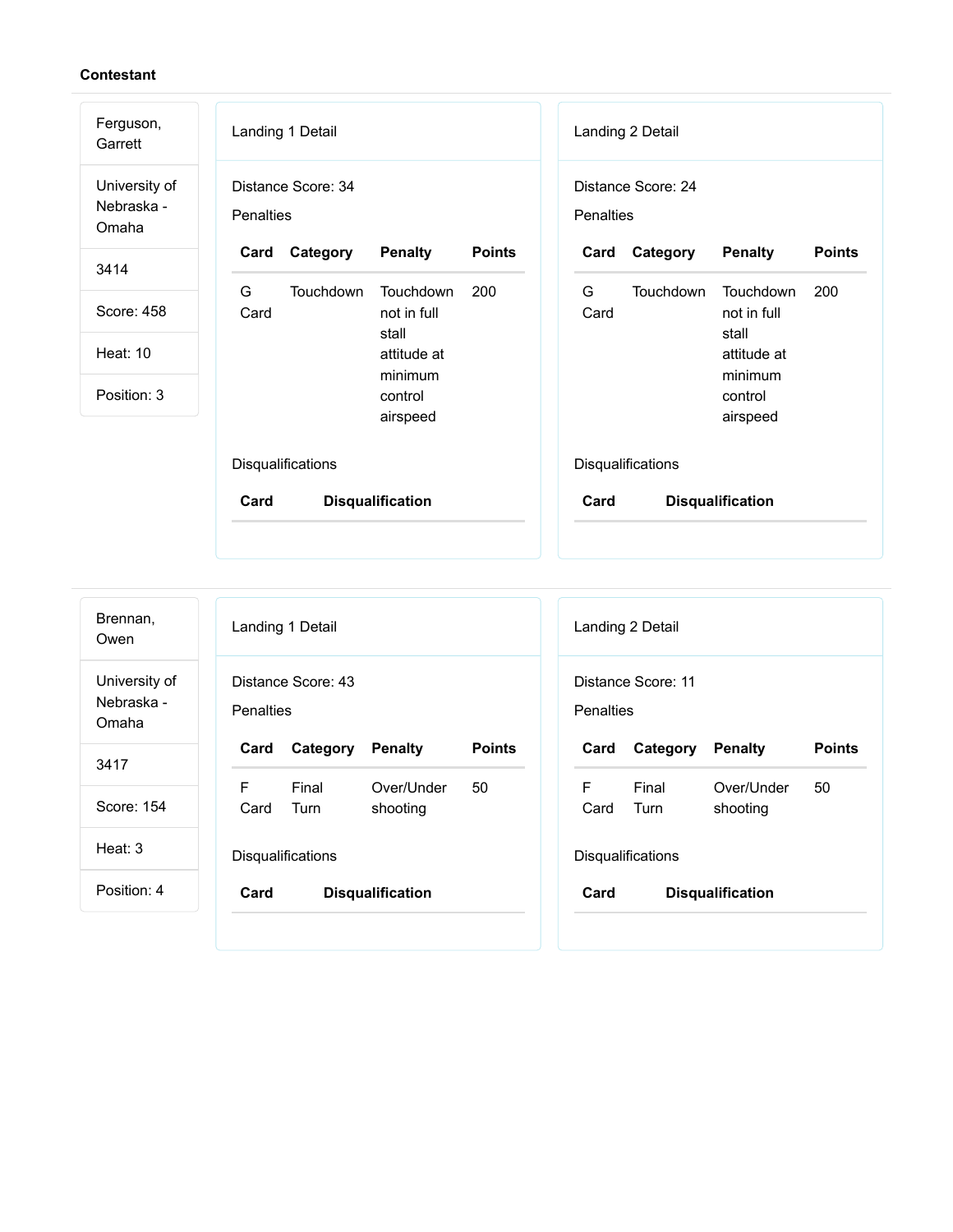| Wells,<br>Carson              | Landing 1 Detail                                    | Landing 2 Detail                                    |
|-------------------------------|-----------------------------------------------------|-----------------------------------------------------|
| University of<br>North Dakota | Distance Score: 11<br>Penalties                     | Distance Score: 42<br>Penalties                     |
| 3511                          | <b>Penalty</b><br><b>Points</b><br>Card<br>Category | <b>Penalty</b><br><b>Points</b><br>Card<br>Category |
| Score: 53                     | Disqualifications                                   | Disqualifications                                   |
| Heat: $12$                    | Card<br><b>Disqualification</b>                     | Card<br><b>Disqualification</b>                     |
| Position: 2                   |                                                     |                                                     |

| Sussenbach,<br>Jebadiah       | Landing 1 Detail<br>Landing 2 Detail                                                                       |
|-------------------------------|------------------------------------------------------------------------------------------------------------|
| University of<br>North Dakota | Distance Score: 9<br>Distance Score: 8<br><b>Penalties</b><br><b>Penalties</b>                             |
| 3512                          | <b>Points</b><br><b>Points</b><br>Card<br>Category<br><b>Penalty</b><br>Category<br>Card<br><b>Penalty</b> |
| Score: 67                     | F<br>Final<br>Over/Under<br>50<br>Disqualifications<br>Turn<br>Card<br>shooting                            |
| Heat: 33                      | Card<br><b>Disqualification</b>                                                                            |
| Position: 1                   | Disqualifications                                                                                          |
|                               | Card<br><b>Disqualification</b>                                                                            |
|                               |                                                                                                            |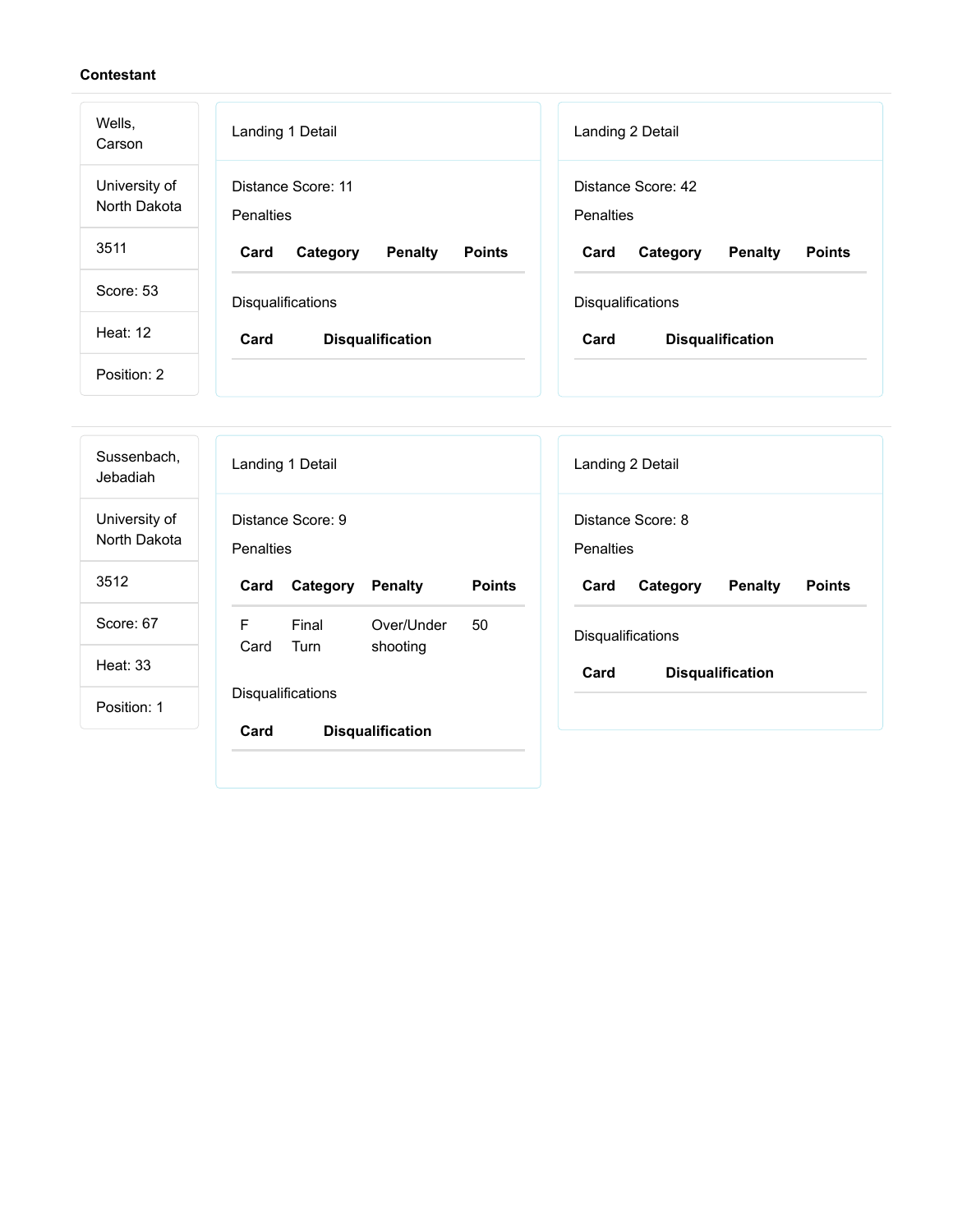Schwartz,

Aaron University of North Dakota

3516

- Score: 370
- Heat: 19
- Position: 3

| Landing 1 Detail                 |                  |                                                                                    |               |
|----------------------------------|------------------|------------------------------------------------------------------------------------|---------------|
| Distance Score: 139<br>Penalties |                  |                                                                                    |               |
| Card                             | Category Penalty |                                                                                    | <b>Points</b> |
| G a<br>Card                      | Touchdown        | Touchdown<br>not in full<br>stall<br>attitude at<br>minimum<br>control<br>airspeed | 200           |
| Disqualifications                |                  |                                                                                    |               |
| Card<br><b>Disqualification</b>  |                  |                                                                                    |               |

| Landing 2 Detail  |                    |                         |               |
|-------------------|--------------------|-------------------------|---------------|
| Penalties         | Distance Score: 31 |                         |               |
|                   |                    |                         |               |
| Card              | Category           | <b>Penalty</b>          | <b>Points</b> |
| Disqualifications |                    |                         |               |
| Card              |                    | <b>Disqualification</b> |               |

| Fitzgerald,<br>Ryan           |
|-------------------------------|
| University of<br>North Dakota |
| 3521                          |
| Score: 417                    |
| Heat: 26                      |

Position: 4

Landing 1 Detail Distance Score: 115 **Penalties Card Category Penalty Points** D Card Reduction Power Late power reduction 100 **Disqualifications Card Disqualification**

| Landing 2 Detail  |                                        |                                            |               |  |  |
|-------------------|----------------------------------------|--------------------------------------------|---------------|--|--|
|                   | Distance Score: 2                      |                                            |               |  |  |
|                   | Penalties                              |                                            |               |  |  |
| Card              | Category                               | <b>Penalty</b>                             | <b>Points</b> |  |  |
| F<br>Card         | Final<br>Approach<br>to 100'<br>AGL    | Addition of<br>power<br>after<br>reduction | 200           |  |  |
| G.<br>Card        | Final<br>Approach<br>below 100'<br>AGL | Addition of<br>power<br>after<br>reduction | 200           |  |  |
| Disqualifications |                                        |                                            |               |  |  |
| Card              | <b>Disqualification</b>                |                                            |               |  |  |
|                   |                                        |                                            |               |  |  |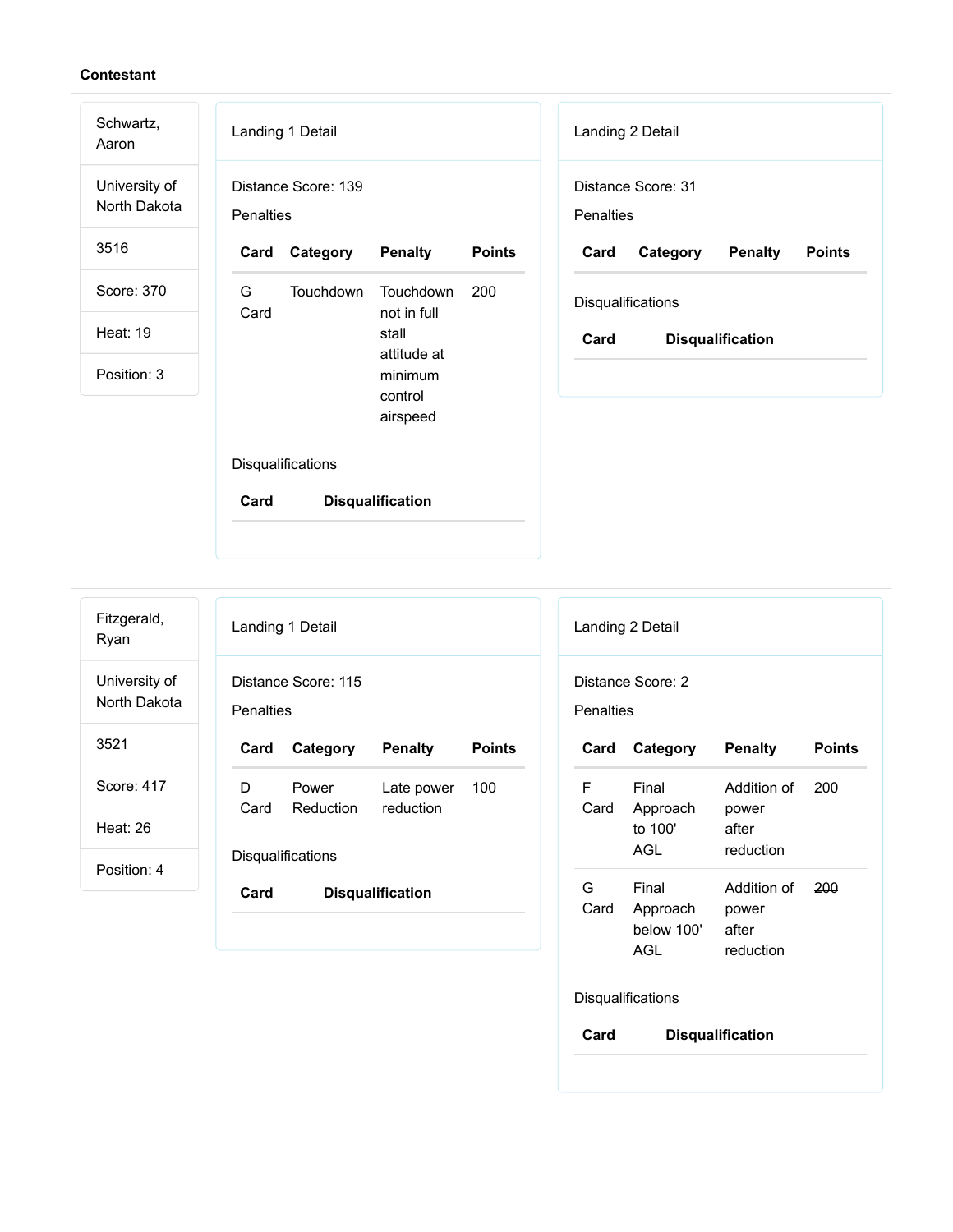| Taylor, Joe                   | Landing 1 Detail                                    | Landing 2 Detail                                    |
|-------------------------------|-----------------------------------------------------|-----------------------------------------------------|
| University of<br>North Dakota | Distance Score: 16                                  | Distance Score: 2                                   |
| 3524                          | Penalties                                           | Penalties                                           |
| Score: 18                     | <b>Penalty</b><br><b>Points</b><br>Card<br>Category | <b>Penalty</b><br><b>Points</b><br>Card<br>Category |
| Heat: 5                       | <b>Disqualifications</b>                            | Disqualifications                                   |
| Position: 1                   | Card<br><b>Disqualification</b>                     | Card<br><b>Disqualification</b>                     |

| Hunter,<br>Christopher          | Landing 1 Detail                                                         | Landing 2 Detail                                                                       |
|---------------------------------|--------------------------------------------------------------------------|----------------------------------------------------------------------------------------|
| <b>Utah State</b><br>University | Distance Score: 94<br>Penalties                                          | Distance Score: 61<br>Penalties                                                        |
| 3611                            | Category<br><b>Penalty</b><br><b>Points</b><br>Card                      | Category<br><b>Penalty</b><br><b>Points</b><br>Card                                    |
| Score: 655                      | G<br>Touchdown<br>Touchdown<br>200<br>Card<br>not in full                | F<br><b>Final Turn</b><br>Over/Under<br>50<br>Card<br>shooting                         |
| <b>Heat: 25</b><br>Position: 3  | stall<br>attitude at<br>minimum<br>control<br>airspeed                   | 100<br>D<br>Power<br>Late power<br>Reduction<br>reduction<br>Card<br>Disqualifications |
|                                 | $\mathsf F$<br><b>Final Turn</b><br>Over/Under<br>50<br>Card<br>shooting | Card<br><b>Disqualification</b>                                                        |
|                                 | D<br>Power<br>100<br>Late power<br>reduction<br>Reduction<br>Card        |                                                                                        |
|                                 | Disqualifications                                                        |                                                                                        |
|                                 | Card<br><b>Disqualification</b>                                          |                                                                                        |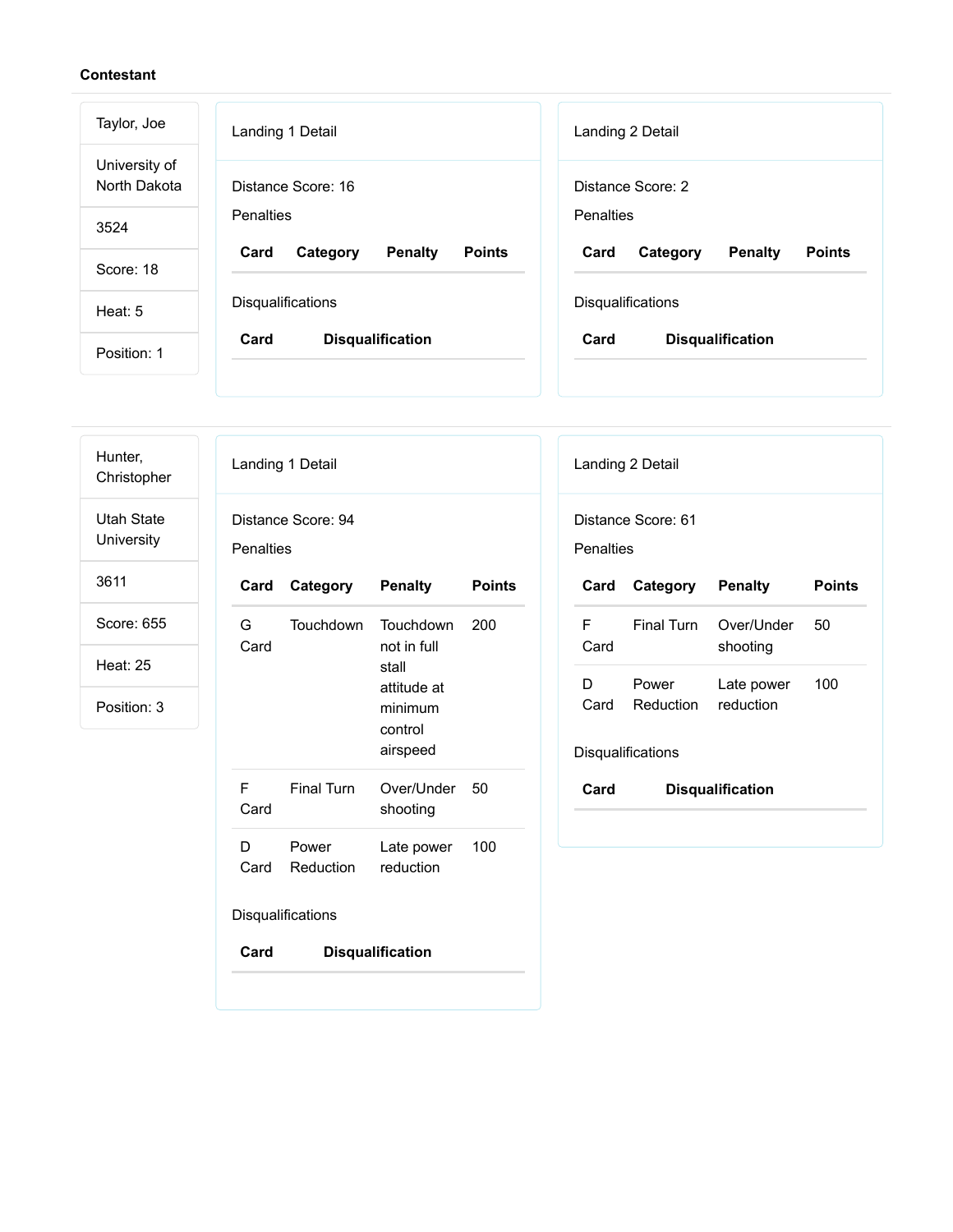Aaron Utah State University

Greenough,

3612

Score: 1176

Heat: 32

Position: 3

|                  | Landing 1 Detail   |                                                                                    |               | Lar        |
|------------------|--------------------|------------------------------------------------------------------------------------|---------------|------------|
| <b>Penalties</b> | Distance Score: 84 |                                                                                    |               | Dis<br>Per |
| Card             | Category           | <b>Penalty</b>                                                                     | <b>Points</b> | C          |
| F<br>Card        | <b>Final Turn</b>  | Over/Under<br>shooting                                                             | 50            | G<br>C     |
| G.<br>Card       | Touchdown          | Touchdown<br>not in full<br>stall<br>attitude at<br>minimum<br>control<br>airspeed | 200           | G<br>C     |
|                  | Disqualifications  |                                                                                    |               |            |
| Card             |                    | <b>Disqualification</b>                                                            |               |            |
|                  |                    |                                                                                    |               | F.<br>Ci   |

nding 2 Detail stance Score: 192 nalties **Card Category Penalty Points** ard Touchdown Three-point touchdown (tricycle gear aircraft ONLY) 400 ard Touchdown Touchdown not in full stall attitude at minimum control airspeed 200 ard Final Turn Over/Under 50 shooting Disqualifications **Card Disqualification**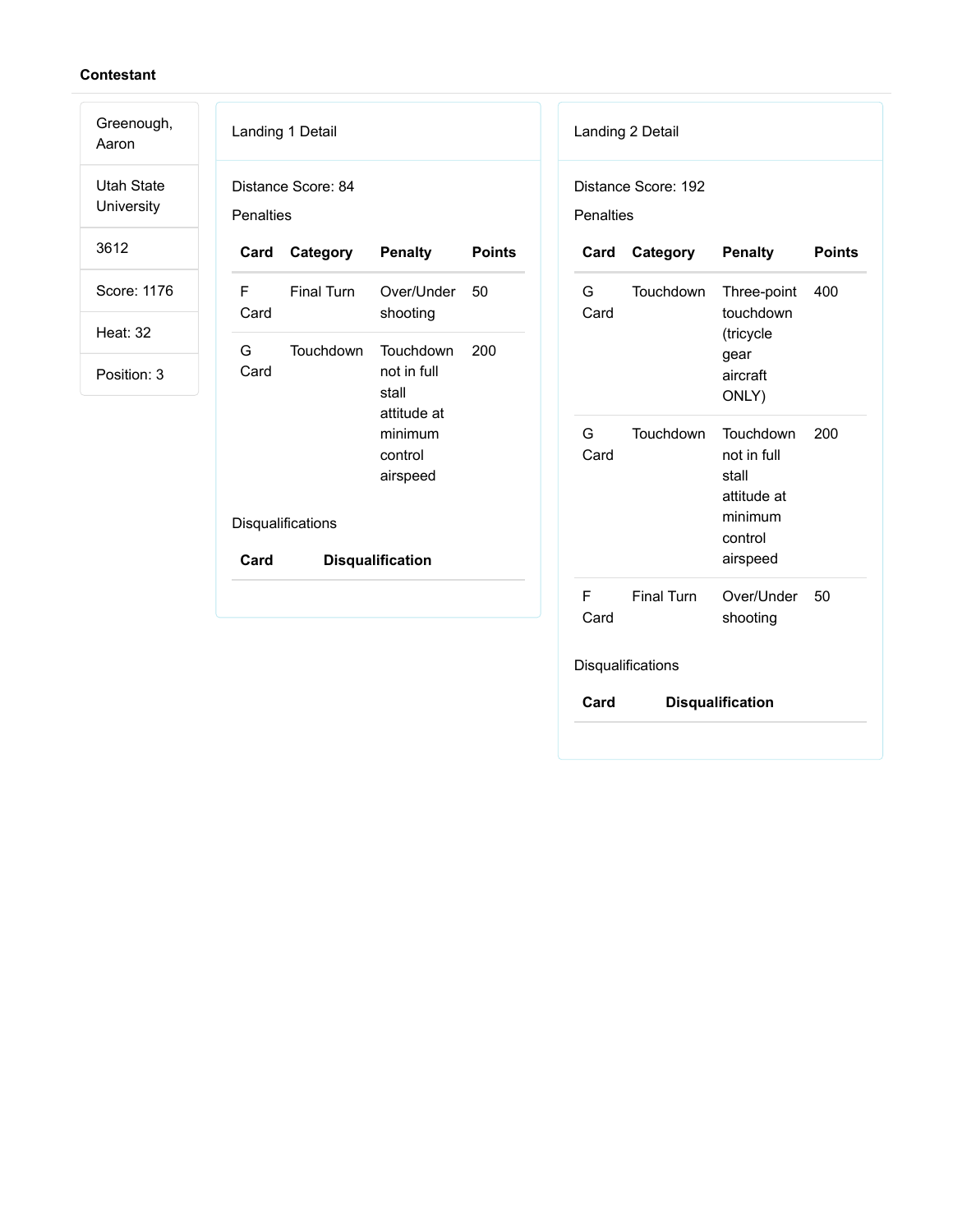| Dunn,<br>Michael                | Landing 1 Detail                                           | Landing 2 Detail                                                                                    |
|---------------------------------|------------------------------------------------------------|-----------------------------------------------------------------------------------------------------|
| <b>Utah State</b><br>University | Distance Score: 55<br><b>Penalties</b>                     | Distance Score:<br><b>Penalties</b>                                                                 |
| 3614                            | <b>Penalty</b><br><b>Points</b><br>Card<br>Category        | Category<br><b>Penalty</b><br><b>Points</b><br>Card                                                 |
| Score: 755                      | F<br>50<br>Final<br>Over/Under<br>Card<br>shooting<br>Turn | F<br>Final Turn<br>Over/Under<br>50<br>Card<br>shooting                                             |
| <b>Heat: 18</b><br>Position: 2  | Disqualifications                                          | Other<br>Out of<br>400<br>A<br><b>Target Box</b><br>Card                                            |
|                                 | Card<br><b>Disqualification</b>                            | G<br><b>Touchdown</b><br>Touchdown<br>200<br>not in full<br>Card<br>stall<br>attitude at<br>minimum |

control airspeed

Disqualifications

**Card Disqualification**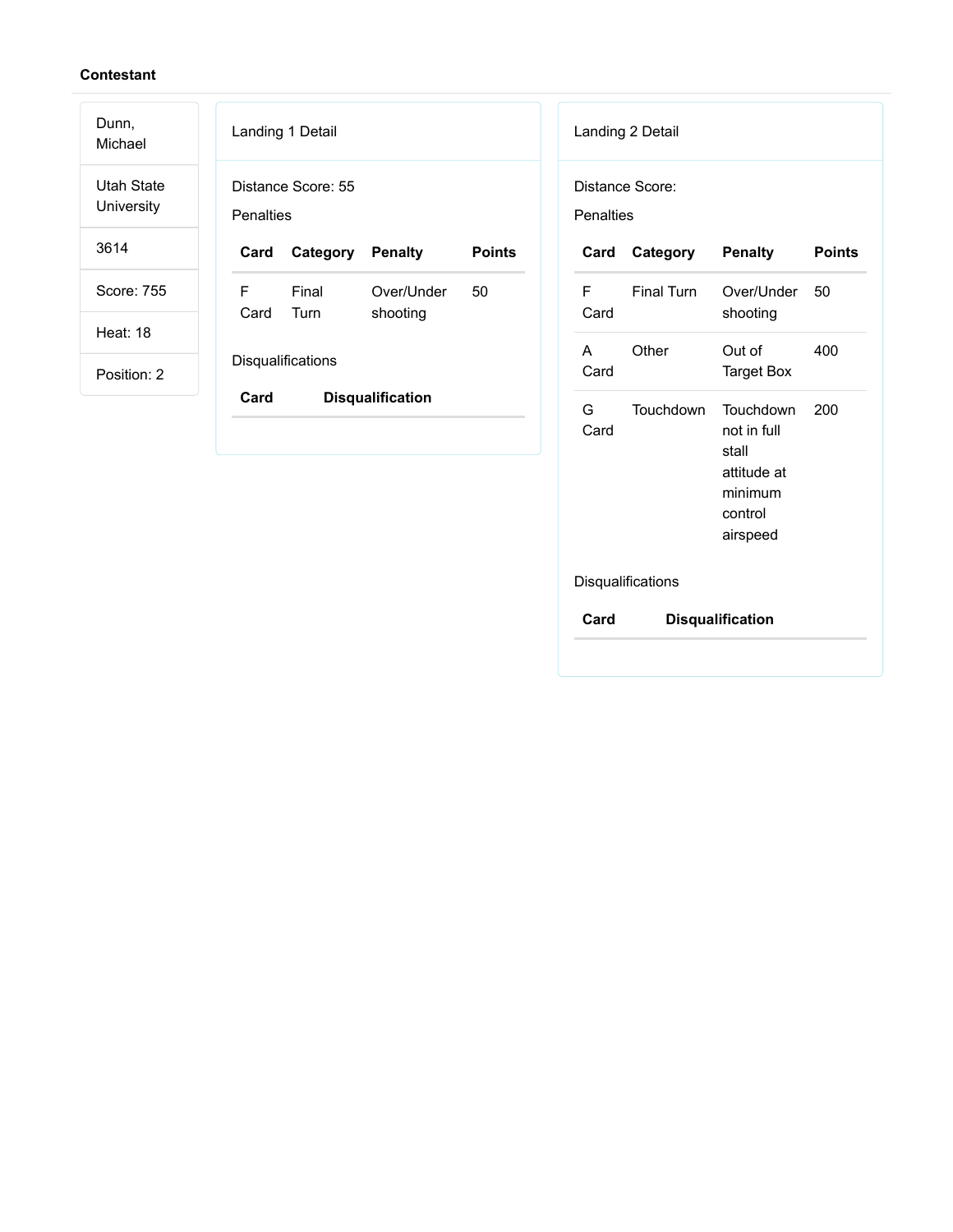Bullock, William

Utah State University

3615

Score: 1900

Heat: 11

|           | Landing 1 Detail             |                         |               |
|-----------|------------------------------|-------------------------|---------------|
|           | Distance Score:              |                         |               |
| Penalties |                              |                         |               |
| Card      | Category Penalty             |                         | <b>Points</b> |
| F<br>Card | <b>Final Turn</b>            | Over/Under<br>shooting  | 50            |
| A<br>Card | Other                        | Out of<br>Target Box    | 400           |
| D<br>Card | Power<br>Reduction reduction | Late power              | 100           |
|           | Disqualifications            |                         |               |
| Card      |                              | <b>Disqualification</b> |               |

| <b>Penalties</b> | Distance Score:    |                                                                                    |               |
|------------------|--------------------|------------------------------------------------------------------------------------|---------------|
| Card             | Category           | <b>Penalty</b>                                                                     | <b>Points</b> |
| F<br>Card        | <b>Final Turn</b>  | Over/Under<br>shooting                                                             | 50            |
| A<br>Card        | Other              | Out of<br><b>Target Box</b>                                                        | 400           |
| G<br>Card        | Touchdown          | Three-point<br>touchdown<br>(tricycle<br>gear<br>aircraft<br>ONLY)                 | 400           |
| G –<br>Card      | Touchdown          | Touchdown<br>not in full<br>stall<br>attitude at<br>minimum<br>control<br>airspeed | 200           |
| D.<br>Card       | Power<br>Reduction | Late power<br>reduction                                                            | 100           |
| D<br>Card        | Downwind           | Wide<br>downwind                                                                   | 200           |
|                  | Disqualifications  |                                                                                    |               |
| Card             |                    | <b>Disqualification</b>                                                            |               |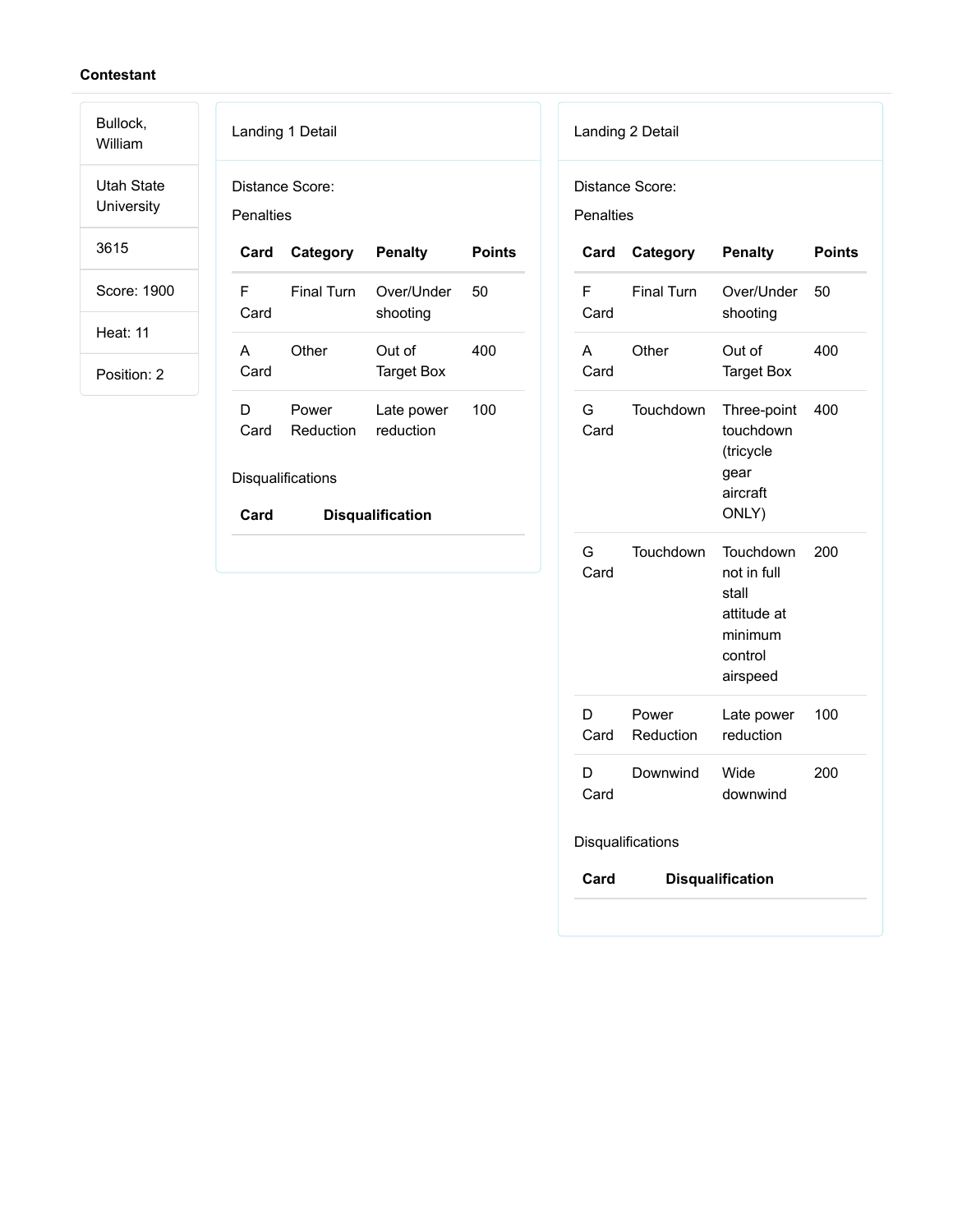| Barrus,<br>Jared                | Landing 1 Detail                                          | Landing 2 Detail                                                  |
|---------------------------------|-----------------------------------------------------------|-------------------------------------------------------------------|
| <b>Utah State</b><br>University | Distance Score: 38<br>Penalties                           | Distance Score: 38<br>Penalties                                   |
| 3619                            | Category<br><b>Penalty</b><br><b>Points</b><br>Card       | Category<br><b>Penalty</b><br><b>Points</b><br>Card               |
| Score: 576                      | G<br>Touchdown<br>Touchdown<br>200<br>Card<br>not in full | G<br>Touchdown<br>Touchdown<br>200<br>not in full<br>Card         |
| Heat: 4                         | stall<br>attitude at                                      | stall<br>attitude at                                              |
| Position: 1                     | minimum<br>control<br>airspeed                            | minimum<br>control<br>airspeed                                    |
|                                 | Disqualifications                                         | D<br>Power<br>Late power<br>100<br>Card<br>Reduction<br>reduction |
|                                 | Card<br><b>Disqualification</b>                           | Disqualifications                                                 |
|                                 |                                                           | Card<br><b>Disqualification</b>                                   |
|                                 |                                                           |                                                                   |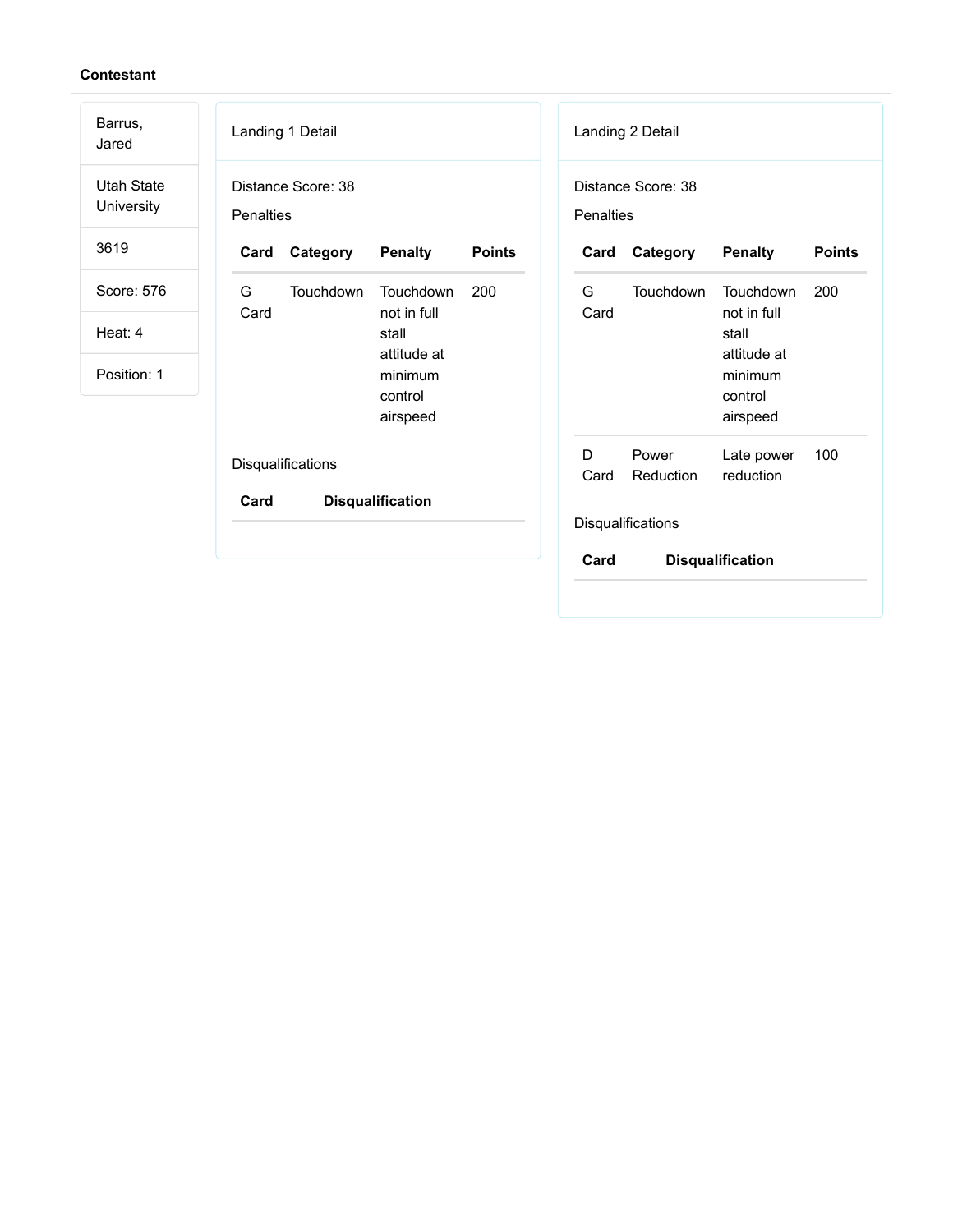Serra,

Antonino Western Michigan

University

3710

Score: 606

Heat: 25

| Landing 1 Detail                    |                                        |                                            |               |
|-------------------------------------|----------------------------------------|--------------------------------------------|---------------|
| Distance Score:<br><b>Penalties</b> |                                        |                                            |               |
| Card                                | Category                               | <b>Penalty</b>                             | <b>Points</b> |
| A<br>Card                           | Other                                  | Out of<br>Target Box                       | 400           |
| G.<br>Card                          | Final<br>Approach<br>below 100'<br>AGL | Addition of<br>power<br>after<br>reduction | 200           |
| F<br>Card                           | Final<br>Approach<br>to 100'<br>AGL    | Addition of<br>power<br>after<br>reduction | 200           |
| Disqualifications                   |                                        |                                            |               |
| Card                                |                                        | <b>Disqualification</b>                    |               |

| Landing 2 Detail  |                |               |  |
|-------------------|----------------|---------------|--|
| Distance Score: 6 |                |               |  |
| <b>Penalties</b>  |                |               |  |
| Card              | <b>Penalty</b> | <b>Points</b> |  |
|                   |                |               |  |
| Disqualifications |                |               |  |
|                   |                | Category      |  |

| Albrecht,<br>Kyle                 | Landing 1 Detail                                    | Landing 2 Detail                                    |
|-----------------------------------|-----------------------------------------------------|-----------------------------------------------------|
| Western<br>Michigan<br>University | Distance Score: 40<br><b>Penalties</b>              | Distance Score: 25<br>Penalties                     |
| 3711                              | <b>Points</b><br><b>Penalty</b><br>Card<br>Category | <b>Penalty</b><br><b>Points</b><br>Card<br>Category |
|                                   |                                                     |                                                     |
| Score: 65                         | Disqualifications                                   | Disqualifications                                   |
| <b>Heat: 18</b>                   | Card<br><b>Disqualification</b>                     | Card<br><b>Disqualification</b>                     |
|                                   |                                                     |                                                     |
| Position: 3                       |                                                     |                                                     |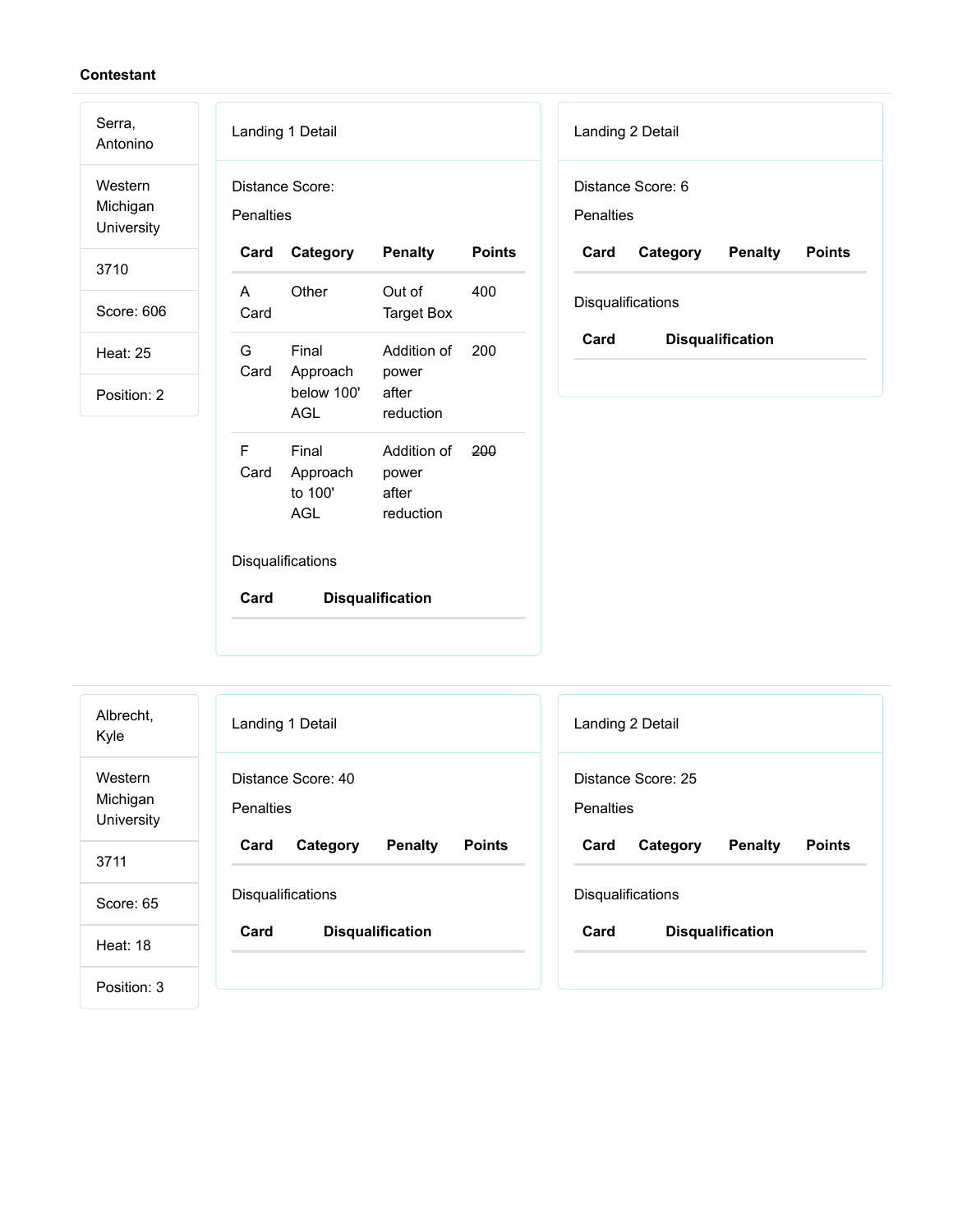| Bernin,<br>Jessica                | Landing 1 Detail                                    | Landing 2 Detail                                    |
|-----------------------------------|-----------------------------------------------------|-----------------------------------------------------|
| Western<br>Michigan<br>University | Distance Score: 1<br><b>Penalties</b>               | Distance Score: 150<br>Penalties                    |
| 3712                              | Card<br><b>Penalty</b><br><b>Points</b><br>Category | <b>Points</b><br>Card<br><b>Penalty</b><br>Category |
|                                   |                                                     | F<br>Final<br>50<br>Over/Under                      |
| Score: 201                        | Disqualifications                                   | Turn<br>Card<br>shooting                            |
| Heat: 32                          | Card<br><b>Disqualification</b>                     | <b>Disqualifications</b>                            |
| Position: 1                       |                                                     | Card<br><b>Disqualification</b>                     |
|                                   |                                                     |                                                     |

| Skoczen,<br>Jack                  | Landing 1 Detail                                    | Landing 2 Detail                                           |
|-----------------------------------|-----------------------------------------------------|------------------------------------------------------------|
| Western<br>Michigan<br>University | Distance Score: 51<br><b>Penalties</b>              | Distance Score: 4<br><b>Penalties</b>                      |
| 3714                              | Card<br><b>Penalty</b><br><b>Points</b><br>Category | <b>Points</b><br><b>Penalty</b><br>Card<br>Category        |
| Score: 105                        | Disqualifications                                   | F<br>Final<br>Over/Under<br>50<br>Turn<br>shooting<br>Card |
| <b>Heat: 11</b>                   | Card<br><b>Disqualification</b>                     | Disqualifications                                          |
| Position: 1                       |                                                     | Card<br><b>Disqualification</b>                            |